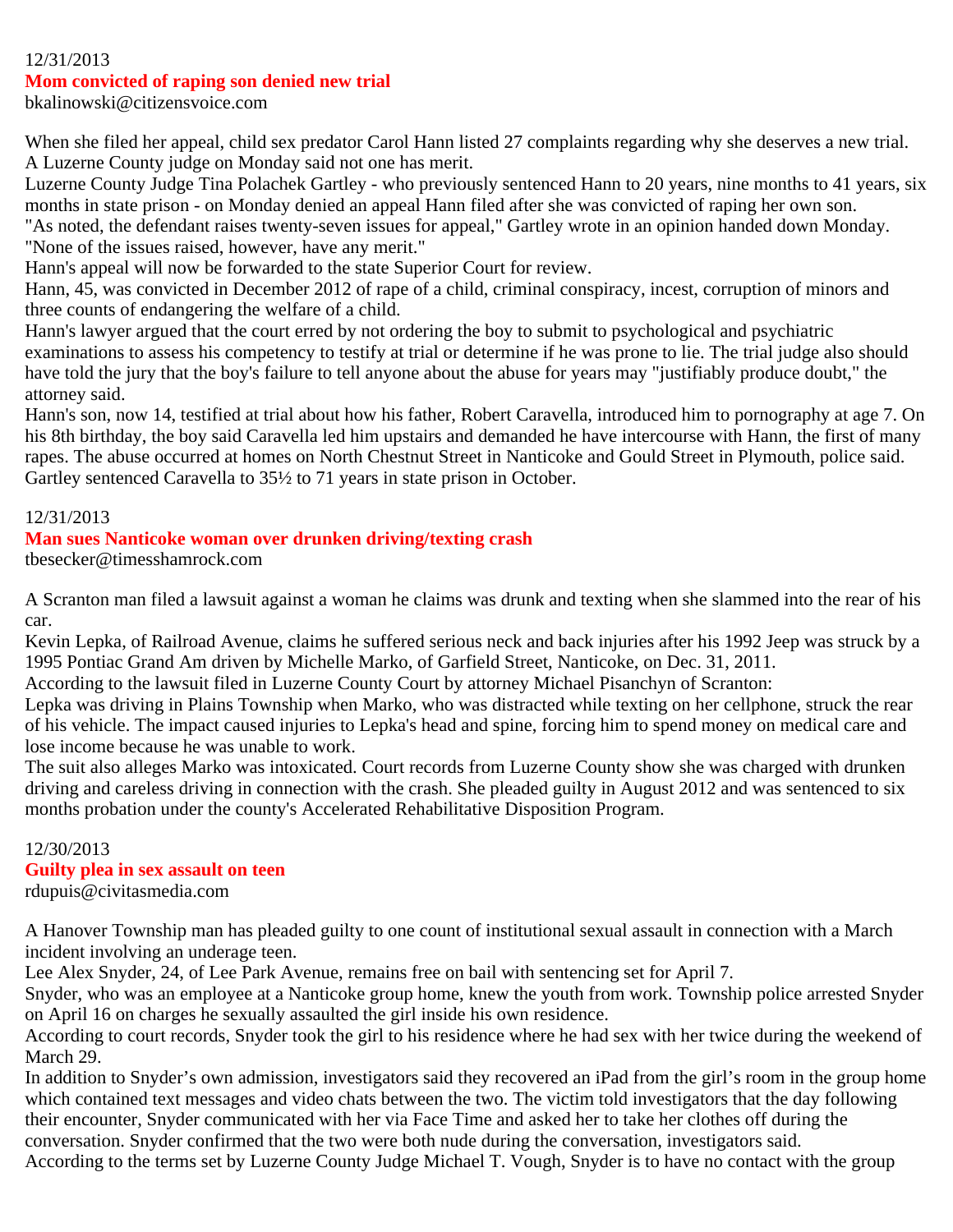home or the victim.

Snyder also must attend and complete sexual offender treatment, and will have to register with state police as an offender.

## 12/28/2013

# **Couple sentenced to prison for not reporting abuse**

Citizens Voice

A Nanticoke couple accused of doing nothing to stop the sexual assaults of a 14-year-old girl is headed to prison. Police said Laurie Ann Davis, 35, and her husband, John Davis, 43, of West Noble Street, discovered a 16-year-old boy had been raping a 14-year-old girl, but did nothing to stop it. Luzerne County Judge Michael Vough on Friday sentenced Laurie Ann Davis to nine to 23 months in the Luzerne County Correctional Facility on two counts of endangering the welfare of a child.

Vough sentenced John Davis to three to 12 months in prison on a child endangerment charge.

During an interview with the victim Feb. 1, the girl reported that the Davises found out she was being raped about a year earlier and had merely counseled the boy about his conduct, police said.

The couple was arrested in March. The 16-year-old boy was charged as a juvenile.

They had been free on bail, but Vough ordered them remanded to prison following their court appearance Friday.

## 12/28/2013

## **Woman tied to Nanticoke meth lab will soon be free**

Citizens Voice

A Nanticoke woman who allowed a methamphetamine lab to operate at her home is expected to be released from prison after spending a year in jail.

Linda Buckley of Nanticoke was sentenced Friday by Luzerne County Judge Michael Vough to one to two years in prison, with immediate parole upon reaching her minimum sentence. Buckley, 52, has already served 331 days on a conspiracy to manufacture methamphetamine charge, court records show.

According to police, Buckley told police two other residents of the house manufactured meth in her basement. She said she received meth from them in exchange for allowing them to stay at her home at 232 E. Washington St.

# 12/27/2013

# **LCCF inmate fails to return from work release**

James Halpin - Citizens Voice

A Luzerne County Correctional Facility inmate is wanted for escape after he left the facility on a work-release program Christmas Eve and never returned.

John Patrick McNew, 42, of 1210 S. Prospect St., Nanticoke, is facing a felony escape charge after disappearing shortly after 5 a.m. Tuesday, court records show.

McNew, who could have been released as early as Feb. 16, was serving time for crashing a stolen car into a guardrail while drunk.

According to a police affidavit:

McNew was involved in a hit-and-run crash on U.S. Route 11 in Plymouth in February 2012. Police say McNew crashed into a guardrail and fled the scene until the 2000 Dodge Durango he was driving, which had severe front-end damage, was inoperable.

Police removed McNew from the car, which had been reported stolen in Nanticoke the same day, and found him reeking of alcohol with glassy, bloodshot eyes and slurred speech. Court records show McNew pleaded guilty to driving under the influence, receiving stolen property and driving drunk with a suspended license. It was McNew's third DUI conviction in the county, and added to a list of convictions on offenses including drug possession, indecent exposure and disorderly conduct. McNew was also convicted of escape in May 2004, court records show.

Luzerne County Judge David W. Lupas sentenced to between one year, one month and two years, two months in jail, according to court records. McNew would have been released between Feb. 16 and Feb. 15, 2015.

But the complaint filed Thursday alleged McNew walked out of the jail about 5:15 a.m. Tuesday to attend work-release at Municipal Recovery at 495 Stanton St. He was due back at 3:30 p.m., but never showed. Anyone with information on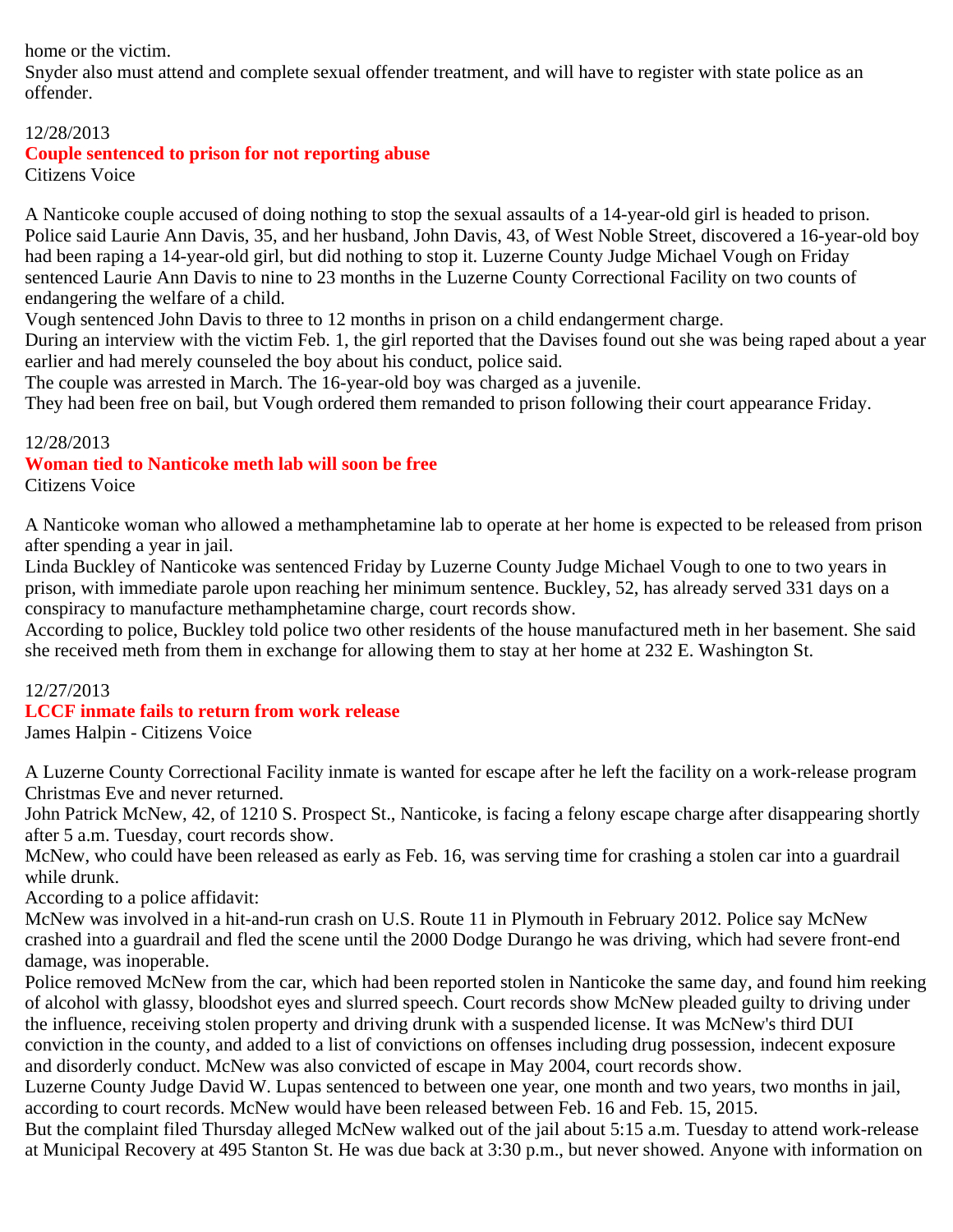McNew's whereabouts is asked to call 911.

## 12/27/2013

## **Squabble over bacon results in restraining order**

bkalinowski@citizensvoice.com

A beef over bacon led to an assault that prompted a Wilkes-Barre woman to file a restraining order against a man with a lengthy criminal background and a history of violence against women.

Alonzo McClinton, 31, beat the mother of his child following an argument over bacon earlier this month at 390 E.

Northampton St. in Wilkes-Barre, according a protection from abuse affidavit the woman filed in county court.

The woman, Jackelyn Oviedo, said McClinton started an argument over the breakfast food on Dec. 1 and things quickly escalated.

"Before you know it, he started putting his hands on me in front of the children. He busted my nose and gave me a black eye," Oviedo said.

It was not clear whether the woman ever contacted police. No charges have been filed in the incident.

The woman said McClinton showed up at her residence again on Dec. 16, his birthday, and "started another fight with me because I didn't buy him a card." He showed up again the next day and started another fight about things he had stored in her home, she said.

Oviedo was granted a protection from abuse order for her and her three children, one of which is McClinton's 1-year-old child.

The state Attorney General's Luzerne County Drug Task Force arrested McClinton in September on multiple drug dealing charges. He is awaiting trial.

McClinton was also arrested in March 2011 for a slew of crimes he was wanted for. Nanticoke police said McClinton smashed a woman's face off a storm door as his brother put a gun to her head during a robbery Dec. 3, 2010, at 603 S. Hanover St. in Nanticoke. In addition to the robbery, he was also wanted for a parole violation and drug charges out of New York and a car theft in Nanticoke.

## 12/24/2013

# **Third person faces charges in Nanticoke Thanksgiving burglary**

bkalinowski@citizensvoice.com

State and Nanticoke police on Monday filed additional charges in connection with a Thanksgiving burglary at 201 Enterprise St. in Nanticoke.

Investigators charged Janice Hempel, 23, of 220 Enterprise St., with receiving stolen property and conspiracy. Magisterial District Judge Donald Whittaker arraigned Hempel on Monday afternoon and ordered her jailed in the Luzerne County Correctional Facility in lieu of \$100,000 cash bail.

On Saturday, police charged Hempel's boyfriend, Earl Hoopingarner, 28, and her brother, Shane Hempel, 25, with committing the burglary at 201 Enterprise St. on Thanksgiving night.

Police say Janice Hempel and Hoopingarner live nearby in a low-income housing complex at 220 Enterprise St. Arrest papers for Janice Hempel said a majority of the stolen goods were recovered from her residence during a search Friday and "she was well aware" that her brother and Hoopingarner burglarized the home.

Arrest papers say Hoopingarner hatched the plot about midday Thanksgiving to target the home of Krystle Lampman, 29, that night. With Shane Hempel serving as a lookout, Hoopingarner ransacked and looted the home of valuables just after 10 p.m., police say.

In an interview with police, Shane Hempel described how Hoopingarner was "tearing things up" and collecting items in a bedsheet that he eventually tied and carried away like a sack, according to police.

Shane Hempel also told police his sister was "well aware of what he and Hoopingarner were doing," arrest papers said. Hoopingarner and Shane Hempel were arraigned Saturday by Magisterial District Judge Paul Roberts. He set

Hoopingarner's bail at \$45,000 cash and Shane Hempel's at \$25,000. Shane Hempel was temporarily released into the custody of state police on Monday morning for "processing" at the state police barracks in Wyoming, according to a court order signed Monday by Luzerne County Judge Fred Pierantoni.

State police have confirmed that the arrests of Hoopingarner and the Hempels were a result of the widespread investigation into the home invasion murder of a 97-year-oldâ??Nanticoke woman that also occurred on Thanksgiving night. While police have not linked the two cases, they confirm the probe into the beating death of Gertrude Price at 23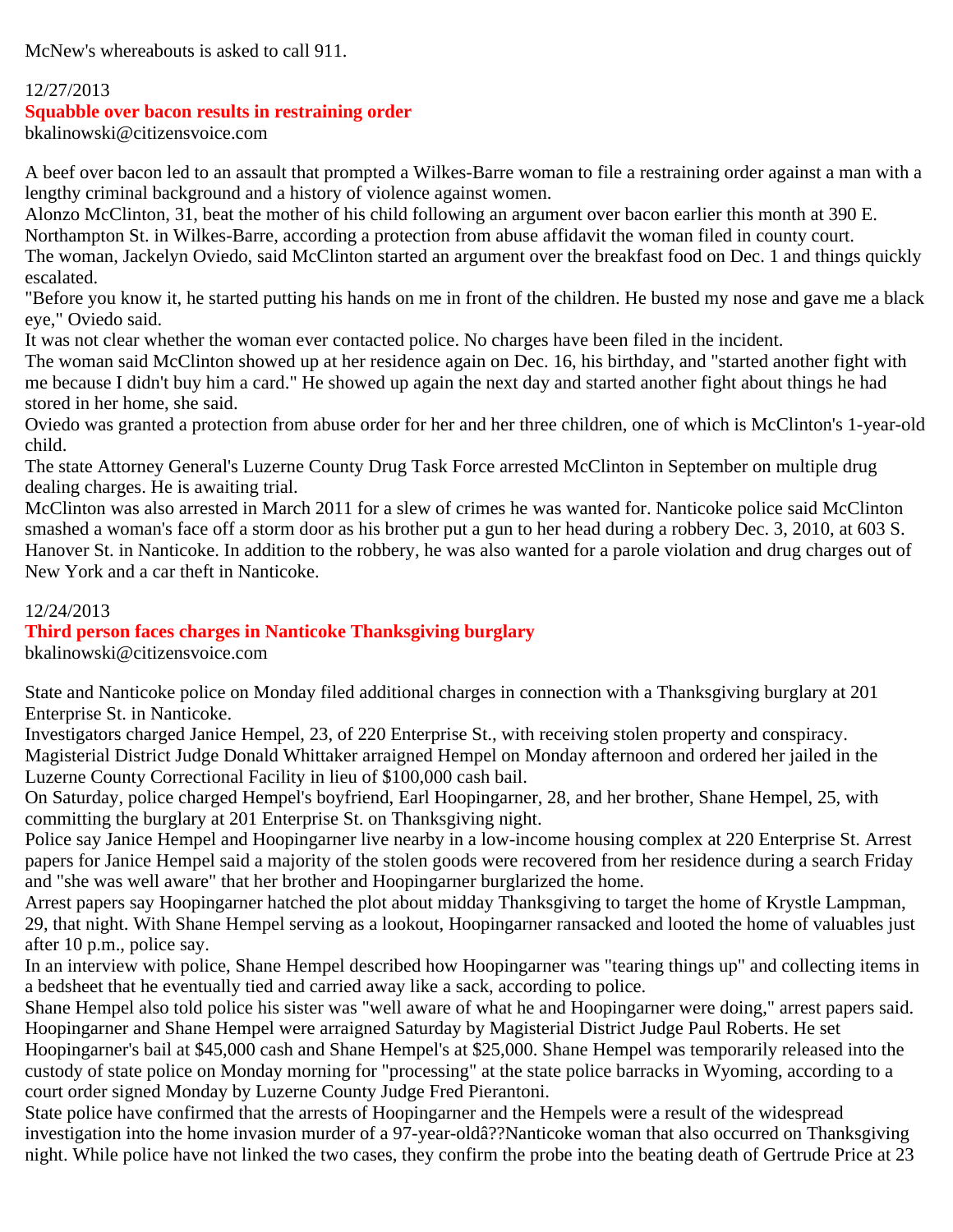E. Grand St. led to information that solved the burglary at 201 Enterprise St.

The homicide investigation is still active and police continue to seek any common threads regarding past crimes in the city in hopes of developing suspects, state police say.

Anyone with information should call state police at Wyoming at 570-697-2000.

# 12/24/2013 **Guilty pleas for Nanticoke drug suspect**

rdupuis@civitasmedia.com

A Nanticoke man has pleaded guilty in connection with a 2011 drug case and is scheduled to enter a guilty plea next month after his arrest during a major drug sting last summer.

According to documents filed in Luzerne County Court, Michael Rosario, 24, of East Union Street, pleaded guilty before Judge Joseph Sklarosky Jr. on Friday to one count of possessing heroin with intent to deliver and one count of possessing cocaine with intent to deliver after police seized weapons, cash, narcotics and drug paraphernalia during an Aug. 8, 2011, raid on a Sans Souci Parkway residence in Hanover Township, where Rosario was then living. Documents filed Monday indicate that Rosario will plead guilty in connection with a July 1 raid when he appears before Sklarosky on Jan. 21.

That arrest came as part of "Operation Shape Up," in which Rosario and eight other people were arrested after an undercover drug investigation that targeted cocaine and marijuana trafficking centered at The Master Barbershop on Hazle Avenue in Wilkes-Barre.

According to police, officers recovered cocaine, heroin, marijuana, ecstasy, \$1,140 in cash, a stolen semi-automatic handgun, a military body armor vest, digital scales, cellphones and plastic baggies in the 2011 raid for which Rosario was first arrested, and that the seized narcotics had a street value of more than \$5,000.

Sentencing is set for Jan. 21 at 9 a.m., same as the plea in the 2013 case.

The charges against Rosario from 2011 carry a potential prison sentence of 15 months to two years, six months. He also must pay \$239 in restitution to the state police for lab work, with the \$1,140 forfeited to the Attorney General's Office.

Last summer, Rosario appeared barefoot in a white tank-top when he was arraigned on charges in connection with "Operation Shape Up," allegedly a ring in which drugs from New York City were being channeled to "sub-dealers" for sale throughout Luzerne County.

According to court documents, the charges Rosario is facing in that case are two counts of corrupt organization (possession of marijuana with intent to deliver and possession of a controlled substance with intent to deliver), criminal conspiracy, possession of a controlled substance with intent to deliver, delivery of a controlled substance and criminal use of a communication facility.

It was not immediately clear whether the plea would cover each and every charge.

# 12/23/2013

# **Nanticoke man threatened to kill officers**

Citizens Voice

A Nanticoke man faces multiple charges after a scuffle with security and police Friday afternoon in Plains Township Joseph Skladzien allegedly headbutted a security officer and threatened to kill police officers.

Police said officers received a report of an erratic driver on state Route 315 at 4:15 p.m. Friday. According to police, the vehicle had almost hit several vehicles before getting stuck in the snow after pulling into the Mohegan Sun Casino parking lot.

According to police, they then found Skladzien with his pants pulled down around his ankles, exhibiting signs of alcohol impairment.

Police said Skladzien began fighting with police after being advised he was under arrest for driving under the influence. Once taken to Geisinger Wyoming Valley Medical Center, he was combative and disruptive, headbutting a security officer, kicking a police officer and threatening to kill police, according to police.

Skladzien is charged with driving under the influence, aggravated assault, simple assault, terroristic threats and related offenses.

12/22/2013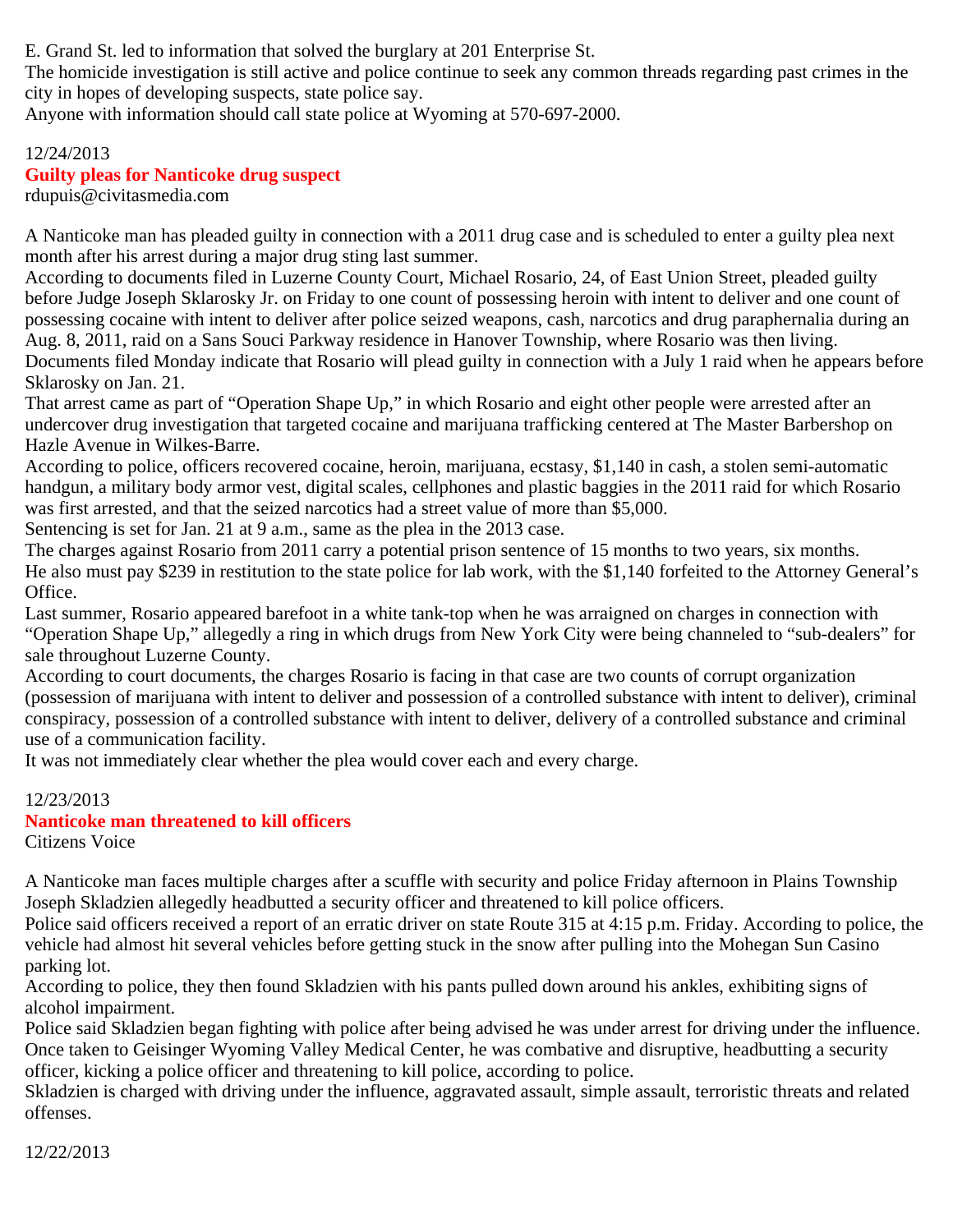### **Nanticoke murder probe nets 2 in nearby break-in**

bkalinowski@citizensvoice.com

Investigators tracking down leads in the Thanksgiving night murder of a 97-year-old woman in Nanticoke say the homicide probe has led to the arrest of two men who committed another burglary in the city that same night.

State and Nanticoke police on Saturday filed burglary and conspiracy charges against Earl Hoopingarner, 28, and Shane Hempel, 25, in connection to a break-in at 201 Enterprise St. in Nanticoke on Nov. 28.

Arrest papers say Hoopingarner lives nearby at a low-income housing complex at 220 Enterprise St. and hatched the plot about midday Thanksgiving to target the home of Krystle Lampman, 29, that night.

With Hempel serving as a lookout, Hoopingarner ransacked and looted the home valuables just after 10 p.m., police say. Lampman came home the next day to find her house in disarray, with a long list of belongings stolen, including jewelry and electronics

At the time, state and Nanticoke police were only a few blocks away investigating the beating death of 97-year-old Gertrude Price in a home invasion robbery they believe occurred around 11 on Thanksgiving night at 23 E. Grand St. They sped over to Lampman's home, and said they would investigate whether the two Thanksgiving crimes were connected.

Arrest papers filed Saturday for the Enterprise Street case make no mention of the Price death investigation, but state police Lt. Richard Krawetz confirmed that the homicide investigation led them to solve the burglary of Lampman's home.

"The fact of the matter is, through the course of our investigation into the homicide of Mrs. Price, we uncovered information that led to the arrest of these individuals," said Krawetz, crime unit commander for state police at Wyoming. "Because we interviewed so many individuals, information was brought forward."

The homicide investigation is still active and police continue to seek any common threads regarding past crimes in the city in hopes of developing suspects, Krawetz said.

"We're communicating and working with Nanticoke police to see if there is any connection with any of the burglaries over the past several months," Krawetz said.

Police said they were led to Hoopingarner because he used one of Lampman's stolen credit cards multiple times on Dec. 11 to buy gas at Cocoa Hut in Nanticoke, hair dye and a \$25 prepaid VISA card at Rite Aid on Northampton Street in Wilkes-Barre, toilet paper and dog food at Family Dollar in Wilkes-Barre. His fourth attempt, police said, was rejected when he tried to buy a \$100 VISA card at another Rite Aid in Wilkes-Barre on Amber Lane.

Investigators obtained surveillance footage from the stores, and officers believed the man "resembled" Hoopingarner, according to arrest papers. Police said they had an informant, not named in arrest papers, who positively identified the person as Hoopingarner.

State and Nanticoke police on Friday prepared an arrest warrant for Hoopingarner on charges of identity theft, receiving stolen property, access device fraud, and attempted access device fraud on accusations he used Lampman's credit card. They then served a search warrant at his home at 220 Enterprise St., where he was taken into custody, police said. Janice Hempel, the mother of Hoopingarner's children, told police he arrived home earlier that day carrying two bags. Police searched the bags and found some of Lampman's belongings, including her class ring, arrest papers say. Police say they then interviewed Shane Hempel, of 247 Apollo Circle, in Nanticoke.

According to arrest papers, Hoopingarner called Shane Hempel on Thanksgiving around midday and asked if he "wanted to make money." Hoopingarner claimed the house they would target for copper piping at 201 Enterprise St. was abandoned, arrest papers say. Hempel said he agreed to assist Hoopingarner because he "needed money."

Hempel said he helped Hoopingarner "scope out" the house, but then retreated back to Hoopingarner's residence while Hoopingarner broke inside, according to police. Hoopingarner returned home with a bag of jewelry, cash, and other items, then convinced Hempel to return to the victim's residence because there was a lot more stuff to steal, police said. Hempel said he complied and served as a lookout while Hoopingarner was "tearing things up" and collecting items in a bedsheet that he eventually tied and carried away like a sack, according to police.

Nanticoke Police Chief Bill Shultz said he was happy that one of the city's Thanksgiving crimes is now solved, and focus will continue to be on the homicide case, which is being led by the state police.

Magisterial District Judge Paul Roberts arraigned Hoopingarner and Hempel on Saturday and ordered them jailed in the Luzerne County Correctional Facility. Hoopingarner's bail is set at \$45,000 cash, while Hempel's bail is \$25,000.

## 12/18/2013 **Strip club robber gets 33-66 year sentence**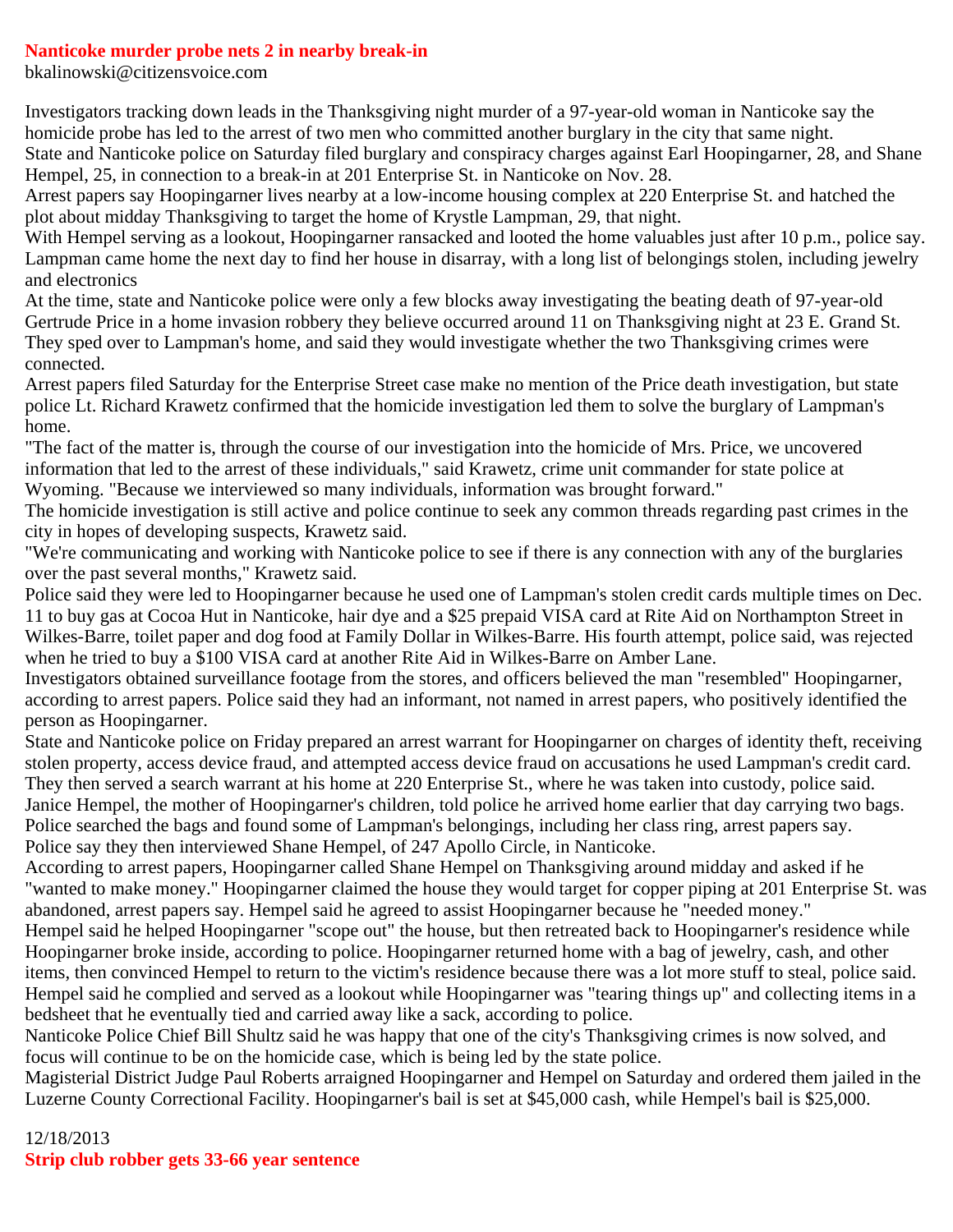rdupuis@civitasmedia.com

Convicted strip-club robber William Gronosky will serve 33-66 years in prison for multiple offenses including his role in robberies and two separate incidents in which he fired guns at a state trooper and a city police officer.

Under a plea agreement reached as a trial was set to begin on Monday, Gronosky, 31, of Nanticoke, admitted to his role in the March 15, 2012, Carousel Lounge robbery in Plymouth Township in which he made off with \$3,500.

The sentence handed down Wednesday morning by Luzerne County Judge Michael Vough was for six charges a jury found him guilty of in September related to the robbery as well as in connection with the March 23, 2012 burglary of a state trooper's home. He was also sentenced for four other cases he pleaded guilty to on Monday. They were:

• On March 25, 2012, Gronosky tied up a man and robbed the victim's Hanover Township home, stealing more than \$8,000 worth of belongings and a 2004 Ford Focus.

• On March 26, 2012, a Wilkes-Barre city police officer spotted the stolen Ford on Wilkes-Barre Boulevard. A pursuit ensued, with Gronosky firing three or four shots toward the police car on Pittston Boulevard in Bear Creek Township. The officer lost sight of Gronosky in Thornhurst Township.

• On April 7, 2012, Gronosky participated in the robbery of a Bear Creek home, in which the owner was again tied up. Cash, a pickup truck and guns were stolen.

• On April 13, 2012, Gronosky fired a handgun out the window of a car toward state trooper James Packer during a chase in Plymouth Township. He was under surveillance following earlier incidents when troopers began following him. At least one round struck the trooper's vehicle.

According to an affidavit, Gronosky later told police, "Yeah, I saw the unmarked car and then the marked car, I knew it was on."

Gronosky and a fellow fugitive were taken into custody on April 15, 2012, in Montgomery County.

If not for Monday's plea, Gronosky could have faced a combined maximum of 120 years behind bars if convicted on each of the four cases.

12/17/2013 **Gronosky pleads guilty in 4 cases Convicted strip-club robber admits shooting at police**

Convicted strip-club robber William Gronosky pleaded guilty to four more crimes Monday afternoon, including his role in robberies and two separate incidents in which he fired guns at a state trooper and a city police officer.

Under a plea agreement reached as a trial was set to begin, Gronosky, 31, faces 20 to 40 years in prison, in addition to whatever time he receives in the March 15, 2012, Carousel Lounge robbery in Plymouth Township and another case when he is sentenced Wednesday morning before Luzerne County Judge Michael Vough.

A jury in September found Gronosky, formerly of Nanticoke, guilty of all six charges stemming from the strip-club robbery in which he made off with \$3,500. He is to be sentenced in that case Wednesday, as well as in connection with the March 23, 2012 burglary of a state trooper's home.

Gronosky's pleas on Monday covered the following:

• On March 25, 2012, Gronosky tied up a man and robbed the victim's Hanover Township home, stealing more than \$8,000 worth of belongings and a 2004 Ford Focus.

• On March 26, 2012, a Wilkes-Barre city police officer spotted the stolen Ford on Wilkes-Barre Boulevard. A pursuit ensued, with Gronosky firing three or four shots toward the police car on Pittston Boulevard in Bear Creek Township. The officer lost sight of Gronosky in Thornhurst Township.

• On April 7, 2012, Gronosky participated in the robbery of a Bear Creek home, in which the owner was again tied up. Cash, a pickup truck and guns were stolen.

• On April 13, 2012, Gronosky fired a handgun out the window of a car toward state trooper James Packer during a chase in Plymouth Township. He was under surveillance following earlier incidents when troopers began following him. At least one round struck the trooper's vehicle.

According to an affidavit, Gronosky later told police, "Yeah, I saw the unmarked car and then the marked car, I knew it was on."

Gronosky and a fellow fugitive were taken into custody on April 15, 2012, in Montgomery County.

If not for Monday's plea, Gronosky could have faced a combined maximum of 120 years behind bars if convicted on each of the four cases.

Under the plea, he is likely to serve 20 to 40 years for shooting at the trooper, with any time in the other cases to be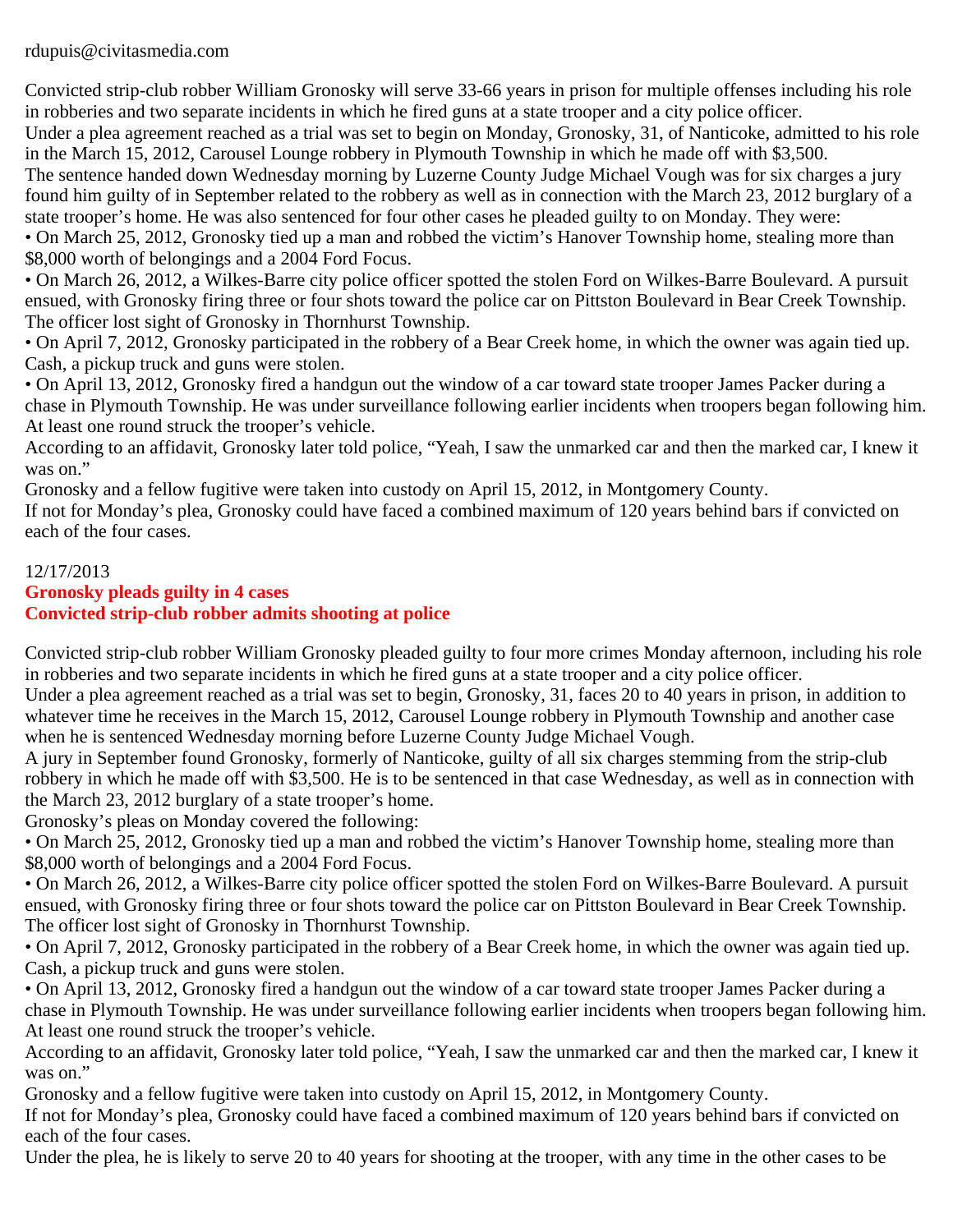served concurrently.

Judge Vough reminded Gronosky that he still has the right to sentence Gronosky to concurrent sentences, should he so choose.

The two other cases, according to reports at the time of Gronosky's September conviction, could add a maximum of 27 years to the tally.

Sentencing is set for 9 a.m. Wednesday.

### 12/17/2013 **Nanticoke police activity** Citizens Voice

Megan Petrochko, of East Street, told police Thursday that someone entered her vehicle and removed a Magellan GPS, along with a Christmas bag containing hot chocolate and coffee.

About \$10 in change was taken from Dale Kivel's vehicle on East Church Street, Kivel told police.

Donald Komorski, of Fairview Drive, reported to police that someone entered his vehicle and stole about \$6 in change. A resident of South Prospect Street told police on Thursday that someone attempted to gain entry to his residence, but did not get inside.

# 12/13/2013

# **Sexual assault suspect faces charges tied to machete incident**

jhalpin@citizensvoice.com

A Nanticoke man arrested last week on allegations he sexually assaulted a missing 14-year-old girl was hit with new charges Thursday that he was involved in a machete encounter with other youths.

Jeremy Tyler Tencza, 19, of 215 W. Ridge St., is charged with possessing an offensive weapon, disorderly conduct and corruption of minors.

Police allege he and another youth, Dylan Monelli, jumped out a vehicle that "whipped sideways" and abruptly stopped in the 400 block of East Green Street about 2:15 p.m. Dec. 5.

They went to the back of the Chevrolet Cavalier and Tencza grabbed a pair of machetes, handing one to Monelli, according to a police affidavit.

The pair then confronted a student, Na-Shawn Wright, challenging him to fight, police said. The encounter ended when a witness who knows Tencza and Monelli from working at Greater Nanticoke Area High School, Kathy Labenski, told them she was calling police, the affidavit says.

Police filed the charges against Tencza on Thursday. It wasn't immediately clear whether Monelli will face charges. Tencza is free on \$100,000 bail after his arrest Friday on charges of involuntary deviate sexual intercourse, statutory sex assault, corruption of minors and indecent assault, according to court records.

He is accused of having sex with a 14-year-old girl who was missing from CRR Group Home. Police say they found Tencza and the girl in his bedroom on Sept. 12 and that the girl later reported having intercourse with Tencza, although he admitted only performing a sex act on her.

Court records show he is due in court for a preliminary hearing at 1 p.m. Jan. 22 in both cases.

### 12/12/2013 **Nanticoke man accused of assaulting girlfriend** Citizens Voice

Nanticoke police arrested Brandon Smith, 18, of Nanticoke, on Sunday on simple assault and harassment charges. According to a police affidavit, Smith's girlfriend told police that he choked her and squeezed her tightly around her body. Emergency personnel took the girlfriend to a hospital for treatment.

According to the police report:

Smith told police he became upset when a cat got something on some papers and planned to leave the East Church Street home to take a walk. He told police his girlfriend tried to stop him from leaving and he grabbed her around her body to move her. She then said she was hurt.

The girlfriend told police she didn't want Smith arrested because of his medical issues. Smith confirmed to officers he does have medical issues and had not taken his medication for three days.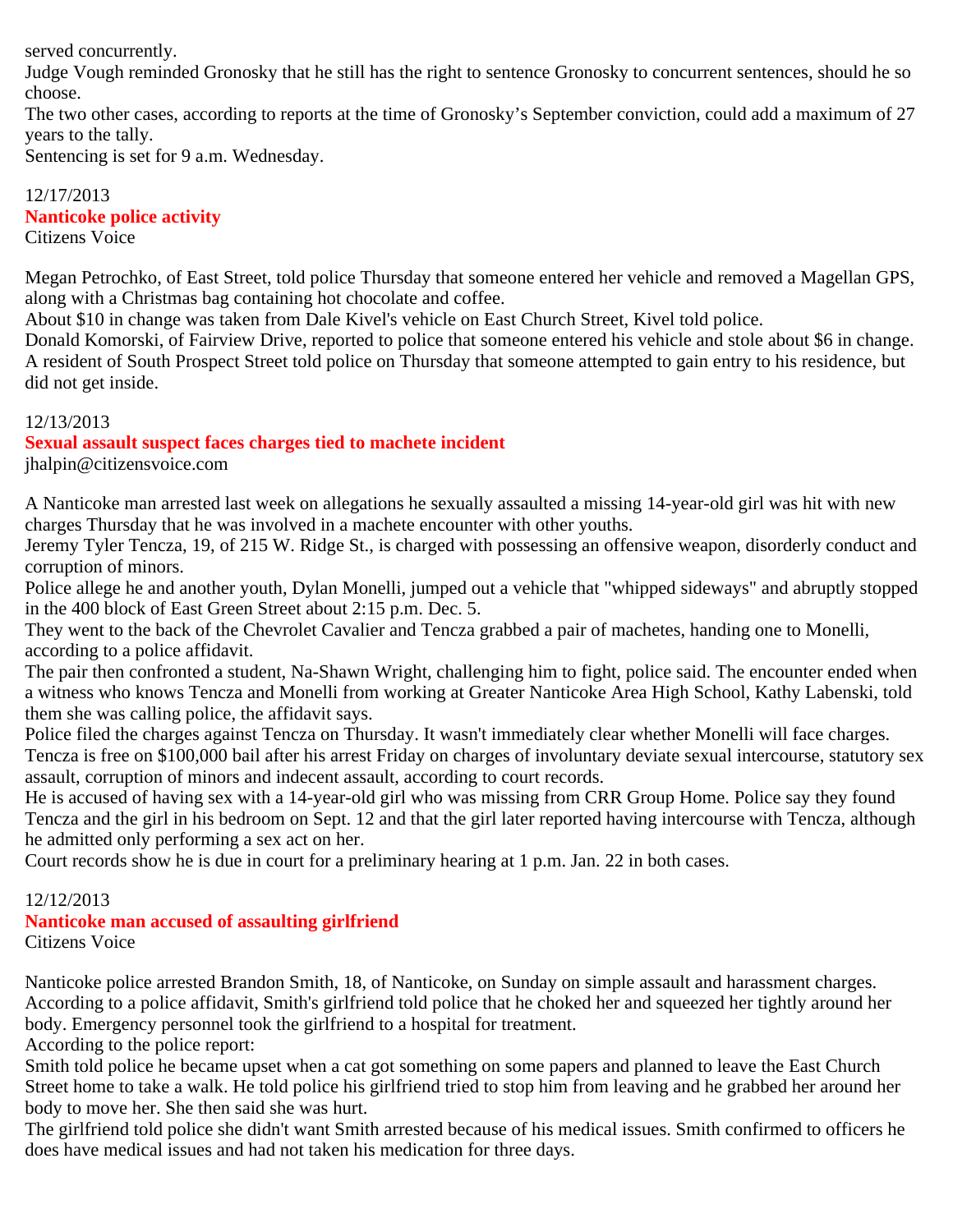Smith was arraigned before Magisterial District Judge Donald Whittaker and released on his own recognizance.

## 12/12/2013

**Nanticoke police responded to the following incidents:**

Citizens Voice

Samuel Robert Stavitski, 23, of Nanticoke was walking near South Prospect Street and East Washington Street around 1:30 a.m. Saturday when he was spotted by police. An officer said Stavitski matched the description of a suspicious person in the area from earlier in the week. Police said Stavitski appeared to be drunk and stumbled as he walked. They arrested him for public drunkenness and a search turned up a switchblade knife and a small amount of marijuana. Police charged him with public drunkenness, possessing offensive weapons and possession of a controlled substance. He was arraigned before Magisterial District Judge Joseph J. Carmody and released on unsecured bail set at \$2,500. Dora Molina of East Washington Street reported someone slashed a tire on her vehicle.

James Brodginski of Fairview Drive reported someone entered his vehicle and stole a toaster oven and \$2 in change. Jennifer Zwibel of Espy Street reported someone entered her vehicle and stole a coffee maker and \$4 in change.

### 12/12/2013

### **3 charged in Plymouth meth lab bust**

jhalpin@citizensvoice.com

State agents on Wednesday filed charges against three people accused of running a methamphetamine lab out of a Plymouth apartment.

Cheryl Cupp, 44; Robert Jones, 28; and **Amanda Musto, 19**, all of 104 W. Main St., Plymouth, were arrested Tuesday after agents with the Attorney General's Office raided their home and found an apparent meth lab. According to a police affidavit:

A search of the apartment - in a building housing numerous children - turned up materials used to make meth such as red phosphorus, pseudoephedrine, iodine, Coleman fuel, plastic tubing and glassware.

Officers also found finished meth and bags containing discarded waste from previous meth cooks.

The trio admitted during questioning to making meth in the apartment.

The investigation caused authorities to evacuate the apartment building across from Wyoming Valley West High School.

Jones and Musto are charged with three counts of possessing red phosphorus, two counts of drug trafficking and one count each of drug possession, risking catastrophe, illegally dumping meth waste, conspiracy to deliver meth and making meth with children present.

Investigators charged Cupp with conspiracy to possess red phosphorus, drug possession and three counts of possessing red phosphorus.

Magisterial District Judge Daniel O'Donnell arraigned the group Wednesday morning and set bail for each at \$150,000. They were booked into the Luzerne County Correctional Facility with preliminary hearings set for 1 p.m. Dec. 18.

## 12/9/2013

# **Nanticoke police responded to the following incidents:**

Citizens Voice

Tom Sullivan reported someone tried to enter the back door of an apartment building he owns on West Union Street. Paul Roccograndi reported someone entered an apartment building he owns on West Union Street and stole copper pipes from the basement.

Anna Galinski of Bliss Street reported someone entered her vehicle and stole prescription medicine.

Mac's Auto reported someone broke into two vehicles on the lot and vandalized them.

Tracy Butczynski of Meadowcrest Drive reported someone entered her vehicle and stole binoculars and change. Nicole Brown of Meadowcrest Drive reported someone entered her vehicle and stole two DVD players, two phone chargers and a GPS device.

Joseph Przywara reported someone broke the gate to his mini-golf course in the rear of the Dream Whip at 2 Alden Road. The thief stole a miniature lighthouse and four miniature houses.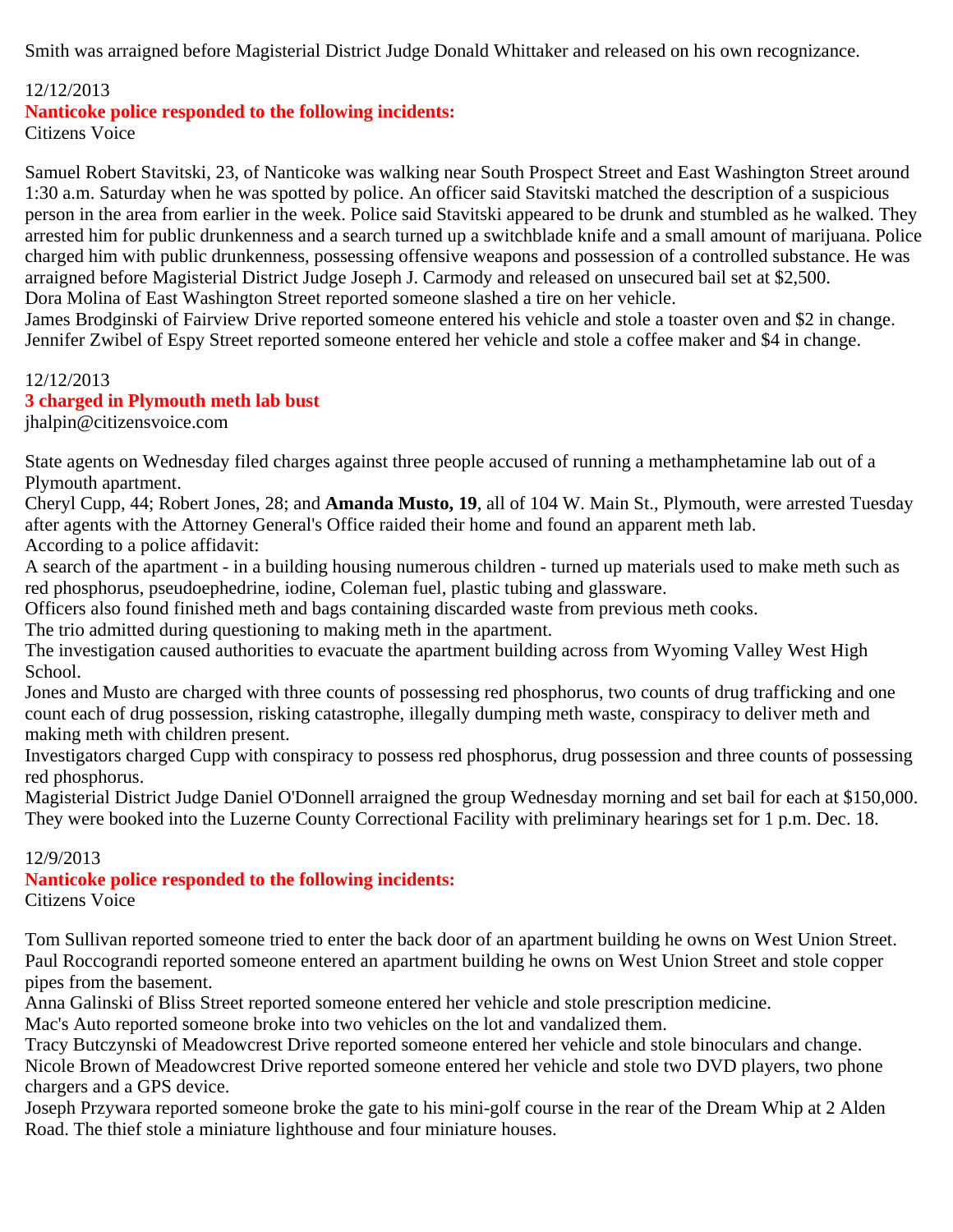# 12/7/2013 **Machetes wielded during Nanticoke incident**

Citizens Voice

Nanticoke police are investigating an encounter between three people involving two machetes.

Police say a witness reported a vehicle traveling north on Kosciuszko Street about 2:15 p.m. Friday recklessly turned onto Green Street and then got out to challenge a student to fight.

Two occupants of the vehicle grabbed machetes, and the student took off his jacket in preparation for a fight, police said.

But the witness then yelled that police were coming and everyone scattered.

No fight occurred and there were no injuries, police said.

### 12/6/2013

## **Teenager charged with sexually assaulting girl**

elewis@civitasmedia.com - 570-970-7196

City police on Friday arrested 19-year-old Jeremy Tyler Tencza on charges he sexually assaulted a girl who had ran away from a group home in September.

Tencza, of West Ridge Street, Nanticoke, was charged with involuntary deviate sexual intercourse, statutory sexual assault, corruption of minors and indecent assault. He was jailed at the Luzerne County Correctional Facility for lack of \$100,000 bail.

According to the criminal complaint:

Police received a report of a missing 13-year-old girl on Sept. 10. The girl was found in Tencza's bedroom two days later. She was taken to a hospital for a medical exam.

Tencza told police he met the girl while he was a senior at Greater Nanticoke Area High School last year. They became acquaintances over the objection from the girl's mother.

The girl's mother sent Tencza two messages warning him to stay away from her daughter at which he ignored.

Tencza told police the girl had been at his house less than 24 hours prior to police finding her on Sept. 12. He admitted to performing lewd sex acts with the girl but denied having intercourse, the complaint says.

The girl told police in October she did have intercourse with Tencza, according to the complaint.

A preliminary hearing is scheduled on Dec. 11.

## 12/4/2013

## **Police to review surveillance footage in search for killer**

Bob Kalinowski - Citizens Voice

As family members prepare to bid farewell to 97-year-old homicide victim Gertrude Price, state police are analyzing surveillance footage from throughout Nanticoke City in an attempt to identify her killer.

"I hope they catch this culprit," Price's daughter, Carol Belmont, 76, of Jackson Township, said Tuesday. "You didn't have to kill her."

Saddened area residents streamed through the Davis-Dinelli Funeral Home on Tuesday during a viewing for Price, the great-great-grandmother beaten to death on Thanksgiving night inside her 23 E. Grand St. home.

Meanwhile, state police say they are reviewing surveillance footage obtained from businesses and residential homes to see if the attacker was caught on tape somewhere in the city before or after the murder.

"We pulled it from everywhere," state Trooper Martin Connors, spokesman for state police at Wyoming, said Tuesday. Connors said investigators continue to follow up on information gathered in recent days.

"We're just running down leads and any tips that come in," he said.

Following funeral services this morning, Price will be laid to rest in Edge Hill Cemetery in West Nanticoke.

Belmont and other relatives of Price said they are overwhelmed by the outpouring of support from the Nanticoke community and beyond, including the reward fund that has been established. More than \$3,000 has already been pledged to the person who provides information leading to the arrest and conviction of the killer.

**Anyone with information is asked to call state police at Wyoming at 570-697-2000.**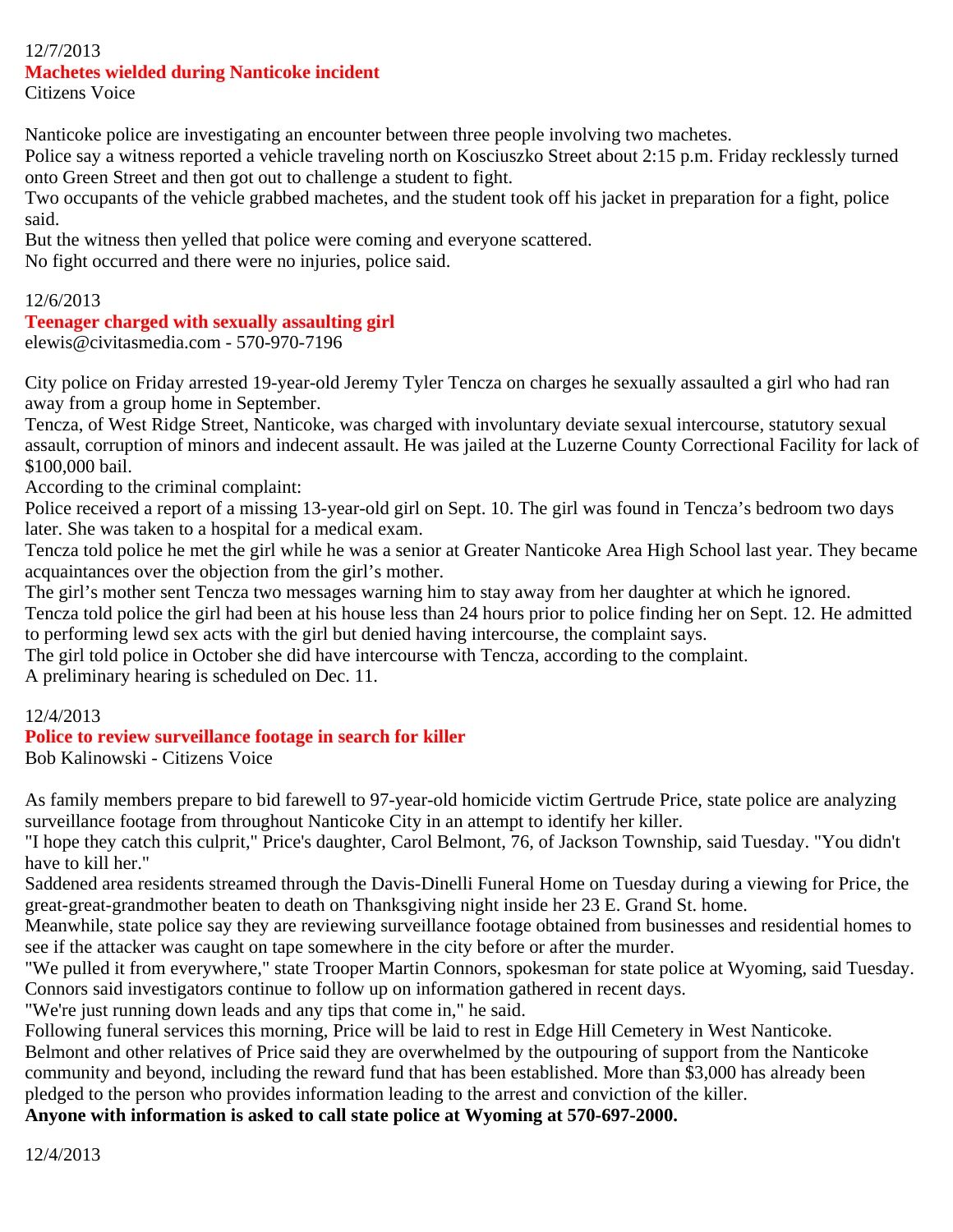## **Two charged in Pittston prostitution ring indicted**

James Halpin - Citizens Voice

Two of the four men accused of operating an underage prostitution ring in Pittston have been indicted by a federal grand jury, according to the U.S. Attorney's Office.

Gregory "C-Lo" Boone, 29, and Randy "Holliday" Coleman Jr., 33, both of Pittston, are charged with federal counts of conspiracy to commit sex trafficking of children, sex trafficking of children and multiple counts of producing child pornography, prosecutors said.

Prosecutors say the pair conspired with others to prostitute out underage girls in August and September, using cellphones to take suggestive pictures of the girls to post as advertisements on Backpage.com.

They are accused of recruiting at least three girls and possibly a fourth into their ring, which operated in Luzerne, Lackawanna and Dauphin counties, prosecutors said.

Gregory Boone and Coleman were previously charged in state court along with two alleged accomplices - Pittston resident Anthony Lamont "D-Lo" Boone, 30, who is Gregory Boone's brother, and **Jose Alvelo, 19, of Nanticoke**. They are facing counts of promoting the prostitution of a minor and related offenses.

The federal charges could mean significantly stiffer sentences for Gregory Boone and Coleman. Prosecutors say they face up to life in prison if convicted.

## 12/4/2013

**A Nanticoke man was arraigned Tuesday on drug and firearm-related charges.** Citizens Voice

Arnell Alan Cobb, 36, of 1106 New Grant St., appeared before Magisterial District Judge Joseph A. Halesey in Hanover Township. A police affidavit states police conducted a knock and talk investigation at Cobb's residence on Jan. 24, 2012. Authorities were greeted at the door by Cobb and Melissa Hunter, who consented to a search of the residence. The search yielded a small amount of marijuana in the upstairs bedroom, crack cocaine in the basement and two handguns - a .44 magnum and a .38 caliber weapon - in the upstairs bedroom, authorities said. According to the affidavit, Cobb later admitted that the marijuana and cocaine were his. He also told police he did not want to mention the handguns because he is already a convicted felon.

Cobb was charged with four counts of possession of a controlled substance with intent to deliver, two counts of possession of firearms by a convicted felon and one count of possession of a small amount of marijuana for personal use. Cobb's bail was set at \$150,000.

## 12/3/2013

## **Nanticoke man charged in vehicle fire**

elewis@civitasmedia.com

City police charged Douglas Arthur Johnson, 51, of East Noble Street, Nanticoke, with intentionally setting the fire to a vehicle next to a house along East Union Street last month.

Police allege Johnson set fire to an Oldsmobile outside the residence at 278 E. Union St. on Nov. 20.

Firefighters responded to the blaze and found Dominick Toback using a garden hose in attempt to extinguish the flames that destroyed his vehicle, according to the criminal complaint.

Toback told police that Johnson allegedly set the fire to his vehicle, which was 20 feet from Toback's residence with children inside.

Johnson was arraigned by district Judge Donald Whittaker on charges of arson, reckless burning, criminal mischief and reckless endangerment.

Johnson was jailed at Luzerne County Correctional Facility for lack of \$100,000 bail.

## 11/30/2013

**Autopsy: Nanticoke woman died from 'blunt head trauma'**

bkalinowski@citizensvoice.com, 570-821-2055, @cvbobkal

The 97-year-old Nanticoke woman killed in her home on Thanksgiving night died from "blunt head trauma," Luzerne County Coroner Bill Lisman said Saturday following an autopsy.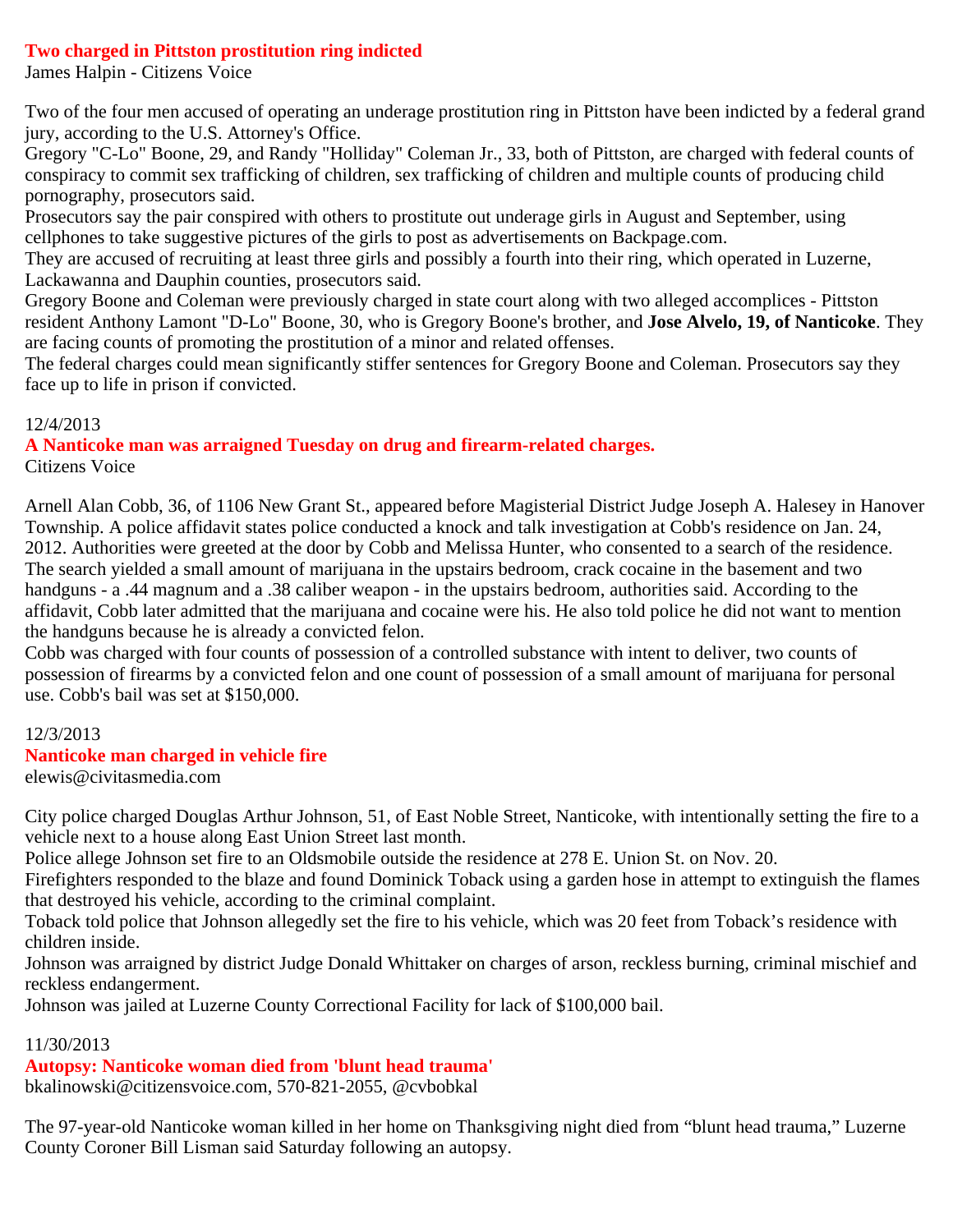Gertrude Price's death, during what investigators have said was a home invasion robbery, was officially declared a homicide after the medical examination by forensic pathologist Dr. Gary Ross, Lisman said.

Meanwhile, police guarded Price's 23 E. Grand St. home overnight to protect the crime scene. Investigators from state and Nanticoke police returned this morning to continue to collect evidence.

Family members found Price dead inside her home just before 10 a.m. on Friday, about 12 hours after they last saw her alive. Investigators believe the killing occurred around 11 p.m. Thanksgiving night -- because lights were on in the house at a time she would be sleeping.

It appears the killer entered the house through a basement window that had been broken out, police said.

Unlike many other killings recently, police said this one is different: it appears to be a random attack.

"I know a lot times we say there is no cause for concern because it doesn't look random," Trooper Martin Connors said at a press conference at the scene Friday. "This, unfortunately, is exactly the opposite of that. It looks as if this poor lady, 97 years old, lived her whole life and has to leave this world this way."

No arrests have been made and police have not identified any suspects.

**Anyone with information - especially anyone who saw something between 10 p.m. Thursday and 10 a.m. Friday is asked to call state police at Wyoming at 570-697-2000.**

**Retired Nanticoke police officer Kevin Gervera is offering a \$1,000 reward for information leading to the arrest and conviction of the person responsible. Grevera said he plans to open a bank account for the reward so local merchants and residents could add to the bounty.**

## 11/30/2013

**Random robbery leads to murder of 97-year-old Nanticoke woman**

By Bob Kalinowski and James Halpin - Citizens Voice

A 97-year-old woman was killed in an apparently random home-invasion robbery on Thanksgiving night, according to state police.

The body of Gertrude Price, was found in her 23 E. Grand St. home by her family Friday morning, Trooper Martin Connors said. No arrests have been made.

"I know a lot times we say there is no cause for concern because it doesn't look random," Connors said. "This, unfortunately, is exactly the opposite of that. It looks as if this poor lady, 97 years old, lived her whole life and has to leave this world this way."

Price last spoke with her family about 10:20 p.m. Thursday, but around 11 p.m., when Price would normally be asleep, neighbors reported seeing lights on in the house, he said.

Family members discovered her body Friday morning, he said.

"They were unable to get her on the telephone," Connors said. "Obviously, being 97 years old, she doesn't answer her phone, family was concerned. From what I understand, they live nearby. They came over and found her in the house." The 911 dispatch center got the call at 9:45 a.m. Friday.

Connors said it appeared the killer entered the house through a basement window that had been broken out. It appears the motive was a burglary that escalated to a homicide, he said.

"The home was ransacked," Connors said. "We're still trying to determine if anything was taken. Being the state of the disarray, we don't know if anything is missing yet."

Police did not release how Price was killed.

Distraught family members who remained on the scene Friday morning declined to comment.

The investigation prompted police to close East Grand Street from South Market to South Prospect streets for much of the day. A state police forensics team could be seen taking measurements and photographing evidence at the scene. Yellow evidence tags were set up next to the broken basement window.

At one point, a number of officers left the scene and raced to a home at the intersection of Enterprise Street and Lincoln Avenue.

Nanticoke Police Chief William Shultz said officers had gotten a report of a burglary at the home and they were investigating whether there was a connection.

Back on East Grand Street, neighbors and passers-by watched on as Luzerne County Coroner Bill Lisman wheeled out a gurney carrying Price's body, some making the sign of the cross.

Lisman said pathologist Dr. Gary Ross was scheduled to perform an autopsy on Price at 10 a.m. today.

Neighborhood resident Michael Wright said he would often see Price sitting on her porch during the summer.

"She was a nice, quiet lady," Wright said. "She never did anything to anybody. She was always quiet. â?¦ It's kind of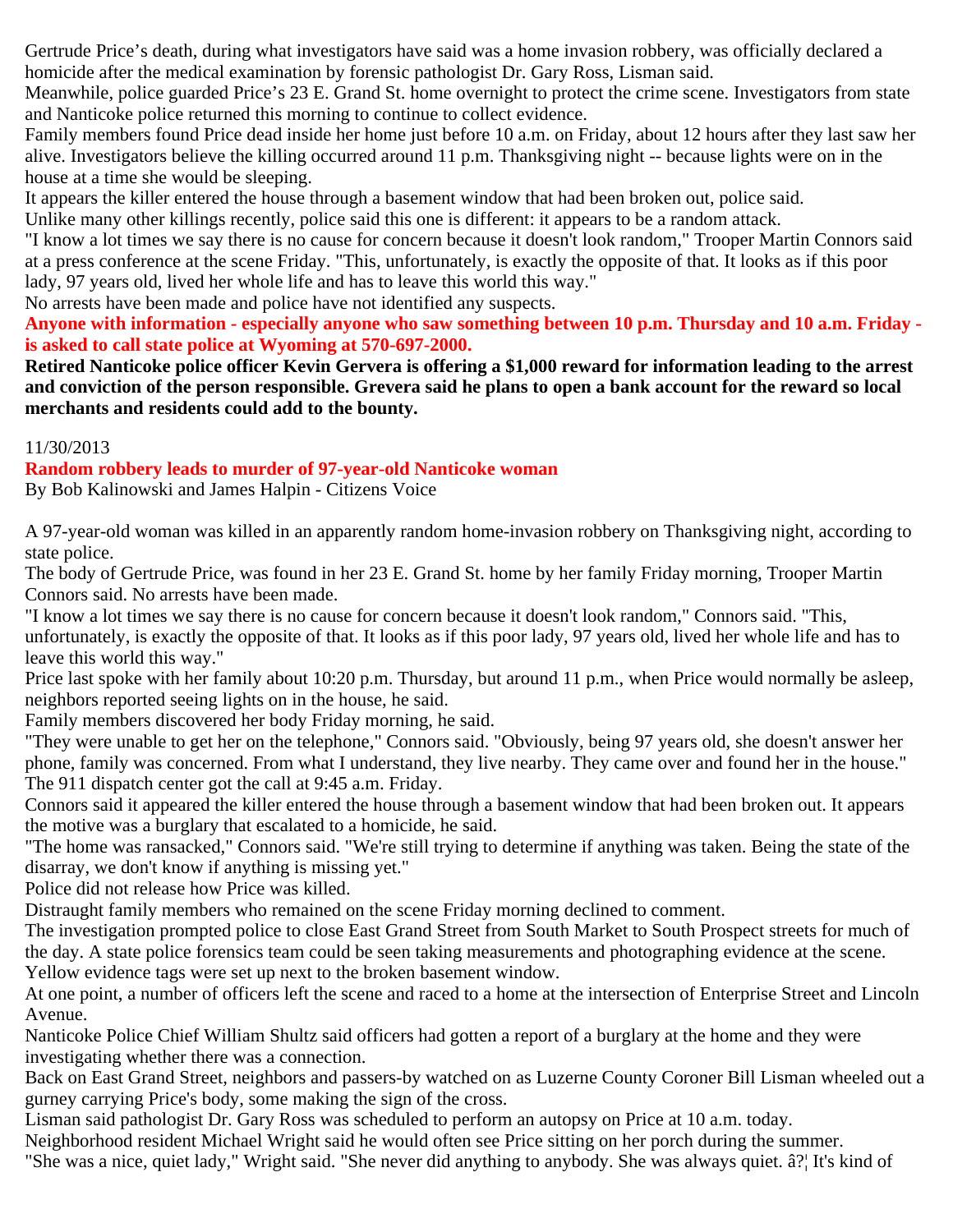upsetting that somebody could do that to some old lady, because she can't defend herself."

Nanticoke resident Diane Lewis said she had gone out shopping Friday morning and returned to find police swarming the scene.

"It's really sad, and I don't expect it in Nanticoke," she said. "I really couldn't believe it."

Anyone with information - especially anyone who saw something between 10 p.m. Thursday and 10 a.m. Friday - is asked to call state police at Wyoming at 570-697-2000.

# 11/30/2013

# **Woman found dead inside Nanticoke home**

## **Authorities treating 97-year-old's death as a homicide**

elewis@civitasmedia.com

The body of a 97-year-old woman was found Friday inside her East Grand Street home where she lived for decades. Authorities are treating her death as a homicide.

Police Chief William Shultz called the investigation "a major case" with the state police at Wyoming, Luzerne County Detectives and Coroner's Office involved.

Authorities identified the woman as Gertrude Price, who lived alone.

Trooper Martin Connors said Price was last seen at about 10:20 p.m. Thursday and neighbors reported seeing lights on inside her house at about 11 p.m., which neighbors said was "unusual" for that time of night.

County Coroner William Lisman said he is treating the woman's death as an "open homicide." An autopsy is scheduled today by forensic pathologist Dr. Gary Ross at Wilkes-Barre General Hospital.

Law enforcement sources say Price was beaten to death and it was a "complex scene" inside and outside the house. Connors said the interior of the house was ransacked, describing it as a "robbery turned homicide."

"I hope they catch the son of a ——- who did this to her," said Harry Mazucka, of Nanticoke. "She didn't bother anybody and certainly didn't deserve this. Something like this doesn't happen here."

The discovery of Price's body was made at about 11 a.m. by a family member who went to the house when a phone call went unanswered.

Investigators put up yellow police tape directly in front of the house and expanded the crime scene closing the block of East Grand Street between Prospect and South Market streets. An alley behind Price's house was also closed as investigators searched the rear yard.

Investigators concentrated on a specific area of the house where a small basement window appeared open.

A trooper with the forensic services unit took pictures and video of the window and inside the house.

Lisman removed the body from the house at about 2:30 p.m. after the scene was processed by the state police forensic services unit.

Within the first hour after Price's body was found, the number of investigators quickly grew to include state police Lt. Richard Krawetz, commander of the criminal investigations unit; Cpl. Steve Turinski, criminal unit supervisor; Trooper Stephen Polishan of the criminal investigations unit and other troopers.

"This is unbelievable and to think it's right here in Nanticoke," said Gary Urbanski, of Nanticoke. "We've had nuisance troubles here with drugs and that bar (Prospect Street Cafe) that closed down a few months ago, but not something like this."

The woman's death is the second police-related incident in the neighborhood.

A white man in his 50s or 60s about 5 feet 10 inches tall assaulted another person at about 10 a.m. Thursday at Prospect and East Grand streets, about 70 yards from where Price lived. The assailant punched the victim in the face and stole a wallet after asking the victim for a cigarette, Nanticoke police said.

11/29/2013

**Nanticoke police seek suspect in assault, robbery** Citizens Voice

Nanticoke police are investigating a robbery that took place Thanksgiving morning.

Police say the victim, who was not identified, was approached after exiting a vehicle about 11:30 a.m. Thursday in the area of Prospect and Grand streets.

The robber asked the victim for a cigarette, then punched the person several times in the face, knocking the victim to the ground, police said. The robber then grabbed the victim's wallet and fled eastbound on East Grand Street, police said.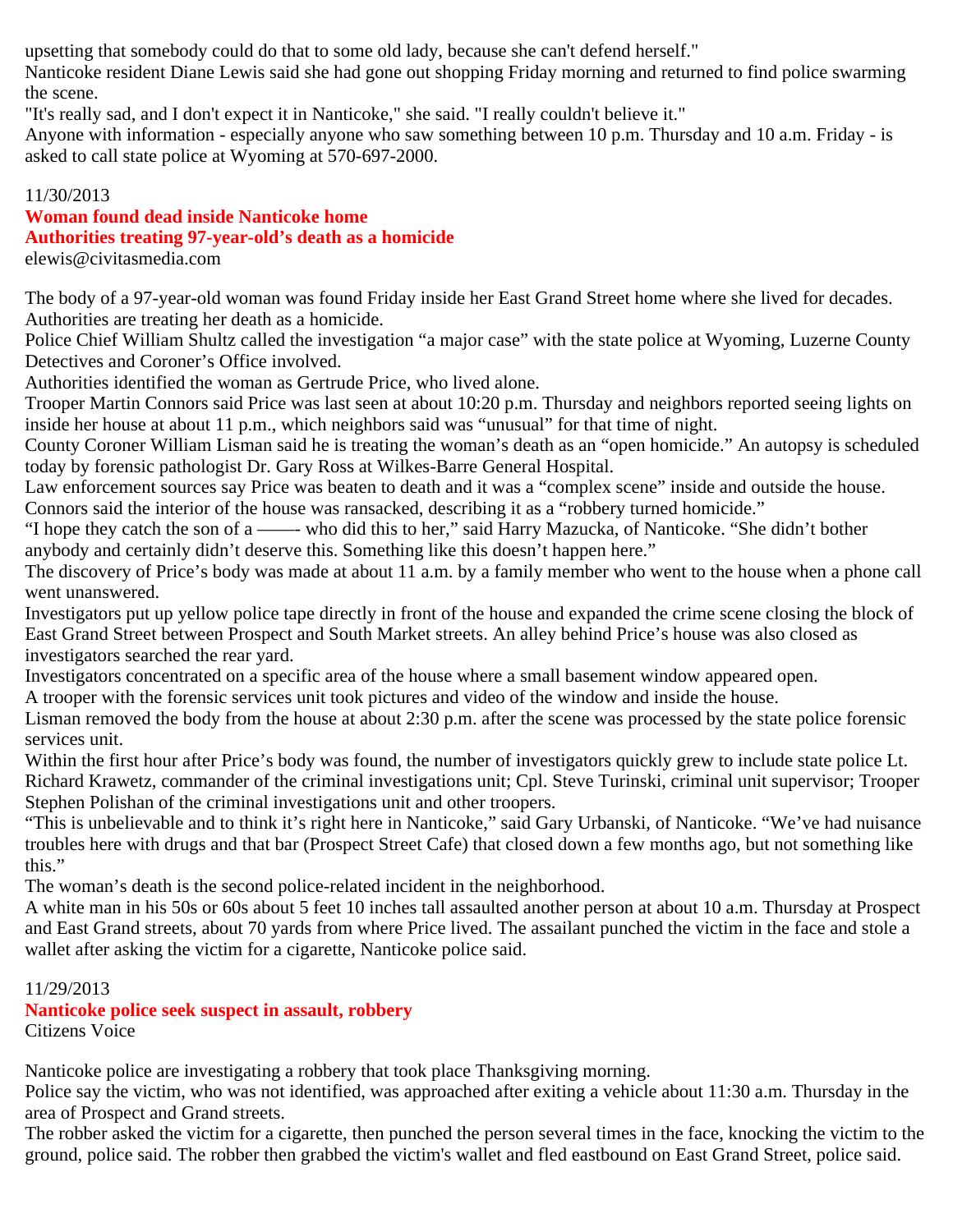The robber was described as between 50 and 60 years old with gray hair and a goatee. He was about 5 feet 10 inches tall and weighed between 180 and 190 pounds, police said.

He was wearing a green Philadelphia Eagles sweatshirt, blue jeans and sneakers.

Anyone with information is asked to call police at 570-735-2200.

# 11/27/2013

# **Police probing 'sexting' report at GNA High**

rdupuis@civitasmedia.com

Police said it could take time to determine whether there is any substance to reports of possible sexting among students at Greater Nanticoke Area High School.

"We still don't know what's there, if anything," police Chief William Shultz said Tuesday of a cellphone that has been seized in the case.

School officials on Nov. 15 received information that sexually explicit photos of minors were being traded using cellphones, according to court documents.

Once forensic investigators have extracted information from the phone, they will present that data to police on a disk or computer drive, Shultz said. Police then will have to sift through the material to determine whether any of it constitutes illicit material.

Shultz said he doesn't expect any further developments this week, given the Thanksgiving holiday.

"It's going to take a little while," the chief said.

Shultz also said police currently are looking only at one phone in the case.

"For now, anyway," he said, reiterating that investigators don't even know yet whether any illegal activity has occurred. Shultz did say that parents have been cooperative in the investigation.

### 11/26/2013

#### **Nanticoke police investigating alleged sexting among students** Citizens Voice

Nanticoke police are investigating a report of sexting taking place among high school students.

Police Chief William Shultz says school district officials reported to police that a student had possibly sent some inappropriate pictures by cellphone to classmates and asked them for pictures in return.

Police seized a cellphone in the case and are awaiting the results of a forensic exam to determine if anything inappropriate was actually sent.

"We don't even know if a crime has been committed yet," Shultz said.

He said he hopes to have the results of the exam in several days.

### 11/23/2013 **Former fire company treasurer pleads guilty to fraud** Bob Kalinowski - Citizens Voice

The former treasurer of Franklin Hose Company No. 2 in Edwardsville pleaded guilty Friday to stealing nearly \$5,000 from the fire department.

Daniel Boyd West, 40, of West Main Street, Nanticoke, pleaded guilty to a felony count of theft for allegedly writing himself checks between January 2009 and October 2012.

Luzerne County Judge Lesa Gelb set sentencing for 1:30 p.m. Dec. 19.

As part of the plea, West agreed to pay \$4,984 in restitution to the fire department, court records show.

According to police, West sole smalls amounts for several years and lied to department members about the account balance at monthly meetings.

### 11/22/2013

## **Teen will stand trial for killing Nanticoke man**

jhalpin@citizensvoice.com

The 16-year-old driver accused of dismembering a Nanticoke man during a high-speed collision in July will stand trial on charges including third-degree murder, a judge ruled Thursday.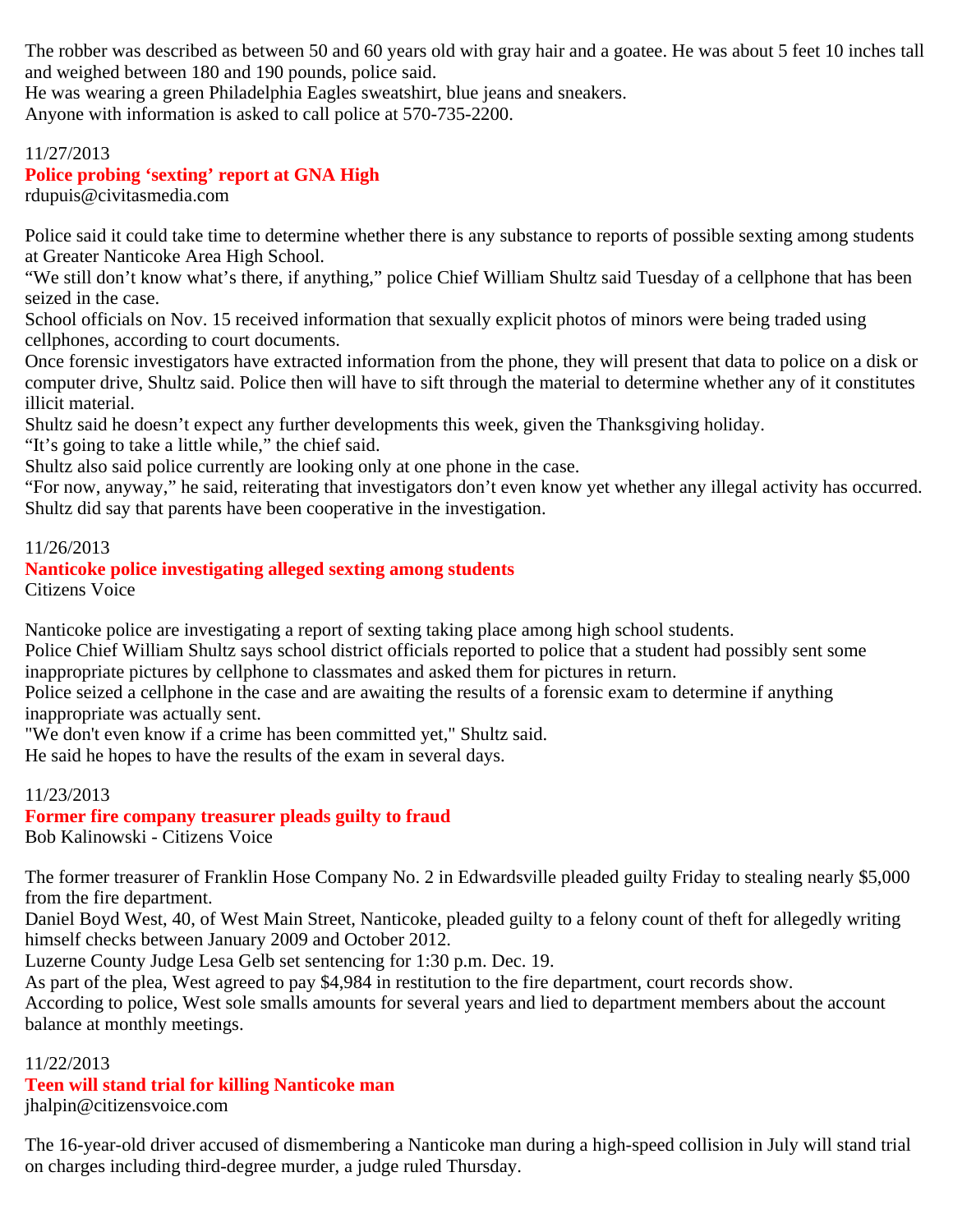Tyler Duda, of 49 Tamanini Drive, Wyoming, is accused of crashing into 59-year-old Nickolas Zurilla at 72 mph on a residential Nanticoke street, severing his legs and torso before crashing into a house 467 feet from where Zurilla had been crossing the street.

"He drove his car as if it were a guided missile that night, and he hit and killed Mr. Zurilla," Assistant District Attorney Mamie Phillips said during Duda's preliminary hearing. "He was going so fast that he possibly didn't see Mr. Zurilla." The crash took place about in the 300 block of West Union Street about 2:15 a.m. July 5. Testimony in court Thursday painted a picture of the moments leading up to the impact.

Prosecutors say Duda took the Ford Edge from his mother, Lori Duda, after she came home from a party and left the keys on the kitchen counter. He went to pick up a friend, Donald "D.J." Kinney, in Newport Township. At 1:38 a.m., shortly before he picked Kinney up, Kinney sent Duda a text saying, "Remember, don't drive like an idiot," according to prosecutors.

Kinney got in the car and they called a classmate, Macey Pudlosky, and asking if she wanted to hang out, she testified. Pudlosky said she hung up on Duda but then answered a call from Kinney and heard the engine "revving up" followed by Kinney saying, "Slow down" repeatedly.

"I heard a crash and what sounded like shattering glass," Pudlosky said. "I heard Tyler just saying D.J.'s name over and over again, and it sounded like somebody was throwing up."

Zurilla's neighbor, John J. Murphy, testified that he and Zurilla had been sitting on his front porch starting about 11 p.m. July 4 and that they each drank about six beers, possibly more.

When Zurilla went to go home, Murphy gave him some macaroni salad and told him he would see him the next day, turning back into the house, he said. That's when he heard Zurilla's last words.

"He said, 'This car is going to hit me,'" Murphy said. "As I turned around, I heard a bump and I seen what I thought was Nickolas flying through the air."

The vehicle, which appeared as a "blur," kept going until it swerved and crashed, he said.

Nanticoke police Chief William Shultz testified that he arrived on scene to find Zurilla's lower torso in the street, a severed leg on a sidewalk and his upper torso inside the car that crashed into a tree and a porch at 409 W. Union St. Macaroni salad was spattered on the front of the car, he said.

There was no evidence at the scene the driver had hit the brakes before hitting Zurilla, who was standing on the double yellow lines in the middle of the road, he said.

"I haven't seen anything like that in a long time, even after 40 years" in law enforcement, Shultz said.

Kinney had already been extricated and rushed to a hospital for treatment of facial injuries, he said. Duda, who remained on the scene, told police he simply hadn't seen Zurilla, he said.

Duda did not have a license or learner's permit, and toxicology testing found no drugs or alcohol in his blood, Shultz said.

Police charged him with third-degree murder, homicide by vehicle, leaving the scene of an accident, reckless driving, failing to keep right, driving without a license and speeding. Prosecutors on Thursday added a count of involuntary manslaughter to the complaint.

Duda's attorney, Demetrius Fannick, argued that the state had not established that he had acted with criminal negligence or malice. He characterized the incident as an accident arising from a "joy ride" and said it would be more appropriately handled as a civil lawsuit. The fact Duda doesn't have a license doesn't mean he doesn't know how to drive, he said. Zurilla, he noted, was wearing dark clothing, did not have a light or reflective gear, had been drinking and stepped out from between parked vehicles when he began "jaywalking" across the street in the middle of the night.

"Tyler Duda didn't see him. That's what this is," Fannick said. "This was a tragic accident. â?¦ It's an accident and he's going to have to live with it."

Phillips countered by saying the notion that the case was a civil matter was laughable. Duda, she said, was not even driving in his own lane.

"If he knew how to drive, why is he driving his car three times the speed limit in a residential neighborhood?" Phillips said.

Magisterial District Judge Michael Dotzel found the state made its case and forwarded all charges for trial. He set a formal arraignment date of Feb. 14.

Duda, who is being held at the Luzerne County Correctional Facility on \$1 million bail, declined to comment.

### 11/15/2013 **Police: Man threatened guard, officer** James Halpin - Citizens Voice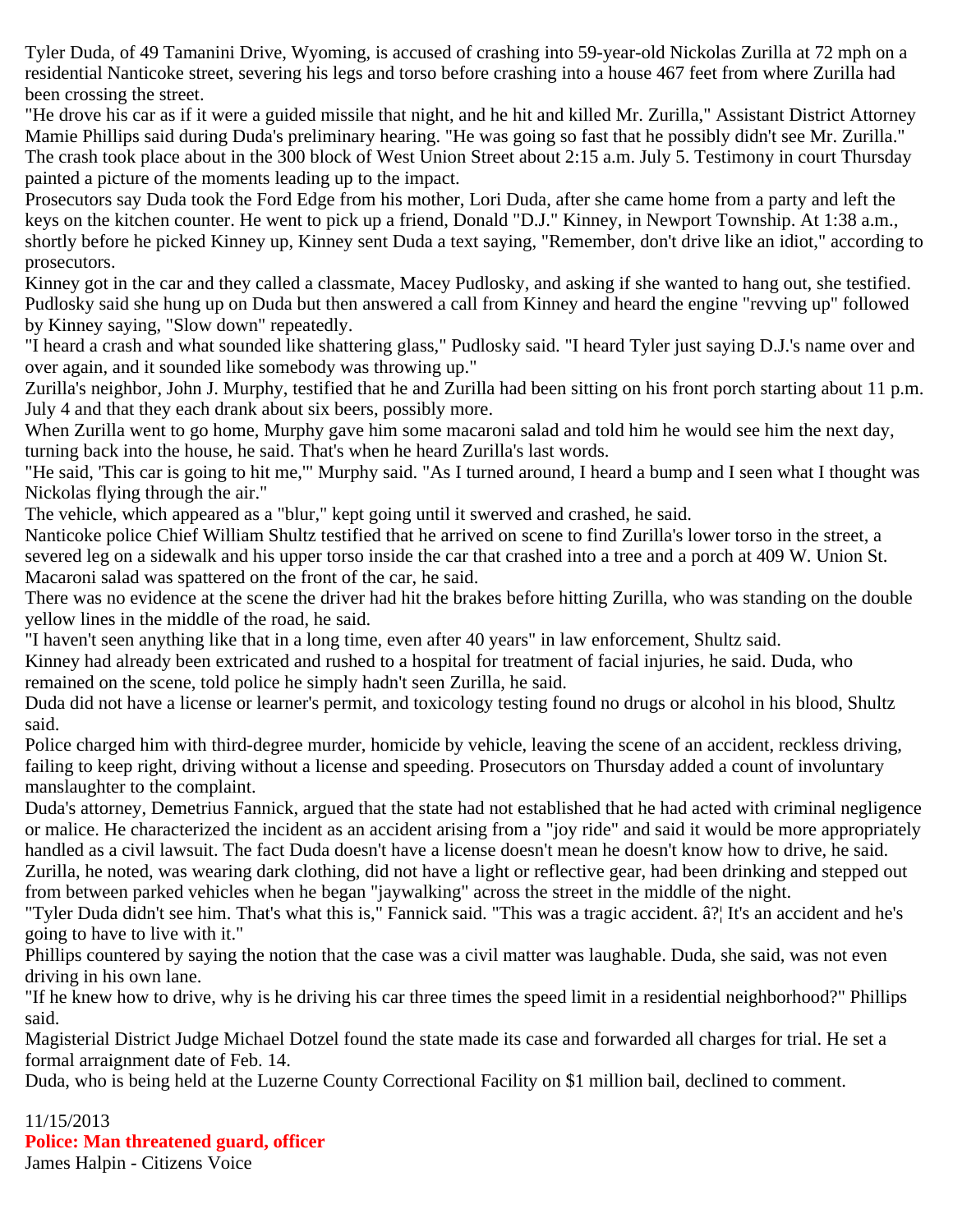A Nanticoke man jailed for public intoxication is facing new charges alleging he spit on a jailer and threatened to make her "watch and beg" while he murdered her entire family, according to court records.

Jacob R. Cartwright, 22, of 14 W. Kirmar Parkway, is also accused of threatening to kill a Wilkes-Barre police officer after he was removed from his cell for a psychological evaluation.

According to a police affidavit, Cartwright was being held on public intoxication and disorderly conduct charges Tuesday when he began screaming and jumping on a steel bed in a holding cell. Police tried to move him to another cell for his safety, and Cartwright spit on Officer Erika Oswald and toward Sgt. Joseph Mangan, police said.

Once in the new cell, Cartwright tied his T-shirt around his neck and the cell door, and police decided to take him to Wilkes-Barre General Hospital for an evaluation, according to the affidavit.

Officers removed Cartwright from the cell and, as Oswald was handcuffing him, he again spit on her, police said. Cartwright began spewing a stream of threats and obscenities that ended only after police dropped him off at the hospital, according to the affidavit.

"Oswald, I'm going to find where you live and rape your family in front of you before I slit your throat," the affidavit quotes Cartwright as saying. "I know where you live and I'm going to put my .40-caliber in your mouth and blow your (expletive) head off."

Cartwright is facing charges of aggravated harassment by a prisoner and making terroristic threats. He had not yet been arraigned Thursday.

## 11/15/2013

## **Nanticoke man accused of running meth lab stays out of jail**

Peter Cameron - Citizens Voice

In a decision that will keep him out of jail, Luzerne County Judge Fred A. Pierantoni III sentenced methamphetamine cook Jeffrey DeLuca of Nanticoke to a four-year court-supervised treatment plan Thursday, starting with a year of house arrest.

Police arrested DeLuca in September 2011 after finding a meth lab and a recently cooked batch of the drug in his Nanticoke home.

Inside the apartment, police said they also found items consistent with methamphetamine production: various chemicals, hot plates, lye, Coleman fuel, anti-freeze, funnels and electronic scales.

A 2011 press release from the attorney general's office called it a "sophisticated" operation that "had allegedly been constructed using professional-grade materials."

DeLuca must wear an electronic-monitoring ankle bracelet for the first year, but is credited with 194 days of previous time served.

He must also pay \$2,831 to reimburse the state police lab that analyzed the seized material and serve 15 community service hours.

DeLuca had faced a much heavier sentence, but six other criminal counts, including risking a catastrophe due to the volatility of the meth-making process, were withdrawn.

As part of his sentence, DeLuca must continue to attend treatment at Wyoming Valley Drug and Alcohol Services Inc.

## 11/12/2013

# **Man charged in second motorcycle incident**

# **Zachary Hallas accused of fleeing police for second time since August**

elewis@civitasmedia.com

A Nanticoke man was charged by city police with crashing a motorcycle during a pursuit. Police said it was his second offense within two months involving a police chase.

Zachary Hallas, 30, of West Ridge Street, fled while driving a motorcycle with an 18-year-old passenger on Oct. 24, police said.

Police allege Hallas passed several vehicles stopped on Kosciuszko Street for a red traffic signal at East Main Street. Hallas turned onto East Main Street through the red traffic light and passed several vehicles in his lane on Main Street, police allege.

Police terminated the pursuit due to traffic congestion when Hallas was spotted turning onto Fairchild Street, where he crashed into a parked car.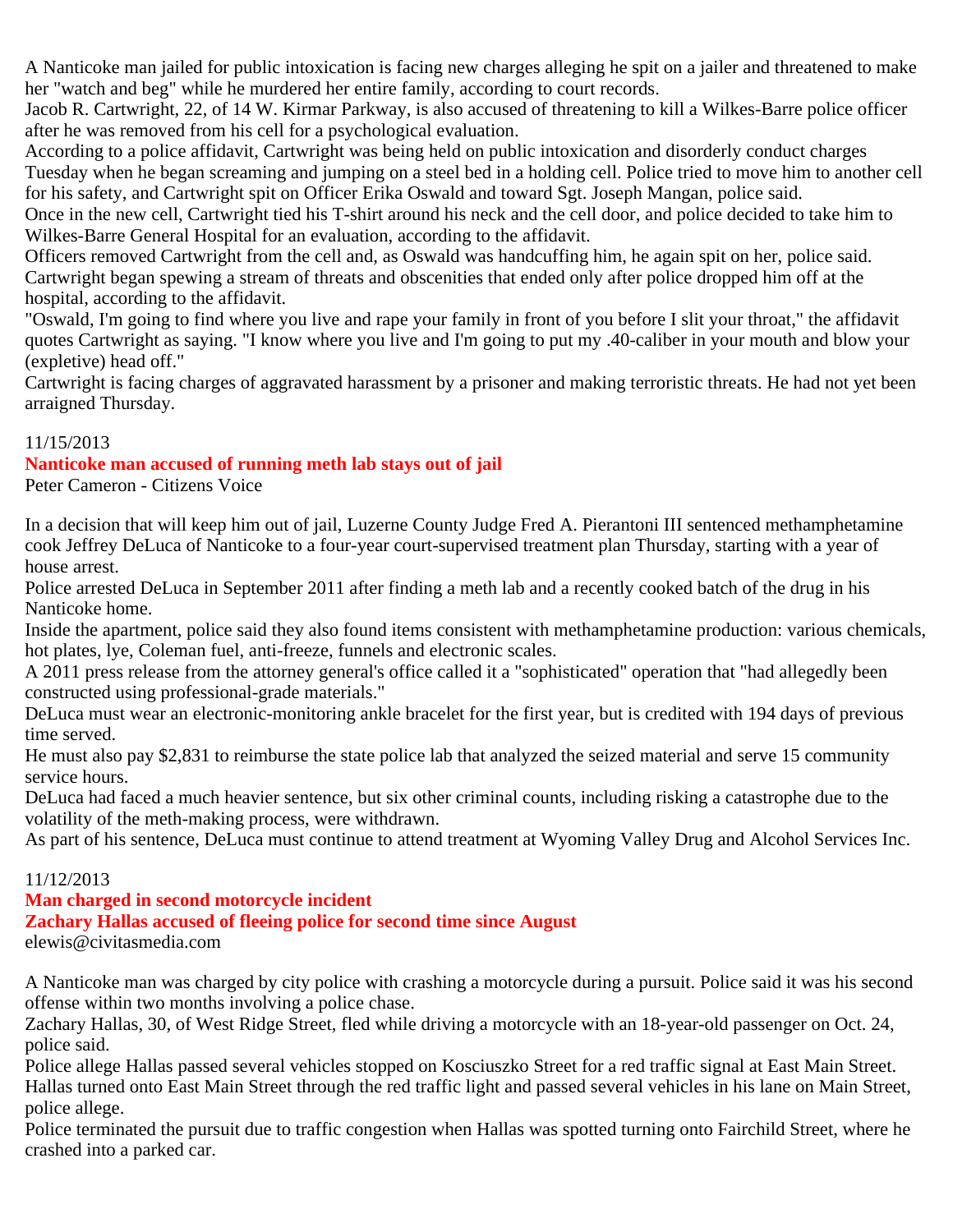Hallas and the passenger were ejected from motorcycle. They were transported to Geisinger Wyoming Valley Medical Center in Plains Township, police said.

Hallas was charged with three counts of fleeing or attempting to elude police, and one count each of driving with a suspended license, driving an unregistered vehicle and multiple vehicle violations. He was released without bail after he was arraigned Thursday by District Judge Donald Whittaker in Nanticoke.

A preliminary hearing is scheduled on Wednesday.

Court records say Hallas was free on \$7,500 bail on similar charges filed by Newport Township police on Aug. 21. In that case, a township police officer attempted to stop Hallas for driving a motorcycle without eye protection on

Robert Street. A woman was a passenger on the motorcycle, township police said.

Hallas failed to stop and drove in excess of 100 mph while being pursued by township police, according to the criminal complaint.

Township police said in the complaint Hallas crossed into Nanticoke passing several vehicles on Prince, West Main and Hanover streets.

Hallas eluded township police during the pursuit.

A Nanticoke police officer detained Hallas when he was spotted walking with a woman on Maple Street, township police said.

Hallas was charged by township police with nine counts of reckless endangerment, eight counts of illegal passing other vehicles, and one count each of fleeing or attempting to elude police, reckless driving, driving with a suspended license and operating a motorcycle without a license. He is scheduled to be formally arraigned in county court on Jan. 3 on the charges filed by township police.

Court records say county Senior Judge Chester Muroski imposed a \$275 fine for Hallas on Feb. 4, 2008, for a motorcycle pursuit involving Nanticoke police on June 27, 2007.

# 11/11/2013 **Police: Man tried to rob Forty Fort agency**

Citizens Voice - Staff Report

Within the span of 35 minutes Friday, a man attempted to rob a Forty Fort insurance office, fled, was stopped by police and identified by a witness as the suspect, police said.

Reginald Taylor Jr., 45, of Nanticoke, is charged with one criminal count of attempted robbery for allegedly attempting to rob Nationwide Insurance in Forty Fort.

Police said a tall man with a large build entered Nationwide Insurance at 976 Wyoming Ave. at about 12:13 p.m. and jumped over a secretary's desk, knocking the secretary out of her chair.

According to police, the man then left the building and fled toward Slocum Street. Police said witness reports state the man entered a blue Chevrolet Avalanche and left the area.

An off-duty Kingston policeman observed a possible matching vehicle, which was then stopped by police at the Wells Fargo Bank parking lot on Pierce Street, police said.

The driver was identified as Taylor and he was transported back to the Forty Fort police station, where a witness at about 12:47 p.m. identified Taylor as the man who allegedly attempted to rob Nationwide Insurance, police said. Taylor is charged with one criminal count of attempted robbery, along with one charge of simple assault. He was arraigned on these charges in front of Magisterial District Judge Richard J. Cronauer.

Taylor was then lodged at Luzerne County Correctional Facility, where his bail was set at \$35,000. Along with bail, a parole detainer was attached by Pennsylvania State Parole and Probation.

# 11/2/2013

# **Nanticoke man fires shotgun during confrontation**

Citizens Voice

A Nanticoke man is facing charges after police say he fired a shotgun during a dispute with an all-terrain vehicle driver. Thomas Sadowski, 47, of Pine Street, is charged with reckless endangerment, disorderly conduct and firing a weapon in Hanover Township limits.

Police say Sadowski confronted the ATV driver Thursday in the Hanover Recreation Field on Front Street and then discharged a shotgun. No injuries were reported.

Charges have been filed but a preliminary hearing had not yet been set.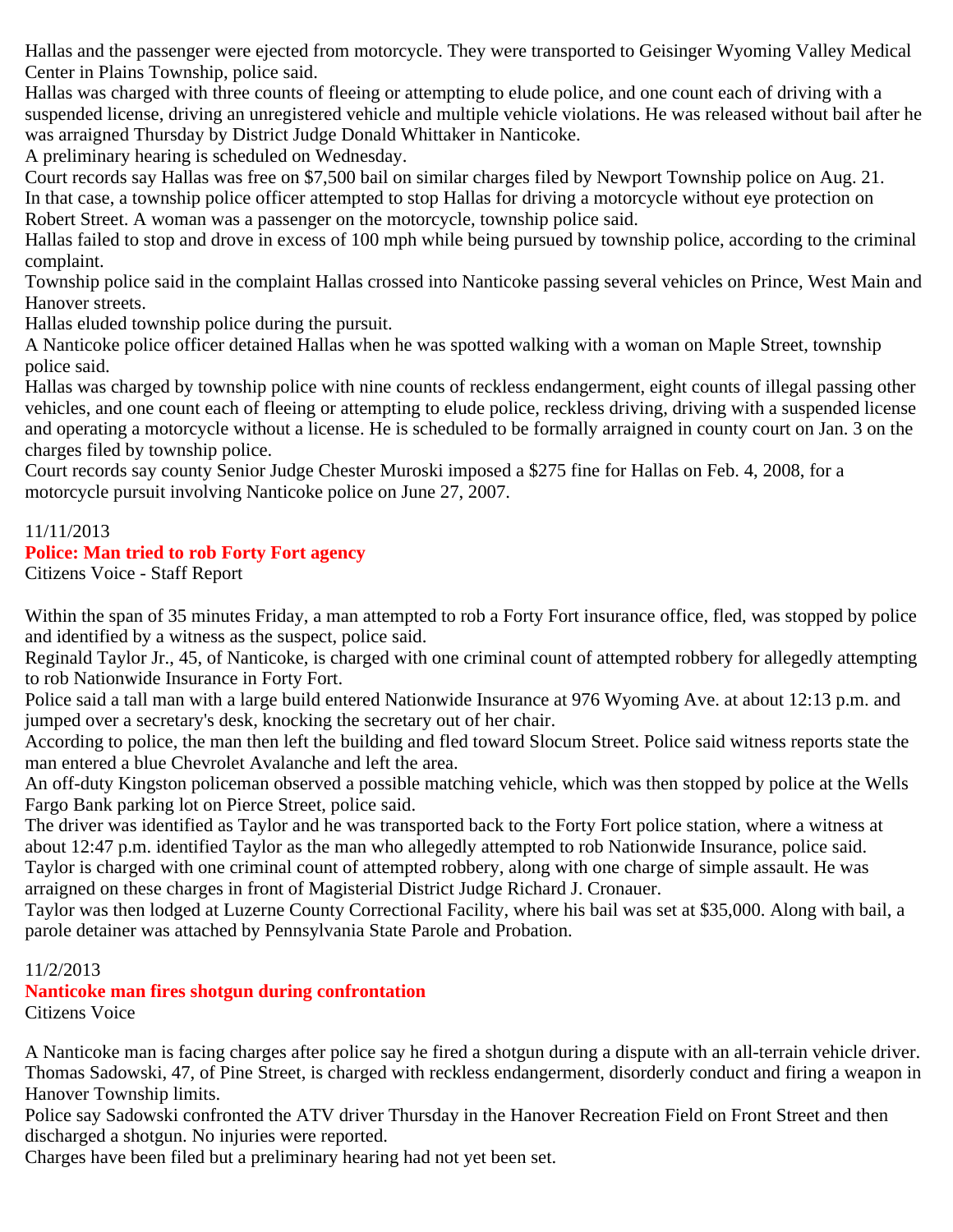### 11/1/2013

### **Court: Man led police on wild ride through Plymouth, Larksville**

Bill Wellock - Citizens Voice

Police described a wild ride in their arrest papers charging Corey J. Kittle, 20, of Nanticoke.

Kittle was the driver of a black Audi that sped through Larksville, pulled a U-turn, sped through Plymouth and several red lights before eventually crashing into a utility pole, through a steel fence and colliding with a parked minivan, according to police.

Kittle had a preliminary arraignment Thursday in front of Magisterial District Judge David A. Barilla. He is free on \$5,000 unsecured bail.

Police said an officer saw Kittle speeding on East Main Street in Larksville in July and tried to make a traffic stop but had to give chase after Kittle reversed course and sped down Route 11 into Plymouth at speeds that topped 100 miles per hour.

With a patrol car in pursuit, police said Kittle went through red lights and around traffic before crashing near Coal Street. There, he fled on foot while police detained a passenger, according to arrest papers.

An officer chased Kittle on foot, running through yards and streets before a Kingston officer caught him near the rear of the 300 block of West Main Street, according to police. Kittle and his passenger went to a local hospital for treatment, and police said Kittle told them he was trying to buy drugs from someone who argued with him, hit him in the head and put him in his Audi. Kittle said the next thing he was aware of was crashing and running from officers, arrest papers report.

Police charged Kittle with 16 counts of crimes, including fleeing an officer, resisting arrest, driving under the influence, reckless driving, several counts of failure to stop at a red signal and other charges.

### 11/1/2013

## **Ex Nanticoke bar owner hit with drug charges**

Citizens Voice - Staff report

The former owner of the now-defunct Prospect Street Cafe in Nanticoke was hit Thursday with misdemeanor drug charges, according to court records.

Paul Halliday, 38, of 237 W. Ridge St., is charged with manufacturing a controlled substance, possessing a controlled substance and public drunkenness, court records show. He was charged by summons Thursday and ordered to appear in court Dec. 4.

Halliday is awaiting sentencing in four cases from earlier this year on counts of simple assault, tampering with evidence, possessing drug paraphernalia, driving under the influence, fleeing police, leaving the scene of an accident and reckless endangerment.

Halliday, who lost the Prospect Street Cafe last month, is accused of nearly hitting a police car on March 3 and then leading officers on a 1½-mile high-speed chase that included him hitting another car - which then struck a third vehicle and two telephone poles before he jumped from his vehicle and hid in the woods.

Halliday was free on \$5,000 bail when police were called to his bar March 18 to a report he had beaten his girlfriend in a drunken rage and then nailing his office door shut as he threatened to shoot police.

The assault charges in that case were dismissed because his girlfriend declined to testify.

Police found him in possession of anti-anxiety medication, a crack pipe and a piece of crack cocaine.

### 10/29/2013

## **Nanticoke man pleads guilty to obtaining party drug from China**

elewis@civitasmedia.com

A Nanticoke man pleaded guilty to aiding and abetting the trafficking of a party drug from China but maintains his right to challenge whatever sentence is imposed.

Peter Sepling, 43, entered his guilty plea that was accepted by U.S. District Judge A. Richard Caputo at the federal courthouse in Wilkes-Barre on Monday.

Sepling and John Nikoloff, of West Fourth Street, West Wyoming, were indicted by a federal grand jury in June 2011, after a parcel containing 1.1 kilograms of gamma butyrolactone was delivered to Nikoloff's address on April 26, 2011. Nikoloff pleaded guilty in February 2012 to conspiring to distribute a controlled substance. He is scheduled to be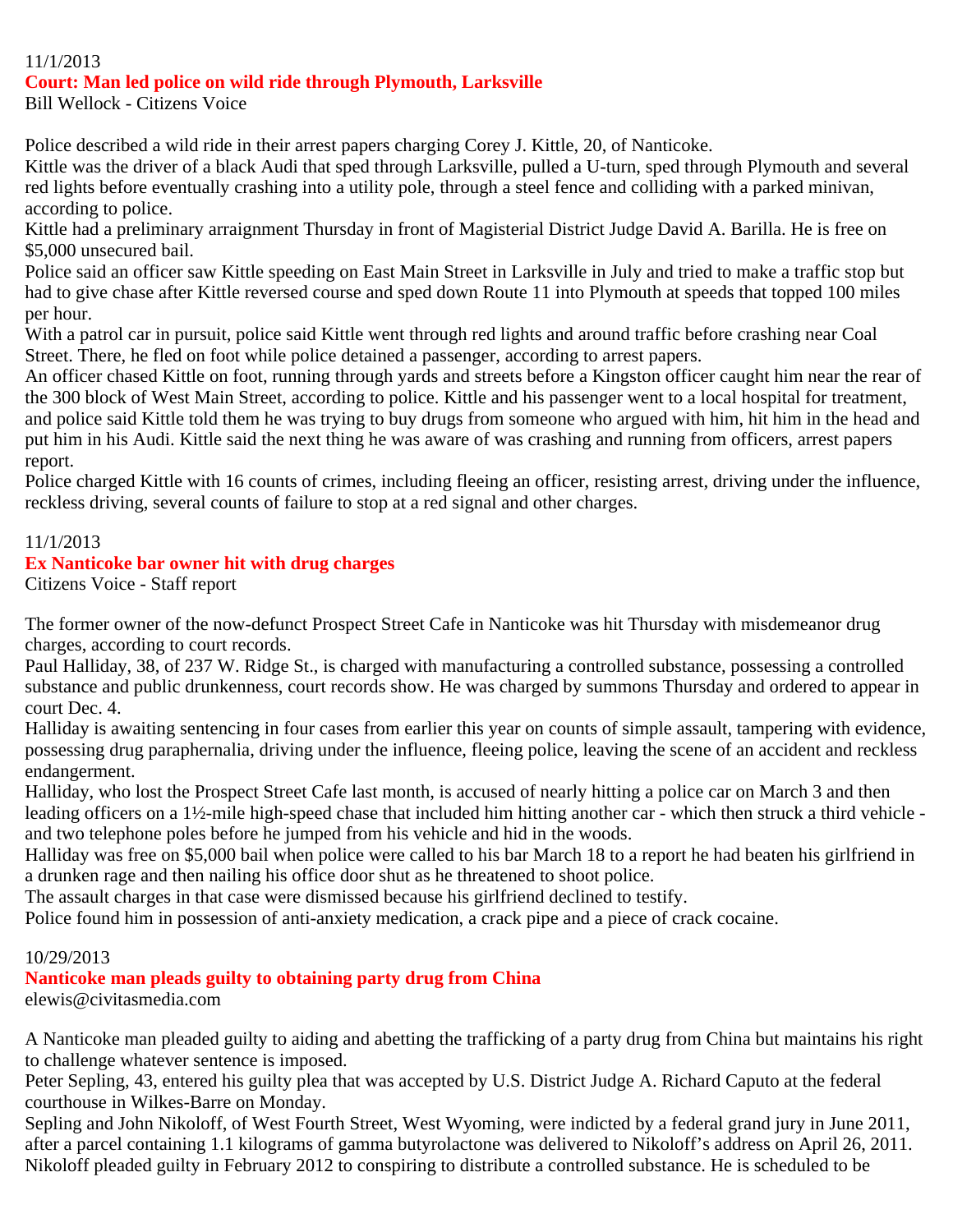sentenced on Nov. 25.

The negotiated plea deal with the U.S. Attorney's Office and Sepling's attorney, Joseph Nahas, gives Caputo the option to exclude or use Sepling's prior criminal convictions when Sepling is sentenced on Jan. 30. He could face probation or up to 20 years in a federal prison.

In 2007, Sepling pleaded guilty to conspiring to distribute ketamine, a tranquilizer that is a popular "club drug." Authorities said Sepling obtained large quantities of the drug from a source in India. He was sentenced to two years in federal prison.

In the latest complaint, U.S. Customs officers working at a DHL Courier facility in Kentucky targeted a parcel from China to Nikoloff in April 2011. The parcel contained gamma butyrolactone, a scheduled controlled substance, which was delivered by an undercover state police trooper to Nikoloff's residence on April 26, 2011.

Authorities served a search warrant the same day, finding the empty parcel box behind a garage on the property, and steroids, pills, syringes and packaging from previous deliveries to Nikoloff's residence, according to court records. Nikoloff told authorities he accepted the parcel on behalf of Sepling. He delivered the parcel to Sepling when they met later on April 26, 2011, along Wyoming Avenue in Kingston.

A search of Sepling's residence uncovered 111 bottles of anabolic steroids and numerous bottles of pills and liquids, court records state.

## 10/25/2013

## **Motorcyclist could face charges for wreck**

Citizens Voice

A motorcyclist will face charges after being involved in an accident that injured himself and his passenger, Nanticoke police said.

Nanticoke police Officer Bryan Kata saw a motorcycle that was driving north on Kosciuszko Street, passing vehicles stopped at a red light at Kosciuszko and East Main streets just before 3:30 p.m. Thursday.

After illegally running the red light and passing the stopped cars, the motorcycle made a left turn, and Kata followed, activating the lights and sirens on his police cruiser.

The motorcycle, operated by a man identified as Zachary Hallas, 30, of Nanticoke, sped west on East Main Street, continuing to pass vehicles. Kata had to slow down because of the time of day and congestion on Main Street. The motorcycle then turned left onto Fairchild Street and crashed into a parked car. Hallas and his passenger, an 18-

year-old woman from Nanticoke, were ejected from the motorcycle and landed on the west side of the sidewalk on Fairchild Street. Both were wearing helmets.

Hallas and the woman were transported to Geisinger Wyoming Valley Medical Center in Plains Township by Nanticoke and Newport Township ambulances. Police did not specify their conditions. Police are continuing to investigate the crash, and expect to file criminal charges against Hallas.

## 10/25/2013

# **Court tosses Nanticoke man's 2012 drug sentence**

rdupuis@civitasmedia.com

State Superior Court has vacated a Nanticoke man's sentence in a 2011 marijuana case, finding that state parole agents illegally arrested Richard A. Shaw and that evidence they found in his girlfriend's apartment should have been suppressed prior to trial.

On Sept. 27, 2012, Shaw was found guilty at trial of possession with intent to deliver marijuana, intent to possess a controlled substance and use or possession of drug paraphernalia. On Nov. 7, 2012, he was sentenced to 24 to 48 months in prison on the first count, as well as a concurrent sentence of 12 months' probation.

Luzerne County Assistant District Attorney Jill Matthews Lada, who prosecuted the original case, said the DA's Office is still weighing whether to appeal in the wake of Wednesday's ruling, written by Superior Court President Judge John T. Bender.

But Lada also said she still believes the agents acted appropriately when they arrested Shaw at his girlfriend's apartment on East Main Street in Nanticoke on Feb. 25, 2011.

Shaw, 30, is represented by Kingston attorney Nanda Palissery.

According to court documents, probation agents went to the apartment that morning for a routine field visit with Shaw, who had pleaded guilty to drug charges in a previous case. They were met at the door by Shaw's girlfriend, Shawnese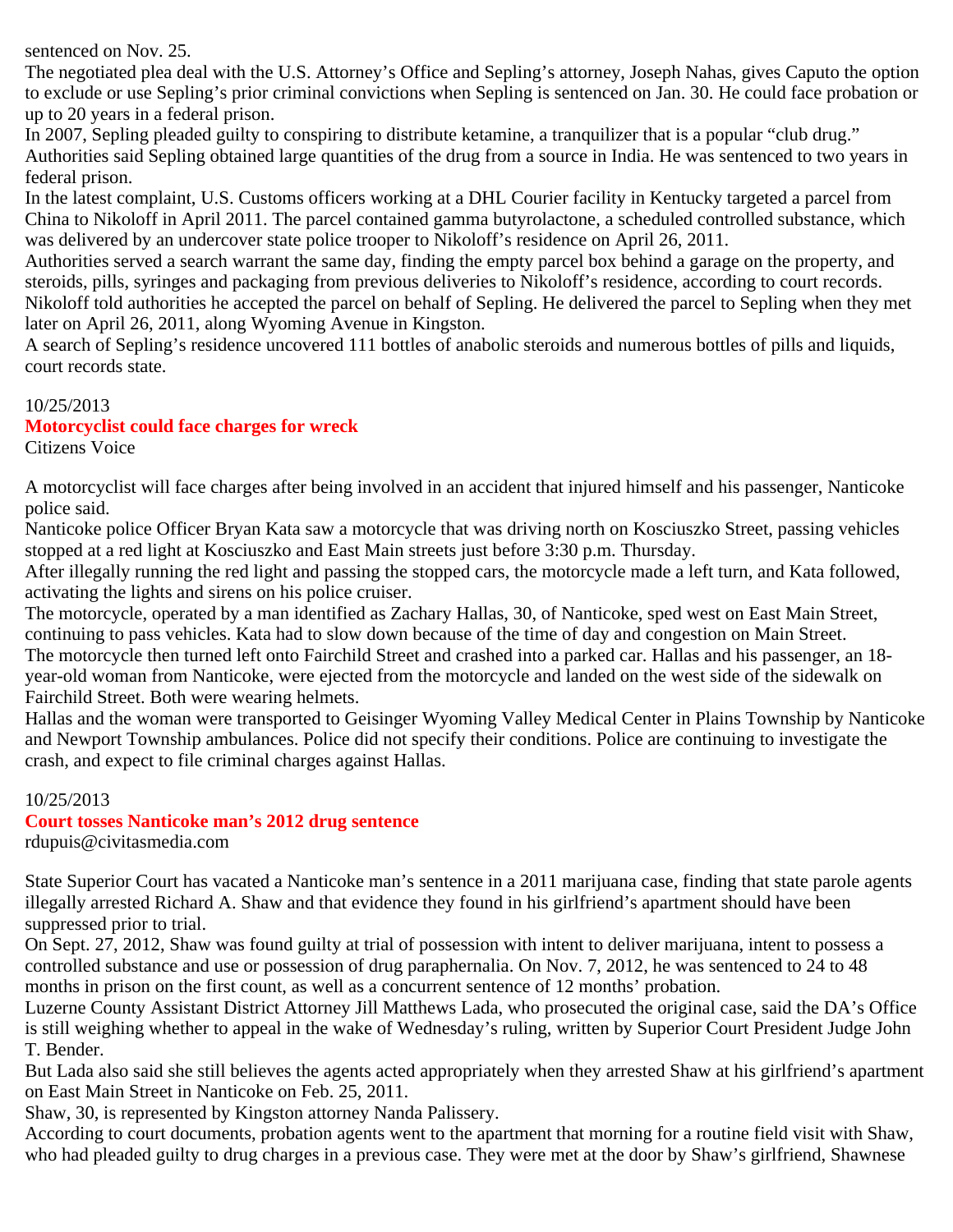Taylor, who was wearing a nightgown.

Parole agent Lisa Lewis asked Taylor to put a robe on. That took five minutes, which Lewis considered "an inordinate amount of time," according to court documents.

Taylor also denied Shaw was present, the officers said. After Taylor began screaming at the officers, Shaw banged open a bathroom door, and came out with his hands up. He was ordered to the ground by parole agent Jeff Ruzicki, who handcuffed him. Lewis believed he may have been trying to hide from officers, and she intended to take him to the Nanticoke Police Department for a drug test, documents say.

As the agents led Shaw to a bedroom to find his shoes, he swept aside some clothes with his feet, revealing a small bag of marijuana, documents say. The agents stopped what they were doing to await police, who obtained search warrants and seized items from the apartment.

Prior to trial, Palissery argued the arrest and seizures were illegal, and should be surpressed. On June 29, 2012, Luzerne County Judge Joseph F. Sklarosky Jr. denied Palissery's suppression motion.

Bender wrote that while Lewis's suspicions about Taylor's and Shaw's behavior might have been sufficient to justify a search of Shaw and his property, they were"inadequate to provide probable cause to conduct his warrantless arrest." "Therefore, we are constrained to conclude that (Shaw's) warrantless arrest was illegal, and consequently, the evidence obtained from the search of Ms. Taylor's apartment was the 'fruit of the poisonous tree,'" Bender wrote, concluding that the lower court should have granted the motion to suppress.

But while the question of a further appeal has yet to be settled, Shaw remains incarcerated. In addition to his conviction in the drug case, county Judge Lesa S. Gelb sentenced him to 9 to 18 months of prison time earlier this year after he pleaded guilty in connection with a 2012 assault case in Nanticoke.

## 10/18/2013

### **Fourth prostitution ring suspect caught in Oklahoma**

jhalpin@citizensvoice.com 570-821-2058; @cvjimhalpin

The fourth suspect in an underage Pittston-area prostitution ring was captured Thursday morning in Oklahoma, according to police.

Randy "Holliday" Coleman, of Pittston, had been wanted since Oct. 8, when Pittston police charged him and three other men with running an underage prostitution ring in which they convinced and coerced teens to sell themselves using online classified ads.

Two brothers, Anthony Lamont "D-Lo" Boone, 30, and Gregory "C-Lo" Boone, 29, both of Pittston, were arrested Oct. 10, and the third man, Jose Alvelo, 19, of Nanticoke, was captured the next day.

Oklahoma City police captured Coleman on Thursday morning in Central Oklahoma City, police Master Sgt. Gary Knight said. A two-officer unit got information about 11:25 a.m. that a fugitive from Pennsylvania was staying in a room in the 1900 block of Northeast 20th Street, he said.

As the officers approached the room, they heard men talking inside. But when they announced themselves, the voices grew quiet, police said.

Eventually someone opened the door and police found Coleman sitting on the floor. A woman in the room got combative and had to be restrained, but Coleman was taken into custody without incident, police said. Coleman is being held at the Oklahoma County Jail pending extradition to Pennsylvania.

All four men are facing three counts of promoting the prostitution of a minor and one count each of conspiring to promote the prostitution of a minor, criminal use of a communication facility, unlawful contact with a minor and corruption of minors.

The Boones and Alvelo remain jailed at the Luzerne County Correctional Facility with bail set at \$500,000.

## 10/17/2013

**Police: Suspect charged in bar brawl didn't slash woman** jhalpin@citizensvoice.com

Police on Wednesday filed criminal charges in connection with a notorious assault at a now-defunct bar that happened more than a year and a half ago - but they say they are still seeking the slasher.

Melanie Figueroa, 22, of 140 Sharpe St., Nanticoke, is charged with two counts each of simple assault and harassment and one count each of disorderly conduct and purchasing alcohol as a minor.

The charges stem from a Jan. 1, 2012, box-cutter slashing incident that severely injured Jennifer Mieczkowski.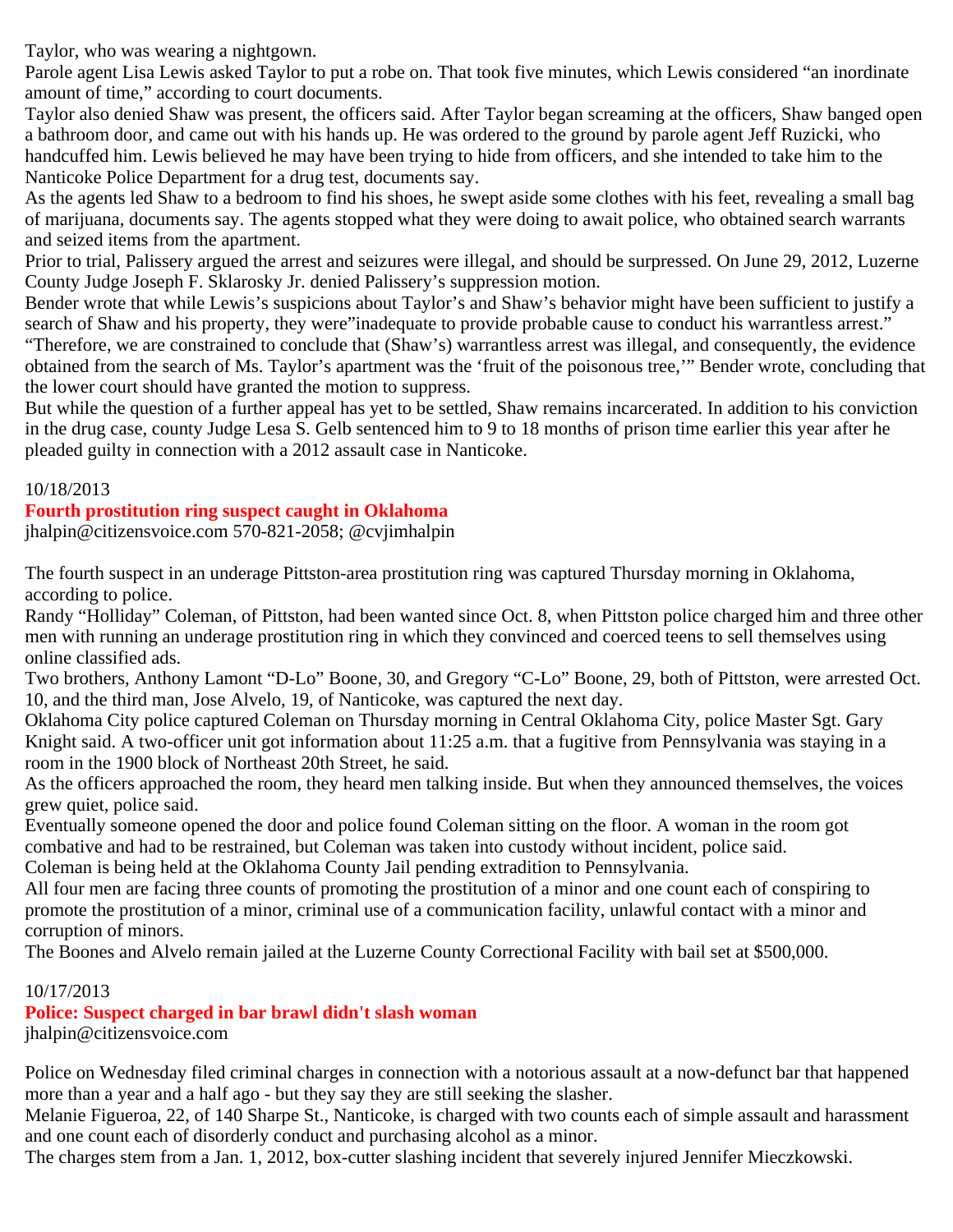However, Figueroa was not charged with being the slasher.

"We could not prove that Melanie Figueroa was the slasher," Nanticoke police Chief William Shultz said. "Our investigation revealed that was not the case."

The slasher, he said, has not been identified and police are continuing to investigate.

According to a police affidavit, officers were dispatched to the former Prospect Street Cafe at 23 S. Prospect St. about 2 a.m. New Year's Day to a report of a brawl. Among the injured was Mieczkowski, who suffered severe cuts to the face. Witnesses reported that several fights took place within the bar but that the first began when a patron, Briana Engle, was assaulted, the affidavit says.

Engle and two people who accompanied her to the bar, Justin and Shawn Eckrote, reported that Figueroa was acting disorderly, police said. Justin Eckrote suggested they leave and avoid getting into an altercation, police said. But just before the group left, Figueroa came up behind Engle and pulled her to the ground by the hair, according to the

affidavit.

Figueroa beat Engle until Justin Eckrote pulled her off, at which point Figueroa confronted Mieczkowski, who also tried to intervene, police said. Witnesses reported Figueroa then began punching Mieczkowski, police said.

Figueroa told police a bouncer had let her into the bar without checking her identification and she admitted pulling Engle off a bar stool in an unprovoked attack, the affidavit says. She denied, however, attacking Mieczkowski, police said.

But surveillance footage and witnesses statements backed up Mieczkowski's version of events, according to the affidavit.

Police issued a summons to Figeroa on Wednesday. A preliminary hearing was set for 2 p.m. Nov. 6.

Mieczkowski filed suit against the bar two weeks after the slashing, alleging the bar and its owner, Paul Halliday, should have taken steps to protect her from the assault, including properly training a bouncer and employees on security techniques; dressing the bouncer in a uniform; and maintaining a blacklist for banned patrons.

Court records indicate that case is still pending.

But the Prospect Street Cafe no longer exists. Halliday lost the property in March, when it was sold at a sheriff's sale because of overdue mortgage payments, taxes and other bills.

Halliday himself landed in trouble several times earlier this year, finding himself accused of leading police on a drunken high-speed chase and assaulting his girlfriend in a jealous rage. Police say they found him after that incident covered in blood and in possession of a bottle of anti-anxiety medication, a crack pipe and a piece of crack-cocaine.

The charges in connection with the assault were dismissed when his girlfriend declined to prosecute.

Court records show Halliday pleaded guilty in September to charges of driving under the influence, fleeing to elude, leaving the scene of an accident, reckless endangerment, tampering with evidence and possessing drug paraphernalia. He remains free on \$25,000 bail while awaiting sentencing on the charges.

# 10/15/2013

# **Newport Twp. man faces drug charges**

jhalpin@citizensvoice.com 570-821-2058; @cvjimhalpin

A Newport Township man free on bail in a robbery case was charged Tuesday with dealing drugs in Patriot Square Park in Nanticoke, according to court documents.

Thomas Worthy Painter, 18, of 10 Third St., is charged with possessing a controlled substance with the intent to deliver, three counts of drug possession and one count each of possessing marijuana and allowing a dog to run loose.

Nanticoke police confronted Painter about 6 p.m. Monday, when he was observed acting suspiciously in the company of Tyler Degraffenreid, 20, of Nanticoke, and an unidentified man, according to a police affidavit.

An officer circled the park as the men watched, and when the officer pulled up to confront them, he found Painter and Degraffenreid sitting on the table of a park bench and the third man walking down East Green Street.

Painter and Degraffenreid appeared nervous, police said. Painter had a dog running loose in the park and Degraffenreid was smoking a cigarette in violation of city ordinance, according to police.

The officer knew Degraffenreid's name, but he repeatedly gave police a fake name and birthday, police said.

A pat-down revealed Painter was in possession of three small bags of marijuana, an opened plastic bag of marijuana, two small bags imprinted with eight balls containing crack cocaine and crystal methamphetamine, and \$260 in cash, according to police.

Police said charges are pending against Degraffenreid for providing false identification and smoking in the park. Painter was arraigned on the drug charges Tuesday morning before Magisterial District Judge Martin Kane, who set bail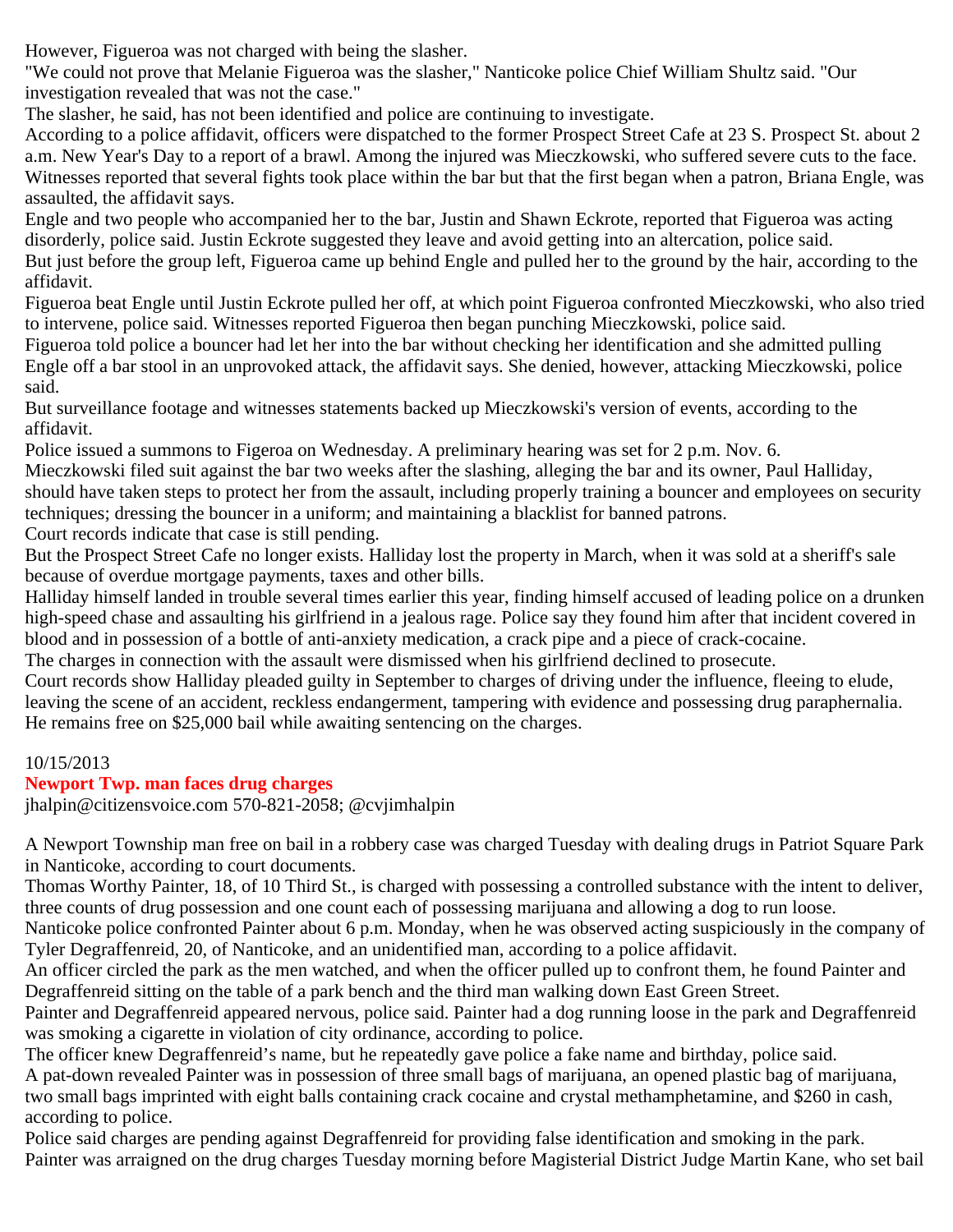at \$25,000. He is being held at the Luzerne County Correctional Facility with a preliminary hearing set for Oct. 23 at 1 p.m.

Court records show Painter was charged in July with two counts of robbery and one count each of disorderly conduct, theft, simple assault, harassment, filing a false report, and possessing marijuana and drug paraphernalia.

Police said he repeatedly punched David Beggs of 220 Apollo Circle, chipping a tooth, before he robbed Beggs of a bottle of Grey Goose Vodka and \$3. Painter then flagged down a police officer and reported Beggs had been "bothering him and starting with him," according to court records.

Surveillance footage, however, clearly showed Beggs did nothing to instigate the attack, according to police. Kane in that case set Painter's bail at \$20,000. But at an Aug. 23 preliminary hearing before Magisterial District Judge Donald Whittaker, Painter's bail was reduced and he was released on his own recognizance, according to court records. He is awaiting a formal arraignment in that case scheduled for Nov. 1 at 9 a.m.

## 10/12/2013

## **Suspect in local prostitution ring case captured**

smocarsky@civitasmedia.com

One of two suspects police have been searching for in a local prostitution ring case has been captured.

Nanticoke police, assisted by Newport Township police, took Jose Alvelo, 29, of Nanticoke, into custody at the home of his sister, who lives at 132 Espy St., Nanticoke, Nanticoke police officer Rick Vietz said.

Nanticoke police held Alvelo for Pittston police, who are conducting the prostitution investigation.

Police believe Alvelo, Randy Coleman, of Pittston, and brothers Anthony Lamont Boone, 30, and Gregory Boone, 29, also both of Pittston, posted topless photos of two teens on a website advertisement for escorts.

According to court papers:

The Boones coerced a 16-year-old girl and an 18-year-old woman to be prostitutes.

The 16-year-old girl told police she and another 16-year-old girl were driven to a motel room in Tunkhannock, where a man paid them \$300 for 30 minutes with them, according to charges filed.

While inside the room, the girls took off their clothes and sat on a bed, stalling for time as the man performed a lewd act, the complaints say.

After leaving the room, they returned to a car, where they allegedly gave Alvelo \$300. Alvelo in return gave each girl \$50, and the rest of the money was divided up among Alvelo, Coleman and Gregory Boone for being bodyguards, according to criminal complaints.

Alvelo was charged with three counts of promoting prostitution of a minor, and one count each of unlawful contact with a minor, corruption of minors, criminal conspiracy and criminal use of communication facility. He was arraigned before District Judge Ronald Swank in Wright Township and jailed at the Luzerne County Correctional for lack of \$500,000 bail.

The Boone brothers were arrested, arraigned and jailed on the same charges on Thursday. Coleman remains at large.

# 10/9/2013

# **Luzerne County man charged in Wyoming County burglaries**

# **Andrew Michael Chewey was already facing several charges related to stolen vehicles**

elewis@civitasmedia.com

A West Nanticoke man facing vehicle theft charges was accused by state police at Tunkhannock with using stolen cars to burglarize two businesses in Wyoming County.

State police allege Andrew Michael Chewey, 29, of West Poplar Street, smashed a window at Lorbeez Country Store on state Route 29 in Monroe Township, Wyoming County, on Sept. 10 and tried to steal a cash register. He allegedly forced his way into The Dock Doctor, a deck construction business, on Route 29, Eaton Township, on Sept. 17. State police said Chewey drove away from the businesses after burglar alarms sounded.

Chewey allegedly used a Ford Explorer for the Lorbeez Store attempted heist and a Ford Econoline plumbing van for the burglary. The two Fords were reported stolen from the Wilkes-Barre area, state police said.

Arrest records in related cases say state police found the Ford Explorer crushed at a scrap yard in Hunlock Township on Sept. 23.

Chewey was arraigned Monday by District Judge Carl W. Smith in Tunkhannock on two counts each of burglary, criminal trespass and criminal mischief, and a single count of theft. Court records say Chewey was also arraigned on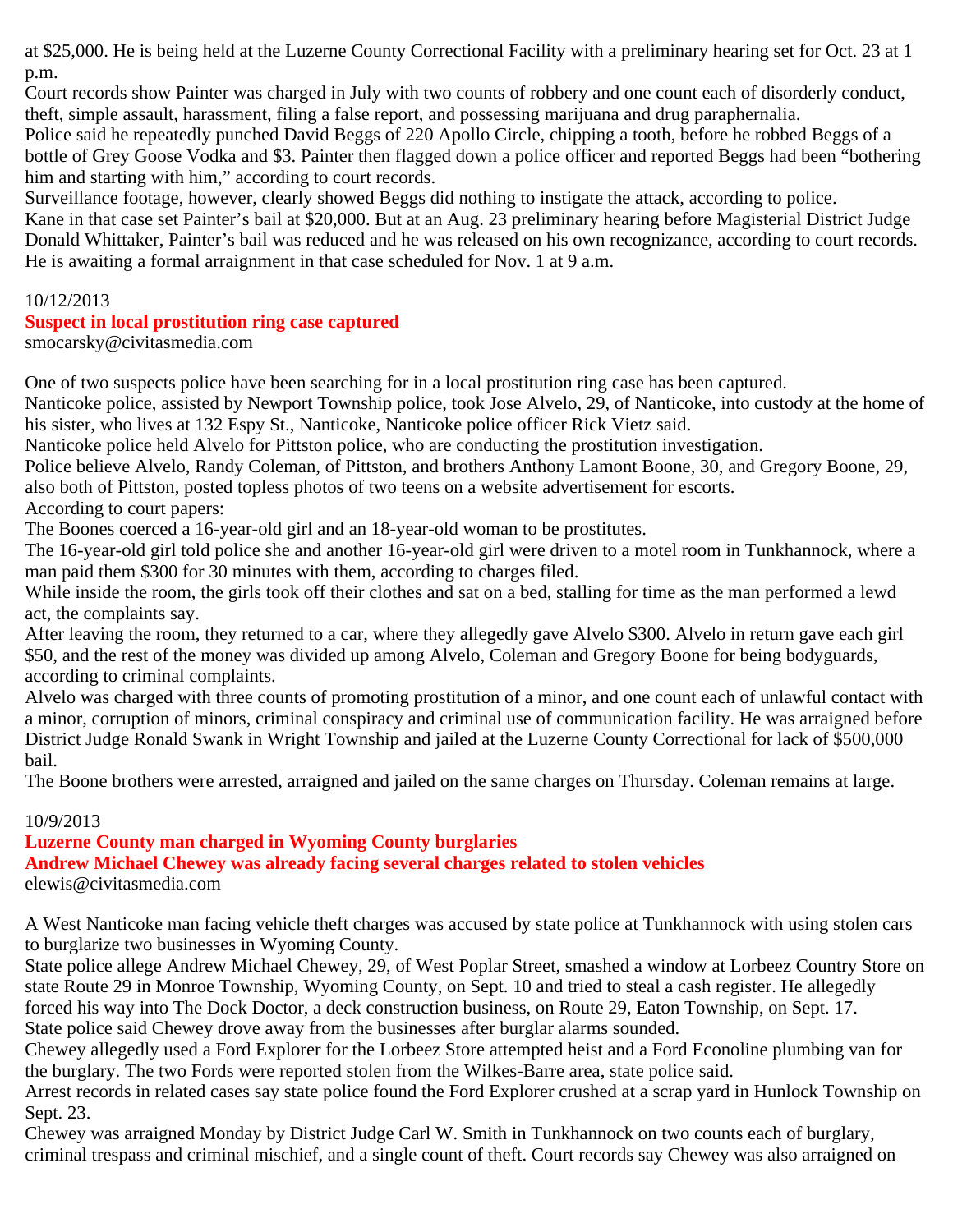charges he burglarized a place of worship in Northmoreland Township, Wyoming County, on June 6.

He was jailed at the Luzerne County Correctional Facility for lack of \$600,000 bail. He has been jailed since his arrest by state police on Sept. 20, when he was spotted sitting in a 2003 Chevrolet Venture in the area of Wood and South Franklin streets in Wilkes-Barre.

State police allege Chewey stole the Chevrolet from a church parking lot in West Nanticoke earlier on Sept. 20. He allegedly admitted to state police he stole the van and used it to go buy heroin, according to arrest records.

Chewey and Donald Mosely, 43, of Wilkes-Barre, and Douglas Johnson, 51, of Nanticoke, are also facing chop shop charges related to crushing the Ford Explorer, court records say.

### 10/8/2013

**Charges filed against men allegedly involved in chop shop**

jhalpin@citizensvoice.com

State police on Monday filed new charges against three men they say were involved in a chop shop being run out of a Hunlock Township scrap metal business.

Douglas Johnson, 51, of Nanticoke, who works at General Metals and Auto Parts Recycling at 108 Garden Drive, Hunlock Township, is wanted on charges of running a chop shop, conspiring to receive stolen property and receiving stolen property.

Donald Mosley Jr., 43, of Bear Creek Township, is wanted on charges of trading in property illegally obtained from a chop shop, receiving stolen property and conspiring to receive stolen property.

Andrew Michael Chewey IV, 29, of Nanticoke, is facing counts of theft, receiving stolen property and criminal mischief.

The charges are in addition to counts state police filed last month charging all three men with dealing in the proceeds of unlawful activities, conspiracy and receiving stolen property.

Police say a Wilkes-Barre man reported that his 2006 Ford Explorer was stolen from 115 S. Main St., Wilkes-Barre, on Sept. 9. Two days later, a witness saw Chewey driving the Explorer in West Nanticoke, police say.

Chewey told police he got the vehicle from Mosley and that they took it to General Metals and Auto Parts Recycling, where Mosley sold it for a few hundred dollars, no questions asked, according to police.

After getting permission from the business owner, Jason Tricarico, police searched the yard and found the Explorer crushed among other vehicles, police said.

Tricarico, who told police he did not know how the Explorer got there, has not been charged in the case. He has declined to comment.

Chewey is being held on \$15,000 bail at the Luzerne County Correctional Facility on charges of theft by unlawful taking, receiving stolen property and several misdemeanor charges.

Mosley and Johnson remained wanted Monday morning.

# 10/4/2013

# **Man sentenced for pharmacy robbery**

sdelazio@civitasmedia.com

A man charged with robbing a Nanticoke pharmacy at gunpoint and getting away with painkillers was sentenced Thursday to one to two years in state prison.

Mark Steven Benjamin Sr., 41, of North Sherman Street, Wilkes-Barre, was sentenced on two counts of robbery and one count each of theft and a weapons charge.

Luzerne County Judge Fred Pierantoni said Benjamin must also serve three years probation after his prison term and gave him credit for nine days of time already served in prison.

Benjamin, who was represented by attorney John Donoavan, pleaded guilty to the charges in June. Assistant District Attorney Tom Hogans prosecuted the case Thursday.

Benjamin, who had been free on \$100,000 bail since July, was taken to the county prison to be transported to a state prison to begin serving his sentence.

According to court papers, Nanticoke police responded to Spotanski's Pharmacy on Prospect Street on June 25, 2012, after an armed robbery was reported. Pharmacist Kathy Smith told police a man entered the store and demanded fentanyl or painkillers while pointing what appeared to be a shotgun in a large garbage bag in her direction. Smith said she could see only the end of the shotgun barrel and feared for her life.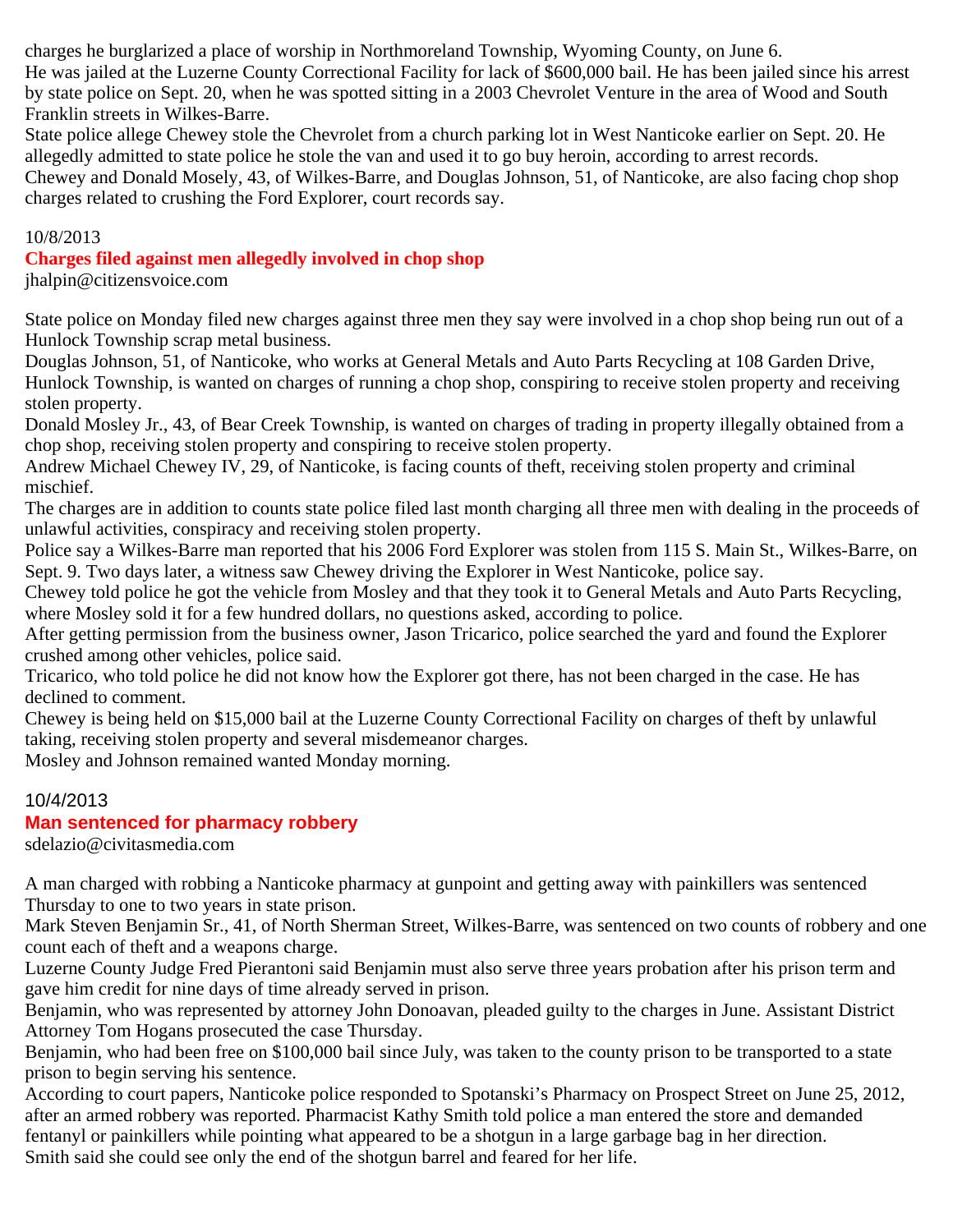Smith told the man she had no fentanyl but quickly gave him a bottle of generic Oxycodone and acetaminophen tablets she had in front of her. The man took the bottle and ran from the store. A store employee told police the robber ran north on South Prospect Street.

A short time later, police were notified by Hanover Township police they spotted a man who fit Benjamin's description on Middle Road near the entrance to the Hanover Industrial Park. Benjamin was pulled over in a truck owned by his mother.

Police said Benjamin told them he committed the crime, he was sorry and he had intended to sell the drugs. He told police he hid a "broken shotgun" under a bed in a spare bedroom of his mother's house in Nanticoke, changed his shirt and hid it and a baseball cap in the truck.

Benjamin will be required to pay \$105 in restitution to the pharmacy and is not permitted to enter Spotanski's.

## 10/3/2013

# **Mother's concern leads cops to alleged heroin dealer Kelci P. Jones was wanted by Nanticoke police**

rdupuis@civitasmedia.com

A mother's suspicion about her daughter's activities led police to arrest a visiting friend who was wanted as an alleged heroin dealer.

Officers were called to an Elm Street home at 2:30 a.m. Monday by the unnamed woman, who claimed she entered her daughter's room and found several empty packets thought to have contained heroin, a spoon and a needle.

Police did not find any of those items upon arrival. They proceeded to run records checks on the daughter and one of her friends who was in the house, Kelci P. Jones, 25, of 1038 South Market St., Nanticoke. Officers soon learned that Jones was wanted on a Nanticoke Police Department warrant.

According to court records, Jones sold several bags of heroin, in packages labeled "the best," to a confidential informant in August.

Investigators said the informant made the purchase from Jones using \$60 in serialized currency, and that state police lab tests confirmed that the substance was heroin.

The informant watched as Jones allegedly purchased an unknown amount of heroin from an unknown man in a black Nissan in the 300 block of East Noble Street on the afternoon of Aug. 12, then sold four of those bags to the informant. "The bags were typical white wax paper and appeared to have been reused/recycled. This is a common practice in the Nanticoke area amongst heroin traffickers (who) have the users return the empty bags," police wrote in an affidavit. The next day, the informant called Jones and arranged a second buy, investigators said, picking Jones up at her home and driving to meet her alleged supplier, whose name was not indicated. The informant turned four more bags over to police after the encounter, according to the affidavit.

Jones faces six counts of possession with intent to deliver a controlled substance, and two counts each of criminal use of a communication facility, possession of a controlled substance and possession of drug paraphernalia.

Larksville police on Monday transported Jones from the Elm Street home to the Luzerne County Correctional Facility. She remained there Tuesday in lieu of \$20,000 bail.

A preliminary hearing before District Judge Donald L. Whittaker was set for 1 p.m. Oct. 9.

## 9/25/2013

## **Cousins charged with assault**

joconnell@timesleader.com

Two Nanticoke cousins were arrested early Saturday morning in an assault on another man they say threatened them with a machete, police said.

According to Nanticoke police:

A patrolling officer spotted Robert William Belcher and Robert Harold Belcher III beating Walter Breita on the ground outside the Cocoa Hut convenience store along Middle Road around 12:30 a.m., according to police reports.

Handcuffed and stowed in a police cruiser, the Belchers hit their heads on the partition glass, spit and shouted obscenities. The officer called for an ambulance as it appeared Breita needed medical attention.

Breita, who appeared intoxicated, told police the two men approached him in the parking lot and began hitting him. He went to his car to get the large knife and the Belchers retreated. He said after he put the machete back in his car, he tried to go inside the food store when the Belchers attacked him again, police said.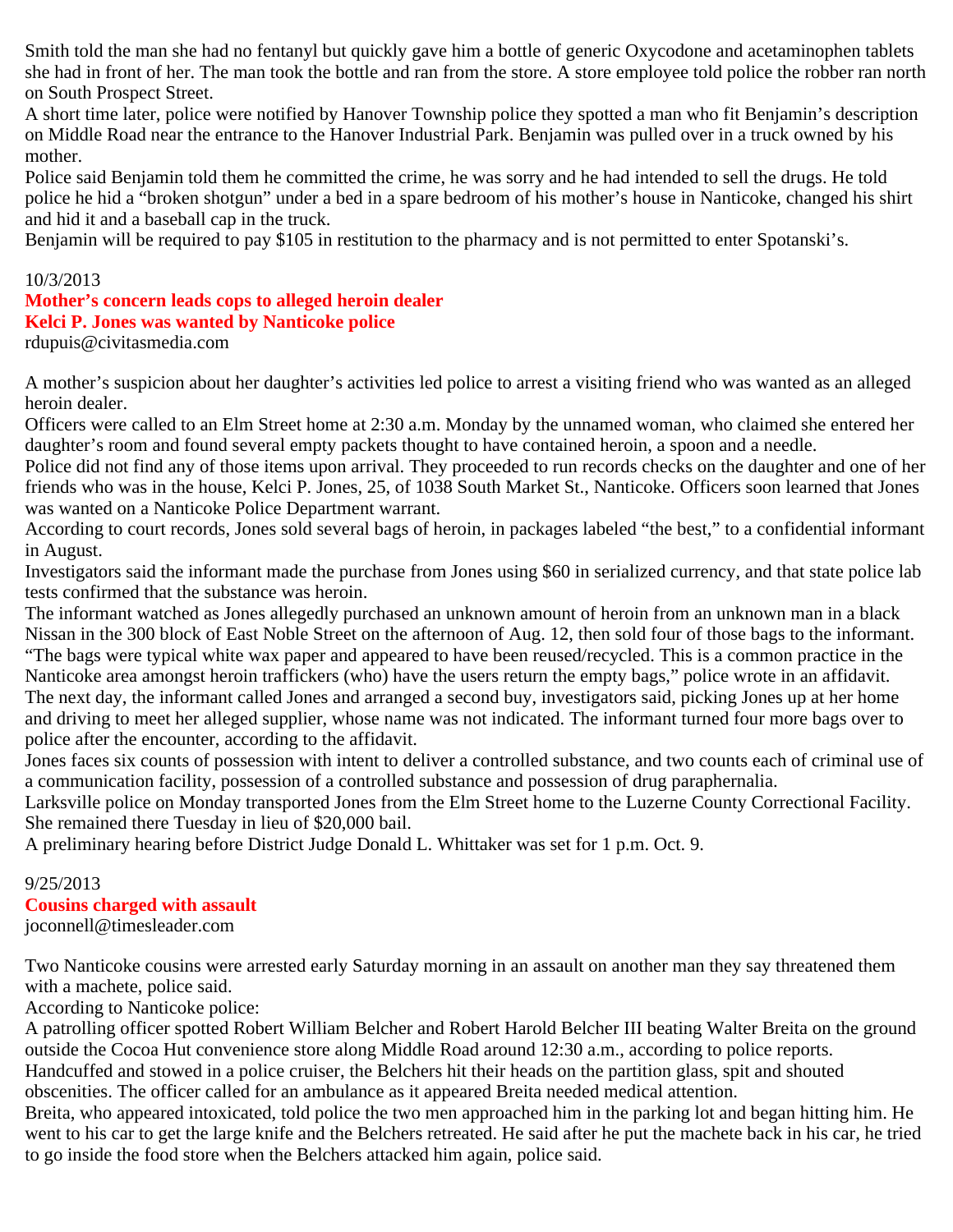The Belchers stories matched each other's and both appeared to be drunk, police said. The Belchers said Breita approached them first with his machete. Officers found the machete in Breita's car. The Belchers could not explain how the knife got back inside the car.

A store clerk said it looked like the Belchers confronted Breita, though she said they were out of view for part of the altercation. She told police she tried calling 911 three times but got a busy signal, police said.

Police said the Belchers continued their aggressive behavior all the way to police headquarters, where Robert William Belcher intentionally clogged his cell's toilet, threatened to shoot an officer and summon a "crew of skin heads to clean the place up."

Court records show Robert William Belcher was charged with misdemeanor counts of assault, making terroristic threats and disorderly conduct. He was also charged with public drunkenness. Robert III was charged with simple assault and criminal mischief. Breita was charged with carrying prohibited offensive weapon and public drunkenness.

### 9/25/2013

**A Nanticoke man charged with receiving a video of a young girl was sentenced Monday to 18 months probation.** Times Leader

Joshua Decker, 19, of South Walnut Street, was sentenced on a charge of corruption of minors. He also pleaded guilty to the charge Monday.

Judge Fred Pierantoni said Decker must have no contact with the girl involved and is to have no unsupervised contact with minors.

According to court papers, in January 2012, Decker reportedly asked a 12-year-old to send him a nude video of her. At first the girl refused, but did send Decker a video from the waist up.

### 9/24/2013

### **Birthday celebration ends in arrests**

### **Police say they were called to drunken party where a handgun was pulled**

elewis@civitasmedia.com

City police officers were unexpected guests at a Nanticoke man's birthday celebration.

Charles Jonathan Halchak, 28, was celebrating his birthday in an alcohol-fueled party and was arrested Sunday on charges he threatened another man with a gun, police alleged. A woman was also arrested after police alleged she kept interfering with officers when they were questioning witnesses.

Police allege Halchak called Luzerne County 911 just before 5:30 a.m. and said a person was refusing to leave an apartment at Apollo Circle where the party was being held.

As it turned out, several drunken witnesses told police Halchak aimed a handgun at Michael Hummel, who refused to leave the party, according to the criminal complaint.

Hummel told police he was in the apartment with several people and all had been drinking since 1 p.m. Saturday.

Hummel stated Halchak began arguing with Kimberly A. Mascelli, 27, during the party. Hummel said he "stood up for her" knowing Halchak was "in the wrong" with regard to their argument, the complaint says.

Halchak told Hummel to leave the apartment. When Hummel refused, he said Halchak grabbed a handgun from the top of a refrigerator and aimed it had his head, according to the complaint.

Police allege in the complaint Halchak called 911 and told dispatchers he was going to kill Hummel if police did not appear.

Party-goers told police they wrestled the gun from Halchak and locked it in a car trunk.

Police said witnesses they questioned, including Hummel and Halchak, smelled of alcohol.

Mascelli kept interfering officers when questioning witnesses, and used two cellphones to record the interactions, according to the complaint.

Halchak, who also listed an address in Wapwallopen, was charged with reckless endangerment, simple assault,

possessing instruments of crime, terroristic threats and public drunkenness and released on bail. Mascelli was charged with obstruction of justice, disorderly conduct and public drunkenness.

Preliminary hearings are scheduled on Oct. 2 before District Judge Donald Whittaker in Nanticoke.

## 9/21/2013

**Man to plead guilty 2nd time on steroid trafficking charges**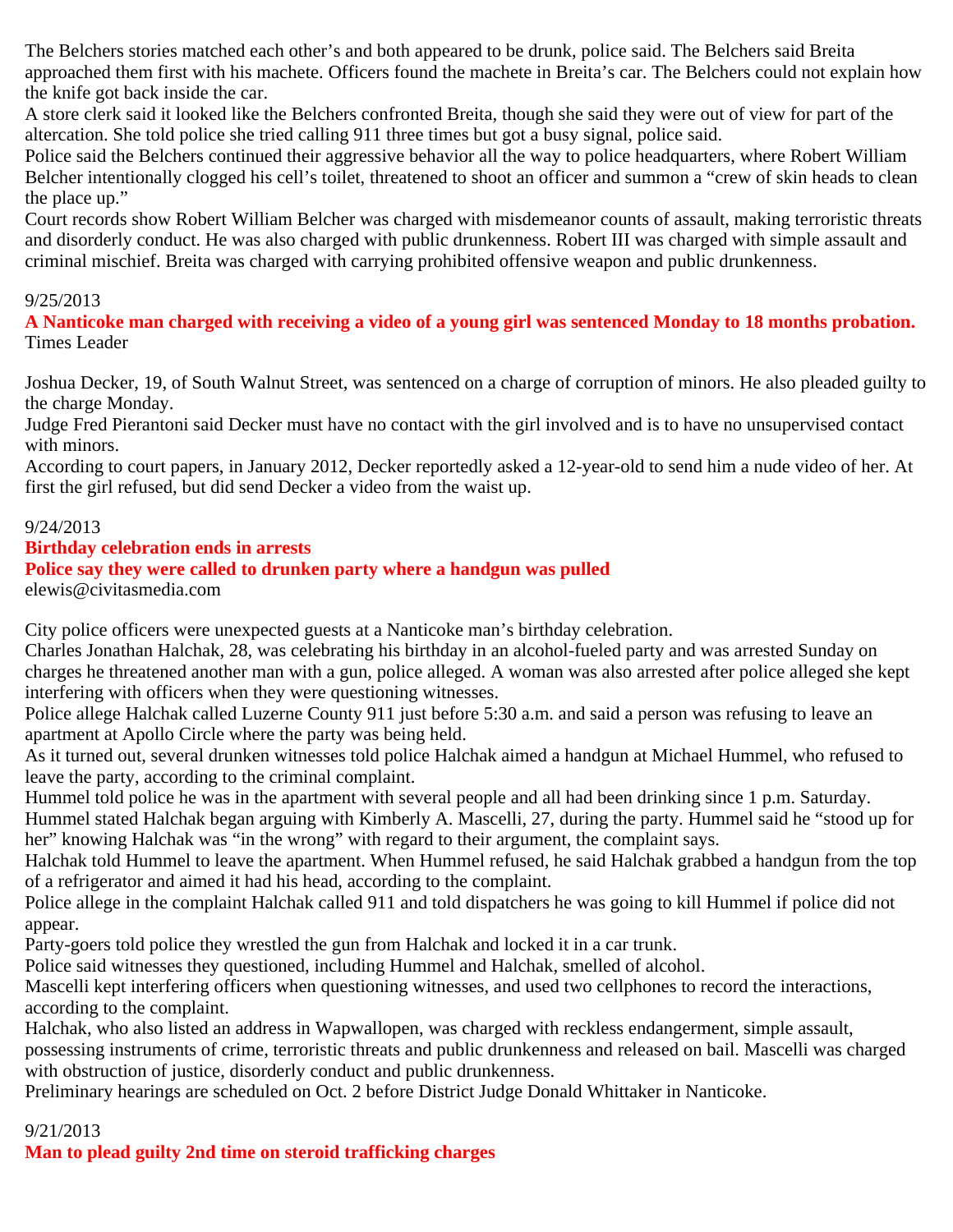# **Peter Sepling, of Nanticoke, also pleaded guilty in 2007 and spent two years in prison**

A Nanticoke man who served two years in federal prison for operating a drug ring that distributed steroids and Ecstasy in 2007 has agreed to plead guilty a second time to trafficking steroids from overseas, according to federal court documents.

Peter Sepling, 43, submitted a statement he plans to plead guilty to importing Gamma Butyrolactone from China in April 2011.

Sepling and John Nikoloff, of West Fourth Street, West Wyoming, were indicted by a federal grand jury in June 2011. Nikoloff, age unknown, pleaded guilty on Feb. 23, 2012, to conspiring to distribute the performance-enhancement drug. His sentencing hearing has been continued several times as Sepling's case remained open.

Sepling was scheduled for trial in federal court in October.

U.S. District Court Judge A. Richard Caputo must accept Sepling's guilty plea before it becomes official.

Sepling could face up to 20 years in prison and a \$1 million fine, court records state.

According to court records: Customs officers working at a DHL Courier facility in Kentucky targeted a parcel from China to Nikoloff in April 2011. The parcel contained 1.1 kilograms of Gamma Butyrolactone. The parcel was delivered to Nikoloff's address on April 26, 2011.

Authorities served a search warrant the same day, finding the empty parcel box behind a garage on the property, and steroids, pills, syringes and packaging from previous deliveries in Nikoloff's apartment above the garage, court records state.

Nikoloff told authorities he accepted the parcel at his residence on behalf of Sepling. He delivered the parcel to Sepling when they met later on April 26, 2011, along Wyoming Avenue in Kingston.

A search of Sepling's residence uncovered 111 bottles of anabolic steroids and numerous bottles of pills and liquids, court records state.

In 2007, Sepling pleaded guilty to conspiring to distribute ketamine, a tranquilizer that is a popular "club drug." Authorities said Sepling obtained large quantities of the drug from a source in India.

## 9/17/2013

# **Nanticoke woman suspected of threatening people with Taser**

jhalpin@citizensvoice.com

A drunken Nanticoke woman threatened passersby on Patriot Square with a stun gun Sunday evening before police arrested her in possession of Whip-It canisters, according to court records.

Leann R. Telesky, 48, of 153 E. Grant St., is charged with possessing an offensive weapon, possessing a solvent to release toxic vapors, disorderly conduct and public drunkenness.

According to a police affidavit, Nanticoke officers were called to the East Broad Street side of the square about 5:55 p.m. Sunday to a report of a woman who threatened another woman with a Taser.

A witness reported Telesky had been in the park activating the stun gun for about 15 minutes, including activating it toward some people in a passing car, police said. Even after the car left, Telesky continued to activate the Taser for no apparent reason, police said.

Police found Telesky on a bench across from the Bus Stop Cafe. She began to deny having a weapon, but some kids riding by on their bikes interrupted her to say she put the stun gun in her purse, the affidavit says. Telesky told the children to "shut their mouths," according to the affidavit.

Police arrested Telesky, who smelled of alcohol, for being drunk in public and saw a stun gun in plain sight in her purse, which was open, police said.

The weapon was turned on and sitting near a box of European whipped-cream chargers - canisters of nitrous oxide commonly abused as an inhalant - and a can of Budweiser, the affidavit says.

Magisterial District Judge David Barilla arraigned Telesky on Monday morning and released her on \$1,000 unsecured bail. A preliminary hearing was set for 1 p.m. Oct. 2.

## 9/14/2013

# **Former GNA secretary avoids jail in theft case**

mbuffer@citizensvoice.com, 570-821-2073

A former secretary at the Greater Nanticoke Area Educational Center must pay back \$19,427, the amount she stole from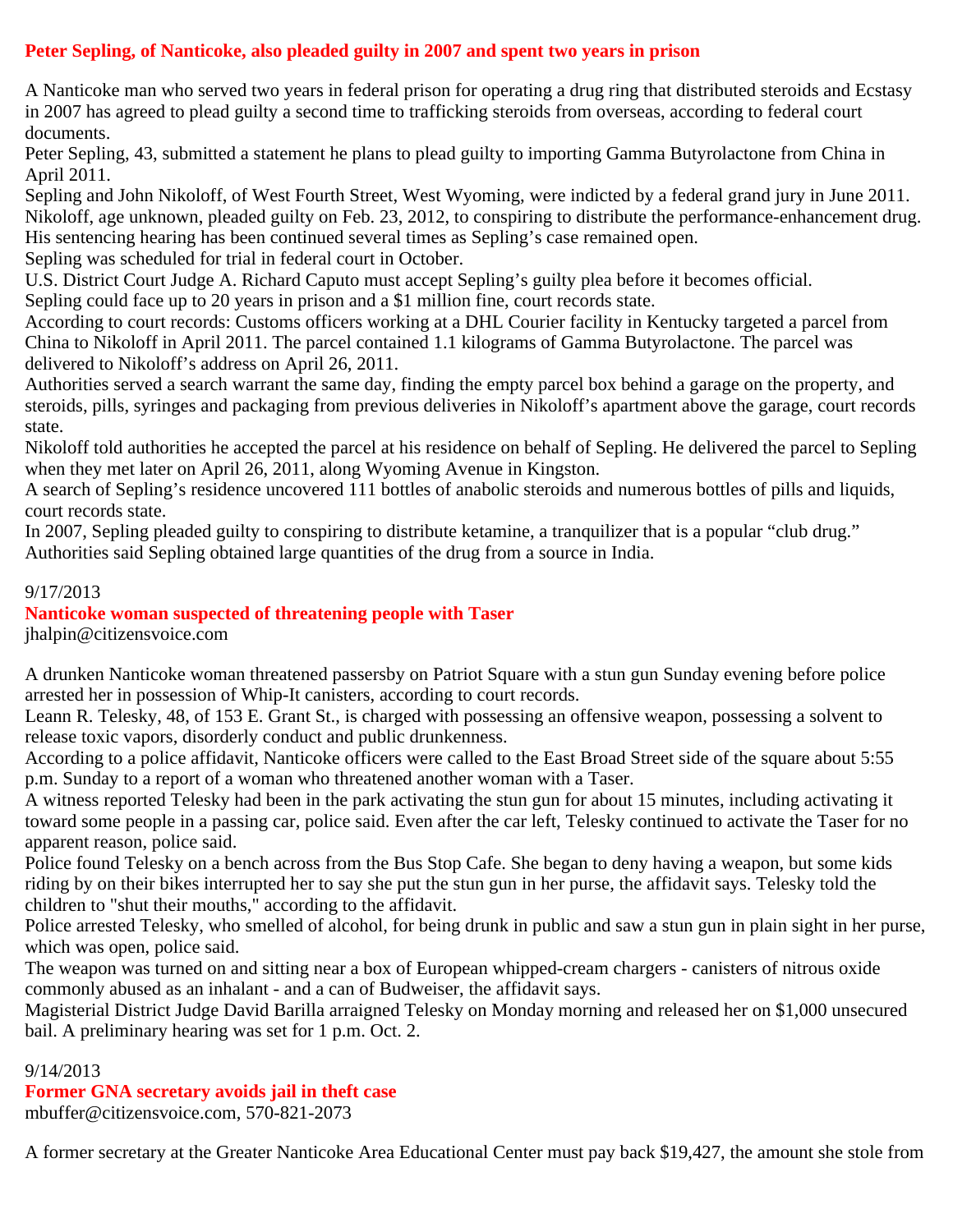the school over six years, but avoided a jail sentence Friday.

Jacqueline M. Ruchinski, 62, will be on probation for three years, according to a sentence from Luzerne County Judge Michael T. Vough. She must pay back the district in 45 days, the judge said, adding her crimes were "out of character," Vough said.

Ruchinski didn't speak during Friday's court proceeding, but her attorney told Vough his client was remorseful. Edward F. Bezdecki, of Toms River, N.J., is listed as her defense attorney.

She confessed in April 2012 almost immediately after a colleague discovered the gap in her accounts and told Superintendent Anthony Perrone that she sometimes took "a 10 here or a 20 there" from the daily cafeteria collections, investigators said.

Admired and respected by coworkers and students during her two decades with the district, Ruchinski handled cash from the cafeteria, dress-down day, the "lost book fund," school plays, the parent-teacher organization and other events, investigators said. The education center serves the sixth and seventh grades.

Ruchinski pleaded guilty in July after agreeing a plea bargain with the Luzerne County District Attorney's Office. She was arrested in December.

Nancy K. Butzek, a secretary in the district's business office, confronted Ruchinski in April 2012 after discovering a series of payments Ruchinski had logged into the district's computer system but never sent for deposit into the district's bank account, investigators said.

Ruchinski panicked, and told Butzek she could "fix it." Butzek told Ruchinski she would look for missing deposits from previous months.

"Please don't go backwards, please don't go backwards," Ruchinski pleaded, according to investigators. "How far do you have to go backwards?"

A subsequent review by Butzek and a district accounting consultant found a \$7,500 gap dating to August 2010 in the accounts Rushinski handled. Investigators later discovered a total of \$19,427 missing since the 2006-2007 school year.

# 9/13/2013

## **Nanticoke man accused of threatening to shoot wife**

jhalpin@citizensvoice.com

A Nanticoke man drinking and upset his wife is divorcing him is accused of brandishing a rifle and threatening to kill her and himself, according to court records.

John Joseph Wojciechowski, 44, of 126 W. Washington St., is charged with four counts each of making terroristic threats and harassment, and one count each of illegally possessing a firearm and disorderly conduct.

According to a police affidavit, Nanticoke officers were dispatched to the area of 124 W. Washington St. about 10:40 p.m. Wednesday to a report of a man outside with a gun threatening people.

A neighbor reported he had been drinking with Wojciechowski, who was upset that his wife, Kimberly Wojciechowski, was filing for divorce, the affidavit says.

She told police she had gotten threatening text messages from her husband, one of which said, "I am going to smash your face in, break your neck, and I am going to kill you," the affidavit says.

Kimberly Wojciechowski was in the kitchen trying to avoid her husband, who kept going over to her and yelling, police said. The neighbor reported hearing yelling out front a short time later and seeing John Wojciechowski with a black .223-caliber rifle equipped with a scope, according to police.

Witnesses called police, and as they waited for officers to arrive Kimberly Wojciechowski reported getting a text from her husband saying, "I have the 223 and that's what I am using," the affidavit says.

The neighbor confronted John Wojciechowski about having the weapon in public, and John Wojciechowski put the gun to his chin, threatening to pull the trigger, according to the affidavit. John Wojciechowski eventually ejected a round and took the weapon inside, police said.

When officers arrived, John Wojciechowski denied being involved in a confrontation but eventually admitted to having a pellet gun outside, the affidavit says. A search of the house, however, turned up a pellet rifle, a .22-caliber pumpaction rifle, a .223-caliber rifle, a bag of marijuana and drug paraphernalia, police said.

Magisterial District Judge Gerald L. Feissner arraigned Wojciechowski on Thursday morning and set his bail at \$25,000. Wojciechowski was being held at the Luzerne County Correctional Facility with a preliminary hearing set for 1 p.m. Sept. 25.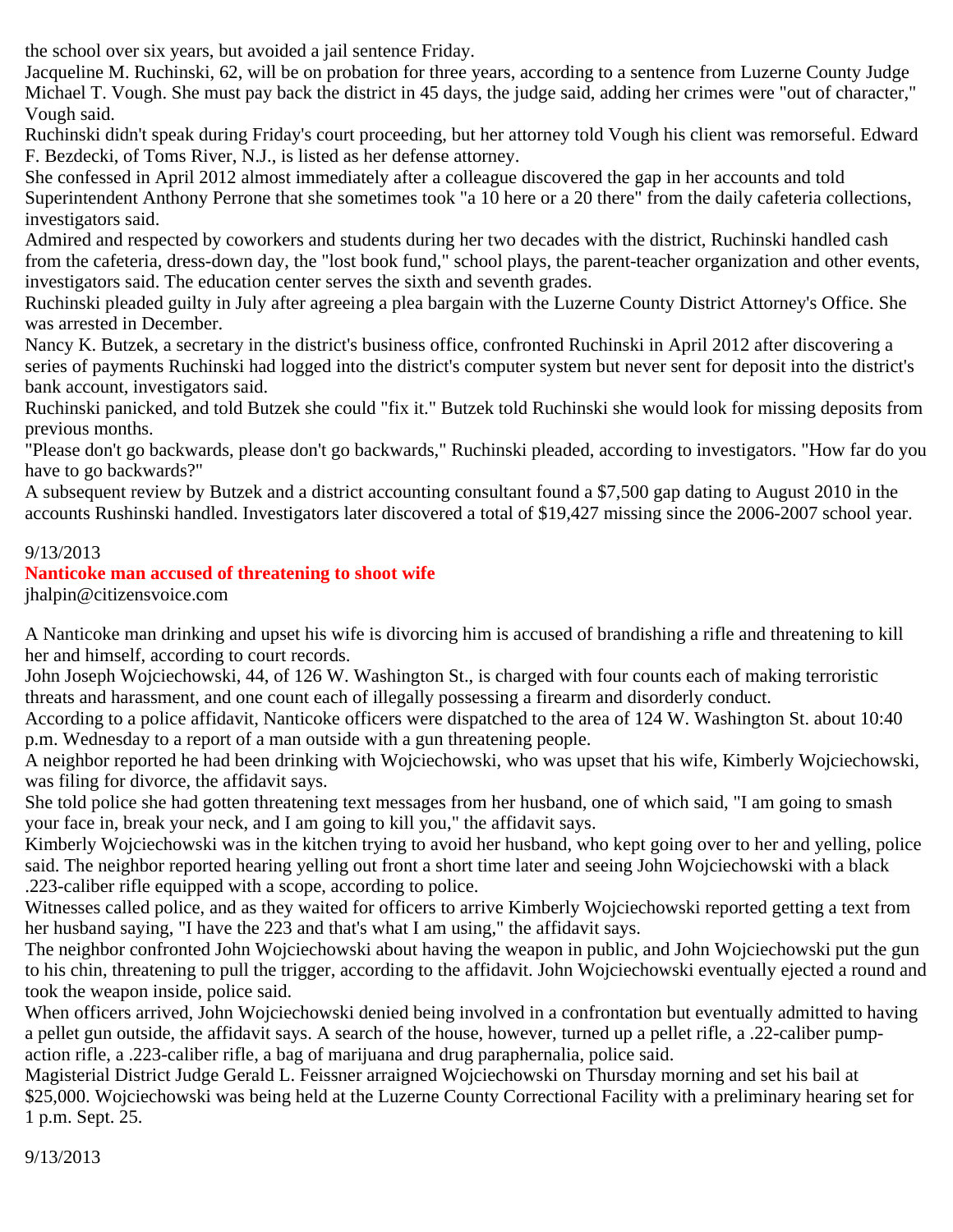### **Former GNA secretary sentenced for theft**

Michael Buffer - Citizens Voice

A former secretary for the Greater Nanticoke Area School District avoided jail time, but must pay back \$19,427 she stole from a school cafeteria, a judge ruled Friday.

Jacqueline Ruchinski, 62, will be on probation for three years, according to a sentence imposed by Luzerne County Judge Michael Vough. She must pay the district \$19,427, the amount she stole from a school cafeteria over six years, in 45 days.

### 9/11/2013

### **Teen charged with murder in Nanticoke death**

jhalpin@citizensvoice.com

Investigators say it was one of the most gruesome wrecks they've ever seen. Prosecutors on Tuesday called it murder. Authorities filed charges alleging 16-year-old Tyler Duda sneaked out of his Wyoming home to meet up with friends, took his mother's car without permission and then crashed it into 59-year-old Nickolas Zurilla at speeds in excess of 70 mph - in a 25 mph zone.

Zurilla's body was dismembered in the impact, with his torso crashing through the windshield and landing on a passenger's lap. His legs were found hundreds of yards away from where the car ultimately crashed.

"It was a terrible night and it was a horrific scene, and a way that no individual should have to lose his life," Luzerne County District Attorney Stefanie Salavantis said.

Duda declined to comment at an arraignment Tuesday in which he was charged with third-degree murder and other offenses. His godmother, Michaelene Brown of Nanticoke, claimed the passenger told Duda to take the car and she took exception to him being held at the county jail with adults.

"He's a good boy. Things just happened," Brown said. "It was a tragedy, but this poor boy is suffering and will suffer now for the rest of his life as to what happened. He is very remorseful. He didn't mean to do what he did."

According to a police affidavit, officers arrived at the scene in the 300 block of West Union Street about 2:15 a.m. July 5 and found Duda, Zurilla's remains and a teenage passenger entrapped in Duda's vehicle. After hitting Zurilla, the car continued hundreds of feet until it struck a vehicle on the left side of the road, knocking it into three other vehicles before it crashed into the porch of a home at 409 W. Union St., police said.

The passenger, who was not identified, was unconscious and transported to Geisinger Wyoming Valley Medical Center for treatment of facial injuries. Police say Duda took his mother's Ford Edge from the family home at 49 Tamanini Drive, Wyoming. His mother, Lori Duda, her boyfriend and daughter had been out to a party until about 12:30 a.m., when they parked the car in the garage and left the keys on the kitchen counter, police said.

Duda went to pick up a 16-year-old boy in Newport Township about 1:40 a.m. Police say the boy sneaked out of his house to meet Duda so they could hang out, and that Duda greeted him by saying, "Happy Fourth of July," the affidavit says.

The pair drove around Nanticoke listening to music for a while before deciding to go meet a girl with whom cellphone records show the boys spoke to just prior to the crash, the affidavit says.

The girl, who is not named in court records, told investigators the boys called her to hang out and she declined to go with them because they were underage. But she did agree to meet them at her house, and the boys headed there, police say.

The girl told police that shortly after learning the boys were coming to her house, she heard the passenger screaming "Slow down!" followed by the sound of a crash, the affidavit says. Moments later, she heard Duda screaming the passenger's name and someone else yelling to call 911, police said.

At the scene, Duda told police he did not see the person crossing the street, the affidavit says.

The person standing on the double yellow line was Zurilla, a Marine Corps veteran who was crossing the street on his way home to 340 W. Union St. after spending the Fourth of July at a neighbor's house.

The neighbor, John Murphy, of 341 W. Union St., told police he turned to go inside the house when he heard Zurilla call out, "This car is going to hit me," according to the affidavit.

As Murphy turned back toward the street, he saw the car speed past with a body being thrown forward, police said. The car continued down the street, swerving, police said.

Investigators found hair and blood on the windshield and an accident reconstruction revealed no mechanical defects to the car. Duda had been traveling in excess of 70 mph in the 25 mph zone, according to the affidavit.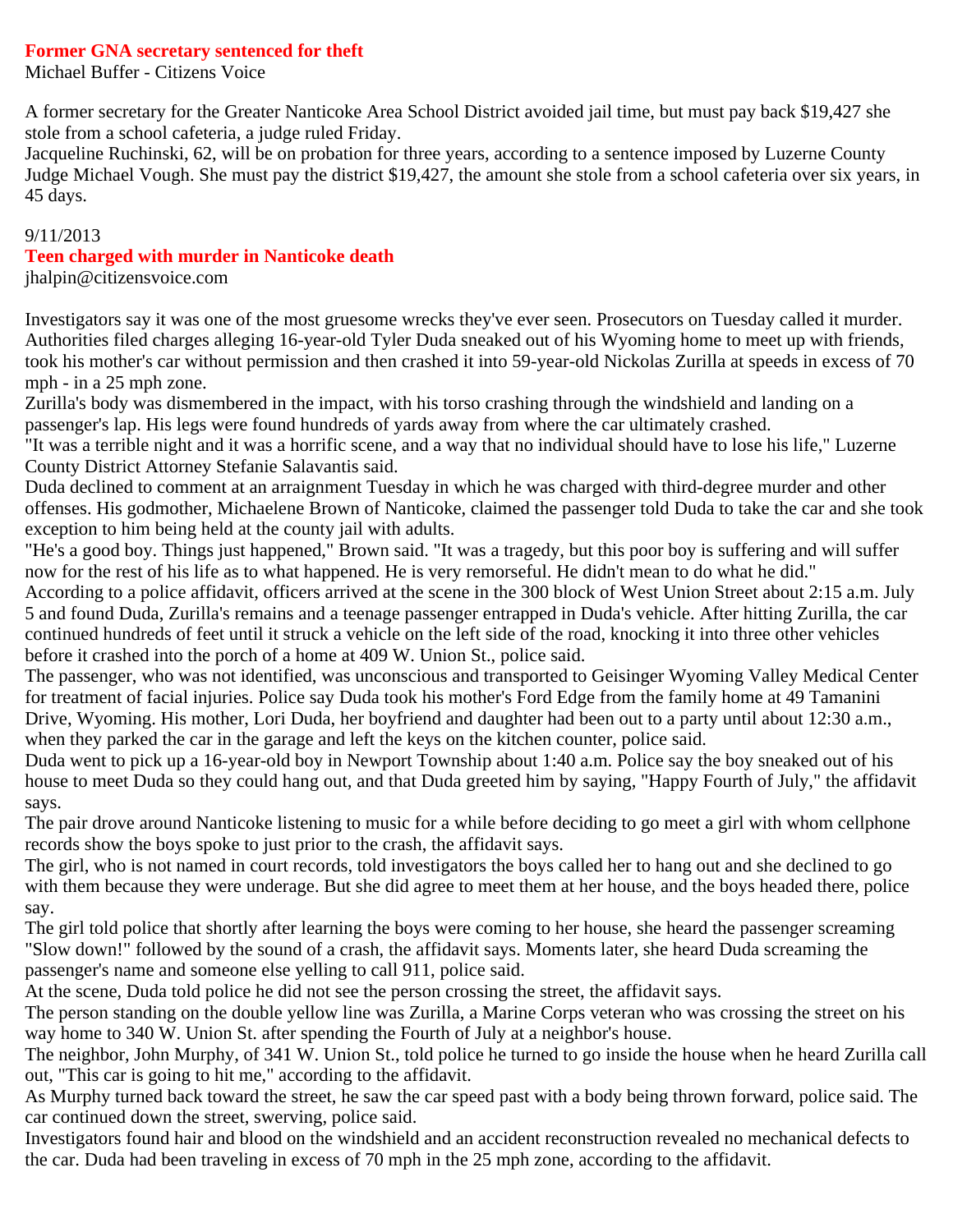Investigators say Duda had not been drinking and was not under the influence of drugs, but he was not licensed to drive, did not have a learner's permit and had no driving experience.

Prosecutors on Tuesday charged him with third-degree murder, homicide by vehicle, leaving the scene of an accident, reckless driving, failing to keep right, driving without a license and speeding.

Salavantis said charges were months in coming because the accident reconstruction that revealed how fast Duda had been traveling took time to complete.

She argued in court for \$1 million bail for Duda, saying his actions represent a threat to the community.

"The defendant took his mother's vehicle and was involved in the accident without his mother's consent," Salavantis said. "We are concerned about the supervision of this child."

Duda's attorney, Thomas Killino, argued for significantly lower bail, in the neighborhood of \$25,000, saying Duda is involved in "other matters" in juvenile court and that he requires low bail to participate in the juvenile system.

Magisterial District Judge Donald Whittaker sided with prosecutors, setting Duda's bail at \$1 million. He was ordered jailed at the Luzerne County Correctional Facility with a preliminary hearing set for Sept. 20 at 10:30 a.m.

Brown took issue with the hearing, saying she thinks there is a conflict of interest because it was held in Nanticoke - Duda's uncle is Nanticoke City Council President Stephen E. Duda - and because Tyler Duda has worked as a "canoe boy" for Salavantis' father at Frances Slocum State Park.

"She should have never been there to pass judgment on him and make a million-dollar bail on a 16-year-old who's not going anywhere," Brown said.

Salavantis said she first learned of the allegation when a reporter called Tuesday. She said she did not know Duda may have worked for her father and that she does not personally know Duda or his family.

"I don't believe it is a conflict of interest," she said.

Still, she said she would contact the state Attorney General's Office to see if its agents think a conflict exists.

Reached on his cellphone Tuesday, city council President Stephen E. Duda declined to comment.

"It has nothing to do with me," he said.

## 9/10/2013

## **Teen charged with murder in Nanticoke man's death**

jhalpin@citizensvoice.com 570-821-2058; @cvjimhalpin

Nanticoke police arrested a 16-year-old boy Tuesday on murder charges in connection with a July 5 crash that dismembered a city man.

Tyler Duda, of Wyoming, is charged with third-degree murder, homicide by vehicle, leaving the scene of an accident, reckless driving, failing to keep right, driving without a license and speeding.

Police say he hit and killed Nickolas Zurilla, a 59-year-old Marine Corps veteran who was crossing the street after spending the Fourth of July at a neighbor's house.

Duda was traveling without a driver's license in excess of 70 mph on a roadway with a speed limit posting of 25 mph, the Luzerne County District Attorney's office said.

"This incident is a tragedy that has already unnecessarily taken one life affecting the victim's entire family," District Attorney Stefanie Salavantis said in a statement. "It will doubtlessly forever change the lives of the Defendant and his family."

Duda was arraigned Tuesday before Magisterial District Judge Donald Whitaker, who set his bail at \$1 million. Zurilla was walking to his house at 340 W. Union St. about 2:15 a.m. Friday when he was hit and killed by a westbound vehicle occupied by two 16-year-old boys, police said.

Zurilla spent the night at the house of his friend, John Murphy, of 341 W. Union St., talking and having a few beers before heading home, according to his family.

As he crossed the street to go home, a vehicle hit and dismembered Zurilla, his family has said.

The vehicle ended up several hundred feet down the road from where Zurilla was hit. Zurilla was pronounced dead at the scene.

The vehicle was occupied by two 16-year-old boys. The passenger, who has not been identified, was taken to Geisinger Wyoming Valley Medical Center, Plains Township, to be treated for facial injuries, police said.

## 9/10/2013

# **Vehicular homicide charges filed in Nanticoke fatal**

elewis@civitasmedia.com - 570-970-7196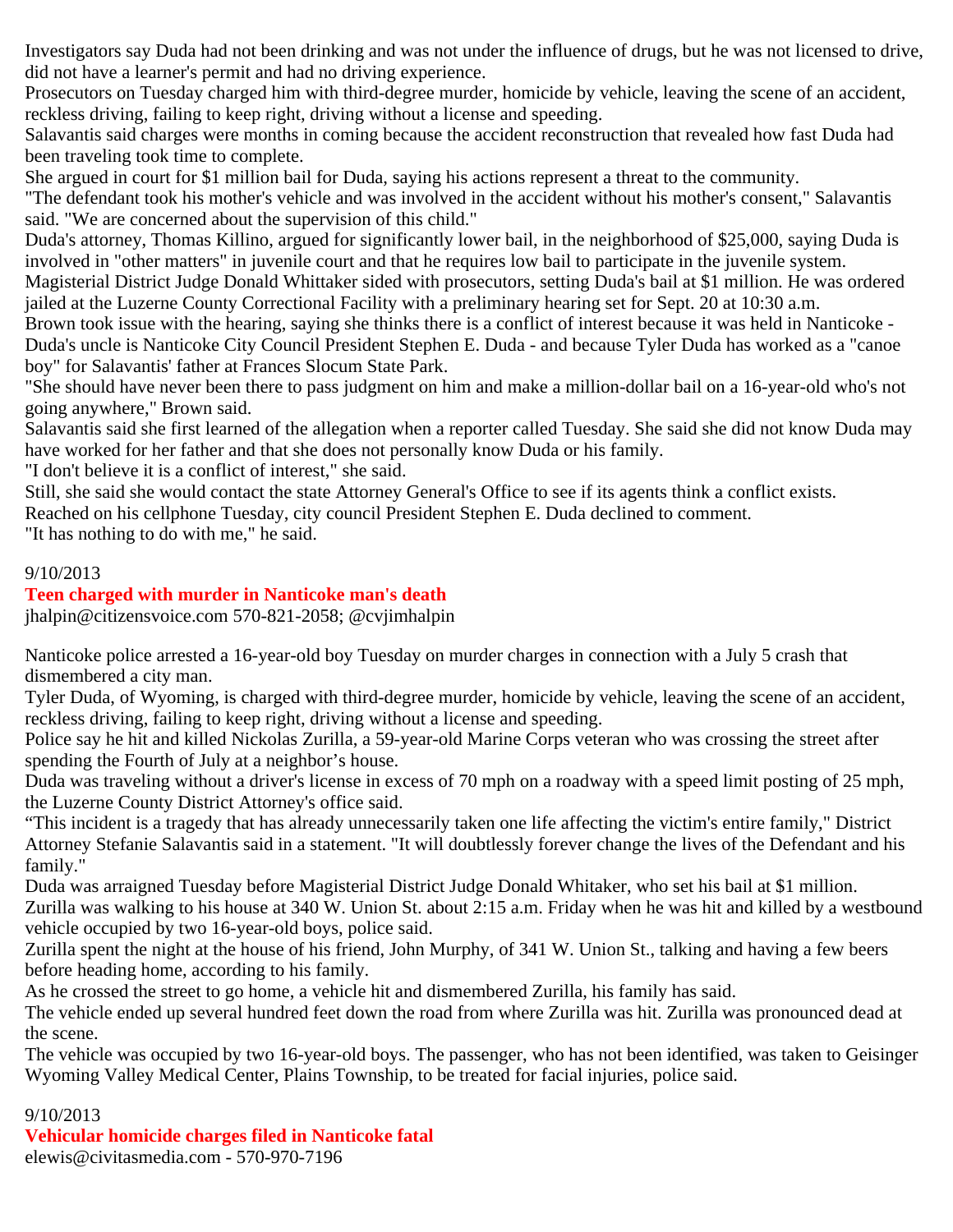A 16-year-old boy is facing vehicular homicide and third-degree murder charges for the July 5 crash that claimed the life of Nicholas Zurilla on West Union Street.

The charges against Tyler Duda, of Wyoming, were filed with District Judge Donald Whittaker in Nanticoke on Monday. Duda has not been arraigned.

Zurilla, 59, was struck by a 2013 Ford Edge allegedly driven by Duda in front of his own home at 340 W. Union St. at about 2:15 a.m. on July 5. Zurilla was across the street sitting on a porch watching fireworks, neighbors said at the time. Zurilla was thrown through the windshield of Duda's vehicle, which careened out of control and struck several parked vehicles. It came to a stop about 115 yards away in front of 409 W. Union St., according to a search warrant filed on July 10.

A 16-year-old passenger in the Ford was treated at Geisinger Wyoming Valley Medical Center.

Duda is also charged with accidents involving death, reckless driving, driving without a license, speeding and failure to stay in lane.

## 8/29/2013

### **Nanticoke police charge woman on heroin offenses** elewis@civitasmedia.com - 570-970-7196

For more than one week, drug agents with the Luzerne County Drug Task Force and police kept watch of an apartment on East Union Street.

Late Wednesday, authorities made their move allegedly finding 91 heroin packets, two bags of marijuana, a box containing a large quantity of partially consumed marijuana cigarettes, a water bong and contraband, according to charges filed.

Temeeka Shantell Gaddis, 27, of 120 E. Union St., Nanticoke, was arraigned Thursday morning on multiple drug offenses.

Arrest records allege Gaddis sold heroin at and near her apartment on Aug. 19, Aug. 21 and Wednesday before authorities served a search warrant at her residence.

Gaddis was jailed at the Luzerne County Correctional Facility for lack of \$175,000 bail.

# 8/29/2013

# **Nanticoke police find gun, drugs in sleeping driver's SUV**

bwellock@citizensvoice.com 570-821-2051

Nanticoke police officers found a man with a pound of marijuana, an illegally carried gun and nearly \$4,000 in his backpack Wednesday morning when he passed out in a sport utility vehicle in an alley, according to a criminal complaint.

Police arrested Christopher J. Jacobs, 22, of Nanticoke on charges of possession of a controlled substance with intent to deliver and carrying a firearm without a license, which are felonies. Police also charged Jacobs with possession of a controlled substance, possession of a small amount of marijuana, driving without a license and public drunkenness. According to a criminal complaint, officers were dispatched at 7:54 a.m. to an alley near the 600 block of South Walnut Street for a report of a man passed out behind the wheel of a green Nissan Xterra.

An officer said he turned off the SUV and woke up Jacobs, who seemed to be under the influence of marijuana and told the officer he had been drinking earlier and had taken Xanax.

Jacobs' eyes were red and his speech was very slurred, to the point where the officer could only make out parts of what he was saying, the complaint read. Police said Jacobs kept reaching into his shorts pockets and did not follow an officer's order to stop, prompting the officer to take Jacobs out of the SUV.

Police said they found the following on Jacobs during a search: A plastic bag with six alprazolam pills, a bag with a small amount of marijuana and a .25-caliber handgun with four rounds. Police said Jacobs does not have a license to carry a concealed weapon and could not do so because of bail conditions for previous drug trafficking charges.

An officer taking an inventory of the SUV found a backpack, unzipped a compartment and saw a large amount of cash, according to a police report. Police said they stopped the search and applied for a warrant.

A warranted search later that day turned up a pound of marijuana, \$3,980 in cash, a digital scale, acetaminophen and hydrocodone pills and a glass container.

Police said they also found .22- and .223-caliber rounds, fireworks, Jacobs' cellphone and Pennsylvania license plate DNK5580.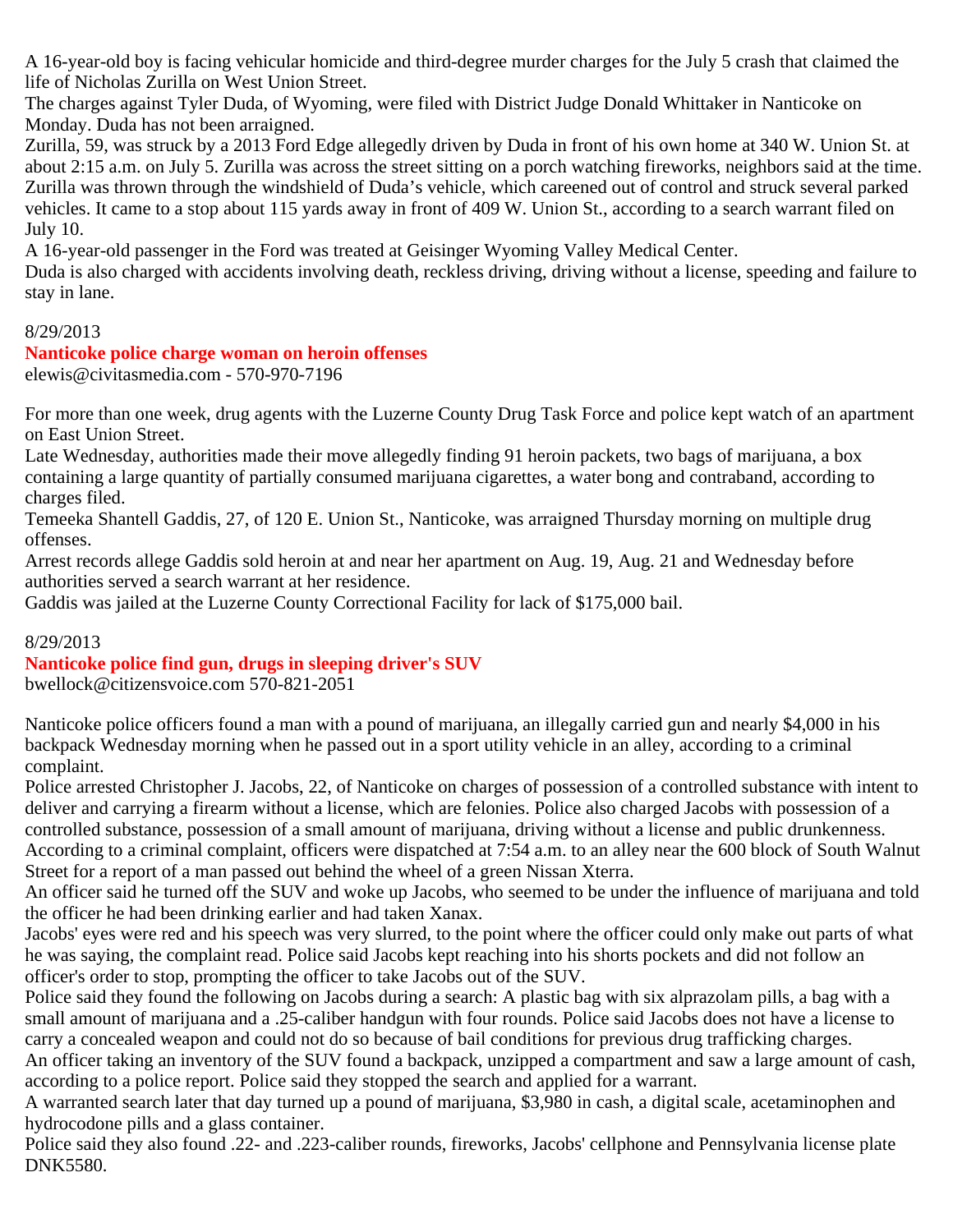Jacobs was lodged in Luzerne County Correctional Facility in lieu of \$250,000 cash bail.

## 8/21/2013

# **Nearly naked man charged with burglary**

jhalpin@citizensvoice.com

Nanticoke police say a man high on drugs broke into his mother's house wearing only underwear and socks and began crushing cigarette packs before threatening to throw himself off the porch in an attempt to frame her, according to court documents.

Timothy Lee Deitz, 33, of 304 E. Washington St., is charged with burglary, criminal trespassing, trespassing and theft in the incident reported Tuesday morning.

According to a police affidavit, officers were called to 104 W. Main St. about 10:05 a.m. Tuesday when the resident, Gloria Deitz, reported her son was high on drugs and refusing to leave.

Officers arrived to find Timothy Deitz standing in the yard wearing only underwear and socks as he argued with his mother and grandmother, Lily Tomassaci, the affidavit says.

The women reported they had been grocery shopping and returned to find Timothy Deitz in the kitchen. He refused to leave the home, and when told they were calling 911, Timothy Deitz grabbed three packs of cigarettes and brought them to the back porch, police said.

Gloria Deitz reported that her son came after her and tried to push her on the porch, but was unable to because of his level of intoxication, the affidavit says.

She pushed Timothy Deitz away from her, and he walked over to a side rail, threatening to throw himself over and then blame her when police arrived, according to the affidavit.

Timothy Deitz threw two of the packs of cigarettes at his mother and crushed the third while cursing at her, police said. Magisterial District Judge Donald Whittaker arraigned Deitz on Tuesday afternoon and set his bail at \$75,000.

Deitz was being held at the Luzerne County Correctional Facility with a preliminary hearing set for 1:30 p.m. Aug. 28.

## 8/17/2013

## **Suspected Nanticoke burglar arraigned**

Denise Allabaugh - Citizens Voice

A Nanticoke man who allegedly burglarized the home of a retired police chief's mother was arraigned Friday before Magisterial District Judge Donald Whittaker.

Nicholas Brandon McManus, 18, is charged with burglary, criminal trespass and theft.

According to the police criminal complaint, retired police Chief Leonard Nardozzo said the man burglarized his mother's house at 124 W. Church St. on Thursday afternoon.

When Nardozzo arrived at her home, he said he heard a noise in the living room area and he saw McManus attempting to leave through the front door.

Nardozzo yelled for McManus to stop, but he fled west on West Church Street after removing \$20 and a blue plastic piggy bank containing \$35 in change from a dresser.

Nardozzo provided police with a description of the suspect. He said he recognized him as the neighboring tenant's brother.

McManus' brother, Joseph, told police his brother resides with him and his girlfriend at 126 W. Church St. Nanticoke Police Chief William Shultz determined McManus entered the home through a shared attic.

Joseph McManus found his brother and convinced him to turn himself in to police.

## 8/17/2013

**A Nanticoke man accused of breaking into vehicles was caught in the act twice - once by a citizen who detained him and another time when his cousin snapped his picture on a cellphone camera, according to police.** jhalpin@citizensvoice.com, 570-821-2058

Joseph Sinkiewicz, 27, of 48 E. Ridge St., is charged with two counts of theft from a motor vehicle and one count each of theft by unlawful taking, receiving stolen property, loitering or prowling at night and trespassing. According to police affidavits, officers began investigating Sinkiewicz on June 14, after Peggy Stewart of 121 E. Broad St. called 911 about 10:30 p.m. to a report her neighbor, Greg Zagata, had detained a man who broke into her Jeep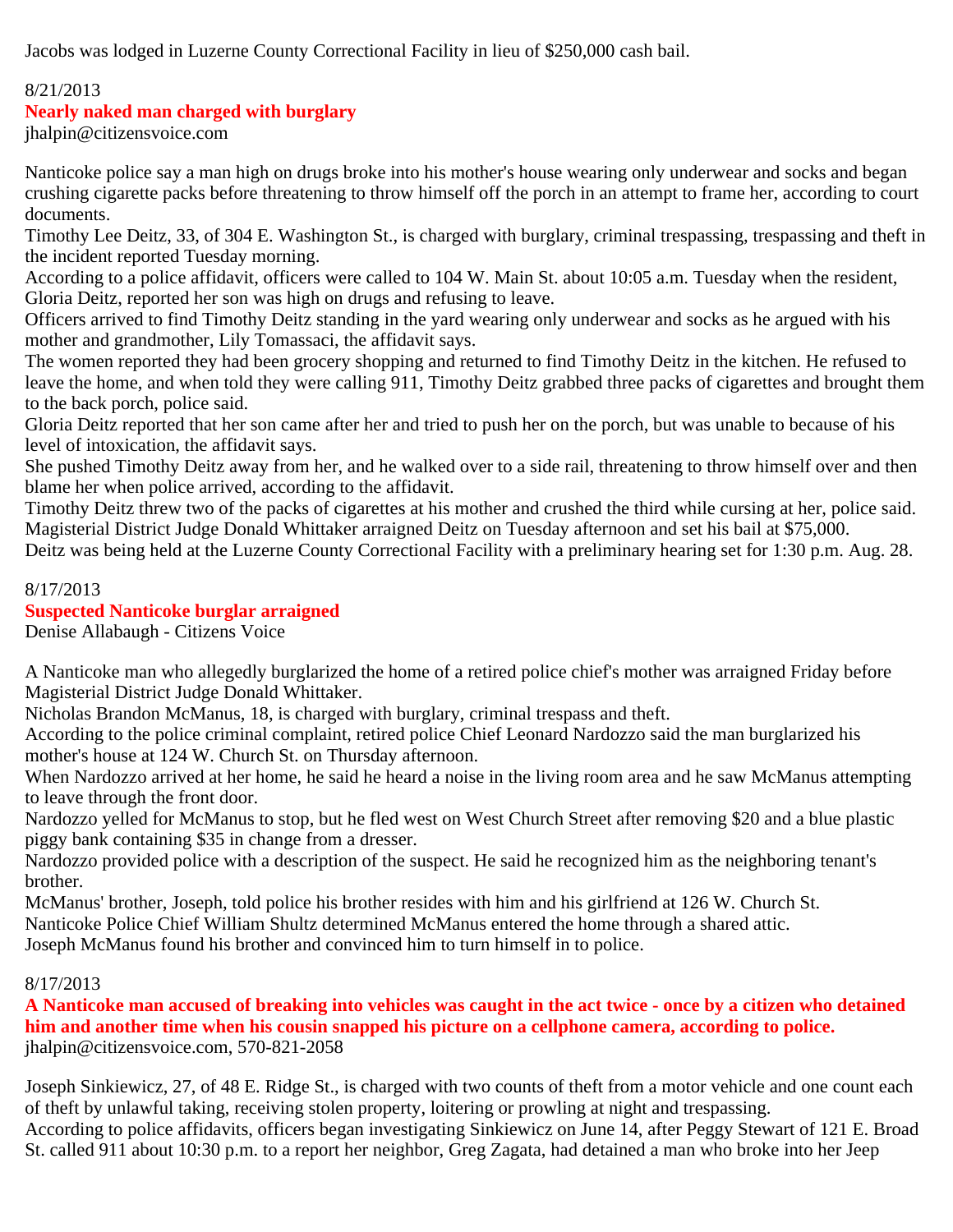Cherokee.

Officers arrived to find Zagata leading a man police recognized as Sinkiewicz through the backyard, according to the complaint.

Zagata reported he had come home from work and seen Sinkiewicz acting suspicious, so he watched him and saw him looking into car windows and trying car door handles, the affidavit says.

Eventually Sinkiewicz made his way to Stewart's Jeep and entered it, rummaging through the contents, police said. Zagata confronted Sinkiewicz and told Stewart to call 911, but Sinkiewicz tried to run, according to the complaint. Sinkiewicz ran through several yards, jumping over fences, but Zagata caught him in an alleyway and brought him back to the scene, police said.

Police discovered he had stolen a single fake rose that police found on the sidewalk, the affidavit says.

Then about 2:10 p.m. Sunday, police were called to 277 E. Broad St. to a report of a theft from a vehicle.

The victim, Jamie Karmon, reported a Garmin GPS, a gold bracelet and cash with a combined value of about \$860 had been stolen.

Karmon's neighbor, Amy Cramer, told police she saw the theft and recognized the thief as Sinkiewicz, her cousin, the affidavit says. Cramer had also taken cellphone pictures of the theft, which she emailed to investigators, police said. Police filed charges in both cases on Tuesday, and Magisterial District Judge Martin Kane arraigned Sinkiewicz on Thursday afternoon.

The judge set Sinkiewicz's bail at \$10,000. Sinkiewicz was being held at the Luzerne County Correctional Facility with a preliminary hearing set for 1 p.m. Aug. 21.

## 8/15/2013

**Police Blotter**

# **City police reported the following incidents between Aug. 2 and Tuesday:**

• Brian Zegarski, of West Grand Street, reported someone ripped off and broke the rear wiper of his vehicle.

• James Provon, of South Hanover Street, reported someone stole a package containing Callaway golf balls from his porch.

• Joan Raski, of Fairchild Street, reported someone smashed the rear window of her vehicle while it was parked in her driveway.

• Dustin Swantek, of East Green Street, reported someone keyed the passenger doors of his vehicle while it was parked by his home.

# 8/13/2013

# **Police searching for woman accused of stealing checks**

Bob Kalinowski - Citizens Voice

Nanticoke police have filed an arrest warrant against a woman accused of using dozens of stolen bank checks belonging to a Nanticoke resident.

Brandy Peters, 30, last known address of Nanticoke, is wanted on charges of access device fraud, forgery and theft, Nanticoke police said.

Peters is accused of using stolen bank checks belonging to Nanticoke resident, Elizabeth Hanko, to make 46 debit transactions at Weis Markets in Nanticoke and Gerrity's Supermarket in Hanover Township.

Anyone with information on Peters' whereabouts is asked to contact city detectives at 570-735-2200.

# 8/12/2013

**Nanticoke man leads police on chase, crashes into truck**

jhalpin@citizensvoice.com; 570-821-2058

A wanted Nanticoke man who was riding in a car stopped by police early Saturday jumped into the driver's seat and got zapped with a Taser before speeding off and crashing into a truck a quarter mile away, according to Newport Township police

Police say Zireek Rahim Gardner, 22, of 810 E. Main St., was wanted on a parole violation when they stopped a car he was riding in along Kirmar Parkway about 4:40 a.m. Saturday.

Gardner was sentenced in November 2009 to two to four years in state prison after pleading guilty to a count of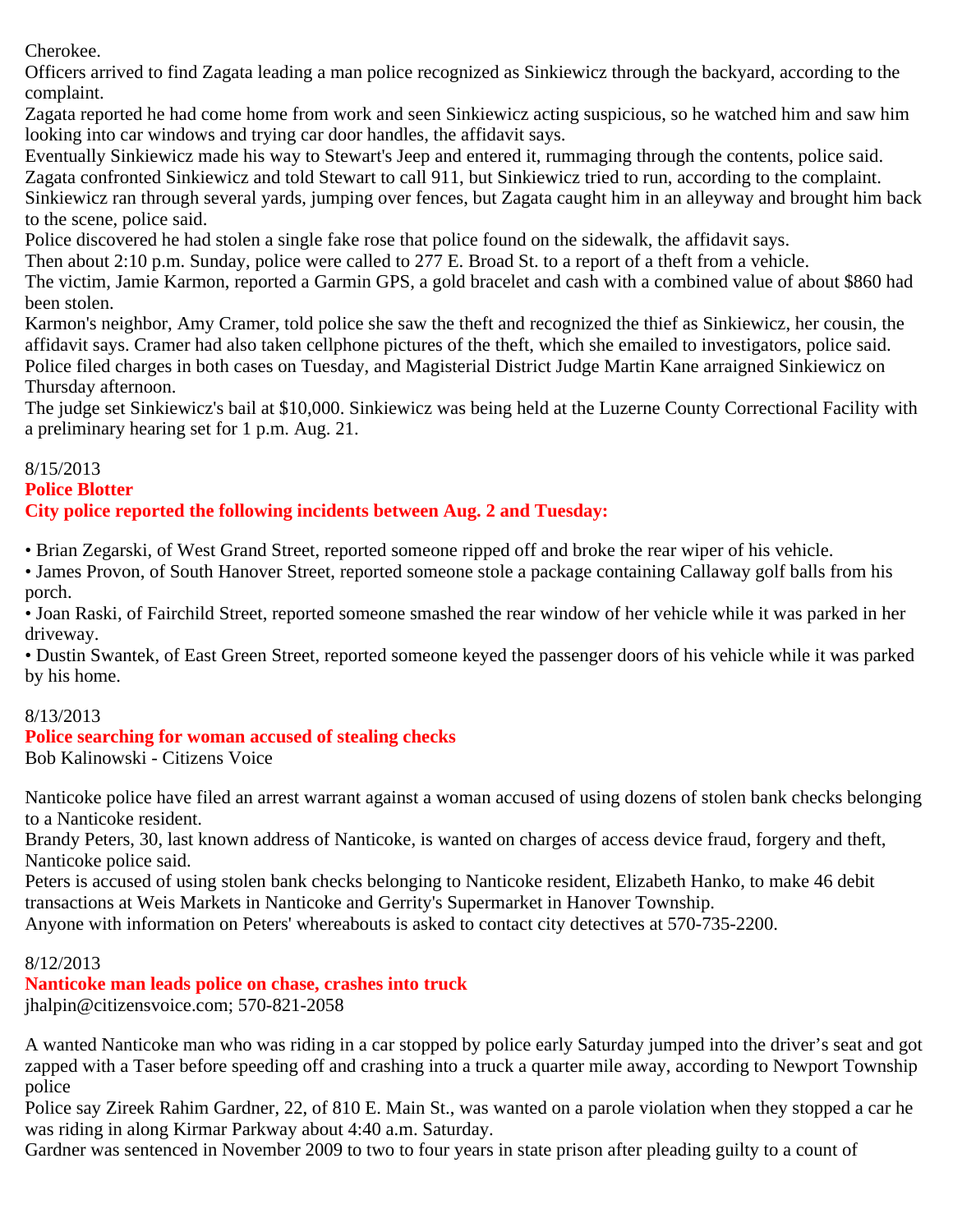involuntary manslaughter. Police said Gardner punched 24-year-old William Bentley in the head during a fight outside Schiel's Family Market in Wilkes-Barre in March 2009.

Bentley died after suffering cardiac arrest as he was transported to Geisinger Wyoming Valley Medical Center in Plains Township.

According to a police affidavit, Newport Township police Chief Jeremy Blank was on patrol at the time when he saw a black Ford Taurus drive through an emergency response area despite flares burning and a uniformed officer waving light wands ordering the driver to stop.

The area was closed off because of an accident earlier in the morning that knocked out power in the area, according to the affidavit. Police stopped the vehicle and identified its occupants, who reported they were coming from Gentlemen's Club 10. A passenger in the back seat, later identified as Gardner, gave police a fake name, according to the affidavit. Police asked Gardner to get out of the car and he locked the back door as he began to climb toward the driver's seat, police said. Blank reached in the driver's side window and tried to push Gardner back, but Gardner was able to start the car and reach for the gear shifter, according to the affidavit.

Blank hit Gardner with his Taser as Gardner threw the car into gear, and the vehicle sped off westbound on Kirmar Parkway, police said.

The car sped toward emergency responders and utility crews who had responded to the earlier accident as Blank chased after it. Gardner sped about a quarter-mile in the car before crashing into the back of a parked Metrocast Communications truck, according to the affidavit.

The car ended up jammed under the truck. Police say there were no skid marks indicating Gardner had tried to stop. As Blank arrived at the scene, Gardner jumped out the driver's side window and tried to flee the scene, but police caught him when he fell over a guard rail, according to the affidavit.

Gardner told police he fled the scene because he was wanted on a parole violation.

The front seat passenger, David Johnson Jr., was pinned in the car and had to be extricated. He was transported to Geisinger Wyoming Valley Medical Center, Plains Township. Police said he sustained a broken palate.

The driver of the truck, Larry Zoscin, reported neck and back pain and was also taken to Geisinger along with Gardner, who was bleeding from the head and complaining of chest pain, police said.

Gardner is charged with reckless endangerment, flight to avoid apprehension, fleeing police, accidents involving injury, resisting arrest, stripping an abandoned vehicle, driving with a suspended license, accidents involving property damage, false identification to police, careless driving, reckless driving and operating a vehicle without required financial responsibility.

Magisterial District Judge Donald Whittaker arraigned Gardner on Saturday evening and set bail at \$100,000. He is being held at the Luzerne County Correctional Facility with a preliminary hearing set for Aug. 28 at 2 p.m.

# 8/8/2013

# **Nanticoke police search for hit-and-run driver**

Citizens Voice

Nanticoke police are trying to find a Jeep Cherokee that fled the scene after crashing into four parked vehicles early Tuesday.

Police say the hit-and-run took place about 1:50 a.m. in the 1000 block of South Market Street.

An older white Jeep Cherokee crashed into four legally parked vehicles on the side of the road and kept going, police Chief William Shultz said. No injuries were reported.

The Jeep sustained heavy front end damage, and police were able to track its movements for a few blocks because of leaking fluid, he said. But officers lost the trail when the fluids dried up, he said.

Anyone with information on the incident is asked to call police at 570-735-2200 or 911.

8/3/2013 **Nanticoke police activity** Citizens Voice

Shannon Wisneski of East State Street reported someone broke into her home and stole a toaster over.

Dean Margalski of West Noble Street reported someone entered his yard and stole a bicycle.

Michael Foschini of Nanticoke was arrested on an outstanding warrant from the Edwardsville Police Department. Daryl Lowyn of Nanticoke was arrested on a probation violation.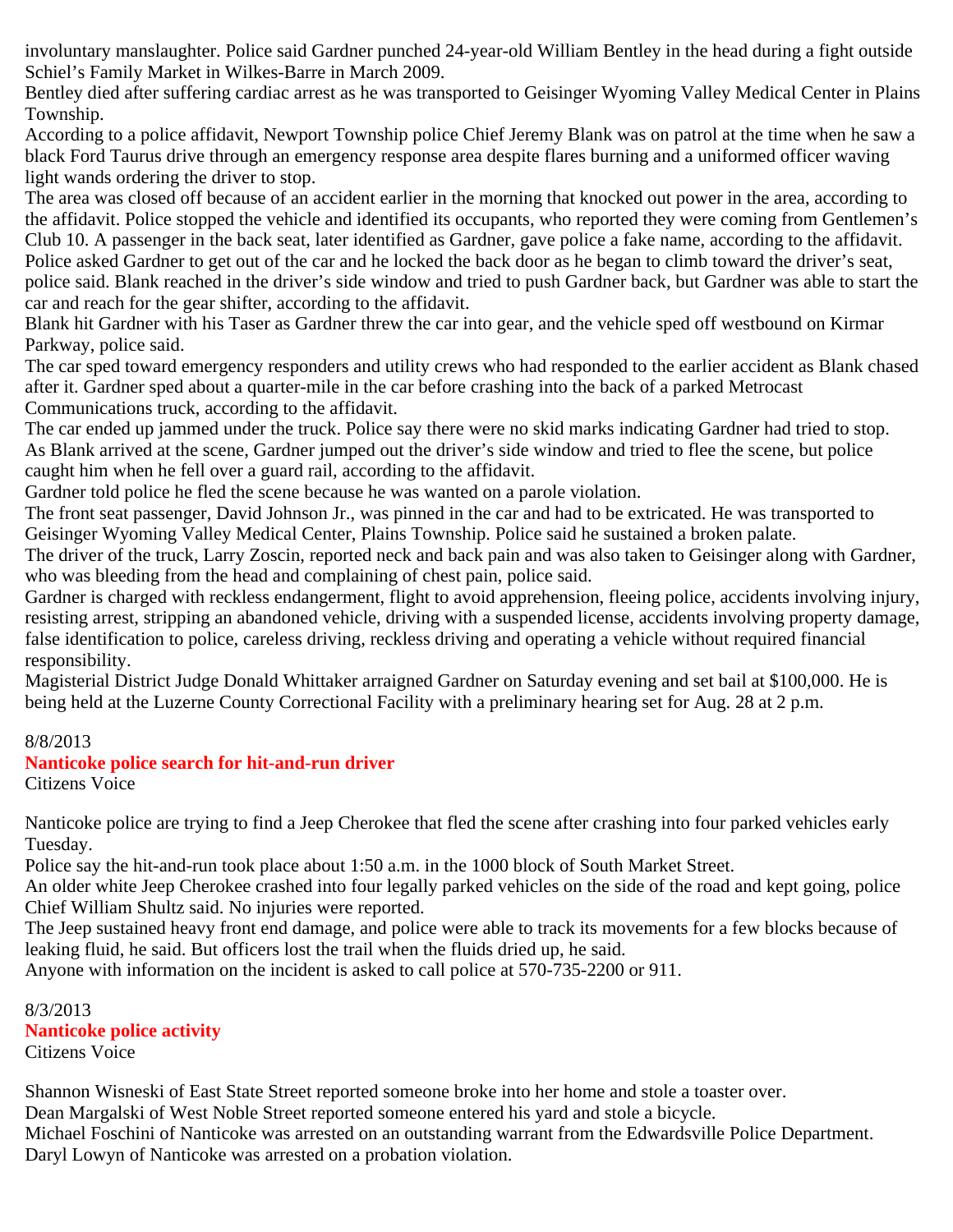Daniel Scholl of Nanticoke was arrested for violating a protection-from-abuse order. Benjamin Fortner of Nanticoke was arrested on warrants for failing to appear in court and simple assault.

## 8/2/2013

## **Lawyer: Wilkes-Barre shooting suspect working on plea agreement**

jhalpin@citizensvoice.com

Manslaughter suspect Brandon Leigh Switzer waived a preliminary hearing Friday, with his attorney saying he has reached a tentative plea agreement with prosecutors.

Switzer, 22, of 168 E. Union St., Nanticoke, is charged with a single count of involuntary manslaughter in the death of Zachary J. Williams, 23, of 135 Park St., Nanticoke.

Court documents say Switzer told police he and Williams were playing with a Beretta 9mm pistol when his thumb slipped off the hammer, causing the weapon to shoot Williams in the head at a friend's house at 32 N. Sherman St., Wilkes-Barre, on June 25.

Switzer, who is free after posting \$250,000 bail through a bondsman, appeared in court surrounded by family members. He declined to comment.

As a result of Switzer waiving his hearing, Magisterial District Judge Martin Kane forwarded the case to trial, setting a formal arraignment for Oct. 11.

But Switzer's attorney, Tom Marsilio, said his client will waive that arraignment, setting up the case to go before a judge by the end of the year or early next year.

"There's a tentative agreement in place," Marsilio said, declining to provide details. "This is a horrible accident, unfortunately. It shouldn't have occurred, but that's what it is. It's an accident and unfortunately the law in this particular instance could be interpreted to be the involuntary homicide offense, and if we were to take that before a jury, then that could go one way or another."

According to police, Switzer brought the gun to the Sherman Street house owned by Edward Daniel Berkowitz and began playing with it along with Williams. The pair loaded and unloaded the weapon, operated the slide and passed it back and forth, according to police.

Switzer told investigators Williams handed the weapon back to him at one point and he reloaded it, but then Williams asked to see it again.

Switzer ejected the magazine and began to hand the weapon to Williams when he remembered the gun had a round chambered, according to police. Switzer told police he took the weapon and began to release the hammer with his thumb when his thumb slipped and he shot Williams in the head.

Williams was pronounced dead at Geisinger Wyoming Valley Medical Center in Plains Township a short time later. Marsilio said since the shooting, Switzer has been the recipient of threats "veiled and otherwise." He wouldn't disclose who is alleged to have made such threats.

The attorney said Switzer and Williams were good friends and called the shooting a tragedy.

"They'd known each other for years and it's indeed unfortunate," Marsilio said. "My client is terribly sorry at what happened. It's a sad, sad situation."

## 8/1/2013

### **Police discover hitchhiker wanted by sheriff's office** Citizens Voice

Hanover Township police picked up a hitchhiker Wednesday and learned he was a wanted man.

Police say 26-year-old Anthony Thomas Corsey, of Nanticoke was arrested about 4:30 a.m. along the Sans Souci Parkway after officers saw him hitchhiking near police headquarters.

Police say Corsey lied about his name, and officers learned he was wanted by the Luzerne County Sheriff's Office for failing to appear in court in June on a charge of disorderly conduct.

He had also been wanted since May on a probation violation, police said.

Police say additional charges are pending against Corsey for drug violations and providing false information to police.

### 7/30/2013

**Thomas Worthy Painter, 18, of South Hanover Street, Nanticoke, was arraigned Sunday on charges he assaulted**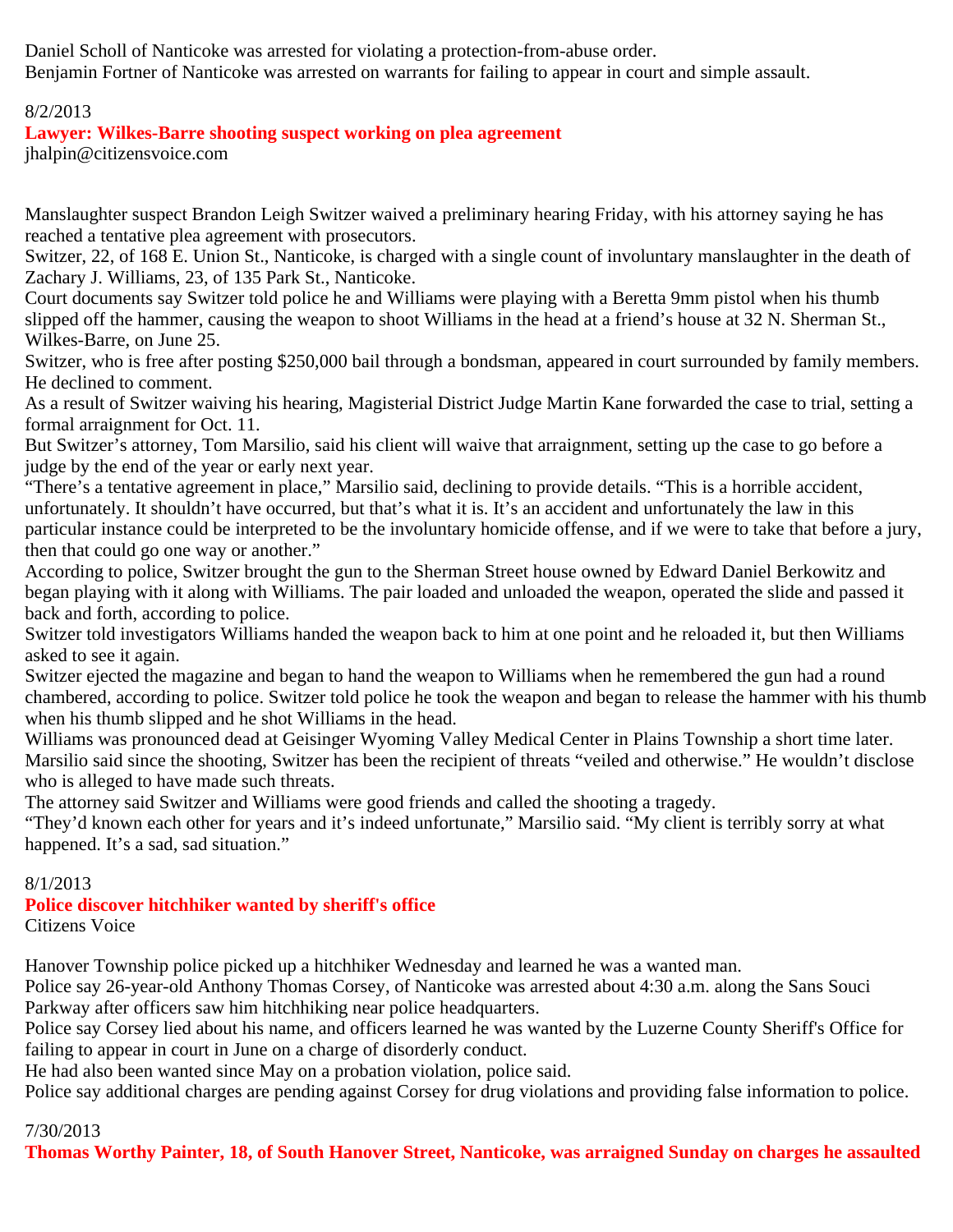### **and robbed another man.**

Times Leader

Painter was charged with two counts of robbery, and one count each of theft, disorderly conduct, simple assault, harassment and false reports to law enforcement. He was jailed at the Luzerne County Correctional Facility for lack of \$20,000 bail.

Police allege Painter punched David Beggs and stole Begg's bag containing alcohol and money near the Apollo Circle apartment complex on July 3, according to the criminal complaint.

A preliminary hearing is scheduled on Aug. 7.

# 7/26/2013 **Nanticoke man accused of barn break-in**

Citizens Voice

Jackson Township police on Wednesday arrested a man in connection with a break-in at a barn earlier this month. Joshua Gerald Bobbin, 21, of Nanticoke, is charged with burglary, criminal trespassing and conspiracy in the July 18 break-in at a barn owned by David Roskos at 1540 Huntsville Road, police said.

Magisterial District Judge James Tupper arraigned Bobbin and sent him to the Luzerne County Correctional Facility with bail set at \$5,000.

Police say another man, Ryan Briggs, 25, of Benton, was caught at the scene of the crime and has been held on parole violations at the county jail. He is being arraigned Friday on burglary, criminal trespassing, resisting arrest and conspiracy charges in the case, police said.

## 7/23/2013

### **Police Blotter**

Citizens Voice

Nanticoke police responded to the following incidents:

> Joshua Rogozinski of West Green Street reported someone stole a 55-inch LED TV and a PlayStation 3 from his home.

> Tracy Mister of South Prospect Street reported someone stole her son's green and white Avigo React bicycle.

> Raymond Konetski of West Union Street reported someone stole a spare tire from his vehicle.

> Mary Konopczyk of Depot Street, Glen Lyon, was cited for animal cruelty after police say she shut her dog in a car with temperatures exceeding 90 degrees. Police tried to find the owner and after about 30 minutes they unlocked the vehicle and seized the dog.

> Robert Hughes of East Washington Street reported someone stole a Dell computer, a GPS device and a Fossil watch from his vehicle.

> John Antolik of East Grand Street reported someone stole change from the cup holder in his vehicle.

> Kenneth Smith reported someone tried to break into the Nanticoke Little League concession stand behind Greater Nanticoke Area High School.

## 7/16/2013

**Inmate pleads not guilty to killing Nanticoke guard**

Michael R. Sisak - Citizens Voice

Arizona killer Jessie Con-ui pleaded not guilty Tuesday to charges he attacked and killed Nanticoke correctional officer Eric Williams in February at the U.S. Penitentiary at Canaan in Wayne County.

Con-ui, charged with first degree murder and the first-degree murder of a federal correctional officer, could face the death penalty. U.S. Magistrate Judge Thomas Blewitt set his trial for Sept. 16 at the federal courthouse in Wilkes-Barre. Con-ui, 36, appeared at his arraignment via video conference call from the federal supermaximum security prison in Florence, Colo. A court-appointed death penalty attorney, Mark Fleming, stood by his side. Another court-appointed attorney, James Swetz, appeared in the courtroom.

Swetz would not say whether Con-ui would go to trial or attempt to negotiate a plea agreement to avoid the death penalty. Con-ui, a reputed member of the New Mexican Mafia prison gang, must still serve 25 years to life in Arizona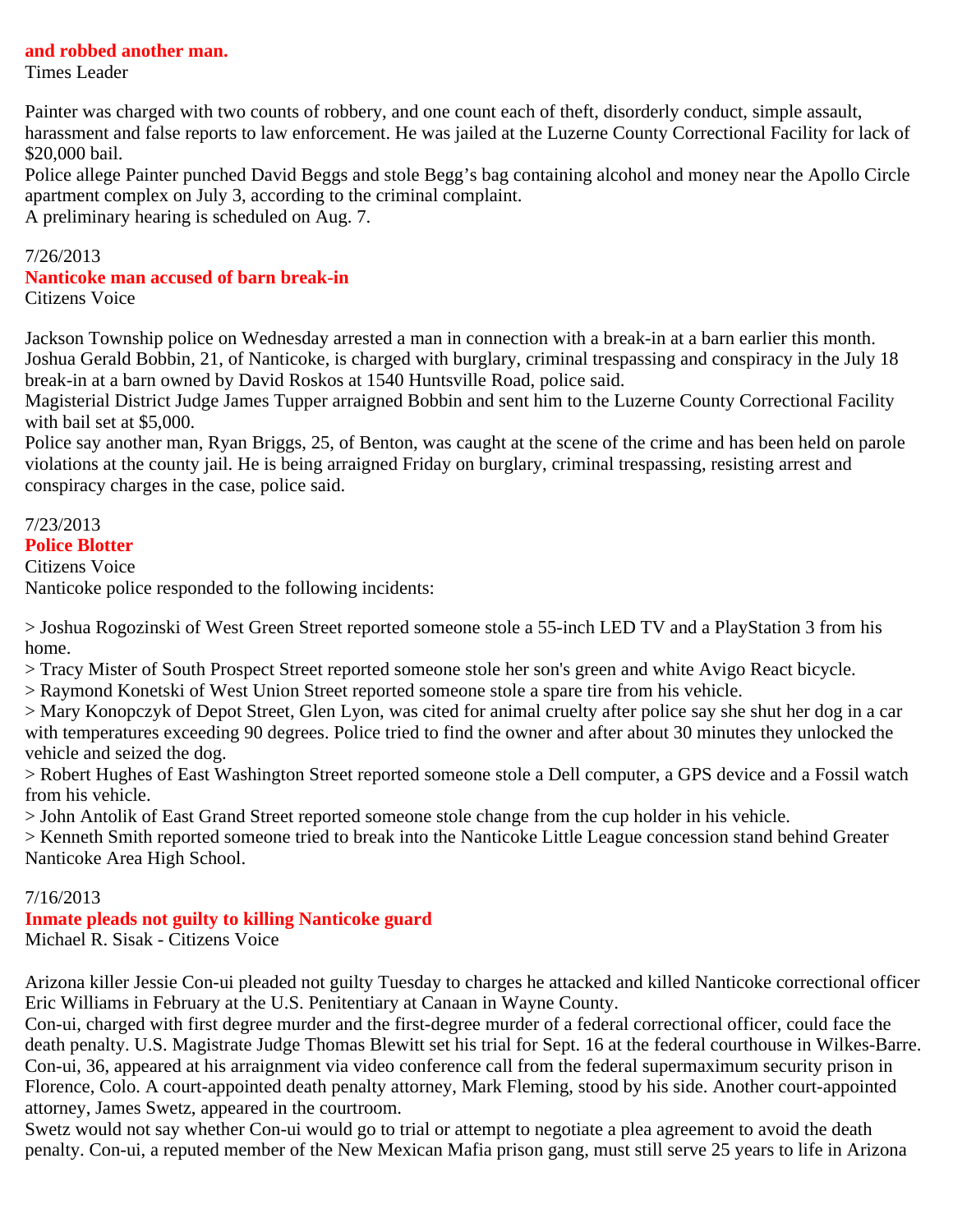prison for a 2002 gang killing in Phoenix.

"We are not going to have any comment on today's proceeding," Swetz said, as he left court.

An indictment charging Con-ui gave little detail about the alleged attack. Williams' colleagues told The Citizens' Voice in March that Con-ui ambushed Williams during nightly lock down, pushing him down a flight of stairs and stabbing him with a makeshift knife.

U.S. Attorney Peter Smith watched the arraignment from the jury box, alongside Williams' family. Afterward, he declined comment on the case.

## 7/16/2013

## **Charges in deadly West Nanticoke hit-and-run**

Michael P. Buffer - Citizens Voice

Almost a year after a vehicle struck and killed Richard Stadts while he was bicycling in West Nanticoke, state police charged a Hunlock Township man with vehicular homicide.

Matthew Perkins, 20, was arraigned Monday before District Judge Donald Whitttaker and transferred to the Luzerne County Correctional Facility. Bail was set at \$100,000.

Perkins was also charged with involuntary manslaughter and accidents involving death or injury. The arrest affidavit said:

Stadts was riding a bicycle along with another bicyclist, Stephen Snyder, in the area of Stookey's Famous Bar-B-Que on the north berm of U.S. Route 11 about 10 p.m. Aug. 7. Perkins was driving a 2007 Saab sport-utility vehicle outside the northbound lane of travel, struck Stadts and drove away.

Stadts died from multiple traumatic injuries at 2:27 p.m. Aug. 8 at Geisinger Wyoming Valley Medical Center in Plains Township. According to Snyder, Stadts was 10 feet behind him, and they were bicycling 5 to 6 feet inside the white line. A front passenger-side mirror was found at the homicide scene. Robert Ridall, a witness who was driving in front of Perkins, noticed the bicycles and saw Perkins' vehicle swerve behind him.

Perkins sped up and passed Ridall's vehicle, and Ridall jotted down the license-plate number. When Roberts later drove back south down the road, he saw police and fire personnel and stopped.

Police checked the license plate number and determined the vehicle was owned by Sharon Lynn Robey, Perkins' grandmother.

At 11:29 p.m. Aug. 7, a trooper talked to Robey at her home on Hartman Avenue in Hunlock Creek and observed the vehicle was missing the front passenger-side mirror.

At 12:30 a.m. Aug. 8, Perkins told the trooper he wanted to talk to his grandmother after realizing he hit someone, adding he drank a shot of liquor and did heroin in the woods after returning home, the affidavit said.

# 7/11/2013

## **Nanticoke man's tirade results in charges**

James Halpin - Citizens Voice

A Nanticoke man is accused of stealing a former friend's dog and threatening to burn down a house during a drunken tirade.

Edward Ryan Nork, 39, is charged with criminal trespassing, making terroristic threats, stalking, disorderly conduct, criminal mischief and two counts of harassment.

Police say Nork, of 280 W. Main St., punched open a screen door and took Concho, a pit bull, from a home at 333 S. Hanover St. and later threatened to burn the place down. Nork also threatened to beat up his former friend, Jonah O'Brien, and stab his girlfriend, Jill Robinholt, police said. Magisterial District Judge James Tupper arraigned Nork on Wednesday and ordered him jailed at the Luzerne County Correctional Facility in lieu of \$10,000 bail.

## 7/9/2013

**Secretary reaches deal for embezzling \$19K from Greater Nanticoke Area district**

pcameron@citizensvoice.com

The secretary accused of embezzling more than \$19,000 from the Greater Nanticoke Area School District will likely avoid jail time, but she's got a lot of work to do.

Jacqueline Ruchinski agreed to a deal Monday that requires her to plead guilty to all six counts of felony theft against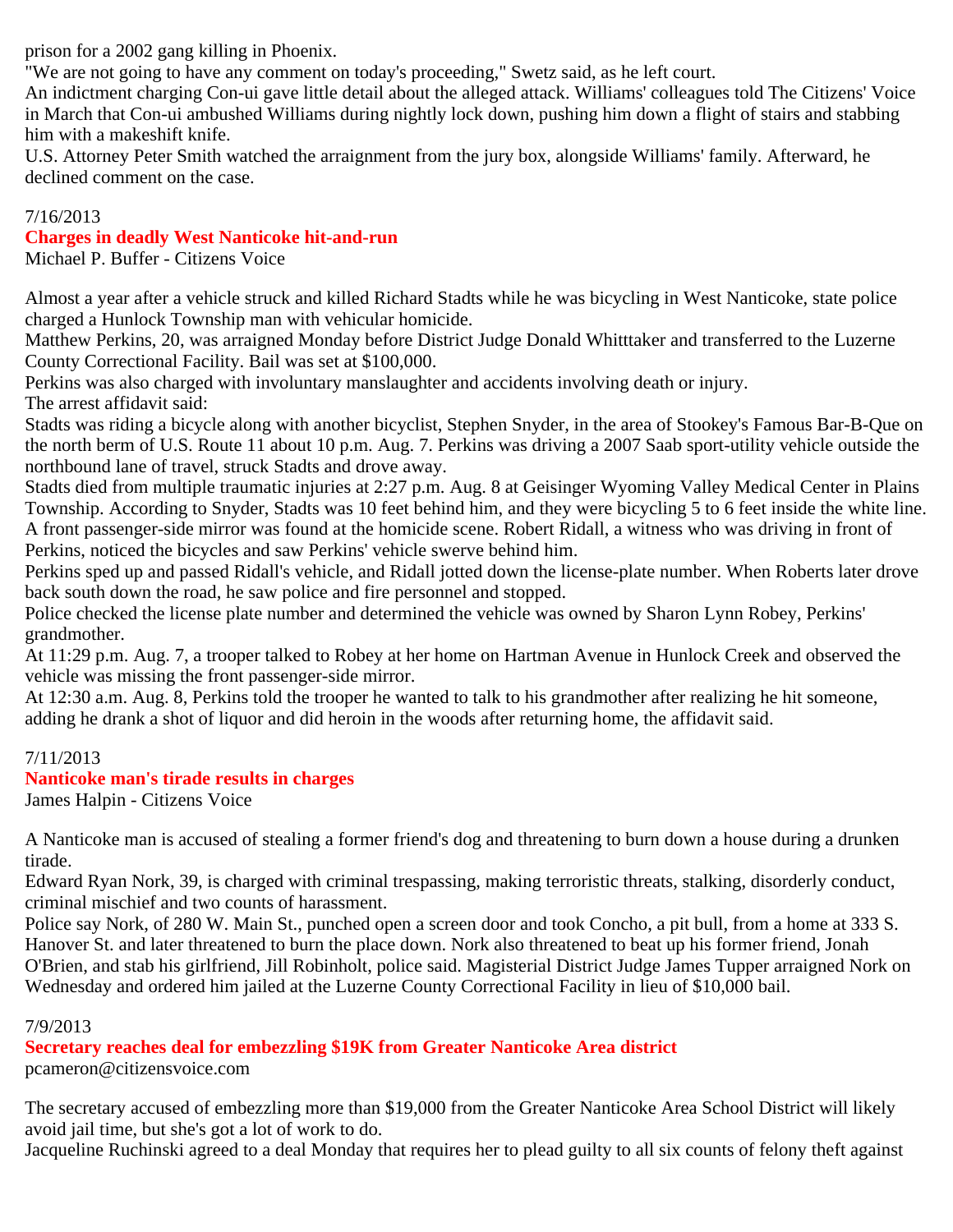her - each carrying a maximum sentence of seven years and/or a maximum fine of \$15,000 - but will keep her out of prison.

Under the conditions of the agreement, she would receive probation that would allow her to work and pay back the \$19,427.32 she stole from a school cafeteria over the past six school years as well as the county's legal fees. Her shoulders slumped while she stood in front of Judge Michael Vough, Ruchinski spoke quickly and quietly while sitting nearby a line of jumpsuited and shackled inmates from the Luzerne County Correctional Facility waited their turn. Ruchinski's not completely safe from prison time, though. Vough held off sentencing until September to allow the court time to conduct a background check on Ruchinski to be sure she is in agreement with the probationary agreement, assistant district attorney Michelle Hardik said.

The former secretary, an employee of the district for more than two decades before she was fired last year, refused to comment as she left the courtroom. She covered her face with a court document while one of her lawyers, Edward Bezdecki, bickered with TV news cameramen trying to shoot her as she left the courthouse.

Reached by phone Monday, Ryan Verazin, president of the Greater Nanticoke Area School Board, said while the punishment "seemed like a slap on the wrist," he was partially satisfied the former employee would be forced to pay back the stolen public money.

"The legal process is the legal processâ?¦" Verazin said. "You gotta take it where you can get it."

## 7/6/2013

# **Favorite NFL team and hug offer leads to bar fight**

elewis@civitasmedia.com

An argument about a NFL team led to a bar fight that left one man injured and another man facing charges. Thaddeus Vincent Krysiuk Jr., 30, of Walnut Street, Alden, was charged with aggravated assault, simple assault and reckless endangerment.

He remained jailed at the Luzerne County Correctional Facility on Friday for lack of \$100,000 bail. He was arraigned on Wednesday by District Judge Donald Whittaker.

Police allege Krysiuk struck Lucas Scheitrumpf with a beer mug inside Rbar & Grill on West Union Street on June 29, according to the criminal complaint.

Krysiuk told police Scheitrumpf asked him if he was a football fan and stated his favorite team is the Pittsburgh Steelers. Scheitrumpf responded that he was going to give Krysiuk a hug. Krysiuk did not want a hug and put his hands up striking Scheitrumpf in the chin with a beer mug, the complaint says.

Krysiuk said Scheitrumpf was fidgeting and feared the hug offer was street slang to stab or cut him.

Police said Scheitrumpf sustained a laceration that required stitches and a fractured nose.

A preliminary hearing is scheduled on July 10.

## 7/6/2013

# **Man struck, killed while crossing Nanticoke street**

By James Halpin and Bob Kalinowski (Staff Writers) - Citizens Voice Published: July 6, 2013

As Nickolas Zurilla crossed West Union Street early Friday, a friend heard him say, "Is this car going to hit me?" By the time the friend turned around, Zurilla - and the vehicle - were gone, Zurilla's family said.

A Marine Corps veteran who had worked as a heavy equipment operator for the Army Corps of Engineers until becoming disabled several years ago, Zurilla, 59, was walking to his house at 340 W. Union St. about 2:15 a.m. Friday when he was hit and killed by a westbound vehicle occupied by two 16-year-old boys, police said.

His sister, Diane Washik, also of Nanticoke, said Zurilla spent the night at the home of his friend, John Murphy, of 341 W. Union St., talking and having a few beers before heading home.

"I was talking to John and he said he was enjoying the kids with the fireworks - and teasing them," Washik said. "That's Nick, though, for you."

When Zurilla told Murphy he planned to leave, Murphy told him to wait so he could take home some macaroni salad, she said. Murphy gave it to his friend and turned around to go inside, seeing no cars in the area, she said. Then he heard Zurilla's last words.

"This kid had to be flying, because Nick was almost there and he says, 'Oh my God, is this car going to hit me?'" Washik said in an interview Friday. "When he heard that, he turned around and there was nothing there."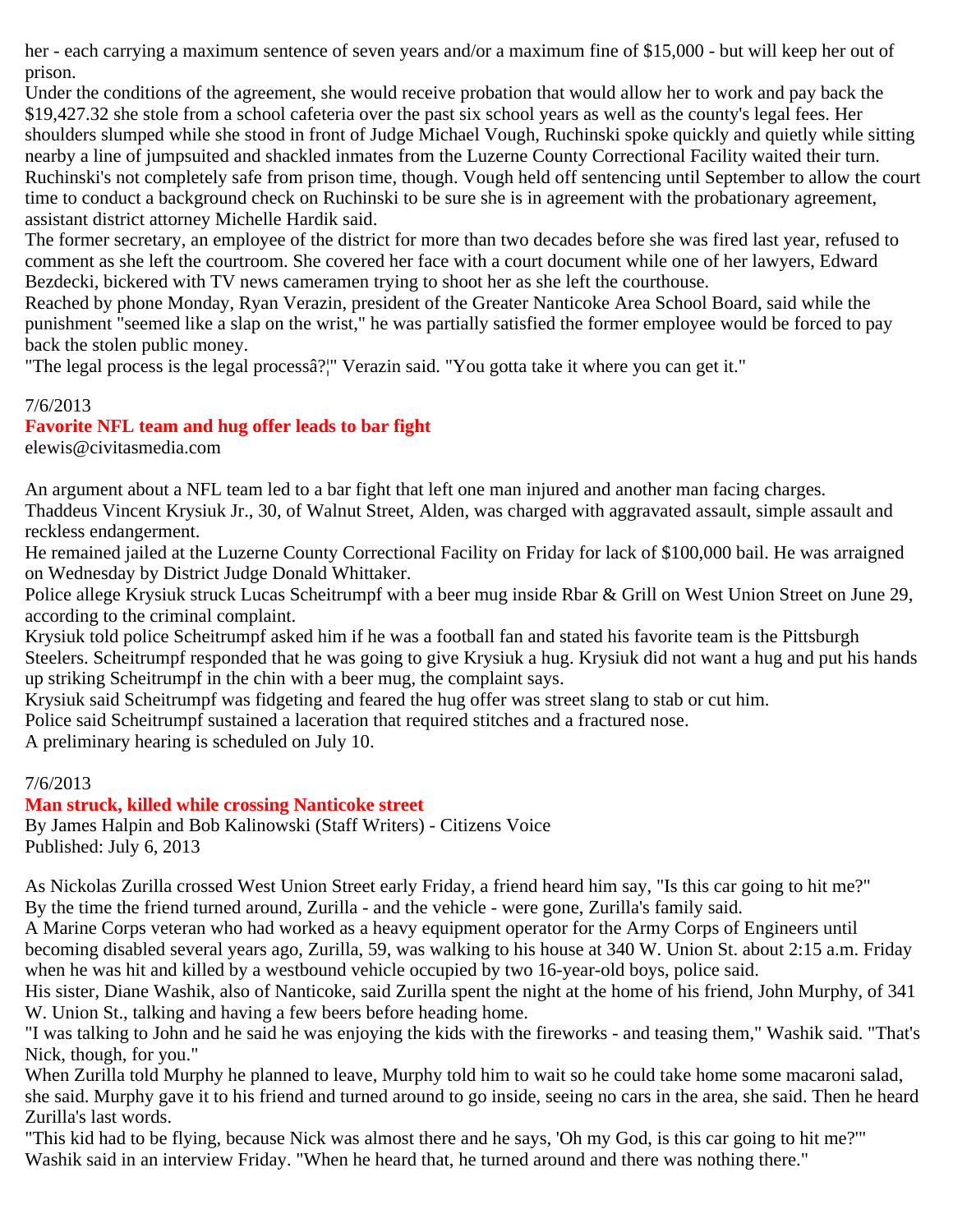Noting her brother had a bad back, Washik said, "He couldn't even run over, you know?" The impact dismembered Zurilla, with part of his body pinned to the windshield and the rest falling to the pavement, she said.

"I've never seen no accident like this in my life," Washik said. "It was just so bad. When you're separated in parts, it's horrible. â?¦ I haven't slept since I got the phone call this morning."

Nanticoke police Chief William Shultz said the vehicle ended up several hundred feet down the road from where Zurilla was hit, but he was reluctant to call the accident a hit-and-run. The roadway has a 25 mph speed limit.

"The vehicle came to rest in a yard west of the scene, leaning up against a house," Shultz said. "We don't know what the intentions were."

Zurilla was pronounced dead at the scene. Acting Luzerne County Coroner Bill Lisman said a ruling on the cause and manner of death had not been made. An autopsy was planned for Sunday morning.

The vehicle was occupied by two 16-year-old boys, neither of whom was identified. The passenger was taken to Geisinger Wyoming Valley Medical Center in Plains Township, to be treated for facial injuries, police said.

Shultz said the driver had been interviewed and released while police did accident reconstruction, executed search warrants on the vehicle and conducted interviews. He declined to say whether the boy had a driver's license.

"There's a lot of things we have to do. We're not going to know anything about criminal charges yet," Shultz said. "There's not going to be any quick determination."

Police say county prosecutors along with the state police Forensic Unit and Accident Reconstruction Unit had been called to assist with the investigation.

Police asked anyone with information on the crash to call 570-735-2200 or 911.

Neighbors, meanwhile, were shocked about the violent wreck.

"He was just crossing the street coming home," said next-door neighbor Nicole Tomlin, 27. "It's sad."

Washik said she last spoke to her brother Tuesday, when he asked about his niece and nephews and was thinking about a holiday that has become bittersweet for the family since his mother, Mary Zurilla, died July 4, 2002, at age 74. "I'm done with the Fourth of July, believe me," Washik said.

Zurilla's family said funeral arrangements were still pending for a well-liked man who always offered a hand to those in need. He is survived by an adult daughter who lives in Hanover Township and was an outgoing, kind man who enjoyed spending time with his family and friends, Washik said.

"Everybody loved Nick," she said. "Nick was a superhero. He was. He'd be there for you. He didn't care who you were. It's so horrible he had to go this way."

## 7/6/2013

# **Man killed when struck by car in Nanticoke**

elewis@civitasmedia.com

A man was killed when he was struck by a vehicle in front of his house on West Union Street early Friday morning. Nicholas Zurilla, 60, was pronounced dead at the scene by the Luzerne County Coroner's Office.

Zurilla was struck as he crossed the street in front of his house, 340 W. Union St., at about 2:30 a.m.

The driver of the vehicle struck several parked vehicles and came to a stop in front of a vacant house at 409 W. Union St., about 115 yards from where Zurilla was struck.

Neighbors said the street has become a "raceway" since it was paved about two years ago. It was not immediately known if any charges will be filed.

## 7/5/2013

# **Woman admits theft from LCCC**

sdelazio@civitasmedia.com

A Nanticoke woman charged with taking \$16,000 from Luzerne County Community College while working there as a secretary pleaded guilty Wednesday in Luzerne County Court.

Janet M. Griffith, 52, of Center Street, pleaded guilty before Judge David Lupas to a felony charge of theft by failure to make required disposition of funds.

Griffith faces a maximum of seven years in prison when she is sentenced on Sept. 3. Griffith will be required to pay a \$5,000 deductible to LCCC and \$11,809 to an insurance company at the time of her sentencing.

After an investigation by Nanticoke police and the Luzerne County District Attorney's Office, investigators said Griffith took about \$16,000 while working as a secretary at the school's Public Safety Training Institute.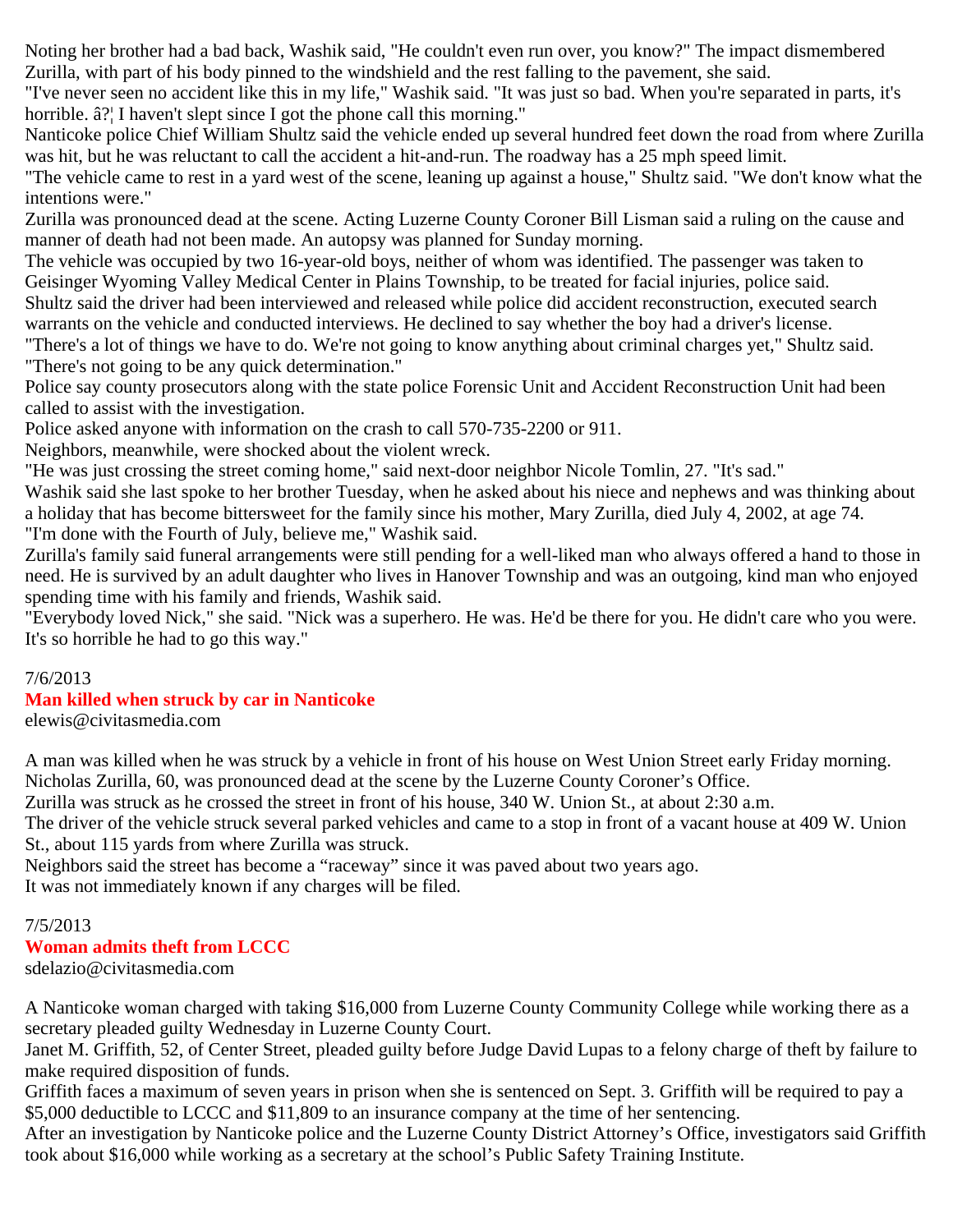According to the criminal complaint, Nanticoke Detective Capt. William Shultz spoke on Feb. 22 with the college's director of security, Bill Barrett, who said an accounting firm had completed an annual 2011 audit for the training institute and that discrepancies were uncovered regarding missing funds.

The institute, which opened in 2008, trains police officers, firefighters, paramedics, EMTs and truck drivers in a variety of courses.

An accountant reported to the college that the missing money came from student tuition payments that had been made in cash.

On March 9, Luzerne County Detective Lt. Gary Capitano became involved in the investigation and spoke with college President Thomas Leary, who said Griffith was responsible for collecting fees for many courses and for transporting the payments to the finance office every day.

According to the college, Griffith was hired as a custodian in August 2007 and moved into the secretary position in December 2008. In October 2011, Griffith was moved back to the custodian position before she was placed on unpaid suspension in March 2012.

She was formally terminated from employment when she was arraigned on charges in November. Her annual salary had been \$23,585.

She is represented by attorney Matthew Kelly. Assistant District Attorney Shannon Crake is prosecuting the case.

## 7/1/2013

## **Nine more arrested in barber-shop drug case**

James Halpin

State investigators arrested nine more people this morning in connection with a major drug trafficking operation linked to two businesses on Hazle Street in Wilkes-Barre, bringing to 17 the number of people charged with importing mass quantities of drugs for sale in the county.

Authorities say their eight-month investigation turned up evidence that the organization was importing marijuana by the pound and cocaine by the ounce from New York City to Luzerne County for sale in the Plymouth and Nanticoke areas. The alleged ringleaders, Ramon A. Colon, 26, and his wife, Alexandra V. Mateo, 21, both of 544 Mayflower Crossing, Wilkes-Barre, are accused of using Ramon's Hazle Street business, Master Barber Shop, as a front for dealing dope. Another Hazle Street business, Idely's Furniture, was also searched last week as part of the probe.

Magisterial District Judge Paul Roberts arraigned the nine new defendants this morning in Kingston on charges of participating in a corrupt organization and multiple drug dealing offenses. They are:

n Michael Kane, 33, of Wilkes-Barre; \$500,000 bail

n Kim Fia Chan, 49, of Shavertown; \$1 million bail

n David Atkinson, 23, of Wapwallopen; \$1 million bail

n Michael Rosario, 23, of Nanticoke; \$500,000 bail

n Amy Miller, 44, of Plymouth; \$500,000 bail

n Anthony James Wisneski, 30, of Nanticoke; \$500,000 bail

n Shannon Wisneski, 36, of Nanticoke; \$500,000 bail

n Steven Moore, 51, of Hanover Township; \$500,000 bail

n William F. Pezzella, 50, of Nanticoke; \$500,000 bail

All were being held at the Luzerne County Correctional Facility with preliminary hearings set for 1:30 p.m. July 15. Authorities say the investigation is ongoing.

# 6/29/2013

# **Three more arrested in W-B barbershop drug raid**

Bob Kalinowski - Citizens Voice

Authorities on Friday made three more arrests in connection with a major drug trafficking operation linked to two businesses on Hazle Street in Wilkes-Barre.

Those arrested include Brandon R. Hynes, 23, of Ashley, John A. Miller, 26, of Plymouth, and Keith Wasiakowski, 26, of Nanticoke.

Hynes, Miller and Wasiakowski all face charges of participating in a corrupt organization and various drug dealing offenses.

Five others were arrested Thursday as part of an ongoing eight-month investigation into a major drug-trafficking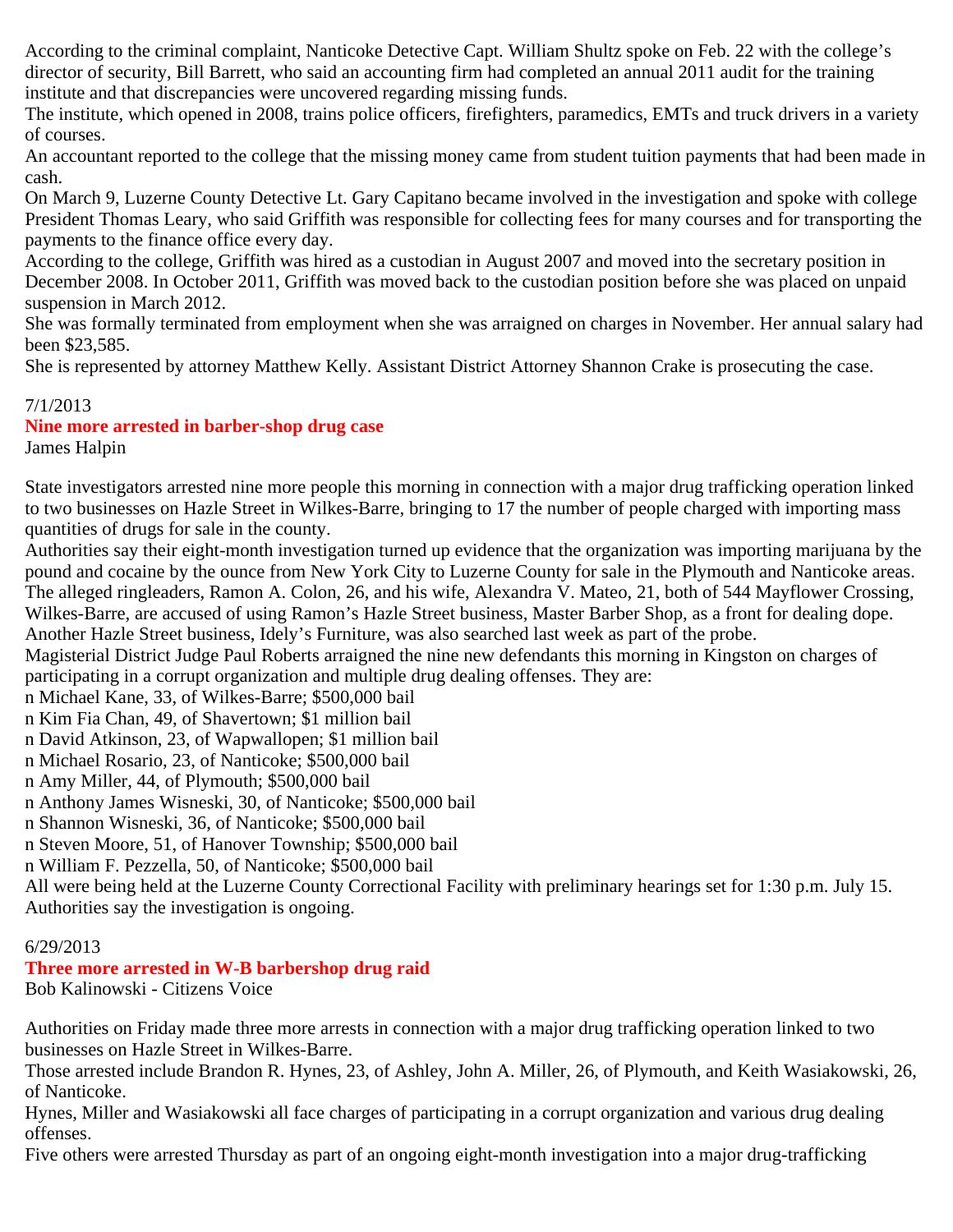organization that imported mass quantities of cocaine and marijuana from New York City for sale in Luzerne County, authorities said.

Two Hazle Street businesses, Master Barber Shop and Idely's Furniture, were searched Thursday morning as part of the investigation, with Deputy Attorney General Timothy Doherty calling the barber shop the "hub and epicenter of the organization."

According to the criminal complaint filed by detectives with the state Attorney General's Office, authorities began investigating the suspects while tracking an operation smuggling cocaine, marijuana, methamphetamine and firearms for distribution in the Plymouth and Nanticoke areas.

Following arraignment by Magisterial District Judge Paul Roberts in Kingston, the suspects were jailed in the Luzerne County Correctional Facility in lieu of \$1 million cash bail.

## 6/27/2013

**Police: Suspect claims deadly W-B shooting was accidental** jhalpin@citizensvoice.com

The Nanticoke man charged in the homicide in Wilkes-Barre on Tuesday told police he and a friend were playing with a gun that fired accidentally when his thumb slipped off the hammer, shooting his friend in the head, according to

documents released Wednesday.

Brandon Leigh Switzer, 22, of 168 E. Union St., Nanticoke, is charged with a single count of involuntary manslaughter in the death of Zachary J. Williams, 23, of 135 Park St., Nanticoke.

Police were called to 32 N. Sherman St., Wilkes-Barre, about 3:50 p.m. and found Switzer and the homeowner, Edward Daniel Berkowitz, in the driveway saying their friend had been shot, according to a police affidavit.

Investigators took Switzer and Berkowitz into custody for questioning, and Berkowitz gave police permission to search the home, police said.

Berkowitz told police Williams and Switzer had been playing with a Beretta 9mm pistol Switzer brought with him by loading and unloading it and operating the slide, the affidavit says. Berkowitz reported he was coming from the bathroom looking at his phone when he heard a gunshot and then saw Williams' head bleeding as it rested on his shoulder, police said.

During questioning, Switzer told police that Berkowitz had taken Williams to Switzer's house in Nanticoke about 1 p.m. and that they stayed there for about an hour before going to Berkowitz's house.

Switzer brought along the gun in a shoulder holster and put it down on a table or couch - he couldn't remember which at Berkowitz's house, police said.

Williams repeatedly asked to see the gun, and Switzer pulled it out of the holster to show it, he told police. Switzer told police he cleared the weapon, dropping the magazine and ejecting the round from the chamber, before handing it to Williams.

Williams proceeded to assemble and disassemble the weapon several times, and was "amazed at the ease" he was able to do so, the affidavit says.

When he was done, Williams returned the weapon to Switzer, who reloaded it, according to the affidavit. But then Williams asked to see it again, Switzer told police.

Switzer ejected the magazine and began to hand the weapon to Williams when he remembered the gun had a round chambered, according to the affidavit.

"Switzer said he took the weapon, began to release the hammer with his thumb when his thumb slipped off the hammer causing the weapon to fire," the affidavit says.

The friends then called police to report the shooting. Officers found Williams bleeding from his head and medics transported him to Geisinger Wyoming Valley Medical Center in Plains Township, where he was pronounced dead. Magisterial District Judge Rick Cronauer arraigned Switzer on Tuesday night and set his bail at \$250,000 with a preliminary hearing set for 9 a.m. July 11. Switzer immediately posted bail through a bail bondsman.

Williams was a graduate of Greater Nanticoke Area School District and worked at Mohegan Sun at Pocono Downs, according to his Facebook profile.

Court records show that Switzer was charged in March 2011 with a theft count, his only other criminal case in the county. Switzer also has arrests for trespassing, shoplifting, recreational spot searching for wild game, and several traffic citations, court records show.

There was no answer at Switzer's or Berkowitz's doors on Wednesday afternoon. Family members of Williams, contacted at his home, declined to comment, saying they had been instructed not to say anything. They would not say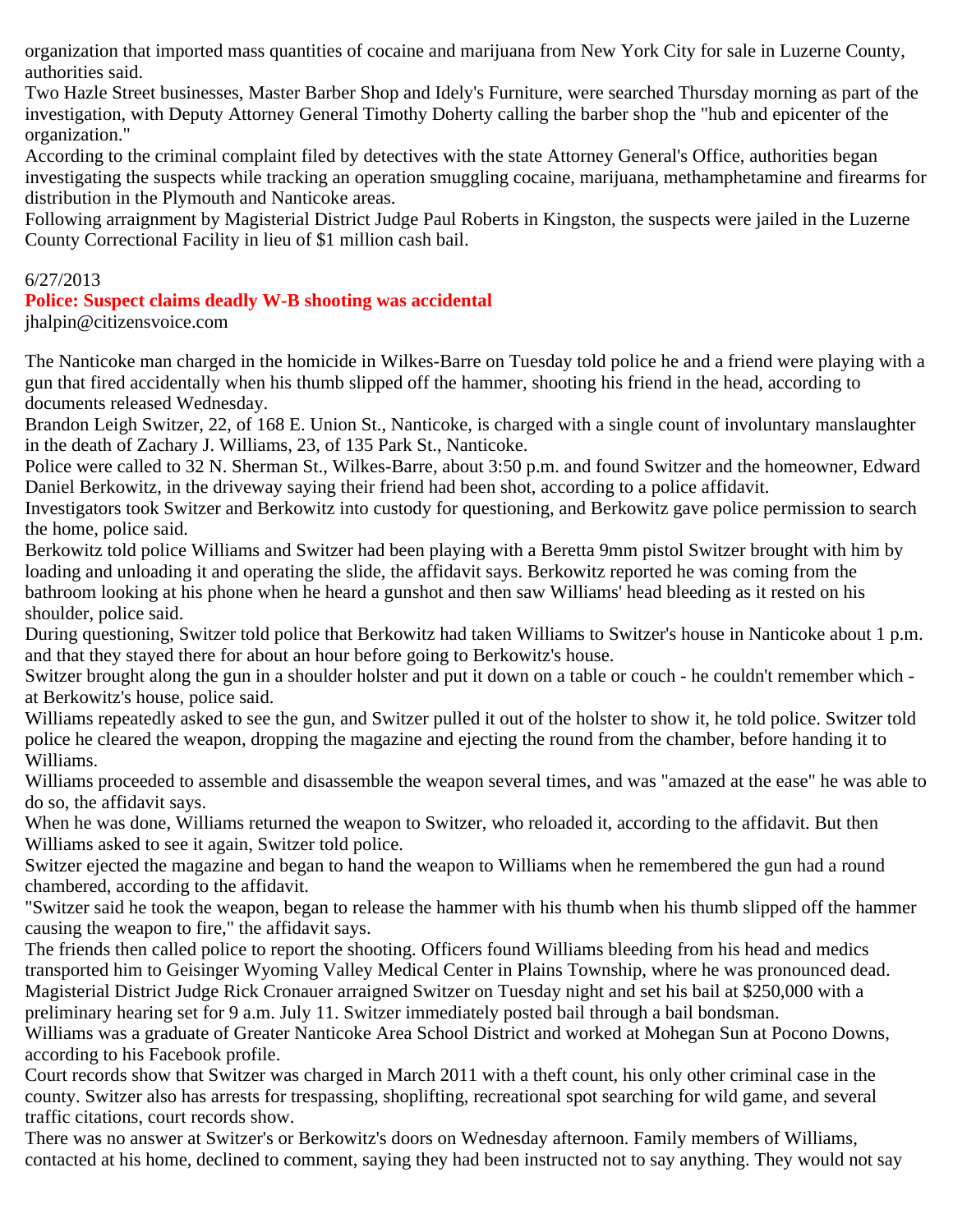who instructed them.

### 6/26/2013

### **Manslaughter charge filed in Wilkes-Barre shooting**

elewis@civitasmedia.com

A Nanticoke man was charged with involuntary manslaughter for what he says was an accidental shooting that killed his friend on Tuesday.

Brandon Leigh Switzer, 22, of East Union Street, told police his thumb slipped off the hammer on his 9mm handgun that discharged a round striking Zachary Williams, 23, in the head inside 32 N. Sherman St. just before 4 p.m. Williams was pronounced dead at Geisinger Wyoming Valley Medical Center in Plains Township.

City police and Luzerne County detectives charged Switzer with the manslaughter charge Tuesday night. Switzer was arraigned by District Judge Rick

Cronauer and released after posting \$250,000 bail.

Williams, a graduate of Greater Nanticoke Area High School, was employed at Mohegan Sun at Pocono Downs casino in Plains Township, according to his Facebook profile.

Switzer told police in a statement that Williams asked to see his .9mm handgun. Switzer ejected the magazine and began to hand it to Williams when he realized he had chambered a round, according to the criminal complaint.

Williams grabbed the firearm's muzzle when Switzer said his thumb slipped off the hammer, causing it to discharge a round that struck Williams in the head, the complaint says.

### 6/26/2013

### **Inmate charged in killing prison guard**

### **Eric Williams, of Nanticoke, was stabbed while on duty at federal prison in Wayne County.**

aseder@civitasmedia.com

Four months to the day that corrections officer Eric Williams was stabbed to death while on duty at a federal prison in Wayne County, the inmate that federal officials say is responsible has been charged with first-degree murder. Jean Williams, Eric's mother, in a brief phone conversation said: "We knew this day was coming and finally it's here.

We really don't have any other comment."

A federal grand jury in Scranton returned an indictment Tuesday charging Jessie Con-Ui with the murder of Williams, of Nanticoke.

Con-Ui, 36, was charged in U.S. District Court in the Middle District of Pennsylvania with one count of first-degree murder, one count of first-degree murder of a U.S. corrections officer and one count of possessing contraband in prison. The indictment alleges Con-Ui killed Williams, 34, on Feb. 25, in a premeditated attack at the Canaan Federal Correction Complex near Waymart. According to the indictment, Con-Ui stabbed Williams with a sharpened weapon and struck him repeatedly.

If convicted, Con-Ui faces a maximum penalty of death or life in prison.

The charges against Con-Ui resulted from an investigation by the FBI, with assistance from the Federal Bureau of Prisons. The case is being prosecuted by the Justice Department's Criminal Division and the U.S. Attorney's Office for the Middle District of Pennsylvania.

A spokeswoman said U.S. Attorney Peter J. Smith had no comment on the indictment and charges.

Phillip Glover, regional vice president for the American Federation of Government Employees Council of Prison Locals, the union that represents prison guards, hailed the news.

"The union is pleased the justice system is moving forward and has formally charged the inmate in the horrible murder of Officer Eric Williams," said Glover. "We believe the charge is appropriate and believe the inmate will be prosecuted to the fullest extent of the law."

Following the deadly attack, Con-Ui was transferred to the Federal Correctional Institution at Allenwood. After a stay there he was sent to the Administrative Maximum Facility in Florence, Colo., which according to the Federal Bureau of Prisons "houses offenders requiring the tightest controls." He remains there today.

A message left with his attorney, James Swetz, of Stroudsburg, was not returned Tuesday.

Williams' funeral at St. Faustina Kowalska Parish in Nanticoke drew hundreds of mourners, including fellow corrections officers, U.S. Attorney General Eric Holder and Charles E. Samuels, director of the Federal Bureau of Prisons, who told those gathered "We're going to do everything we can to bring the perpetrator to justice for this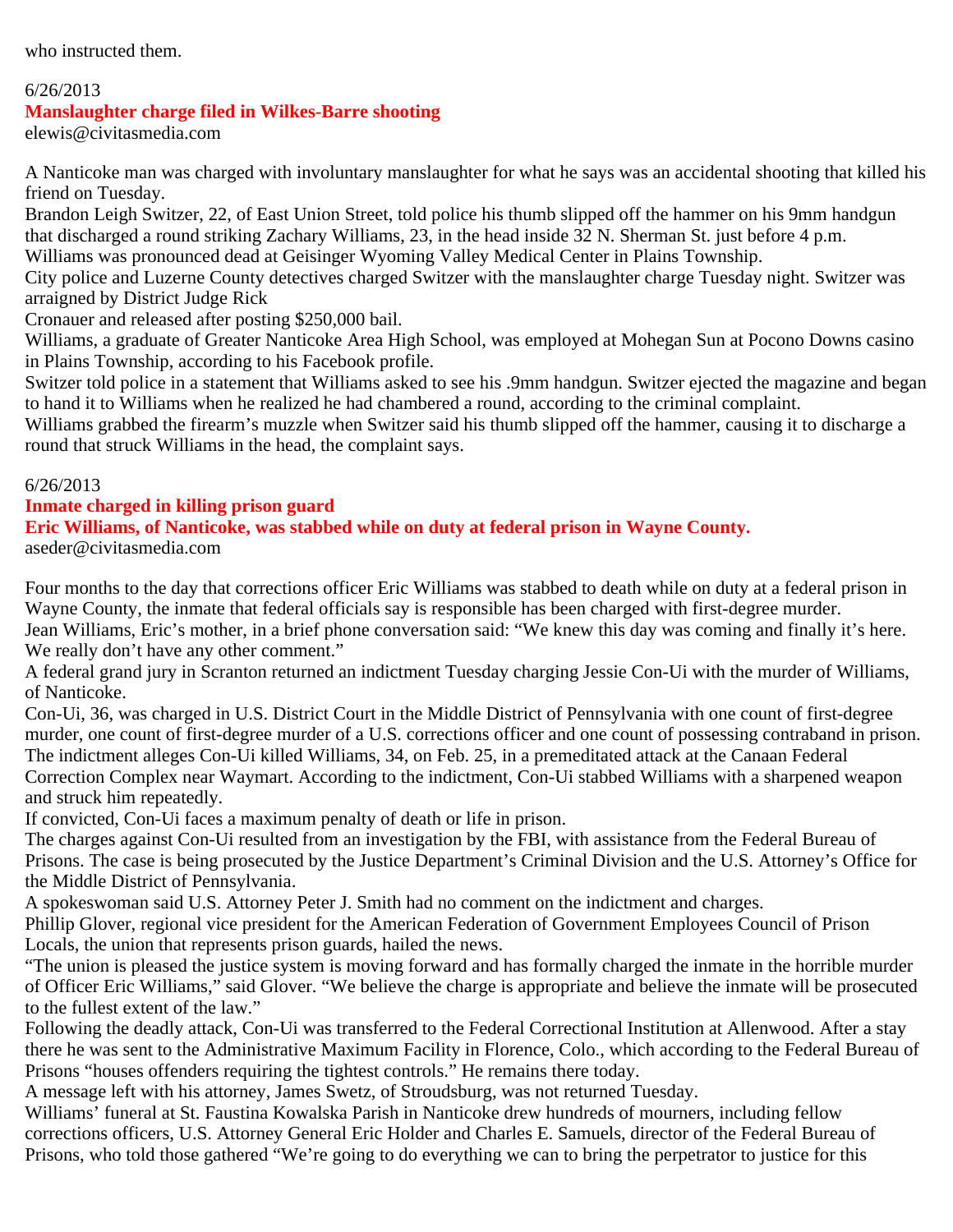ruthless and senseless act."

Williams "will forever be a hero in our agency," Samuels said, adding that his name would be inscribed in the National Law Enforcement Officers' Memorial in Washington, D.C., and the Correctional Workers' Memorial at the prison bureau headquarters, also in Washington. "His loss will not be in vain."

Williams was the 24th federal prison employee to be killed in the line of duty since 1901.

Con-Ui was at Canaan serving an 11-year prison sentence stemming from a 2003 guilty plea for his role in a wide-scale drug ring run by the New Mexican Mafia. Following that sentence he was set to begin serving a life sentence after pleading guilty in 2008 to first-degree murder.

### 6/18/13

### **Man pleads guilty to pharmacy robbery**

**Mark Steven Benjamin Sr. entered plea to two counts of robbery and one count each of theft and a weapons charge.**

sdelazio@civitasmedia.com - 570-970-7333

A city man charged with robbing a Nanticoke pharmacy at gunpoint and getting away with painkillers pleaded guilty Monday to related charges.

Mark Steven Benjamin Sr., 41, of North Sherman Street, entered the plea to two counts of robbery and one count each of theft and a weapons charge.

Benjamin faces a maximum of 10 years in prison on one of the robbery charges when he is sentenced on Sept. 3. Assistant District Attorney Jill Matthews Lada said prosecutors will be seeking a deadly weapon enhancement at the time of Benjamin's sentencing.

The deadly weapon enhancement is applied to a defendant's sentence when a judge determines the offender possessed a deadly weapon while committing the offense and when any of the following happened: the firearm was loaded or unloaded, the weapon is dangerous or the weapon can cause death or serious bodily injury, according to Pennsylvania law.

Benjamin is represented by attorney John Donovan and is free after posting \$100,000 bail in July.

According to court papers, Nanticoke police responded to Spotanski's Pharmacy on Prospect Street on June 25, 2012, after an armed robbery was reported.

Pharmacist Kathy Smith told police a man entered the store and demanded fentanyl or painkillers while pointing what appeared to be a shotgun in a large garbage bag in her direction. Smith said she could see only the end of the shotgun barrel and feared for her life.

Smith told the man she had no fentanyl but quickly gave him a bottle of generic Oxycodone and acetaminophen tablets she had in front of her. The man took the bottle and ran from the store.

A store employee told police the man, later identified as Benjamin, ran north on South Prospect Street.

A short time later, police were notified by Hanover Township police they spotted a man who fit Benjamin's description on Middle Road near the entrance to the Hanover Industrial Park. Benjamin was pulled over in a truck owned by his mother.

Police said Benjamin told them he committed the crime, he was sorry and he had intended to sell the drugs. He told police he hid a "broken shotgun" under a bed in a spare bedroom of his mother's house in Nanticoke, changed his shirt and hid it and a baseball cap in the truck.

Benjamin will be required to pay \$105 in restitution to the pharmacy and is not permitted to enter Spotanski's.

# 6/18/2013

## **Man sentenced in June 2012 assault**

**Richard Shaw, 29, was sentenced to nine to 18 months in prison on a charge of simple assault.** sdelazio@civitasmedia.com - 570-970-7333

A man serving a state prison sentence on drug-related charges was sentenced Monday in a case in which police say he stabbed a man last June.

Richard Shaw, 29, with a last known address of West Union Street, Nanticoke, was sentenced to nine to 18 months in prison after pleading guilty to a charge of simple assault.

County Judge Lesa Gelb said Shaw's sentence will run concurrently with the two-to-four-year prison sentence he now is serving on drug charges.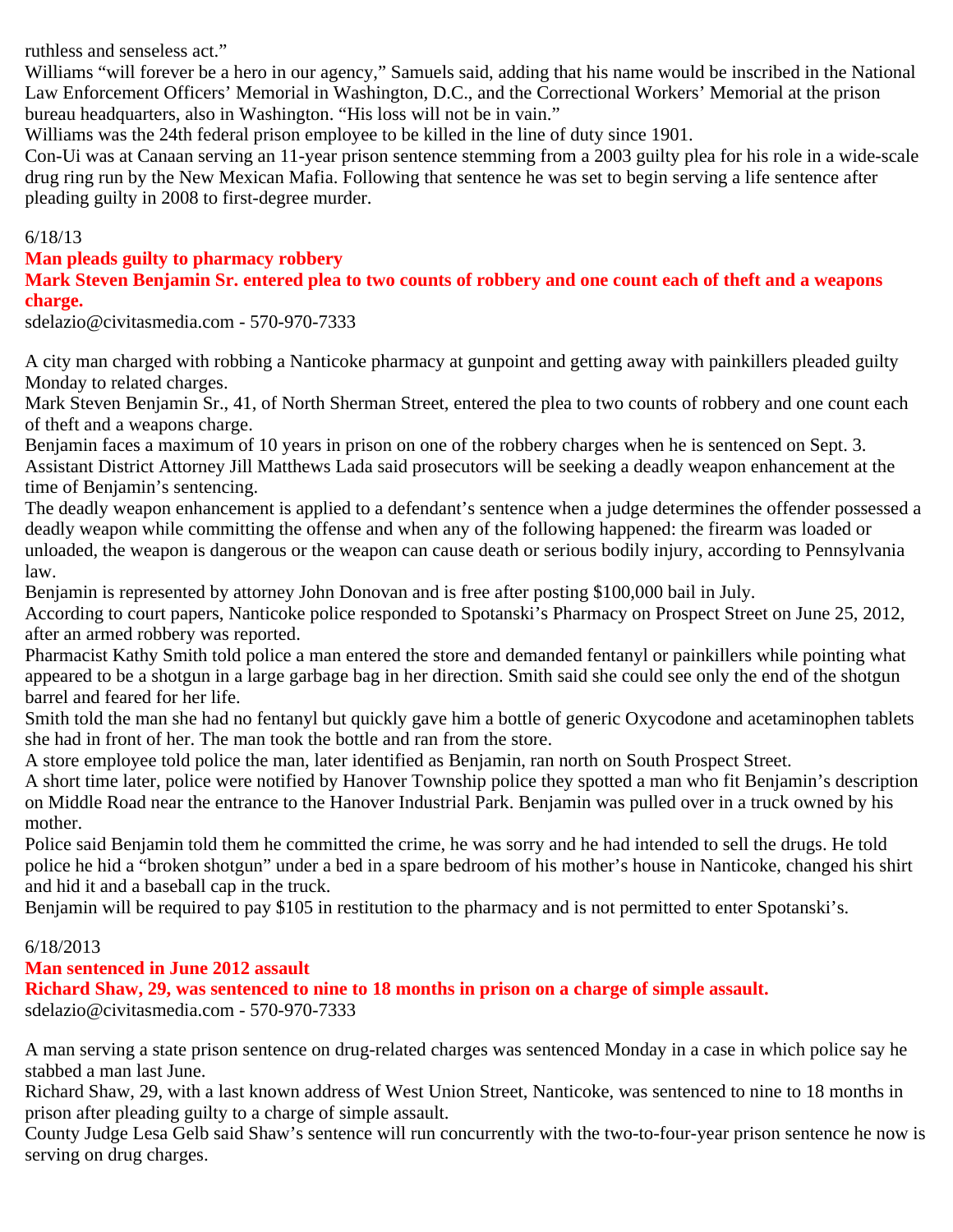According to court papers, on June 30, 2012, police were called to the area of Janison's Floral on East Main Street in Nanticoke. When police arrived, they saw blood on the ground in a parking lot and broken pieces of wood.

Floyd Bernard had injuries to his head, face and arm and was taken to the Wilkes-Barre General Hospital for treatment. He was treated for lacerations to his head, chest and arm.

Bernard said two people, Shaw and George Richards, were angry with him because Bernard would not allow Richards to live with him any longer.

Bernard told police Shaw called him and threatened him. Bernard got in his car near his home and waited in Janison's parking lot to see if Shaw was coming.

Shaw pulled up with Richards in the passenger seat, Bernard told police.

Bernard said "words were exchanged" and Shaw pulled out a knife. Bernard said he tried to defend himself, but Shaw cut him on the chest and elbow.

Bernard said he then saw Richards coming from the side with a wooden object, and that he was struck in the head, according to court papers.

Bernard said he started bleeding and another man yelled across the street asking him if he was all right. Shaw and Richards then allegedly left the scene.

Gelb ordered Shaw to have no contact with Bernard and to pay any out-of-pocket medical expenses that were not covered by Bernard's insurance.

Shaw also had been convicted by a county jury in September 2012 of drug-related offenses stemming from a February 2011 incident.

He was sentenced in November 2012 to two to four years in state prison.

Richards, 27, was also charged in the assault on Bernard, and has agreed to plead guilty, according to court records. With a last known address of East Main Street, Nanticoke, he is scheduled to be arraigned in county court on July 12. According to court papers, at his preliminary hearing Richards agreed to plead guilty to a charge of simple assault. Charges of simple assault and harassment were forwarded to county court. Prosecutors withdrew a count of aggravated assault.

6/1/2013

**Nanticoke police charged a man they say assaulted a woman in her home before taking the keys to her rental car and leaving.**

Citizens Voice

Kevin K. Atkinson, 44, of Nanticoke was upset that police were in the home on the evening of May 19, so he attacked Nancy Giberson shortly after midnight by punching her in the head and kicking her in the face when she was on the ground, police said in a criminal complaint.

According to court documents, Atkinson was arraigned before Magisterial District Justice Donald Whittaker on May 20 on charges of simple assault, recklessly endangering another person, unauthorized use of a motor vehicle and harassment. He went to Luzerne County Correctional Facility in lieu of \$100,000 bail.

5/31/2013 **Police Blotter** Times Leader

Police said they charged Denise Veza, 47, of West Ridge Street, Nanticoke, with two counts of retail theft after she allegedly stole socks and a bra from Dollar General on the Sans Souci Parkway on Tuesday. Veza was jailed at the county prison for lack of \$5,000 bail.

5/29/2013 **Court Brief** Times Leader

David Marinus, 47, of Apollo Circle, Nanticoke, was charged with simple assault and harassment after his girlfriend, Heather Szymaszek, with whom he resides, reported on Tuesday that he grabbed her and pushed her in the chest area onto a bed, according to court papers.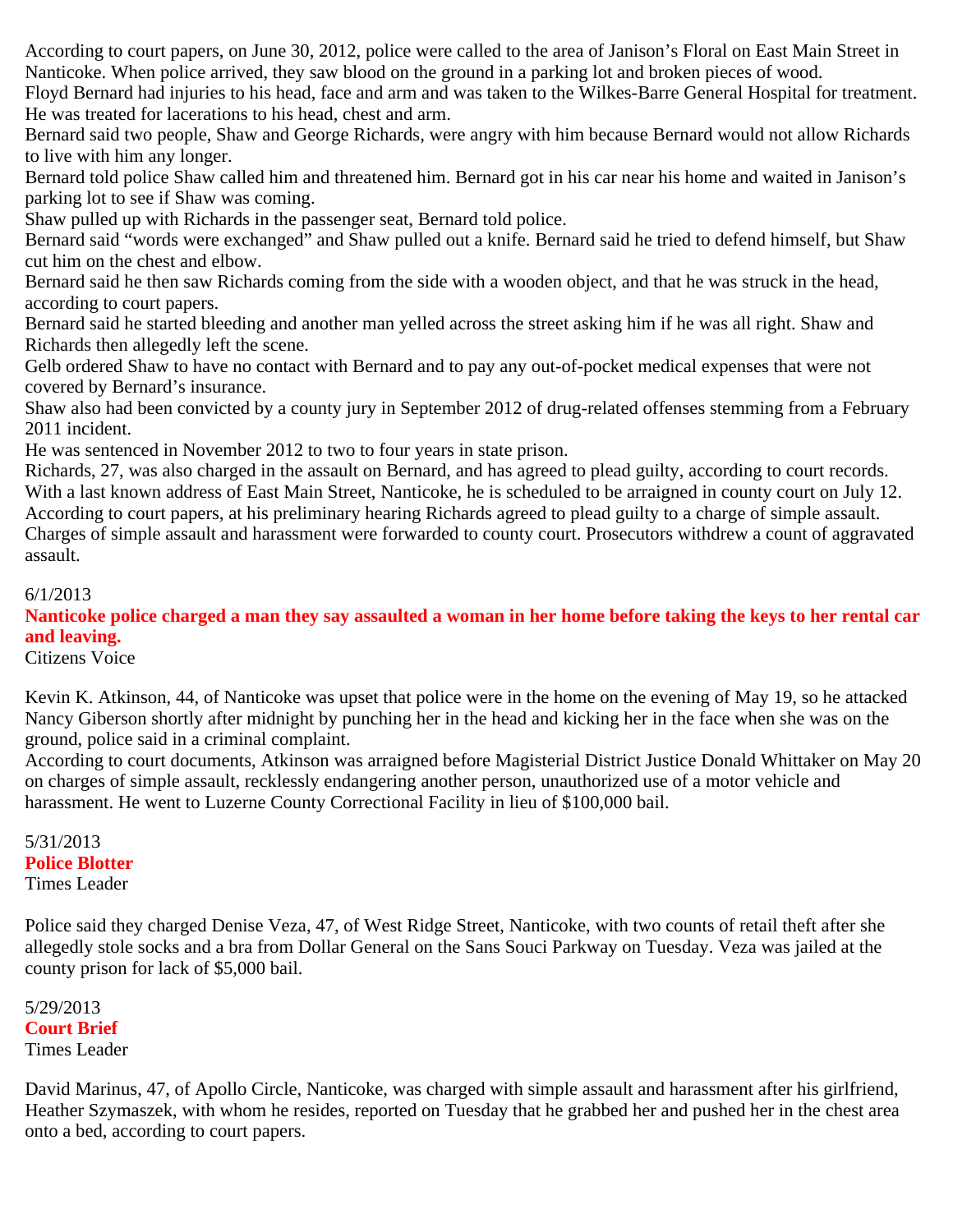### 5/23/2013 **Court brief** Times Leader

A woman charged after cocaine allegedly was found in her toddler's bloodstream waived her right to a preliminary hearing on Wednesday.

Amber Morgan, 19, of West Church Street, waived a single count of child endangerment to Luzerne County Court. Nanticoke police charged Morgan on Feb. 22 after an investigation revealed her 2-year-old son ingested cocaine. Morgan initially told police she assumed her son accidentally ingested her mother's prescription medication. She said the child began acting funny and then seizing, authorities said.

A toxicology exam revealed the only drug in the toddler's blood stream was cocaine, police said. Morgan remains free on \$75,000 bail.

### 5/21/2013

## **Nanticoke man allegedly tried to smother woman during assault**

jhalpin@citizensvoice.com, 570-821-2058

A Nanticoke man is accused of trying to smother a woman and beating her in the head, chipping one of her teeth, during an assault early Monday, according to court records.

Kevin Karl Atkinson, 44, of 54 W. Grand St., is charged with simple assault, reckless endangerment, authorized use of a vehicle and harassment.

Nanticoke police say they were called to Atkinson's home about 12:10 a.m. Monday to a report of an assault. Nancy Giberson, no age or address given, reported that Atkinson was upset about police being called to the house earlier in the night and that he had become "enraged and paranoid," according to a police affidavit.

Atkinson put his hand over Giberson's mouth twice, trying to smother her, and punched her in the head, police said. When Giberson went down, Atkinson kicked her in the face, chipping a tooth and bruising her eye cheek and lip, according to police.

Giberson also reported that Atkinson took her car keys and cellphone so she couldn't call police.

Atkinson, who does not have a valid driver's license, fled the area in a car Giberson had rented, police said.

Giberson and her 10-year-old son were given shelter at the Domestic Violence Services Center, police said.

Police arrested Atkinson later Monday morning and brought him before Magisterial District Judge Donald L. Whittaker for an arraignment.

Whittaker set his bail at \$100,000 with a preliminary hearing set for 1 p.m. May 29. Atkinson was being held at the Luzerne County Correctional Facility.

## 5/15/2013

## **Man charged in cemetery fence theft**

James Halpin - Citizens Voice

A Nanticoke man is charged with stealing fencing from the Newport Cemetery to get money to buy synthetic marijuana. Scott A. Wylie, 27, of 219 W. South St., is charged with theft, receiving stolen property, institutional vandalism and criminal trespassing.

Newport Township police say 500 feet of fencing, fence posts, several feet of top rail and two gates were taken on several occasions.

According to a police affidavit, officers received a tip that Wylie was heard talking about fencing and selling it to ABC Auto Parts in Hunlock Township. Police went there and found the missing fencing, police said.

Magisterial District Judge Donald Whittaker arraigned Wylie on Tuesday morning and set his bail at \$100,000. Wylie was taken to the Luzerne County Correctional Facility in Wilkes-Barre.

## 5/10/2013

**Two arraigned in home invasion Police seek two others in alleged intrusion that included binding elderly Bear Creek Twp. couple.** elewis@civitasmedia.com - 570-970-7196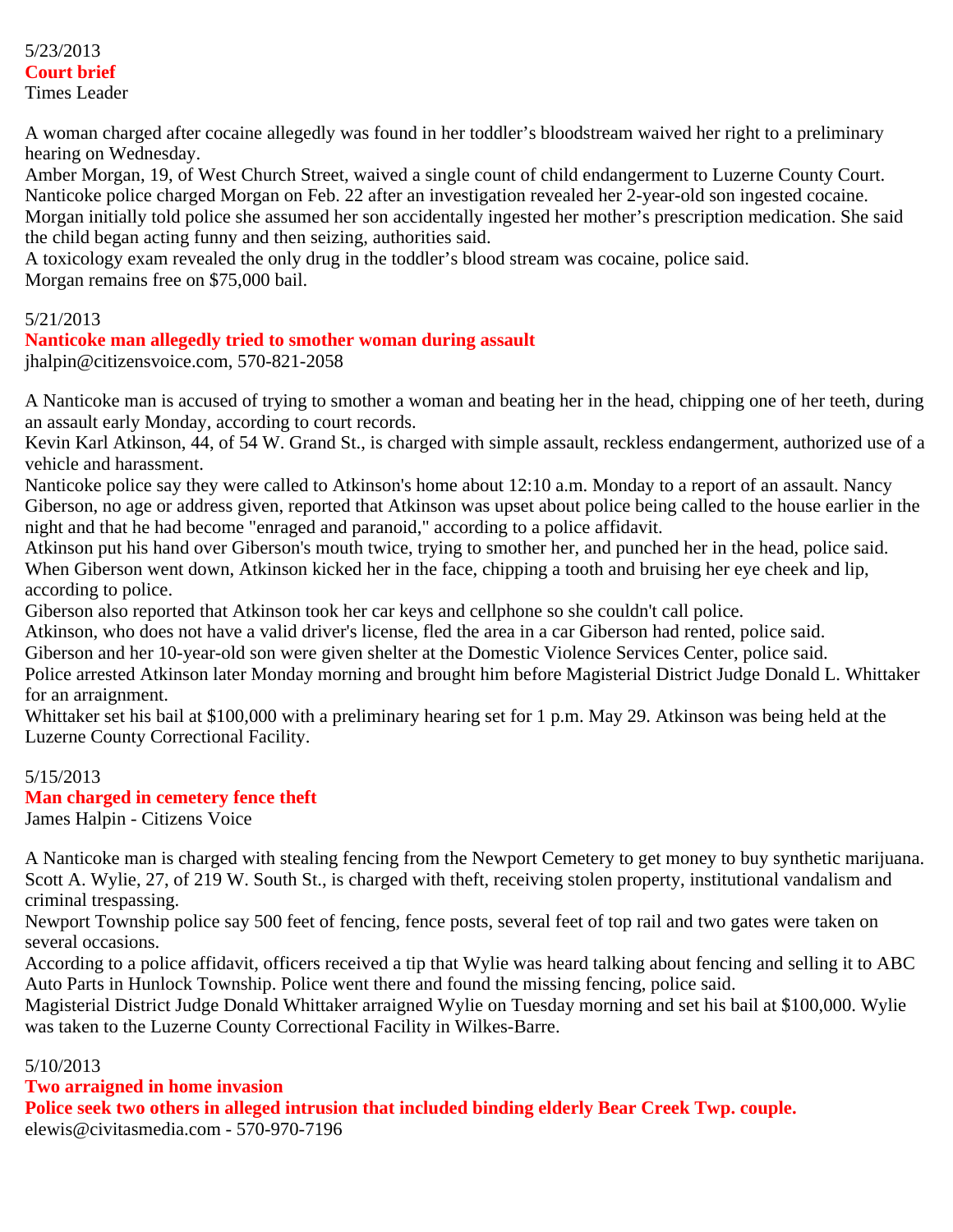State police at Wyoming believe three men — one of whom is in jail on other robbery and assault charges — used code names "Mr. Black," "Mr. Blue" and "Mr. Green" after forcing their way into a Bear Creek Township house and tying up the elderly homeowners 13 months ago.

They ransacked the house on Pittston Boulevard for nearly an hour, talking to each other using the code names while the couple in their 70s sat on a couch bound by wire and a cord with blankets over their heads. The three men stole jewelry, cash and guns, police said.

State police allege a fourth participant acting as a lookout drove away. The three suspects left behind stole the couple's Nissan Frontier truck to make their getaway, police said.

Two of the four men allegedly involved in the April 7, 2012, home invasion were arraigned Thursday by District Judge Michael Dotzel in Wilkes-Barre Township.

William Albert Gronosky, 30, last known address as Nanticoke, and Charles R. Conden, 46, of Hanover Township, were charged with robbery, aggravated assault, burglary, theft, unlawful restraint and criminal conspiracy, according to court records.

Gronoski was "Mr. Black" and Conden was "Mr. Green" during the home invasion. They were jailed at the Luzerne County Correctional Facility for lack of \$50,000 bail each.

Arrest warrants have been issued for Nathaniel L. Vestal, 39, of Wilkes-Barre, who used the name "Mr. Blue," and the alleged get-away driver who got cold feet, Wesley Steven Hendricks, 51, of Wilkes-Barre.

Gronosky is no stranger to state police. He is facing numerous charges in county court related to an armed robbery at an adult strip club in Plymouth Township, a burglary at a state police trooper's residence in Laflin, firing shots at a trooper and a Wilkes-Barre police officer during separate pursuits, and a home invasion in Hanover Township in March and April 2012.

Preliminary hearings are scheduled on May 22 before Dotzel.

5/10/2013 **Police Blotter** Times Leader

A man was arraigned Wednesday on charges he stole items from Boscov's Department Store and fled on a Martz bus in February after being followed to the bus terminal by a store security officer.

Police later stopped the bus as it was leaving the city and he was arrested.

Wade J. Thomas, 26, address listed as West Broad Street, Nanticoke, was charged with providing false identification to law enforcement, retail theft and public drunkenness. He was released on \$2,000 unsecured bail.

Police said Thomas admitted to using heroin and provided another name to identify himself.

### 5/3/2013

### **Police: Burglar regifted stolen items**

jhalpin@citizensvoice.com

State police say they cracked the case of a Hunlock Township burglary after stolen loot was handed out as gifts at a birthday party the next day.

Adam Joseph Kuren, 28, of 1210 S. Prospect St., Nanticoke, was charged Thursday with burglary, criminal trespassing, theft, receiving stolen property and criminal mischief in the break-in reported last July.

According to a police affidavit filed in court, troopers were dispatched to a report of a burglary at 370 Old Tavern Road the evening of July 7, 2012. The homeowner, Jennie Kulakowski, reported that she had left her home about 3 p.m. and returned at 7:45 p.m. She found a side door had been forced open.

Cabinets and drawers were opened in the kitchen, living and dining rooms, and paperwork was scattered across the floors, troopers said. Kulakowski at the time reported some prescription medications and a checkbook had been stolen, according to the affidavit.

The next night, troopers were called back to the home to talk to Kulakowski and a neighbor who lives about a quarter mile away, Danielle Klinefelter of 324 Old Tavern Road, police said.

Klinefelter told police that she had a birthday party at her home the day before and had gotten gifts from a friend of Kuren's - a glass clock in a pink box, a recipe card holder and an unopened pack of tissue paper in a gift bag.

Klinefelter's daughter told her the presents had been stolen in the break-in, she told police.

Court records indicate Kuren's friend has not been charged in the incident. Authorities secured a warrant for Kuren's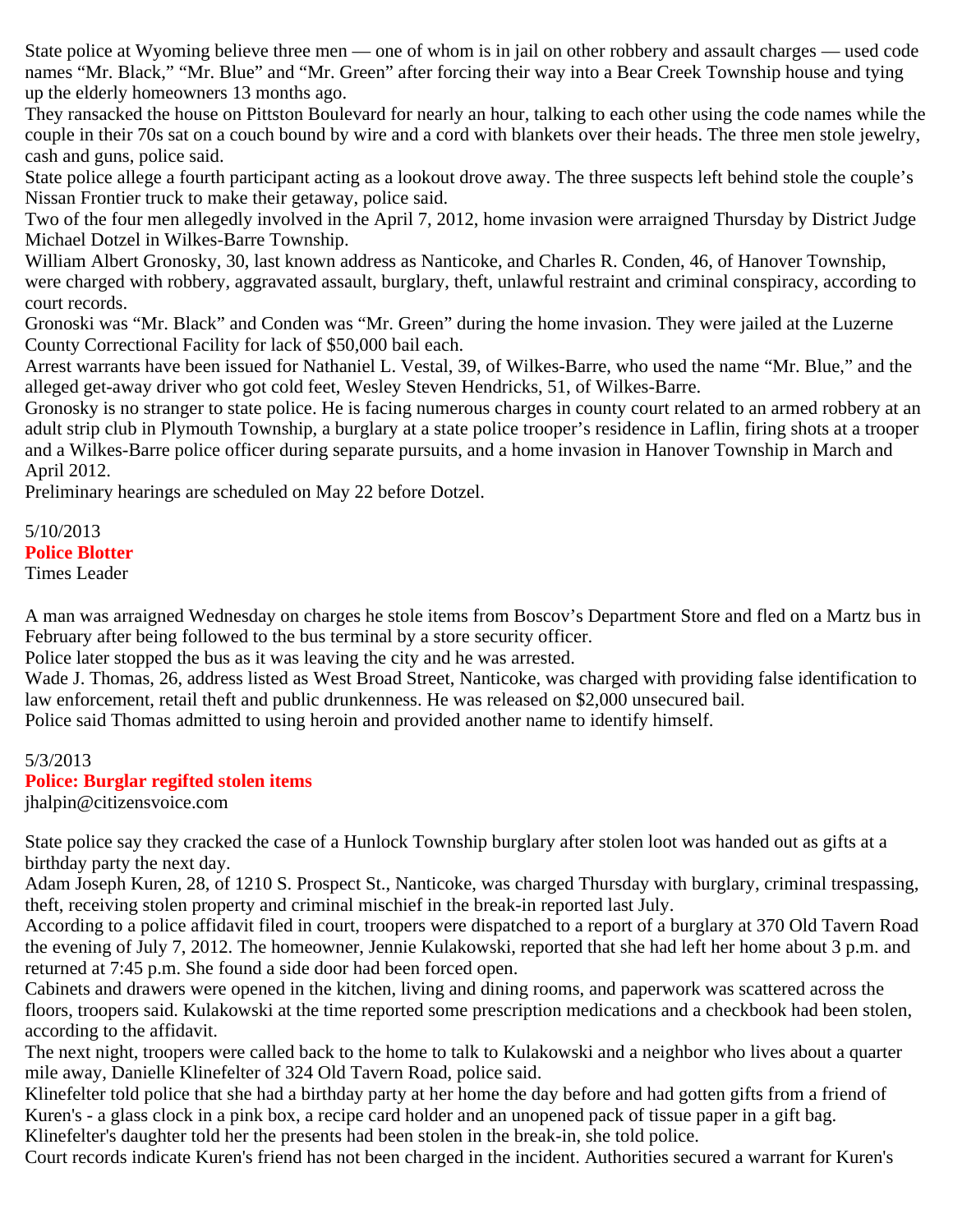arrest in November and arrested him Thursday morning, according to court records.

Magisterial District Judge James M. Dixon arraigned Kuren and set his bail at \$25,000 with a preliminary hearing at 9 a.m. May 8.

Kuren was being held at the Luzerne County Correctional Facility.

# 5/3/2013

## **Parents, son waive hearing in sex assault case Nanticoke police allege parents were aware sons were having sex with teen girl** elewis@civitasmedia.com - 570-970-7196

A father and mother waived their rights to preliminary hearings Thursday on charges they did not stop their sons from sexually assaulting a girl.

John E. Davis, 43, of West Noble Street, Nanticoke, waived a single count of child endangerment to Luzerne County Court, while his wife, Laurie Ann Davis, 35, waived two counts of child endangerment to county court.

Nanticoke police said the parents were aware their two sons, Nicholas James Molino, 19, and a 16-year-old, had sex with the teenage girl but did not stop them, according to the criminal complaints.

Molino waived his right to a preliminary hearing Thursday, sending two counts of indecent assault to county court. The 16-year-old boy was petitioned to county juvenile court.

The cases were transferred to District Judge Joseph Halesey in Hanover Township from District Judge Donald Whittaker in Nanticoke due to a conflict of interest.

According to the criminal complaints:

A teenage girl told police on Jan. 29 she was sexually assaulted by a 16-year-old boy known to her. She said the boy's parents, John Davis and Laurie Davis, knew about the assaults and did nothing to stop the acts.

Laurie Davis allegedly told a child caseworker she found out her son was having sexual relations with the girl about a year ago. She said she admonished her son, telling him, "You're not suppose to do things like that. … You did not even use a condom. What if you got her pregnant?"

The girl said she was sexually assaulted by the 16-year-old boy on Jan. 27, two days before reporting the alleged assaults to police.

The Davis' other son, Molino, was charged with molesting the same girl inside the family's West Noble Street home on Sept. 20, the complaint says.

# 4/25/2013

# **Ex-bar owner faces trial for police chase**

jhalpin@citizensvoice.com, 570-821-2058

Charges alleging the former owner of the embattled Prospect Street Cafe beat his girlfriend in a jealous rage at his bar were dismissed Wednesday, but Paul Halliday will face trial on charges that he led police on a drunken high-speed chase.

Magisterial District Judge Donald Whittaker ordered Halliday, 38, of 237 W. Ridge St., to stand trial on charges including fleeing police, reckless endangerment, causing an accident involving personal injury, drunken driving, tampering with evidence and possessing drug paraphernalia.

But charges connected to an alleged assault on his girlfriend, Kristyn Hischak, were withdrawn.

"She didn't want to press charges, and she didn't want to testify," said Halliday's attorney, Mark Mack.

Halliday declined to comment after his hearing Wednesday.

Halliday, who lost the Prospect Street Cafe last month, is accused of nearly hitting a police car on March 3 and then leading officers on a 1½-mile high-speed chase that included him hitting another car - which then struck a third vehicle and two telephone poles before he jumped from his vehicle and hid in the woods.

Halliday was freed on \$5,000 bail when police were called to his bar March 18 to a report he had beaten his girlfriend in a drunken rage and then nailing his office door shut as he threatened to shoot police.

Police say they found Halliday drunk, yelling curses and covered in blood with cuts on his stomach. Hischak was found lying on a bathroom floor and told police Halliday had thrown her to the ground, banged her head on the floor and kicked her in the stomach in a jealous rage because she was talking to another man, according to police.

A search of Halliday turned up a bottle of anti-anxiety medication, a crack pipe and a piece of crack-cocaine, police said.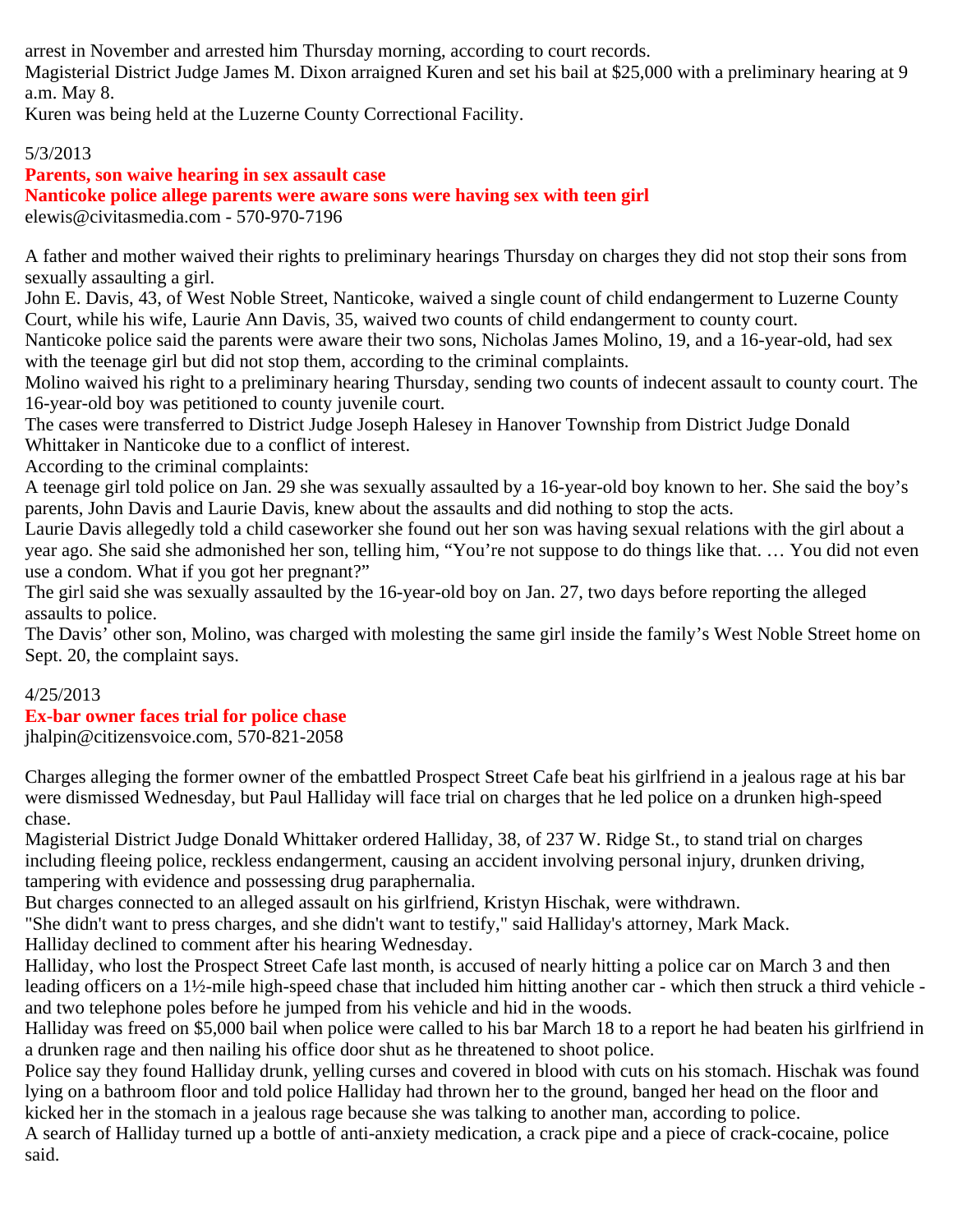Halliday had been charged with offenses including simple assault, making terroristic threats, disorderly conduct and harassment in that incident. But they were withdrawn Wednesday, leaving him facing only charges of tampering with evidence and possessing drug paraphernalia in connection with that incident.

Halliday lost his bar last month after Nanticoke landlord Dan Warakomski said he bought the property at a sheriff's sale because Halliday owed back payments on his mortgage, taxes and other bills. Warakomski has said he plans to resell the property.

Halliday remains free on \$25,000 bail. He is scheduled for a formal arraignment at 9 a.m. July 12.

## 4/17/2013

## **Group home worker charged with sexual assault of 14-year-old girl**

James Halpin - Citizens Voice

A staff member of a Nanticoke group home is charged with sexual assault after allegedly bringing a 14-year-old girl home with him to have sex, according to charges.

Lee Alex Snyder, 23, of Hanover Township, is charged with statutory sex assault, institutional sex assault and unlawful contact with a minor.

Hanover Township and Nanticoke police began investigating Snyder after learning that a member of the group home was having sex with a teen who lived there, police said.

The alleged offenses took place March 29, according to the charges.

Magisterial District Judge Gerald L. Feissner arraigned Snyder Tuesday evening and set his bail at \$50,000. Snyder was being held at the Luzerne County Correctional Facility.

# 4/13/2013

# **City police reported the following:**

Times Leader

• Thomas Brown of College Street reported three unknown juveniles threw a rock that smashed a front glass door and damaged an interior door.

• Joseph Foley of Main Road, Hunlock Township, reported someone kicked the body panels and keyed his vehicle when it was parked in the 1200 block of South Prospect Street.

• Alice Kay of South Market Street reported eggs were thrown at her vehicle when parked in front of her house.

• Bradley Perkowski of Glen Lyon reported someone removed the top rails, support rails and liner from a swimming pool behind a Park Street house he had purchased.

• Mill Memorial Library reported someone smashed glass at its main building and ripped a window screen at Mill House next to the library.

• Walkowiak Inc., operating as Walkowiak's Cafe, 407 E. Noble St., was cited with violating the state Liquor and Crimes codes on Feb. 3 by possessing or operating gambling devices or paraphernalia or permitting gambling or lotteries, poolselling and/or bookmaking on the premises, the state police Bureau of Liquor Control Enforcement said.

#### 4/12/2013 **Police Blotter**

Times Leader

Walkowiak Inc., operating as Walkowiak's Cafe, 407 E. Noble St., was cited with violating the state Liquor and Crimes codes on Feb. 3 by possessing or operating gambling devices or paraphernalia or permitting gambling or lotteries, poolselling and/or bookmaking on the premises, the state police Bureau of Liquor Control Enforcement said.

## 4/10/2013

# **City police reported the following:**

Times Leader

• Kyle Capie reported that someone slashed the passenger side tires of his vehicle while it was parked near his house on East Noble Street.

• Joseph Skladzien, of West Union Street, Nanticoke, reported that someone keyed the side of his son's vehicle and tried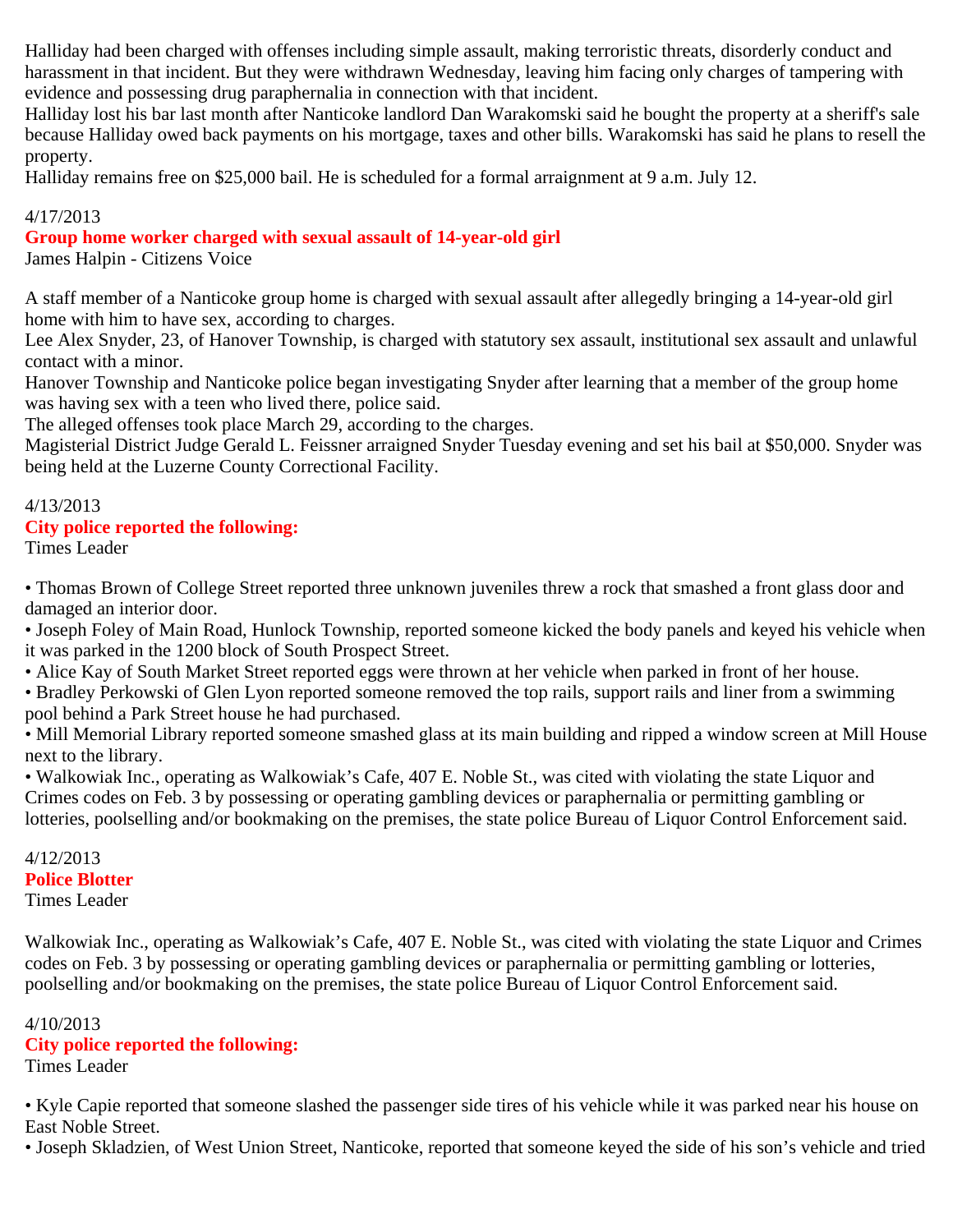to pry open the passenger door.

• Peter Sepling, of East Grand Street, reported that someone stole plywood and scrap metal — including an old refrigerator — from under his porch.

### 4/8/2013

## **Police: Nanticoke man resisted arrest, called himself Jesus**

James Halpin - Citizens Voice

A Nanticoke man who was tripping on acid called himself Jesus and had to be subdued with a Taser after growling at and fighting with police, according to charges.

Police say Carl John Thomas May, 20, of 328 Kosciuszko St., was wearing only boxer shorts when they found him sitting in the middle of a street, prompting a confrontation in which May was zapped with a Taser twice.

"May appeared to be totally incoherent, making growling, grunting, inaudible utterances which did not make any sense," according to a police affidavit filed in court.

Police were on a routine patrol at East Church and Kosciuszko streets about 3:10 a.m. Sunday when they saw May sitting in the middle of a crosswalk on Church Street.

The officers pulled up to the semi-nude May and asked if everything was OK. May responded by standing up, putting his hands on the passenger door and beginning to growl as he grabbed Patrolman Joseph Buchalski's jacket, according to the affidavit.

The other officer, Sgt. Brian Williams, got out of the car and approached May, who advanced toward him with his fists clenched. Williams put out his hand, trying to calm May down, but May continued to close in, prompting Buchalski to get out of the car.

May grabbed hold of Williams' arm and took him to the ground, at which point his mother came out of her nearby house and began pleading with May to stop fighting the police.

"May responded to his mother that he was Jesus," the affidavit says, noting that his mother told police he had taken acid.

May refused to stop struggling with Williams, prompting Buchalski to pull his Taser and zap May with a five-second burst. May fell to the ground, but then again went after Williams, grabbing him in an attempt to wrestle him back to the ground, according to police.

Buchalski hit May with another burst from his Taser, prompting May to comply with officers who arrested him. Williams, whose uniform was torn in the altercation, sustained a knee injury and was taken to Wilkes-Barre General Hospital for treatment.

Police charged May with four counts each of aggravated assault and simple assault, two counts each of diorderly conduct and harassment and one count each of resisting arrest, public intoxication, obstructing highways and criminal mischief.

Magisterial District Judge Donald L. Whittaker arraigned May on Sunday and set his bail at \$25,000. May remains jailed at the Luzerne County Correctional Facility today.

### 4/4/2013

**A Nanticoke man charged with sexually assaulting a young boy over a two-year period pleaded guilty Tuesday to a related charge**

Times Leader

Thomas Wydra, 26, of East Green Street, entered the plea to a charge of corruption of minors. Judge David Lupas said Wydra will be sentenced on June 10. Prosecutors withdrew five other charges. Wydra was ordered to have no contact with the boy in the case and to have no unsupervised contact with minors.

According to court papers, on Jan. 20, 2012, a boy told police that Wydra had been sexually assaulting him beginning in the fall or winter of 2009.

4/3/2013 **Nanticoke police activity** Citizens Voice

City police responded to the following incidents: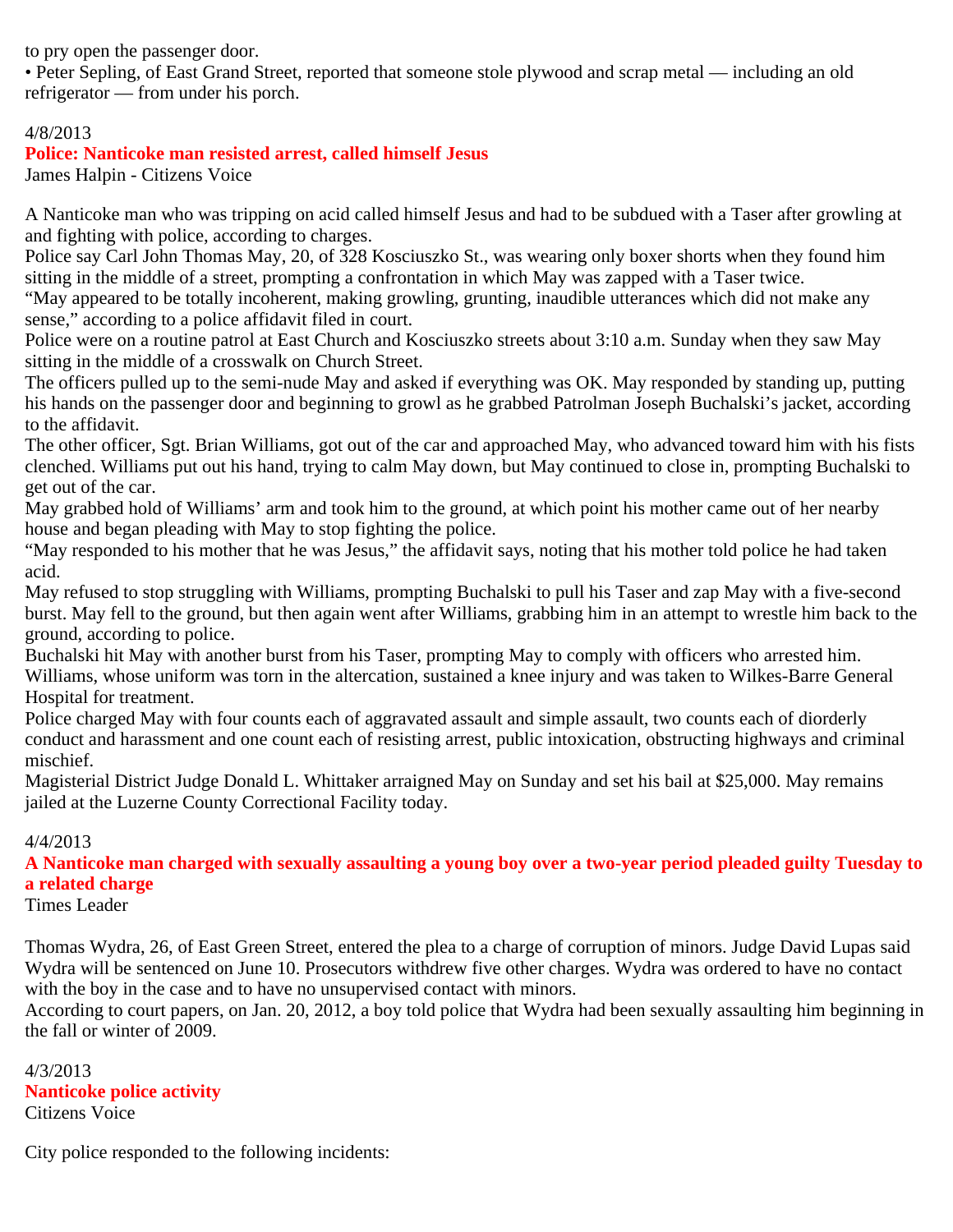Autumn Coleman of Coal Street reported Monday that someone scratched the side of her vehicle while it was parked near her home.

Kenneth Bartuska of State Street reported Monday that someone smashed a plate-glass window at the back of his home. Eclipse Enterprise on West Union Street reported Monday that someone entered the yard and smashed the passenger window of a Honda Accord.

Pat Aulisio of Overlook Drive reported Monday that someone stole two backpacks from his vehicle while it was parked at Tommyboy's Bar & Grill.

## 3/30/2013

## **Man allegedly flees crash scene**

Edward Lewis - Times Leader

HANOVER TWP. — Township police earlier this week filed drunken-driving charges against a Nanticoke man after an alleged crash and a foot chase in February.

Police allege James Hughes, 24, attempted to hide in the woods on Feb. 26 near the site where he crashed into the rear of a Toyota driven by Theresa Morgan, of Nanticoke, on an exit ramp from state Route 29 to the Sans Souci Parkway. A passerby helped police to locate Hughes hiding in the woods, police said.

Morgan was not injured in the crash.

Hughes was transported to Geisinger Wyoming Valley Medical Center in Plains Township for minor injuries and for a blood test.

Police on Monday filed three counts of driving under the influence, two counts of accidents involving injury and one count each of accidents causing damage to vehicle, possession of a controlled substance, possession of drug paraphernalia, tampering with evidence, speeding and driving without a license.

The charges against Hughes were filed with District Judge Joseph Halesey in Hanover Township; they were mailed to Hughes. A preliminary hearing is scheduled on April 30.

After Hughes was apprehended, police say they learned he was wanted by the Luzerne County Sheriff's Department on an arrest warrant issued by Senior Judge Joseph Augello on Nov. 2. The arrest warrant was issued when Hughes failed to appear for a hearing on allegations he violated probation on two unrelated cases, police said.

Court records indicate Hughes was sentenced on Feb. 7, 2011, to three years probation for the following offenses: • Oct. 23, 2009: Hanover Township police detained Hughes while investigating a suspicious person slashing a car's soft top and damaging a basement window on Oaklawn Avenue. A paramedic was summoned to treat Hughes for a head injury. Hughes shoved and kicked the paramedic.

• May 7, 2010: Wilkes-Barre police during a traffic stop at Carey Avenue and New Alexander Street found heroin on the passenger side floor where Hughes had been sitting. Seven heroin packets were found in Hughes' groin area. Augello resentenced Hughes on March 11 to 30 days house arrest with electronic monitoring, according to court records.

#### 3/27/2013 **City police reported the following:** Times Leader

• David Wiatrowski of West Union Street reported an unknown person threw an object that cracked the windshield on his vehicle while he was traveling in the 100 block of West Main Street.

• Richard Cooper of West Grand Street reported someone entered his residence and stole copper pipe from the basement.

• Police said they charged Shannon Zagora, 40, of East Noble Street, Nanticoke, with simple assault and harassment after Stephen Small said she punched him seven to nine times in the head on Saturday. Small said Zagora was upset he let a dog outside to do its business, according to the criminal complaint. Zagora was released on \$5,000 unsecured bail. A preliminary hearing is scheduled on April 3.

3/24/2013 **Police Report**  Citizens Voice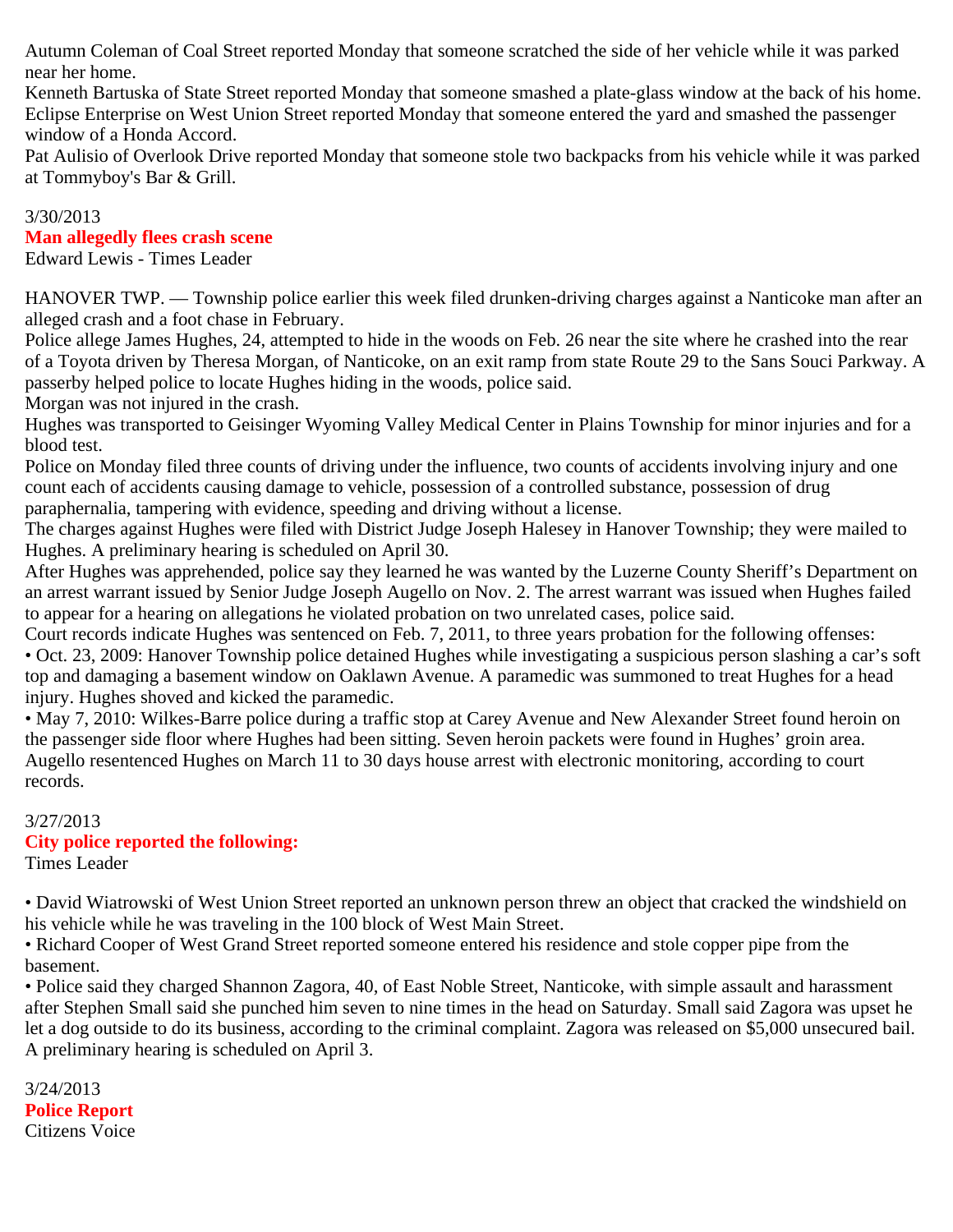Police said they cited Dataima Cabble, 26, of Nanticoke with public drunkenness, disorderly conduct and criminal trespass after a neighbor reported that Cabble was banging on her apartment door.

Joseph Dannheimer reported to police that someone keyed his Jeep while it was parked in front of his house on West South Street.

Police cited Sherry Turner, 36, of Nanticoke for public drunkenness and disorderly conduct, saying she was urinating in the parking lot of Cocoa Hut on East Main Street.

Charles Alles reported to police that someone dumped black paint on his garage on Welles Street.

### 3/23/2013

### **Police charge man with assaulting his mother**

Times Leader

A Nanticoke man is charged with assaulting his mother during a discussion about his problems.

Timothy Lee Dietz, 33, of 104 W. Main St., Apt. 1, is charged with simple assault and harassment following the March 16 assault.

Police were called to the apartment about 12:45 a.m., when Gloria Dietz reported her son had told her to stop talking about his problems and then began throwing kitchen chairs. Timothy Dietz also pushed the refrigerator several feet, police said.

Police said Timothy Dietz was high on drugs at the time.

### 3/23/2013

## **Disorderly Nanticoke man faces drug charges**

Times Leader

A Nanticoke man who stumbled through a convenience store before trying to pay for items with blood-soaked money was charged with drug offenses after police found pills and drug paraphernalia.

Aaron James Mulhern, 22, of 269 Mountain View Drive, is charged with disorderly conduct, public drunkenness and two counts of possessing a controlled substance.

Police were called to the Cocoa Hut convenience store at 61 E. Main St. about 4:30 a.m. Thursday to a report of a man doing "weird things at the ATM and on the floor nearby," according to the complaint.

Police contacted Mulhern, and a subsequent search turned up screens frequently used to smoke drugs, pieces of pills and other drug paraphernalia.

Mulhern told police the blood was from a "dead nail" on his finger, for which he declined treatment.

He was being held at the Luzerne County Correctional Facility with bail set at \$10,000.

### 3/22/2013

# **Nanticoke Area teacher's actions under investigation**

Peter Cameron - Citizens Voice

Police are investigating a teacher at the Greater Nanticoke Area High School after he allegedly directed three female students to change clothes in a closet last week that may have been visible to the rest of the mixed-gender class, Nanticoke police Chief William Shultz said Thursday.

The school district, which alerted law enforcement to the makeshift dressing room incident, has put the teacher, whom Shultz refused to name, on paid leave while police and the Luzerne County District Attorney's Office conduct a joint investigation.

There are no allegations of any contact between the changing students and the teacher, the chief said, but police still need to conduct interviews with the three girls to determine if any criminal misconduct took place.

"It may be something, it may be nothing," Shultz said.|

Speaking generally, Greater Nanticoke Area School District solicitor Vito DeLuca said the district puts an employee on paid leave whenever there is concern about student safety. He refused to comment on the situation other than to say the district was cooperating with law enforcement.

## 3/22/2013 **Treasurer of fire department charged with theft**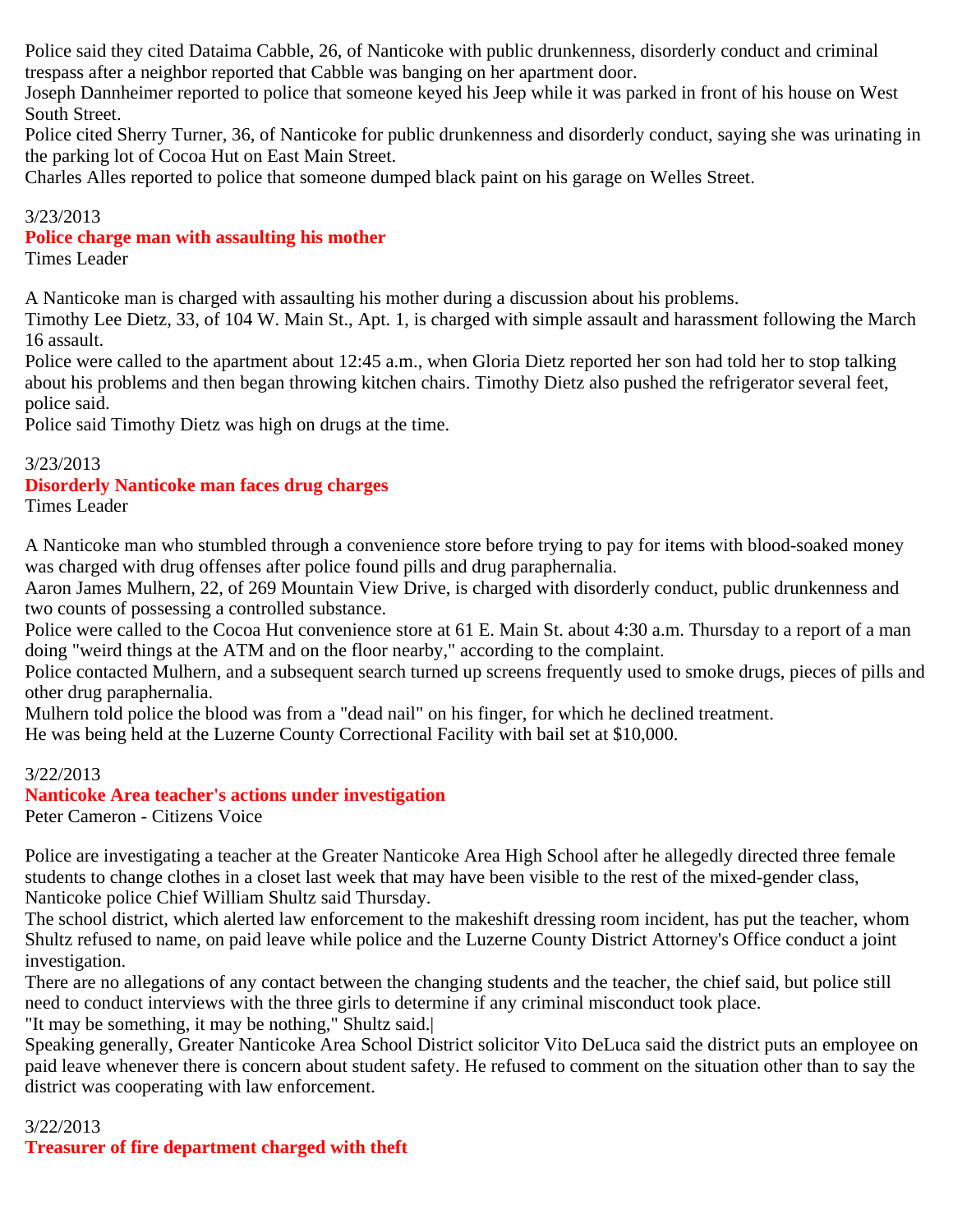## Edward Lewis - Times Leader

KINGSTON - The former treasurer for the Franklin Hose Co. in Edwardsville surrendered Friday on charges he stole nearly \$5,000 from the fire department.

Daniel Boyd West, 40, of West Main Street, Nanticoke, was charged by Edwardsville police with a single count of theft, a third-degree felony. West surrendered on the charge at the office of District Judge Paul Roberts, who released him on \$7,500 unsecured bail.

West was accompanied by Attorney Vincent Cappellini at the arraignment.

Members of the Franklin Hose Co. in Edwardsville in October learned that their checking account was over drawn. An audit allegedly showed several checks were drafted to West.

West was the treasurer for the hose company and would issue payroll checks to members from 2009 until he was removed from office in October, according to the criminal complaint.

Investigators reviewed cancelled checks allegedly learning West wrote out and cashed checks totaling \$4,983.70, beginning in January 2009.

West allegedly told investigators he wrote checks to himself that he cashed because he was being evicted from an apartment and needed money to pay rent, the complaint says.

A preliminary hearing is scheduled on April 11.

## 3/19/2013

# **Prospect Cafe owner arrested on assault charges**

Edward Lewis - Times Leader

Police arrested the owner of the Prospect Street Cafe after investigating an assault inside the troubled tavern Monday night.

Police said Paul Halliday, 37, of West Ridge Street, nailed an office door shut and threatened to shoot police if they forced open the door, according to charges filed.

Halliday allegedly kicked his girlfriend when he saw her talking to another man inside a restroom, police said. It is the second time this month Halliday has been arrested.

Police charged Halliday on March 3 with drunken driving after a pursuit that was initiated at the tavern. He was released on the drunken driving charges after posting \$5,000 bail on March 4, court records say.

According to the latest criminal complaint:

Police responded to the tavern to investigate an assault just after 10 p.m. Police heard pounding inside the tavern and learned Halliday had nailed an office door shut, threatening to shoot police if they did not have a warrant and if the door was forced open.

Halliday met an officer in the back of the tavern.

Police said Halliday was covered in blood and claimed he was slashed with a box cutter, the complaint says.

Halliday's girlfriend, Kristyn Hischak, was found lying on the floor in the women's restroom. She claimed she was talking to a man in the restroom when Halliday attacked her, kicking her in the stomach, according to the complaint. Police allege they found a 12 mm socket with copper Brillo and a small piece of crack cocaine inside Halliday's pocket. The socket was used as a pipe to smoke crack cocaine, police said.

Police said Halliday took the socket and banged it on the bar attempting to dislodge the Brillo and crack cocaine, the complaint says.

Halliday is facing charges of simple assault, terroristic threats, tampering with evidence, possession of drug paraphernalia, disorderly conduct, harassment and public drunkenness, police said.

## 3/19/2013

**Nanticoke bar owner charged with girlfriend's assault** James Halpin - Citizens Voice

The owner of the embattled Prospect Street Cafe in Nanticoke is once again in trouble with the law — this time charged with beating his girlfriend in a drunken rage and then nailing his office door shut and threatening to shoot police.Paul Halliday, 38, of 237 W. Ridge St., Nanticoke, is charged with simple assault, making terroristic threats, tampering with evidence, possessing a controlled substance, harassment, public drunkenness and two counts of disorderly conduct following his latest run-in with police about 10:15 p.m. Monday.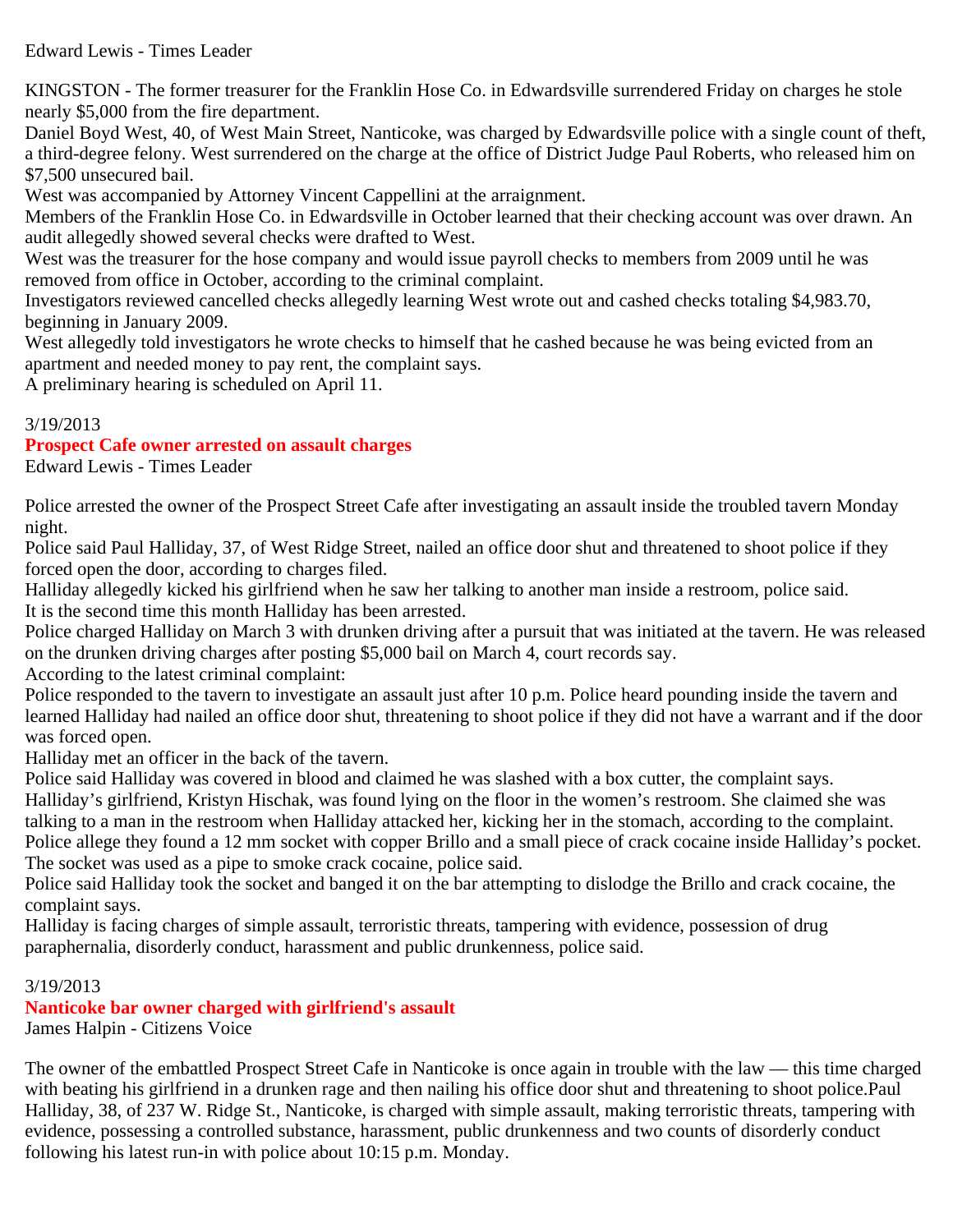Police said they were called to the bar at 23 S. Prospect St. to a report of an assault. An anonymous caller reported Halliday was beating his girlfriend.

Officers arriving at the scene encountered a woman identified as Carol Moyer, who led them to Halliday's office at the back of the bar, according to a police affidavit.

Police heard pounding from inside the office, and realized Halliday was nailing the door shut. Moyer knocked on the door and told him police were there. Halliday responded by cursing and saying the police better have a warrant and "anyone who walks through this door is getting shot," according to police.

Officer Lee Makowski then knocked on the door and identified himself, but Halliday again responded by saying he better have a warrant and that if the officer entered, Halliday would shoot, according to the affidavit.

Halliday then told the officer to meet him out back, a comment police understood to be a challenge to a fight. Makowski went around back and knocked on a back door that was opened a crack. Halliday emerged from his office.

"He was visibly intoxicated. He was covered in blood and had superficial cuts on his stomach," the affidavit says. "Halliday became loud and boisterous and was yelling profanities in the alley behind his establishment."

Police inquired about Halliday's girlfriend, Kristyn Hischak, and were told she was "lying on the bathroom floor," the affidavit says.

Halliday went on to say his injuries were caused by a man with a box cutter who was talking to Hischak in the bathroom, according to police.

Police went to the bathroom and found Hischak on the floor. She reported that Halliday had thrown her to the ground and kicked her in the stomach in a jealous rage because she was talking to a man named Brandon from Philadelphia. She also told police Halliday banged her head off the floor and that she did not see anyone slash Halliday with a box cutter while she was in the bathroom, police said.

As an ambulance approached the scene, Halliday began yelling that he didn't want one because it costs money and began cursing at Hischak, police said.

Police arrested and searched Halliday, finding a bottle of the anti-anxiety medication Lorazapam, a 12mm socket that had been converted into a crack pipe and a piece of crack-cocaine, police said. Halliday then grabbed the socket and tried to remove the crack by slamming the pipe off the bar, police said. He was then handcuffed and arrested.

Court records show Magisterial District Judge Diana Malast set his bail at \$20,000. He remained in custody at the Luzerne County Correctional Facility this morning.

Halliday was already out on \$5,000 bail following his arrest March 3 on charges including fleeing police, causing an injury accident, reckless endangerment and drunken driving.

He is accused of nearly hitting a police car and then leading officers on a 1½-mile high-speed chase that included him hitting another car — which then struck a third vehicle — and two telephone poles before he jumped from his vehicle and ran to hide in the woods.

Halliday's ownership of the Prospect Street Cafe is slated to come to an end Saturday, when Nanticoke landlord Dan Warakomski is due to take possession of the property. Warakomski has said he intends to resell it later this year.

### 3/17/2013 Times Leader **City police reported the following:**

• Danielle Becker, of East Grand Street, reported that someone entered her residence and stole a Pro Scan 50-inch, flatpanel television.

• Robin Jones, of Loomis Street, reported that someone recently damaged the windshield of her parked vehicle.

• Jonah O'Brien, of South Hanover Street, Nanticoke, was taken into custody and cited with public drunkenness after police observed a suspicious person in the 300 block of Maple Street running through backyards, police said. O'Brien was found lying in the backyard of a home after he tried — unsuccessfully — to jump a fence, police said.

# 3/16/2013

**A Freeland man is accused of driving drunk with his two young children in the car.** Citizens Voice

Daniel Robert Scholl, 33, of 352 Washington Blvd., is charged with aggravated assault, unauthorized use of a vehicle, resisting arrest, simple assault, endangering the welfare of a child, driving under the influence, reckless endangerment and failing to use a booster seat.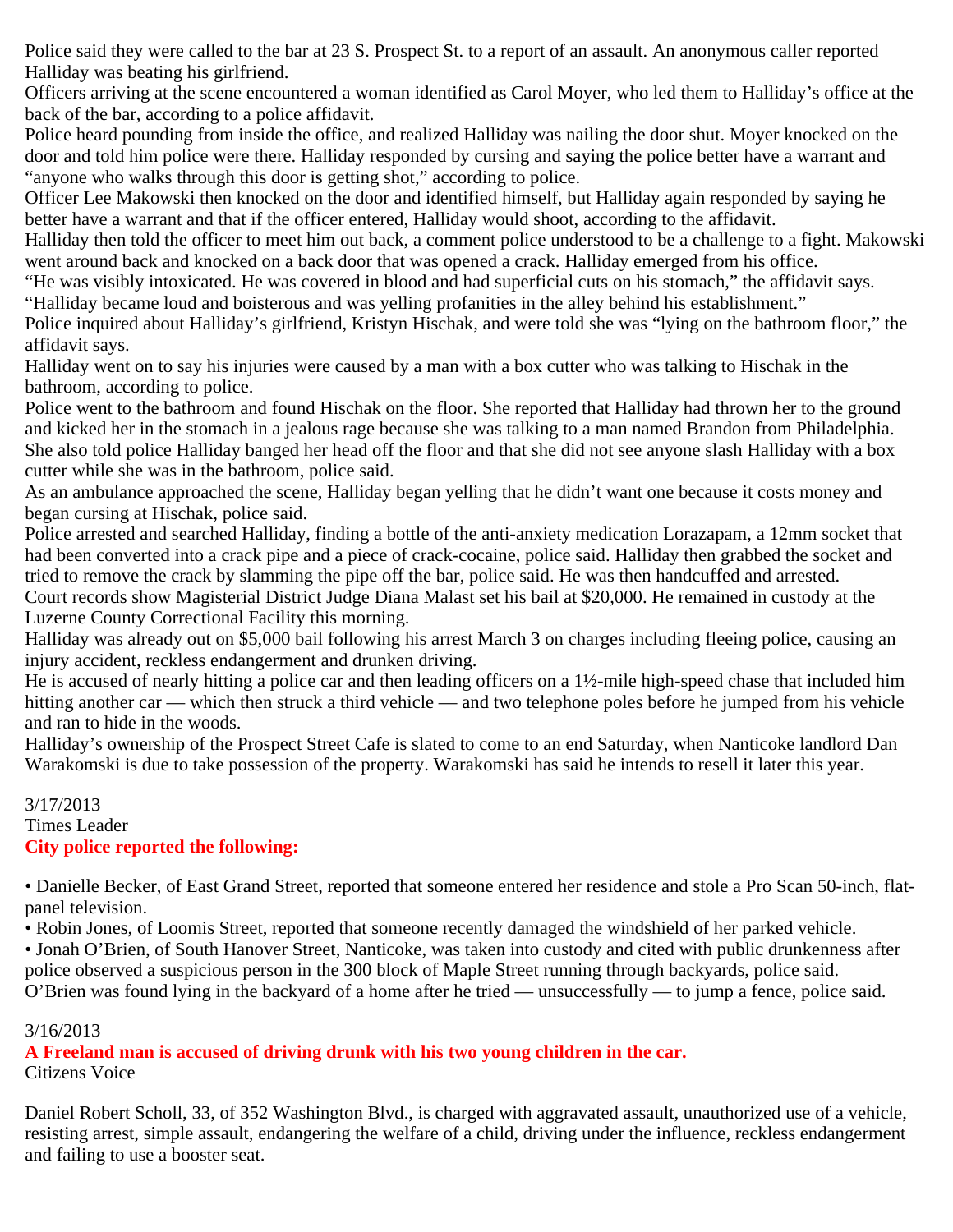Nanticoke police say Melissa Stanton reported Scholl, her former boyfriend, had taken their two children and her car while she was at school Monday evening. Stanton also said she found an empty 375 ml bottle of whiskey, police said. Police called Scholl on his cellphone and he admitted taking the car but denied drinking, according to the criminal complaint. He refused to tell police where he was and instead put the phone to the car's stereo speakers. Officers later found Scholl back at Stanton's home. Scholl, whom police described as belligerent and threatening, "reeked of an odor of an alcoholic beverage" and was slurring his speech, according to charges. The car had a fresh contact mark on its front bumper and was leaking anti-freeze, police said. Scholl was jailed at the Luzerne County Correctional Facility with bail set at \$20,000.

# 3/15/2013 **Police Blotter**

Times Leader

Brittany Shemanski, 23, of West Grand Street, Nanticoke, was sentenced by Judge Joseph Sklarosky Jr. to 12 months probation on a charge of criminal conspiracy to deliver a controlled substance.

Shemanski drove Ryan Briggs, 25, of Nanticoke, to a parking lot on the Sans Souci Parkway, Hanover Township, to exchange heroin for cash on April 1, 2012, according to the criminal complaint.

# **City police reported the following:**

• David Rowlands of South Market Street reported a temporary registration sticker was stolen from the rear window of his vehicle.

• Antonik and Associates reported copper tubing was stolen from property that is for sale on West Church Street.

• David Sudimak, of Shavertown, reported a tool box with tools valued at \$300 was stolen from the basement of a property he owns on East Ridge Street.

• John Casey, of Chestnut Street, Warrior Run, reported someone damaged the driver-side mirror on his vehicle.

• Police cited Lisa Marie Daubert, 31, of Mill Street, Wilkes-Barre, with public drunkenness after she allegedly was located stumbling at West Ridge and South Hanover streets. Daubert pleaded guilty to public drunkenness on Tuesday and was fined \$291, according to court records.

• Police arrested Jeffrey Breyan, 52, of East Grove Street, after he allegedly kicked a woman and yelled profanities in public on Saturday.

Breyan was charged with simple assault, harassment and two counts of disorderly conduct, police said. He was released on \$2,500 unsecured bail.

A preliminary hearing is scheduled on March 20 before District Judge Donald Whittaker in Nanticoke.

## 3/14/2013

#### **Nanticoke man accused of assaulting girlfriend** Citizens Voice

A Nanticoke man is charged with attacking his girlfriend and cursing at police following a day of heavy drinking. Police say Jeffrey Joseph Breyan, 52, of 414 E. Grove St., kicked his girlfriend, Deborah Hardik, in the leg after a day spent drinking Saturday.

After being arrested, Breyan began cursing at police and at one point lunged forward, nearly pulling an officer down some steps, according to the charges.

Breyan was charged with simple assault, harassment and two counts of disorderly conduct. He was released on \$2,500 unsecured bond.

3/13/13

# **Police: Man drunk while driving car with two children**

Edward Lewis - Times Leader

A Freeland man was arraigned Tuesday on evidence of drunken driving with two children in the vehicle. Daniel R. Scholl, 33, was charged with aggravated assault, unauthorized use of a vehicle, resisting arrest, simple assault, driving while under the influence of alcohol, reckless endangerment, child endangerment and failing to secure child to a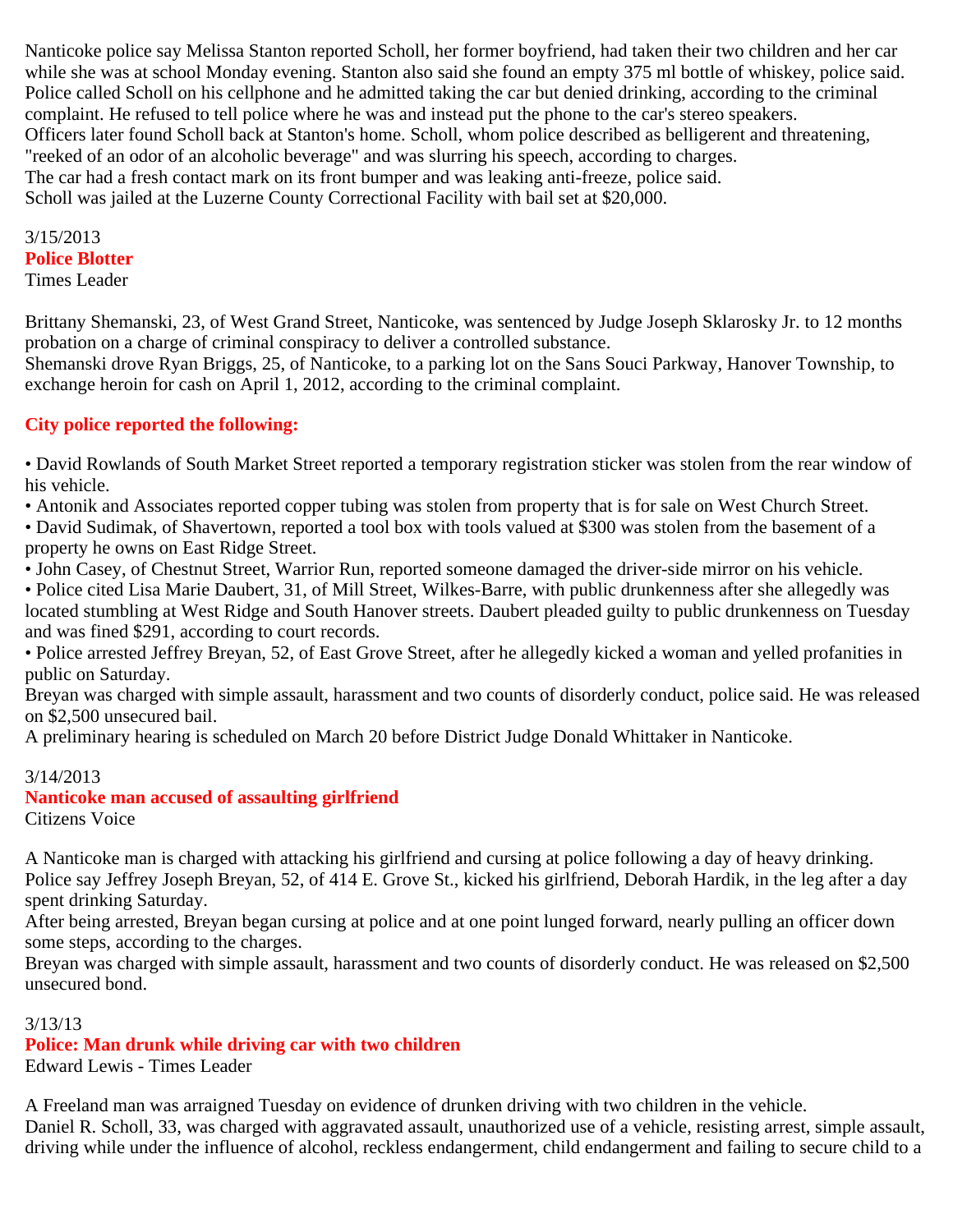safety seat. He was jailed at the Luzerne County Correctional Facility for lack of \$20,000 bail. According to the criminal complaint:

Melissa Stanton told police her boyfriend, Scholl, was watching her two children while she attended a class at Luzerne County Community College on Monday. She claimed Scholl and her two children were not at her residence where she found an empty bottle of whiskey. Her vehicle was also missing.

Police called Scholl who placed the phone to a car speaker.

Police later learned Scholl returned to Stanton's residence where an officer claimed he "reeked of an odor of an alcoholic beverage," the complaint says.

Police said in the complaint Stanton's car was damaged and was leaking anti-freeze after Scholl returned.

Scholl was transported to Wilkes-Barre General Hospital for a blood test.

The two children were unharmed.

## 3/9/2013

**Police said they charged David Joseph Paveletz Jr., 48, of West Noble Street, on evidence of drunken driving.** Times Leader

Police allege Paveletz was seen passing through stop signs and failing to use turn signals on Church, Fairchild and West Noble streets on March 1. Paveletz stopped his vehicle in front of his residence and backed up, causing the officer to reverse his cruiser, according to the criminal complaint.

Police said in the complaint they found an open can of beer inside the vehicle. Paveletz displayed signs of intoxication and failed field sobriety tests, the complaint says.

Charges of driving under the influence and six vehicle violations were filed against Paveletz.

A preliminary hearing is scheduled on April 3 before District Judge Donald Whittaker in Nanticoke.

### 3/6/2013

## **Nanticoke teen in court today on "mooning" sentence**

Edward Lewis - Times Leader

A Nanticoke teenager charged with sexually assaulting a young girl is scheduled for a bail revocation hearing today on a probation sentence for "mooning" a school bus filled with students.

Nicholas Molino, 19, of West Noble Street, was sentenced in Luzerne County Court in October to six months in the county's Accelerated Rehabilitation Program, a special probationary sentence.

A school bus driver transporting about 40 students at Greater Nanticoke Area spotted Molino exposing his buttocks while he was inside a pickup truck on East Main Street, Nanticoke, on Feb. 15, 2012, according to the criminal complaint.

The bus driver told police that "this activity alerted the passenger students and began causing a commotion at the rear portion of the bus, and that the students began moving to the passenger side of the bus and began looking out of the windows," the complaint says.

The bus driver had to stop the bus and instructed the passenger students to return to their seats. She claimed Molino was seated in the middle between the driver and another passenger of the pickup truck.

Molino was identified by other students, including his sister on the school bus, the complaint alleged.

Molino pleaded guilty to open lewdness and disorderly conduct. He was sentenced to six months in the county's ARD program.

A bail revocation petition was filed in court on Feb. 14 alleging Molino violated his sentence when he was charged with domestic violence and underage drinking on Feb. 7, according to court records.

Molino was charged by police on Monday on allegations he sexually molested a young girl in September. He was jailed at the county correctional facility for lack of \$50,000 bail on two counts of indecent assault.

### 3/5/2013

# **Bar owner charged with DUI, fleeing police**

Edward Lewis - Times Leader

City police charged the owner of the Prospect Street Cafe on evidence of drunken driving that involved a crash and a pursuit that began at his tavern early Sunday morning.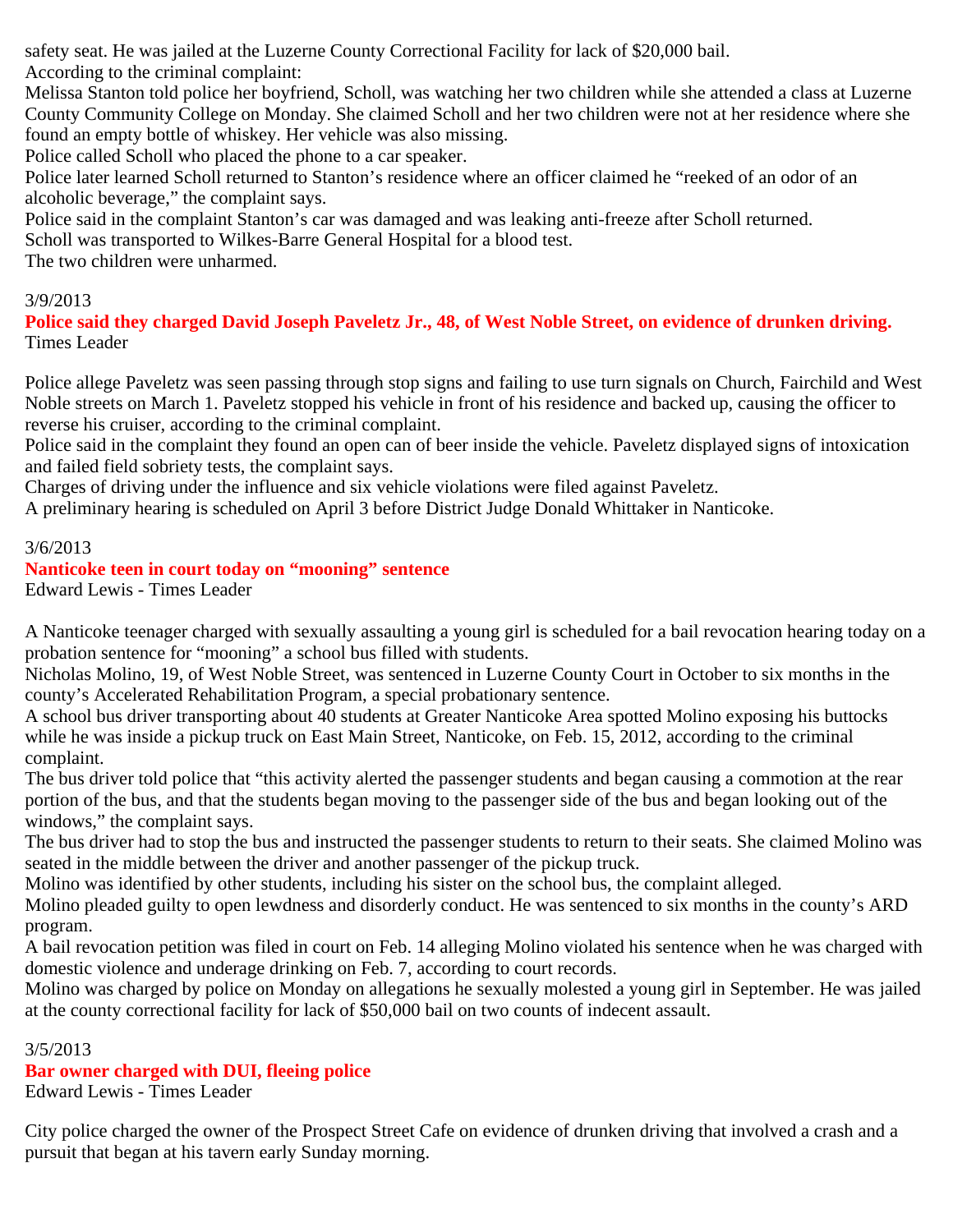Paul Halliday, 38, of West Ridge Street, Nanticoke, allegedly drove away from his tavern at a high rate of speed, passed through stop signs and crashed into a vehicle before abandoning his wrecked vehicle and running away, according to charges filed.

Halliday told police he was he was "attempting to get away because he was threatened by two black males" in his tavern, the complaint says.

Police charged Halliday with four counts of reckless endangerment, two counts of fleeing or attempting to elude police and one count each of driving under the influence, accidents involving death or injury, speeding, reckless driving, careless driving, improper passing, following too closely and running a stop sign. He was arraigned by District Judge Diana Malast in Plains Township on Sunday and released after posting \$5,000 bail.

Court records say Halliday was free on bail on two unrelated assault cases that involved allegations he smashed a beer mug on another man's head outside his tavern on Sept. 3, and grabbing the arm of his niece in drunken rage on Oct. 20. According to the latest criminal complaint:

Police were leaving Prospect Street Cafe after investigating an incident just after midnight Sunday when Halliday was allegedly seen driving away at a high rate of speed and nearly colliding with a cruiser.

Halliday's vehicle fishtailed when he turned onto South Prospect Street and turned into oncoming traffic trying to pass a vehicle, the complaint says.

Police pursued Halliday, who tried to pass another vehicle and crashed into a utility pole on State Street. Halliday backed up and turned into Shea Street, continuing to drive at a high speed, passing through a stop sign at East Main Street, where he collided with a Ford Escort. The force of the impact caused the Ford to strike a Volkswagen Jetta, according to the complaint.

Halliday drove away with his vehicle's bumper dragging on the pavement. He turned into a parking lot on West Main Street, clipping a utility pole and then drove around a building and into a wooded area.

He abandoned the vehicle and ran away, and was found lying in shrubs in the area of Line Street, the complaint says. Halliday allegedly told police he was fleeing because two black men threatened him inside his tavern.

Police said in the complaint Halliday displayed signs of intoxication and refused to submit to a blood test at Wilkes-Barre General Hospital.

Police said the length of the pursuit was 1.5 miles.

A preliminary hearing is scheduled on March 13.

## 3/5/2013

# **Police: Nanticoke couple didn't stop rapes**

jhalpin@citizensvoice.com

A Nanticoke couple is charged with endangering the welfare of a child after they discovered a 16-year-old boy was raping a 14-year-old girl - and then did nothing to stop it, according to police.

Nanticoke police on Thursday charged John E. Davis Jr., 43, with one felony count and his wife, Laurie Ann Davis, 35, both of 210 W. Noble St., with two felony counts.

Police say Luzerne County Children and Youth Services officials brought the alleged abuse to their attention Jan. 29 about a year after Laurie Davis told investigators she first learned about the sexual assaults.

"(Laurie) Davis did nothing to stop the abuse from happening or to protect (the girl)," Nanticoke Police Chief William Shultz wrote in an affidavit filed in court. "Hence, the abuse continued well beyond Davis being informed."

Laurie Davis told police the boy admitted to her he was having sex with the girl and that she chided him for his conduct, saying he wasn't supposed to molest the girl, Shultz wrote.

"You did not even use a condom," Shultz quoted Laurie Davis as telling the boy. "What if you got her pregnant?" During an interview with the victim Feb. 1, the girl reported that the Davises found out she was being raped about a year earlier and had merely counseled the boy about his conduct.

John Davis told the boy he didn't need to assault the girl and that if he needed to, he should "go into the bathroom with pornography," Shultz wrote.

The girl reported that she was most recently assaulted Jan. 27, according to the affidavit.

Laurie Davis is also accused of failing to take action after finding the girl being groped in an earlier instance in Plymouth Township, according to police.

It wasn't immediately clear whether the boy had been charged in the alleged sexual assaults.

Court records show John Davis was released on \$20,000 unsecured bail and Laurie Davis was booked at the Luzerne County Correctional Facility but has since posted \$25,000 bail.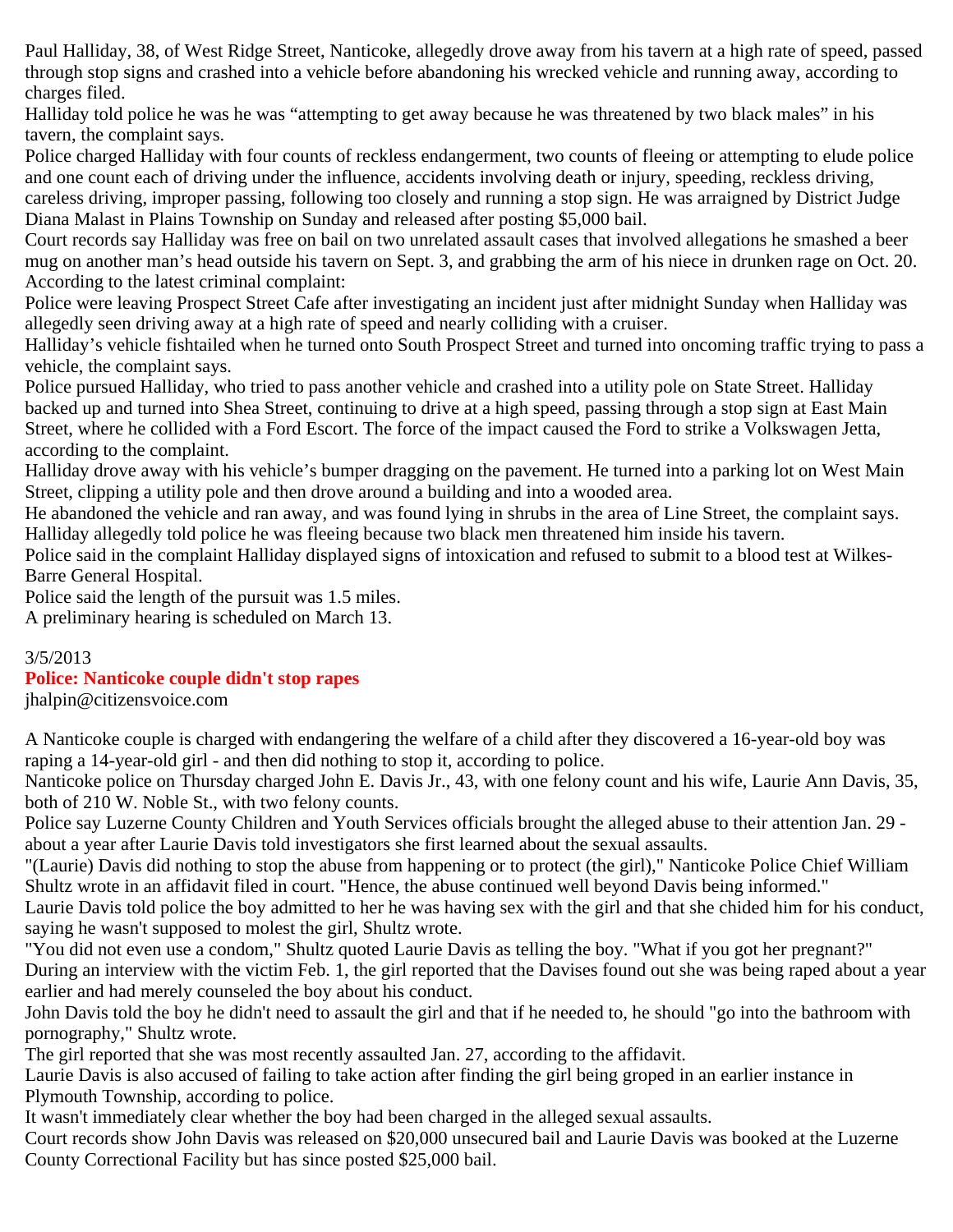### 3/5/2013

### **Woman sentenced to at least 20 years for raping son**

Bob Kalinowski - Citizens Voice

A 45-year-old woman must serve decades in state prison for raping her own son and making him live in squalor for years, a judge ruled Monday.

During a sentencing hearing, Luzerne County Judge Tina Polacheck Gartley deemed Carol Hann a "sexually violent predator" and ordered her to jail for up to 41½ years.

Hann was convicted in December of rape of a child, criminal conspiracy, incest, corruption of minors and three counts of endangering the welfare of a child.

Gartley ordered Hann to serve a separate sentence on each charge, not concurrent sentences that would allow her to serve one or more of the sentences at the same time. In all, Gartley ordered Hann imprisoned for 20 years, 9 months to 41 years, 6 months.

The boy, now 14, testified at trial about how his father, Robert Caravella, introduced him to pornography at age 7 and how, on his eighth birthday, led him upstairs and demanded he have intercourse with Hann, the first of many rapes. Caravella was convicted of conspiracy to commit rape of a child, corruption of minors, endangering the welfare of children and distributing explicit sexual material to minors. He is slated to be sentenced on March 11.

In addition to the sexual abuse, the teenager said he'd be given a bath about once a month, brushed his teeth "on occasion" and walked around without clothes on because he didn't know it was improper. Police say their home was strewn with trash, infested with fleas, and exhibited a "nauseating" stench of cat and human urine, along with fecal matter.

The abuse occurred at homes on North Chestnut Street in Nanticoke and Gould Street in Plymouth, police said. As part of her sentence, Hann is forbidden from any contact with her son, Gartley ruled.

If Hann is ever released from prison, she is not to have unsupervised contact with anyone under the age of 18 and must register as a sex offender for life, per the conditions of the state police Megan's Law, the judge said.

3/2/2013 **Collision leads to charges against Nanticoke motorist** Citizens Voice

A Nanticoke man will face charges of drunken driving, leaving the scene of an accident and drug possession after he rear-ended a vehicle on state Route 29, according to police. James Hughes, 24, of State Street is accused of crashing his Ford Mustang into the back of a Toyota driven by Theresa Morgan, no age or address given, while the vehicles were on an exit ramp. Police say Hughes, who was wanted by the Luzerne County Sheriff's Office on probation violations, fled the scene but was found a short time later with the help of a passer-by. He was taken to Geisinger Wyoming Valley Medical Center in Plains Township for a blood-alcohol test, with charges pending the results, police said.

### 3/1/2013

**Nanticoke man gets 3-6 years for 2012 crime spree**

Bob Kalinowski - Citizens Voice

A 23-year-old man will spend three to six years in state prison for three separate crimes last year at the Apollo Circle housing complex in Nanticoke, a judge ruled Thursday.

Benjamin Artache, of Nanticoke, previously pleaded guilty in connection with an armed home invasion robbery and beating in March 2012, trespassing in his ex-girlfriend's apartment in April, and then another home invasion later in April in which he held his former girlfriend and her three children at knife-point for an entire night, court records show. Luzerne County Judge Fred Pierantoni on Thursday ordered Artache to state prison for three to six years on a charge of possessing a firearm as a convicted felon in connection with the armed home invasion. He sentenced Artache on each of the other charges - robbery, trespassing, criminal mischief, unlawful restraint, intimidating a witness, and resisting arrest - but made the sentences concurrent, meaning he'll serve them at the same time as the gun rap.

As part of the sentence, Pierantoni barred Artache from entering the Apollo Circle property.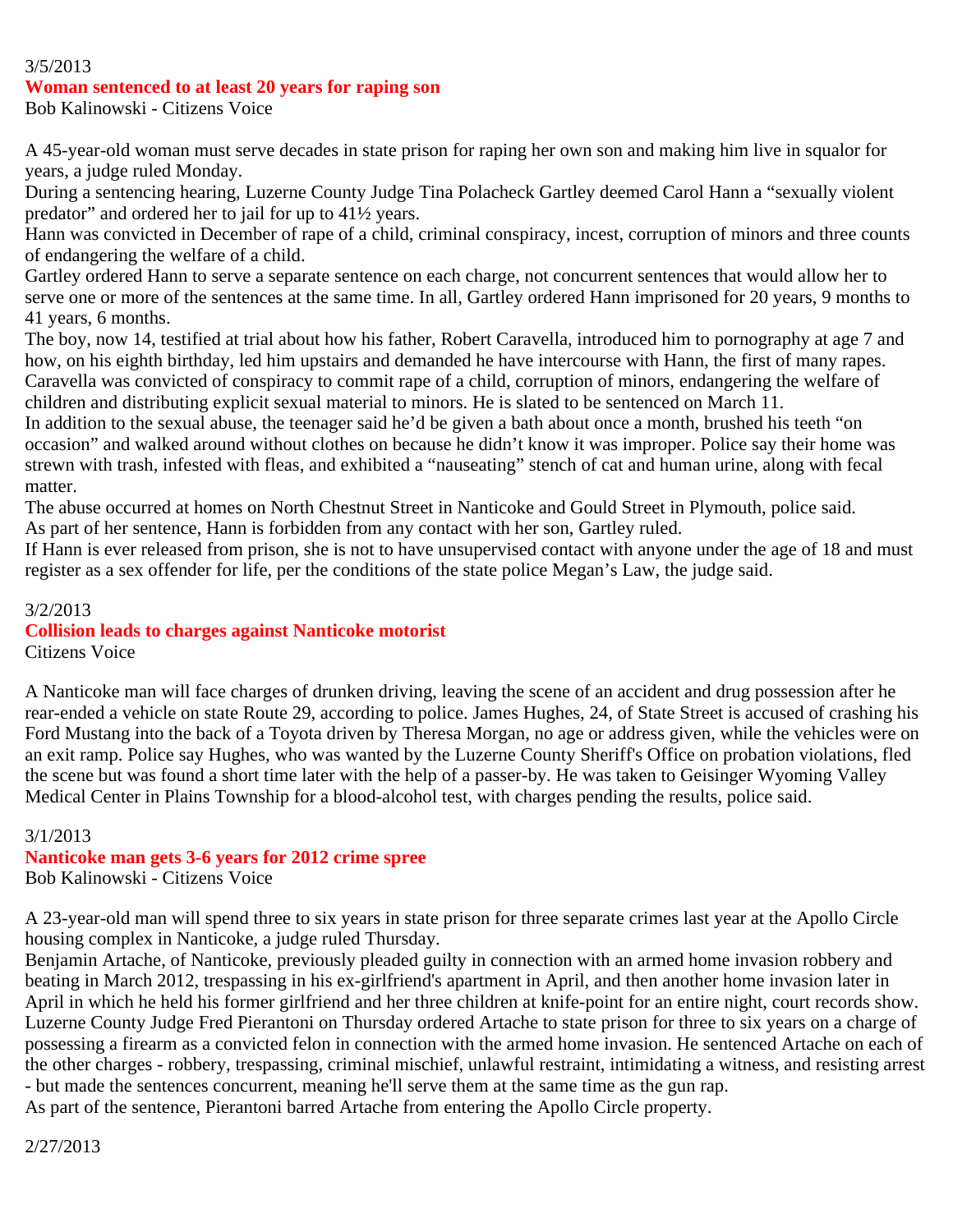## **Nanticoke man charged with making prank calls to fire department**

James Halpin - Citizens Voice

A Nanticoke man was charged today with making prank phone calls that sent firefighters scrambling to find nonexistent people in distress, according to state police.

Lee Anthony Beatty, 50, is charged with reporting false alarms to a public safety agency and reckless endangerment, according to police.

Beatty is accused of calling 911 three times to report false emergencies — in one case sending out boats and rescuers who searched the Susquehanna River for about 2 1/2 hours before realizing no one was in danger.

"It does get frustrating," said Andy Novak, deputy chief of the Plymouth Township Fire-Rescue Tilbury Station in West Nanticoke, which was called out to the three false emergencies since December. "We're

not there for somebody's amusement."

According to state police, Beatty first called the department Dec. 31 at 8:46 p.m. to report a four- or five-car pileup had taken place between a diner and the Garden Drive-in.

Then on Jan. 11 at 7:31 p.m., Beatty again called to report a vehicle had gone off the road, possibly landing in the Susquehanna River.

On Feb. 7, Beatty phoned in a report of a truck fire in front of a diner, according to state police.

In each case, the calls came from a pay phone at a Sunoco gas station at state Routes 29 and 11 in Plymouth Township, police said.

Novak said firefighters wasted about 30 to 40 minutes each on the vehicle crash calls, but the report of a car in the river took about 2 1/2 hours because officials had to summon water-rescue equipment, including three boats, and search for a possibly submerged vehicle.

While firefighters weren't put in a position to have to miss a real emergency as a result of the pranks, they were put at potential risk by having to navigate icy roads, Novak said.

"There's no use sending us out on the road when we don't have to be," he said.

State police said they were alerted to the series of false reports Feb. 8, and investigators collected video surveillance footage from the area. Firefighters were able to recognize Beatty and his vehicle, police said.

Court officials say a summons to appear in court was mailed to Beatty today.

## 2/26/2013

## **Gun dealer claims wrongful imprisonment**

eskrapits@citizensvoice.com

A Nanticoke man claims he was wrongly punished as an illegal arms dealer when, in fact, he was only helping a Russian sporting goods seller avoid foreign taxes.

Mark Komoroski, the owner of D&R Sports Center, filed a lawsuit in federal court Monday against numerous entities including the federal government, prosecutors and his Kingston-based lawyers, attorneys Philip Gelso and Frank Nocito. Komoroski states the prosecutors, from the U.S. Attorney's Office for the Middle District of Pennsylvania, "knowingly framed an innocent man for a crime he did not commit" by withholding evidence and then trying to cover it up while his own attorneys provided ineffective counsel. He is seeking \$10 million to compensate for wrongful imprisonment and "extreme" emotional distress.

Gelso said he and Nocito have not seen the suit and could not comment.

Komoroski served more than two years in the Federal Correctional Institution at Fort Dix, N.J., for conspiring with Russian national Sergei Korznikov to illegally ship paramilitary equipment to Russia. Komoroski was released on Dec. 13, 2012, according to the Federal Bureau of Prisons.

Prosecutors said Komoroski and Korznikov smuggled defense material, including rifle scopes and riot shields, from the U.S. to Russia without approval from the U.S. State Department. Both men pleaded guilty. Korznikov was sentenced in July 2011 to six months in prison and two years of supervised release, but Komoroski was sentenced in July 2010 to 2 years, 8 months in prison, two years of supervised release and a \$10,000 fine.

In the suit, Komoroski states that he pleaded guilty to violating a generic federal conspiracy statute, which has a maximum penalty of one year, but "federal prosecutors knowingly presented false evidence" that he was guilty of exporting items without a required license, which has stiffer federal sentencing guidelines.

Komoroski says he did have a valid export license, and the only crime for which there was any evidence was the conspiracy to "deprive the government of Russia of more than \$120,000 and less than \$200,000 in tax revenue."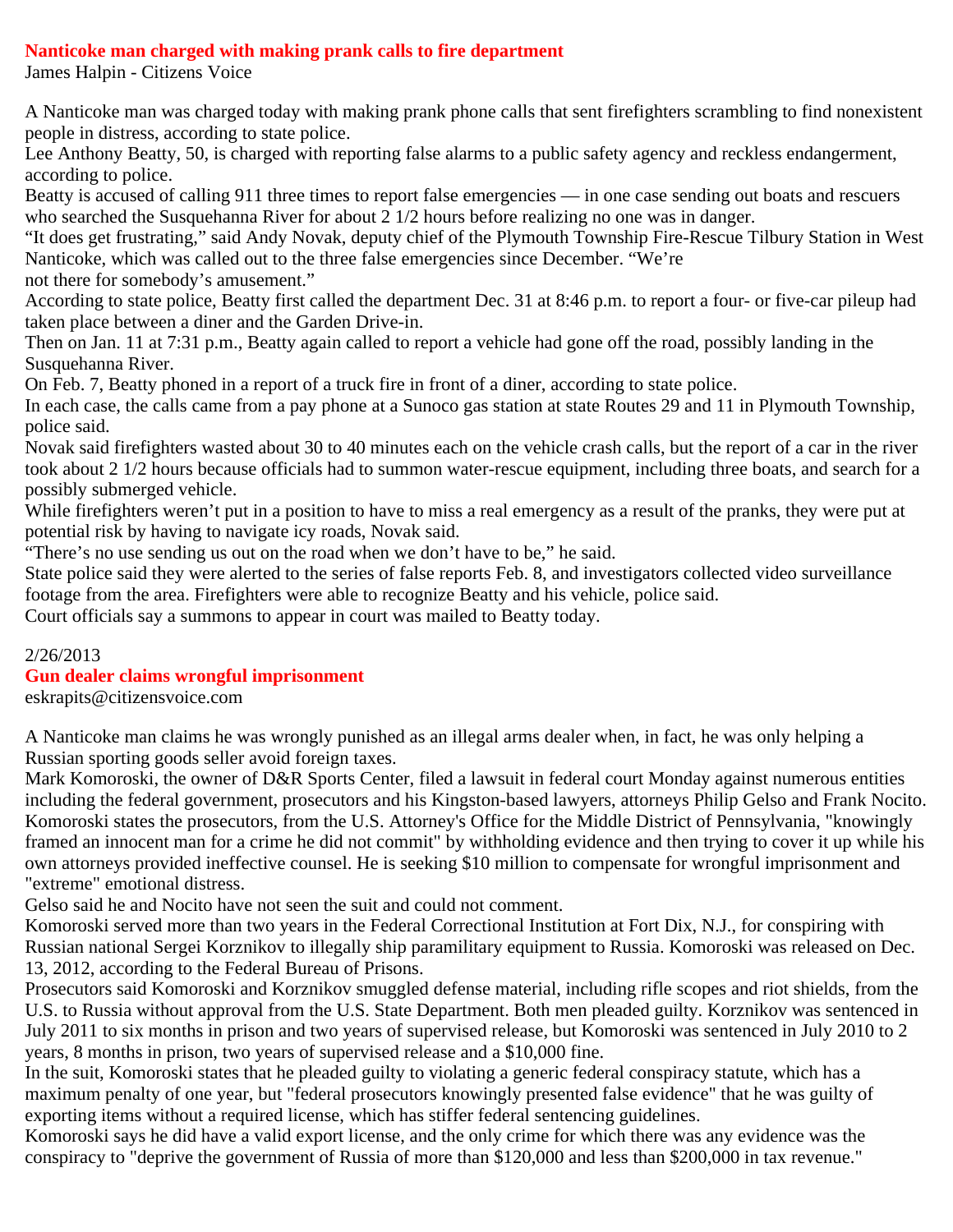He also alleges prosecutors ruined his reputation and wrongfully imprisoned him by falsely trying to link him to a notorious Russian arms merchant, then withholding evidence that would have exonerated him.

## 2/23/2013

# **Mom charged with endangerment in baby's near-fatal cocaine overdose**

Bob Kalinowski - Citizens Voice

A mother from Nanticoke is facing felony charges after her infant son overdosed on cocaine last month and nearly died, city police say.

Nanticoke police arrested 19-year-old Amber Morgan late Friday afternoon, charging her with endangering the welfare of a child.

The allegations stem from an incident Jan. 8 when city paramedics were called to Morgan's mother's Church Street home for the report of the 1-year-old child having a seizure from an accidental prescription drug overdose. However, multiple toxicology screenings indicate the only drug in the baby's system was cocaine, police say.

"When a mother doesn't tell the truth to us to help her own child, that is very disturbing," Nanticoke police Chief William Shultz said. "The child could have died."

Morgan was arraigned late Friday afternoon by Magisterial District Judge Donald Whittaker, who ordered Morgan to the Luzerne County Correctional Facility in lieu of \$75,000 cash bail.

Shultz said the child nearly died from the ordeal, spending days in critical condition in the hospital. He noted Morgan initially tried to cover up the overdose, trying to induce the baby to vomit with a baking soda/apple juice cocktail for 30 minutes before calling 911.

"Those moments were very critical," Shultz said.

According to arrest papers:

Emergency crews were called to the 192 W. Church St. residence of Morgan's mother Mary Jo Ryder on Jan. 8 on reports a young child accidentally overdosed on prescription drugs. Morgan told officials she and the child were watching a movie on Ryder's bed when she went to make some food.

When she returned, the child was in bed "acting funny" and started having seizure-like symptoms. She told emergency crews she assumed the baby had ingested Ryder's nearby prescription pills, which included naproxen, seroquil, klonopin and benazepril.

She made no mention of cocaine, and no illegal drugs were found, police said.

Morgan then acknowledged she tried to make the baby throw up for 30 minutes prior to calling authorities.

An ambulance rushed the baby to Wilkes-Barre General Hospital, where a toxicology screening indicated the only drug was cocaine. The baby was then airlifted to Geisinger Medical Center in Danville, where he was in critical condition for two days.

All toxicology tests performed on the baby indicated cocaine, arrest papers say.

Morgan still claims she doesn't know how the cocaine got in her baby's system, Shultz said.

The child is now living with his father. Police arrested Morgan at Luzerne County Children and Youth, where she was having a supervised visit with the child, Shultz said.

Even if the baby had overdosed on prescription drugs, Morgan would have been charged, but the grading would have been a misdemeanor, Shultz said. Her willful "course of conduct" to cover up the reason behind the overdose allowed police to charge her with a felony, he said.

"She continued to tell us, EMS personnel, paramedic, hospital personnel, that the only drugs in his system were the grandmother's prescriptions. None of those drugs were in his system. It came back as cocaine," Shultz said.

# 2/23/2013 **Police: Toddler ate cocaine**

Times Leader

City police on Friday charged Amber Morgan, 19, of 192 W. Church St., Nanticoke, with endangering the welfare of a child after an investigation revealed her toddler ingested cocaine, according to authorities.

Morgan initially told police she assumed her 2-year-old son accidentally ingested her mother's prescription medication. According to police, she said the child began acting funny and then seizing.

A toxicology exam revealed that the only drug in the child's system was cocaine, police said.

Morgan was jailed at Luzerne County Correctional Facility for lack of \$75,000 bail. Her preliminary hearing is set for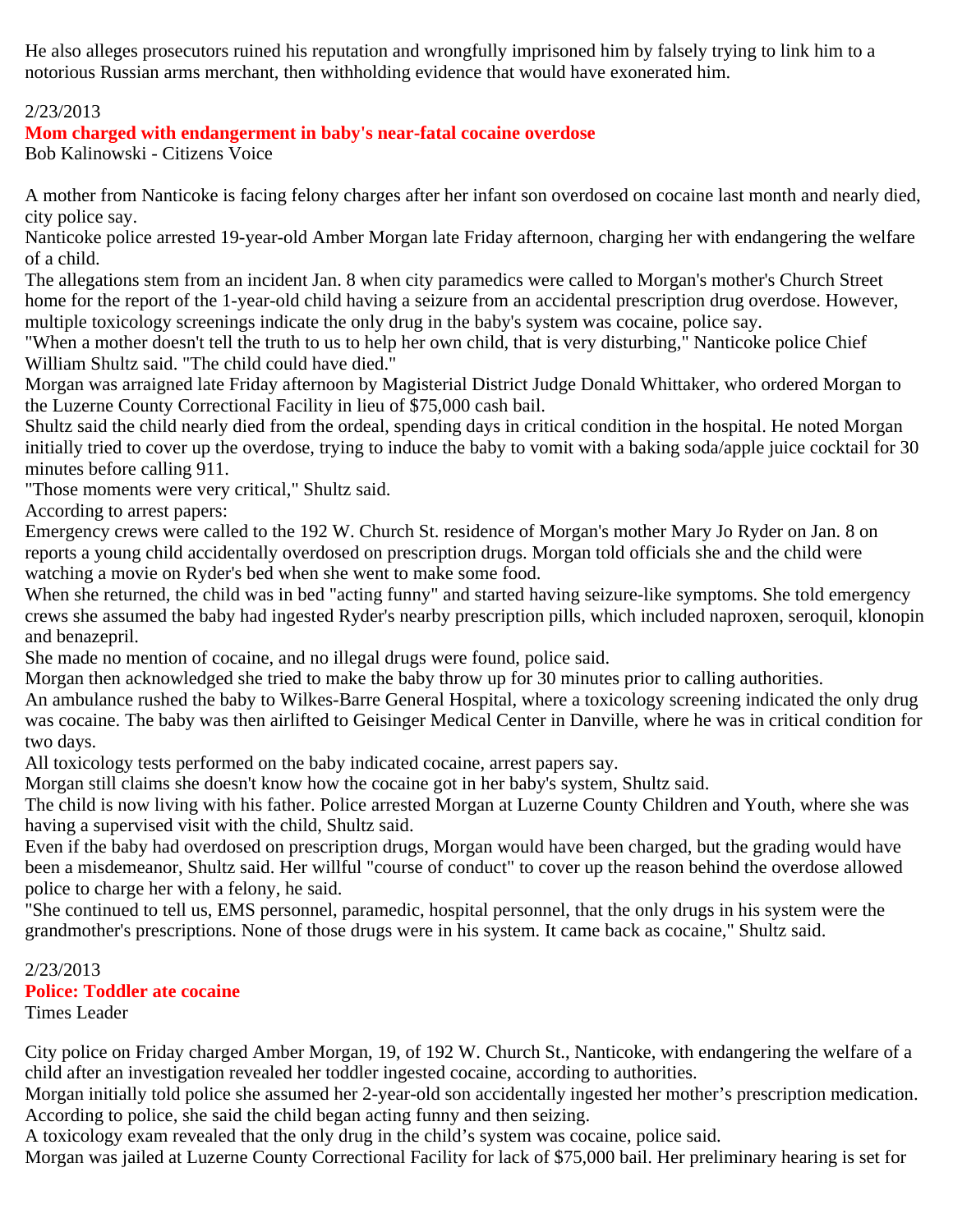March 6.

### 2/22/2013

### **Nanticoke bar contests ruling on LCB citation**

### **Business accused of serving alcohol to underage woman blamed in slashing.**

tmorgan@timesleader.com

An attorney for the Prospect Street Café in Nanticoke has filed a counter-appeal of a state Liquor Control Board ruling that upheld a citation for serving an underage female who is accused of slashing another woman's face.

Attorney Michael Yelen argues there was insufficient evidence to support the citation that was issued to the bar for allegedly serving 20-year-old Melanie Figueroa alcohol on Jan. 1, 2012.

Figueroa was accused by Jennifer Mieczkowski in a civil lawsuit filed 13 months ago against the bar and its owner of slashing Mieczkowski in the establishment. Police investigated, but no charges have been filed in the case.

The State Police Bureau of Liquor Control Enforcement filed several citations against the bar in February 2012. Two of the citations were for serving a minor and for allowing a minor to frequent the establishment – both of which were related to Figueroa.

The LCB recently upheld the underage citation, but dismissed the citation for allowing a minor to frequent the bar. The state police filed an appeal of that ruling on Thursday in Luzerne County Court.

In a counter appeal filed last week, Yelen said the only evidence presented for the underage citation was Figueroa's testimony that she ordered a drink known as a "cherry bomb" and was served without being asked for identification. Yelen said Figueroa testified she did not know what ingredients are in the drink, therefore the board erred in assuming it contained alcohol.

Yelen also argues the bar was denied its right to due process in challenging the citation because it was not permitted to question Figueroa at a hearing held on the matter due to the criminal investigation into the slashing that was going on at the time.

"Counsel never had the opportunity to fully attack the credibility of the testimony of the allege minor and was thus denied the right to properly confront the witness," Yelen wrote.

2/9/2013 Police Blotter **PITTSTON – Two Nanticoke men and a Blakeslee woman have been arrested in connection with the theft of copper.**

City police were dispatched at 10:51 a.m. Friday to a residence on Tomkin Street for a report of two men stealing copper from the residence.

The men fled in a tan truck before police arrived; they were stopped by Kingston police, authorities said.

Kevin Atkinson, 44, and Michael Sczyrek, 25, were both charged with criminal trespass, theft, receiving stolen property and conspiracy. Elizabeth Lynch, 23, also was apprehended and charged with conspiracy.

The three were arraigned before District Judge Joseph Carmody in West Pittston. Carmody set bail at \$15,000 for Atkinson, \$7,500 for Sczyrek and \$7,500 for Lynch. Atkinson was jailed at Luzerne County Correctional Facility for lack of bail; Sczyrek and Lynch posted bail.

2/8/2013 Police Blotter **Police charge Sugar Notch man in 9 burglaries** Bob Kalinowski - Citizens Voice

Police in Hanover Township and Nanticoke have charged a man accused of committing at least nine home burglaries in recent weeks.

Police say Gregory Richards, 24, of Sugar Notch, committed the crimes to support his 12-bag-a-day heroin habit. According to arrest papers, Richards was caught in the act of a burglary on Feb. 5 in the Preston section of Hanover Township after a crossing guard saw him trespassing behind a home. Investigators then linked him with multiple other burglaries in Hanover Township, Nanticoke and Warrior Run. Police say Richards is likely linked to other break-ins. Arrest papers say Richards mostly stole cash and jewelry.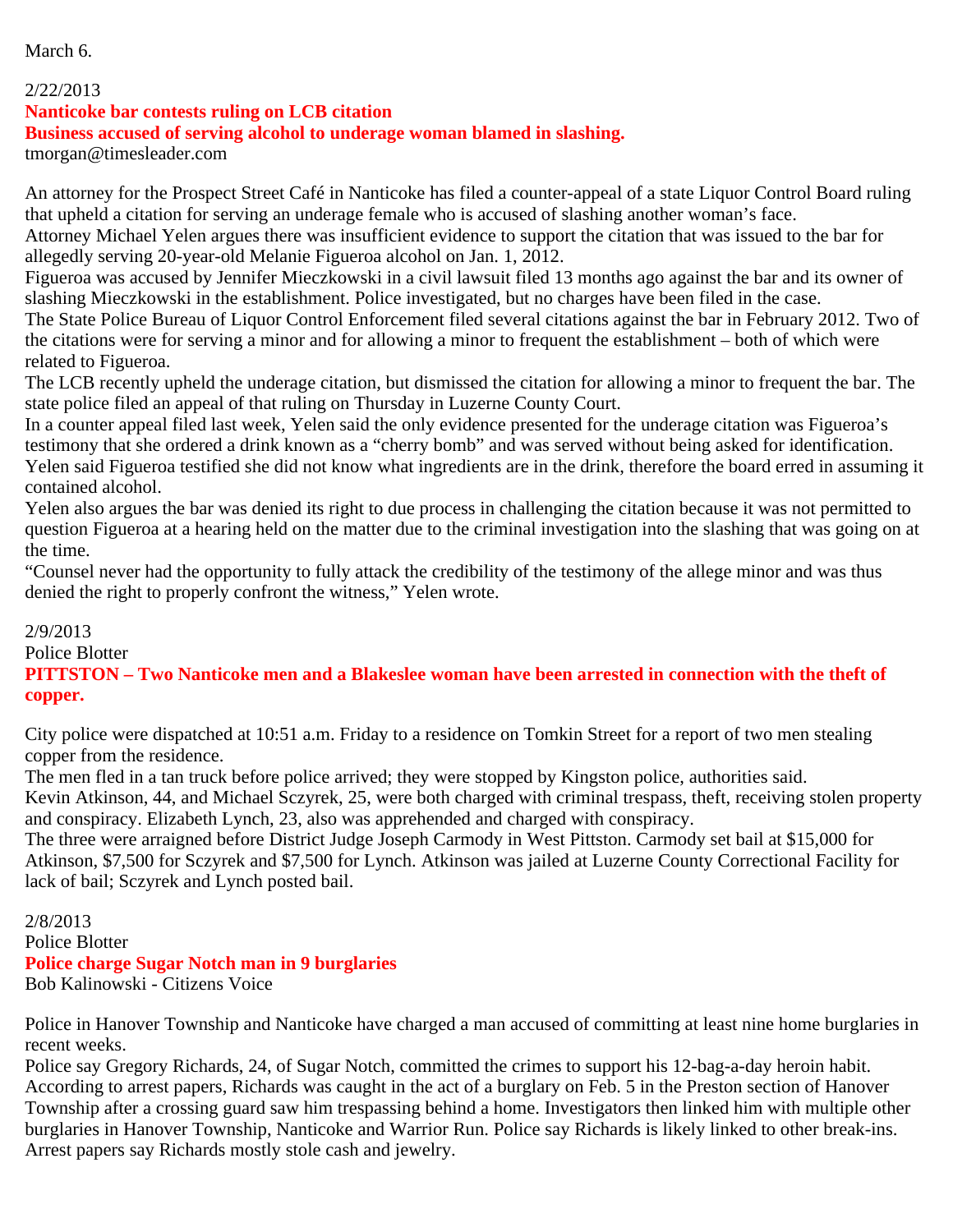The homes Richards targeted include: 5 Black St., Hanover Township 295 Bunker Drive, Hanover Township 80 Diamond Ave., Hanover Township 55 High St., Hanover Township 537 High St., Hanover Township 106 Regal St., Hanover Township 20 Tayna Drive, Hanover Township 131 Center St., Nanticoke 360 Slope St., Warrior Run Richards has been jailed in the Luzerne County Correctional Facility in lieu of \$50,000 cash bail since his Feb. 5 arrest. Following an arraignment this morning, Magisterial District Judge Joseph Halesey jailed Richards on \$10,000 bail for each new case, for a total of \$130,000.

### 2/2/2013

## **Police: W-B barber followed home, bound and robbed**

Bob Kalinowski - Citizens Voice

Nanticoke police believe a man robbed at gunpoint Thursday night in the city was targeted by a group of people who followed him home from his Wilkes-Barre barber shop.

Police said the victim was confronted by a gunman around 9:40 p.m. shortly after pulling into his garage in the 400 block of East Church Street.

The man ordered the victim, who was not identified, to the ground and demanded he hand over his cellphone and wallet, which contained cash and credit cards. Authorities said the robber then tied the victim's hands behind his back and stole his keys.

Several accomplices then emerged from a gray sport utility vehicle and rummaged through the victim's vehicle before fleeing, police said.

The victim remained tied up in the garage for a half-hour before being found by a relative, Nanticoke police Chief William Shultz said.

Shultz said the victim owns a barber shop on Parrish Street in Wilkes-Barre and was just arriving home from work. "I do believe he was targeted. I do believe they followed him to his house," Shultz said.

A state police forensics unit was called to the scene to collect evidence, police said.

Anyone with information is asked to call Nanticoke police at 570-735-2200.

#### 2/1/2013 **Armed robbery in Nanticoke**

Times Leader

Police are investigating an armed robbery in the 400 block of East Church Street Thursday night.

Police said a man returned home from work at about 9:40 p.m. and saw an unknown man exit the rear driver's side door of a gray SUV.

The suspect, described by police as a black male wearing a green puffy jacket, approached the man aiming a handgun at him.

The man surrendered his wallet, cell phone and various credit cards, police said.

Police said the man was ordered to the ground and was tied up. His keys were taken from him and his car, which was parked in a garage, was ransacked.

Police said the man heard at least two other men talking to the gunman.

Anyone with information about the armed robbery and assault is asked to call Nanticoke police at 735-2200. State police Forensic Services Unit assisted in processing the scene.

1/31/2013 **Police Blotter** Times Leader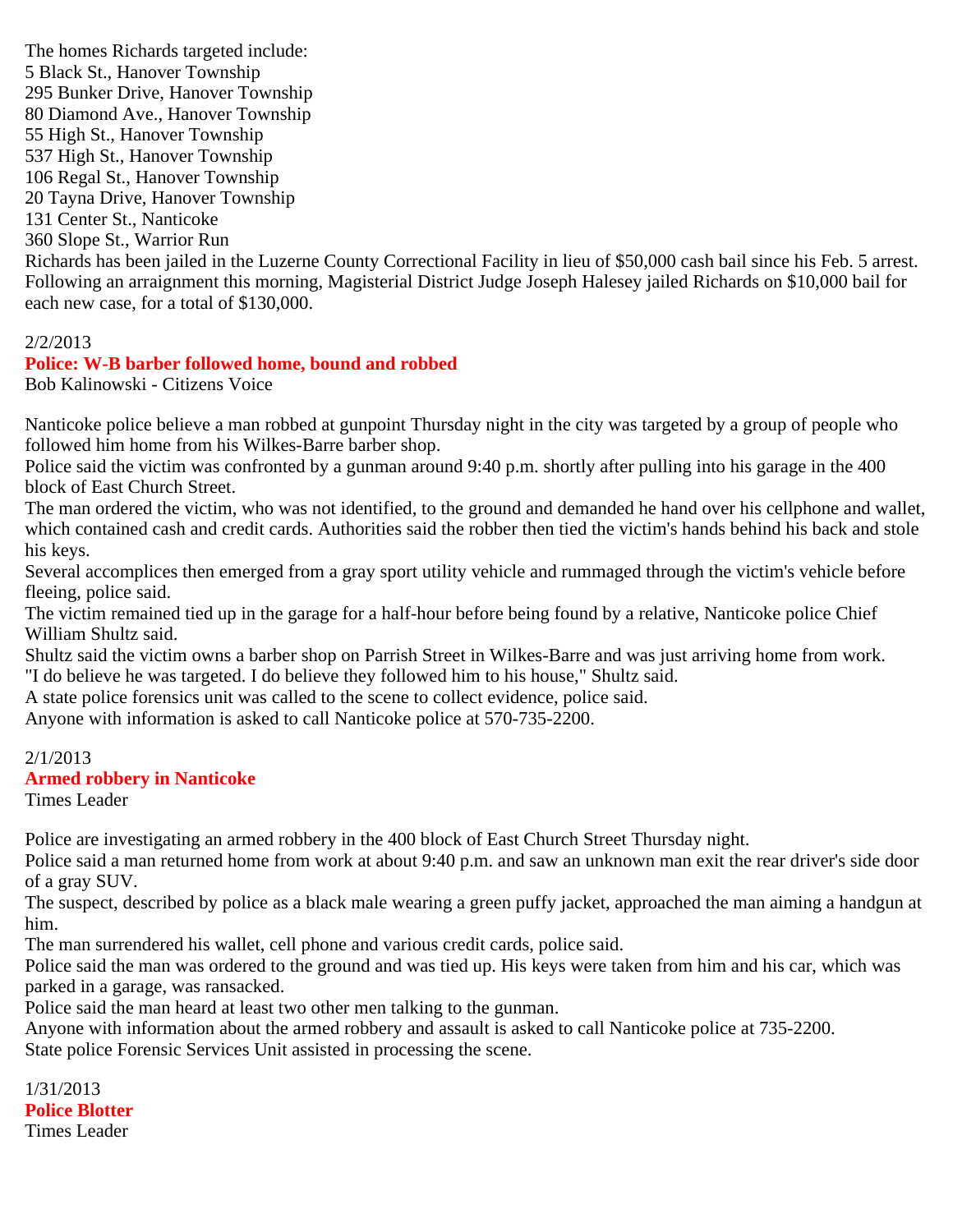Dirk Michael Esser, 53, of East Ridge Street, was arraigned Wednesday on charges he assaulted a woman inside his residence early Wednesday morning.

Esser was charged with simple assault and harassment. He was jailed at the county prison for lack of \$2,500 bail. A preliminary hearing is scheduled on Feb. 6.

A Nanticoke man was arraigned Wednesday on charges he was driving a stolen vehicle.

Alonzo Eric McClinton, 30, of College Street, was charged with receiving stolen property, driving with a suspended license and speeding. He was jailed at the county prison for lack of \$1,000 bail.

Police said they stopped McClinton for driving 41 mph in a 25 mph zone on Courtdale Avenue on Tuesday night. The vehicle was reported as stolen to the Scranton Police Department, police said.

A passenger in the vehicle, Gerard Jenkins, was found to be wanted on drug charges, police said

## 1/31/2013

# **Man accused of shooting at troopers to stand trial**

chong@citizensvoice.com

A man accused of shooting at state police in April 2012 will go to trial on the charges, Magisterial District Judge Donald Whittaker in Nanticoke ordered Wednesday.

William Gronosky, 30, of Nanticoke sat in a preliminary hearing as a state police trooper described the April 14, 2012, incident that began outside a Plymouth Township strip club.

Trooper Stephen Polishan said he and other troopers had set up outside the Carousel Lounge after receiving a tip that a woman was dropping off a getaway car for Gronosky, who was Luzerne County's top fugitive at the time.

Gronosky was accused of robbing a disabled man inside his home at gunpoint, beating and robbing the owner of the Carousel Lounge and stealing cash, jewelry, electronics and a handgun from a state trooper's Laflin home before using it to fire a dozen shots at Wilkes-Barre police during a 20-mile chase that he ultimately escaped.

Polishan said police saw Gronosky enter the Tan Chevrolet Cruze and drive south on Route 11. As a line of police cars chased Gronosky, he fired two shots at the officers, the trooper testified. Polishan said the entire chase was caught on a dashboard camera.

"You can actually see the rounds traveling and hitting the pavement in front of the state police vehicle and ricoheting over the hood of the vehicle," Polishan said.

Gronosky evaded police again that night, but he was arrested April 15 outside a convenience store in Montgomery County.

Whittaker ordered Gronosky to stand trial on charges of assault on a police officer, aggravated assault, illegal possession of a firearm and fleeing police. He is being held in the Luzerne County Correctional Facility with bail set at \$1.4 million.

He is also facing charges related to the other offenses that were part of his monthlong crime spree.

Gronosky smiled at reporters as he walked into the courtroom and said nothing during the hearing other than a few quiet words into the ear of his attorney. The hearing was a stark contrast from one on May 9, when he had to be removed from court when he exploded because police handcuffed his girlfriend.

# 1/31/2013

# **Nanticoke meth lab homeowner charged**

dallabaugh@citizensvoice.com

The owner of a Nanticoke home where police found a methamphetamine lab Tuesday now faces criminal conspiracy and drug possession charges.

Linda Buckley, 51, owner of the home at 232 E. Washington St., was arrested and arraigned Wednesday morning before Magisterial District Judge Diana Malast.

According to a criminal complaint, Buckley told police two other residents of the house, Kelly Parks, 36, and James Piacente, 35, were making meth in her basement. She said they stayed at her home for several days before police searched the home and she saw them making meth on numerous occasions.

Buckley also told police that she received meth from them in exchange for allowing them to stay at her home, which Nanticoke police Chief William A. Shultz described as a "hangout for the homeless, drunks and drug users."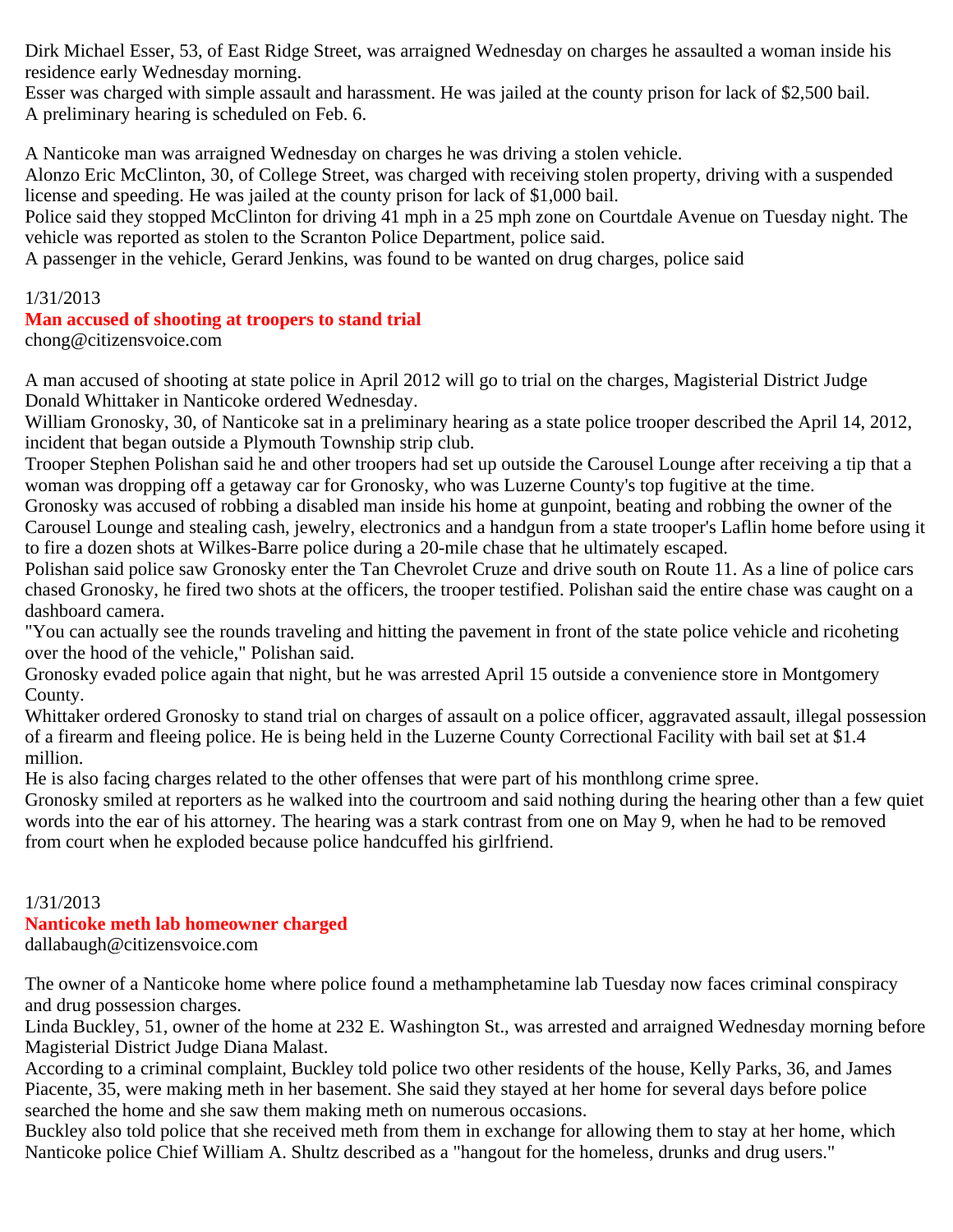Police seized several items in the home believed to be used to manufacture meth, including Coleman fuel, bottles, coffee filters, sodium and ammonium nitrate.

Buckley was jailed in Luzerne County Correctional Facility with bail set at \$40,000. Her preliminary hearing is scheduled for Feb. 6 at 1 p.m. before Magisterial District Judge Donald Whittaker in Nanticoke.

According to the complaint, police first responded to the home just after 4:30 p.m. Tuesday on a report of a stabbing. Parks told police that Piacente, her boyfriend, and two other men, Michael Buckley and Joseph Selner, were stabbed by twin brothers Dessie Ronald Kinney and Jessie Donald Kinney, 36.

The Kinneys made news in October 2008 after Dessie Kinney attacked his brother because, police said, he was jealous his brother had been to prison and he had not.

Selner and Parks told police that the Kinneys entered the home looking for their sister, who was at Buckley's residence. They reported that Dessie Kinney had a knife and Jessie Kinney had a machete, according to the complaint. They alleged Dessie Kinney held a knife to Selner's face and cut him. They also cut Piacente and Buckley, who both fled, according to police.

Selner and Parks said one of the brothers held a knife to their sister's throat, forcing her to leave.

The Kinneys, however, told police they went to the home and were attacked by multiple people, including Piacente, who had a knife. They denied having any weapons or starting the fight and said they went to the home to get their sister, according to police.

Shultz, the police chief, said investigators have not found Piacente and could not confirm if he had been cut. Luzerne County sheriff's deputies arrested Parks on a warrant for failure to appear in court on a burglary charge.

Also arrested were the Kinneys. Dessie Kinney was charged with simple assault with a deadly weapon and criminal trespass. Jessie Kinney was charged with criminal trespass. Both live at 230 State St., Nanticoke.

Shultz and John Soprano, regional director of the Pennsylvania Attorney General's Office, said the investigation is continuing and there could be more arrests.

# 1/30/2013

## **Meth lab homeowner arraigned**

eskrapits@citizensvoice.com, 570-821-2072.

UPDATE: The owner of a Nanticoke home where police found a methamphetamine lab Tuesday faces criminal conspiracy and drug possession charges.

Linda Buckley, 51, owner of the home at 232 E. Washington St., was arraigned this morning before Magisterial District Judge Diana Malast.

According to the criminal complaint, Buckley told police Kelly Parks and James Piacente were manufacturing methamphetamine in the basement of her home. She said they stayed at her home for several days prior to the execution of a search and seizure warrant and she observed them making methamphetamine on numerous occasions.

Buckley also told police that she received methamphetamine in exchange from Parks and Piacente for allowing them to stay at her residence.

Police executed a search and seizure warrant at her home Tuesday as part of an ongoing investigation into methamphetamine manufacturing and distribution activity.

At the time of the warrant, police arrested several people, including Buckley. Police also seized several items believed to be used to manufacture methamphetamine, including Coleman fuel, "one pot" manufacturing vessels, coffee filters, sodium and ammonium nitrate.

Buckley was jailed in Luzerne County Correctional Facility after being unable to post \$40,000 in bail. Her preliminary hearing is scheduled for Feb. 6 at 1 p.m. before Magisterial District Judge Donald Whittaker in Nanticoke.

<sup>----------------------</sup>

City police looking in a house for a stabbing victim say they found more than they bargained for on Tuesday: a methamphetamine lab in the basement.

Nanticoke police went to 232 E. Washington St. at 4:37 p.m. on a report of a fight with a possible stabbing, but the victims and attackers fled.

<sup>&</sup>quot;We checked the house and found a working meth lab downstairs," Nanticoke police Chief William A. Shultz said during a press conference Tuesday night.

Emergency responders blocked off Washington Street between Walnut and Chestnut streets and evacuated four or five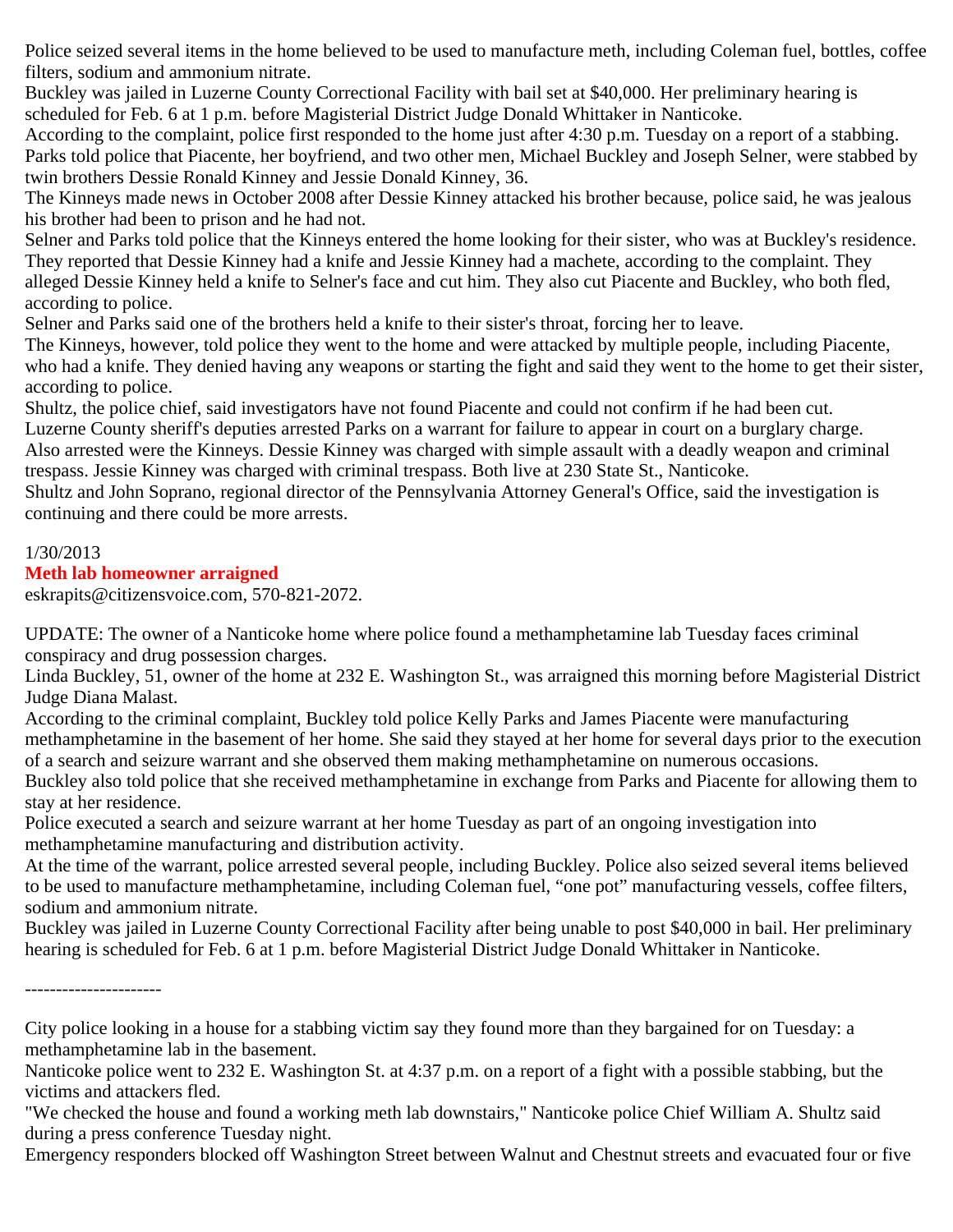homes as a precaution.

Nanticoke firefighters stood by to guard the scene until a search warrant arrived and state police specialists could get there to dismantle the lab.

John Soprano, regional director of the Pennsylvania Attorney General's Office, said because of the chemicals involved in manufacturing methamphetamine, there was a potential for explosion.

As soon as the house was safe, people would be allowed to come back, he said. He didn't know how long that would be. Shultz said a person of interest is in custody, but police were still trying to assess who will be charged.

He identified the owner of 232 E. Washington St., a two-story single-family home, as Linda Susan Buckley, 51. "This address is a place where a lot of homeless people hang out," Shultz said, adding that there were a lot of alcohol and drug-related problems there.

Tuesday's incident apparently began when two men forced their way into the house to get their older sister, he said. The brothers may both have had stab or slash wounds; Shultz was not sure what injuries were sustained, but said local hospitals were told to be on the lookout.

The house is half a block from the former L.S. Bowl-A-Rama, whose owner pleaded guilty to running a large-scale marijuana growing operation. Police seized 1,151 potted marijuana plants and three pounds of pot from the former bowling alley during a Nov. 20, 2009 raid.

Soprano said a few months ago the Attorney General's Office trained Nanticoke emergency responders on how to identify a potential meth lab. Three or four others have been found in different locations in the city over the past two years, including at 255 Apollo Circle and 5 Alden Road.

"It's terrible. They're popping up everywhere: the country, the city, the suburbs," Nanticoke Mayor Joseph Dougherty said. "It's a poison we're having a hard time fighting."

He compared drug dealers to coiled snakes, "ready to inject their venom into anybody," and suggested stiffer penalties and longer sentences.

"We're losing the war on drugs. We need to keep more of our country's resources here, instead of fighting in another country where they don't give a damn about us or our soldiers," Dougherty said.

## 1/30/2013

## **Nanticoke meth lab suspected**

**Police arrived at address on East Washington Street to check out a stabbing report.**

smocarsky@timesleader.com

Police served a search warrant Tuesday night at an East Washington Street residence on suspicion that a methamphetamine lab has been operating there in the basement.

Police Chief William Shultz said police were dispatched at 4:36 p.m. to 232 E. Washington St. for a reported stabbing. When police arrived, they found that both the victims and suspects had fled. While searching the house for suspects, police found what they believed to be a working meth lab in the basement and contacted the state Office of Attorney General's Bureau of Narcotics Investigation to apply for a search warrant.

John Soprano, state regional director for the bureau, said serving a search warrant on a meth lab is a "very intensive process." He sent two agents to obtain a search warrant and activated hazardous materials units from Wilkes-Barre and Harrisburg.

A state police chemist was also called out to the scene, as well as the Nanticoke Fire Department in case of an explosion related to meth lab chemicals.

Residents of about six homes were evacuated for their safety.

Emergency responders were still on scene as of press time Tuesday night.

Police did take individuals into custody, including Linda Buckley, who resides at 232 E. Washington St., Shultz said. "This address is a place where a lot of homeless individuals hang out … and we've had quite a bit of problems here in the past."

A man who was evacuated from his home but who declined to give his name said there has been "a lot of unusual activity over there for a year now – a lot of people coming and going, pull up, double-park, run in and run back out." Another neighbor who was evacuated and also wished to remain anonymous said there have been several fights inside and outside the house. She said her husband has called police to report activity, and the other neighbor who was evacuated said he has as well.

"The police have done a good job to try to contain it, and this is the end result," the man said.

Both neighbors pointed out that authorities found a major marijuana growing operation in a vacant building, once home